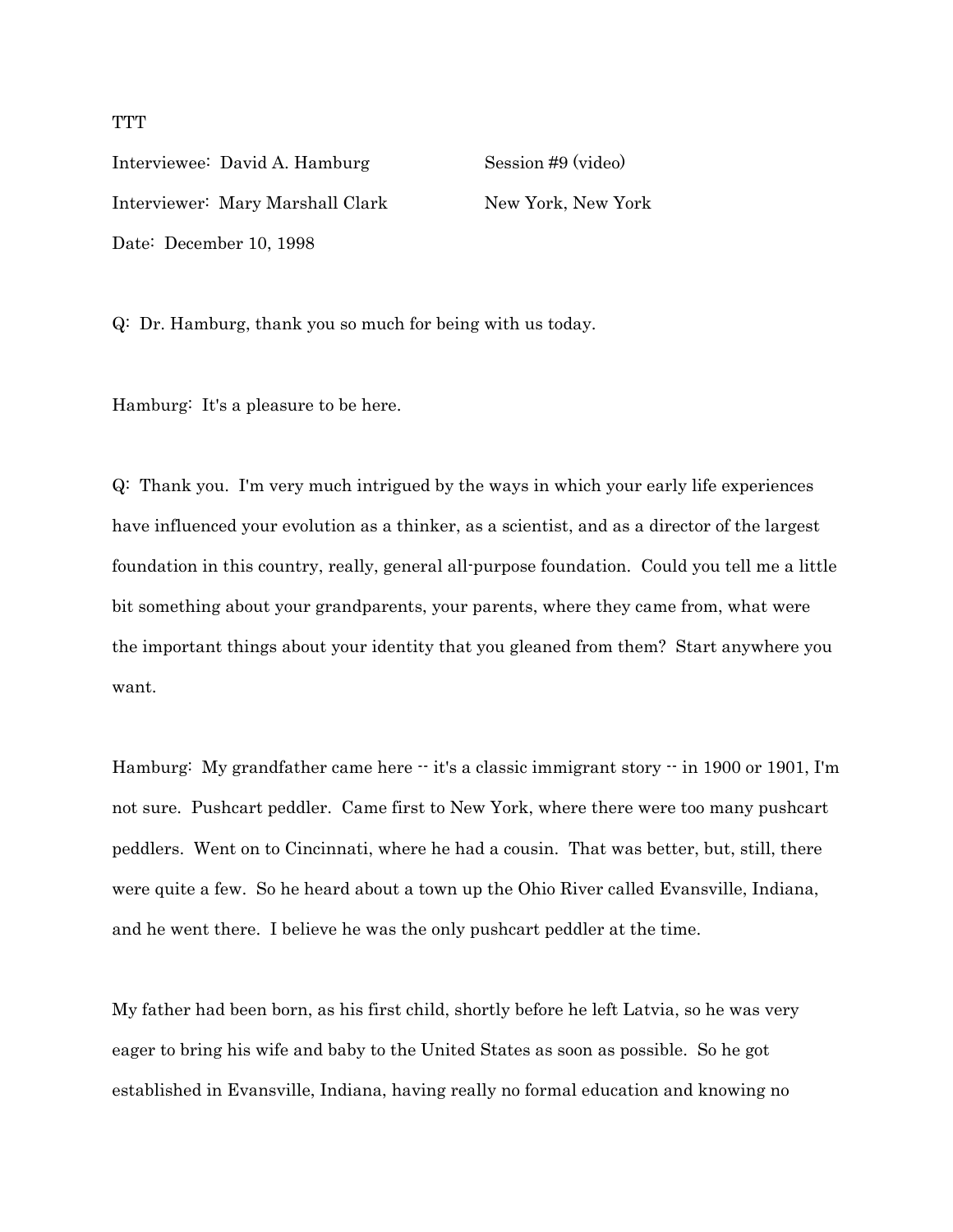English. It's an irony that the way he got established was that his Yiddish meshed with the German spoken by a lot of German Americans in Evansville, and he made enough money to bring my father and his mother over about a year after he came. So that was part of the family legend, the courage. Put yourself in his position, a man without knowledge of the culture or the language, and no obvious way to make a living, and yet such ingenuity and dedication to do that.

So he was a very important figure for me, that whole story of how he came, and his commitment to bringing relatives. His belief was that Europe was not going to be a good place for Jews in the twentieth century, at least the early part of the twentieth century. He had this wonderful classic vision of America as the land of opportunity, so he made a few bucks and brought some relatives, made a few bucks and brought some more. He brought fifty-some to Evansville before World War II finally shut it down. It was a very moving occasion, I remember, at his funeral. They all came together, and I think they had a real sense, literally, they might very well not be alive, and certainly not in the United States, had it not been for him. So that was very important to me in a number of ways: I think the sense of what this country would stand for at its best, the opportunity, the democracy.

Then another corollary of it was the sense of family solidarity. They were all together in this small town and there was a very strong mutual support and mutual aid ethic. I grew up with that. My grandparents had a place on Second Street in Evansville, which was known in the family as just Second Street. You never used any names, it was just Second Street. And it was an open house, in effect. We would drop in a couple nights a week, and there would be some set of relatives there, a different configuration every time, but there was never any question that there would be people there who were interested in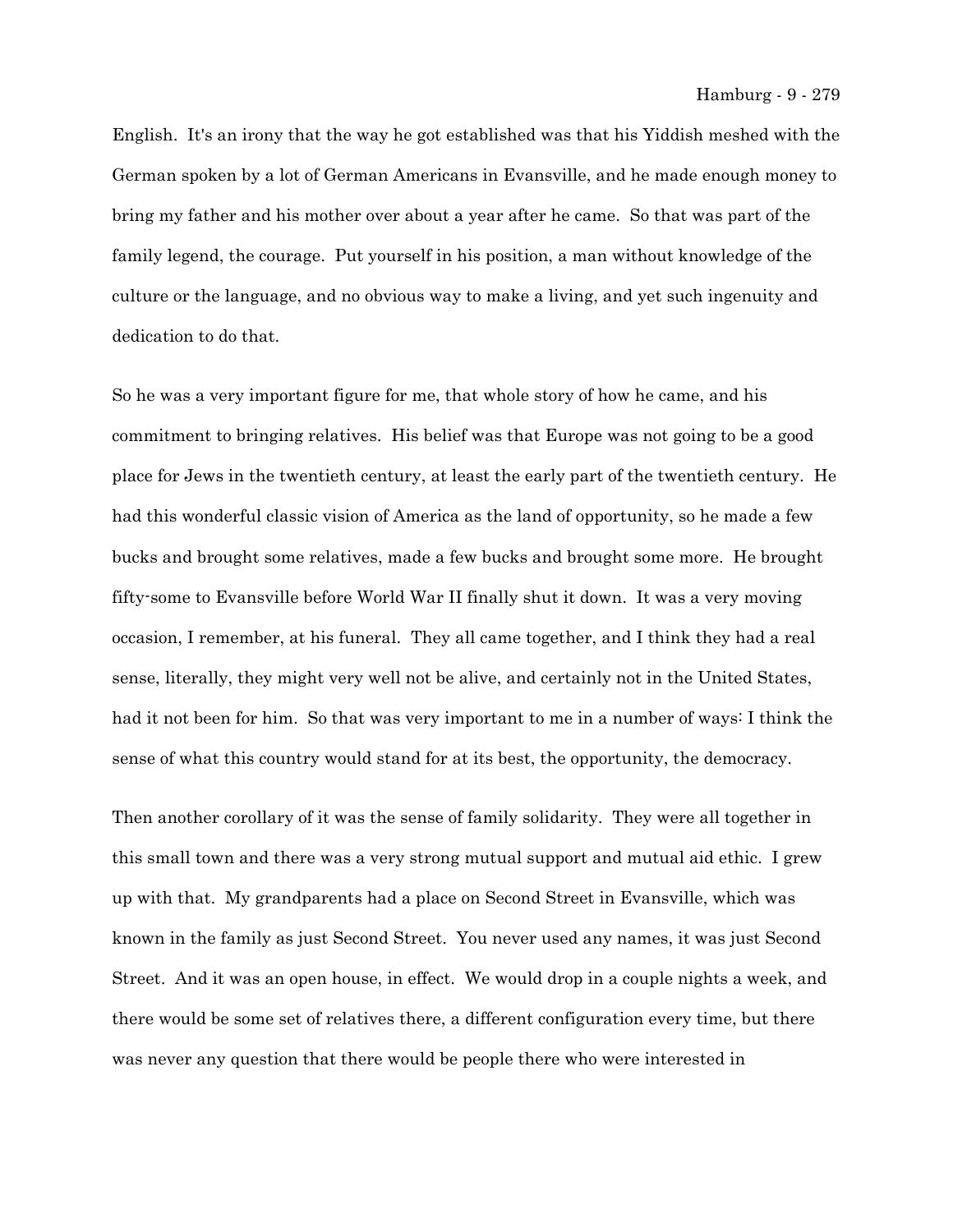each other and would help each other in any way possible, and a lot of humor and news of the day and so on.

My grandmother would hold forth about the news of the day. She got it from her Yiddish newspaper. I think it was a little bit behind, a few days behind the actual news, but in any case, that family solidarity certainly sensitized me to the value of social supports in life and later on in medicine and public health, child development, adolescent development. That certainly became kind of a red thread running through much of my work  $\cdot\cdot$  the value of social supports.

At a much later time, my wife, when she was Director of Studies for President Carter's Commission on Mental Health, working in the White House, got some colleagues together to put together a really first-rate scholarly paper on social supports, research evidence of what social supports did in relation to health, and really gave that whole field a big boost. But in any event, that's part of my heritage that was important.

Then I think another aspect of that was the premium on education, again a classical sort of belief within the immigrant culture. But it was real and vivid, that the way to get ahead was to get education. Everybody in the family, lacking formal education, had great intellectual curiosity. My father's claim to fame was he was the first member of the family to go to college. He was a rather shy and not altogether healthy child, but a perceptive teacher saw that he was gifted and helped him get a scholarship to the University of Chicago, and that, too, was part of the family lore. It sensitized me to the significance of the teaching profession. When I got to Carnegie, I finally had a chance to do something about that, take some steps that might tend to strengthen teaching as a profession. But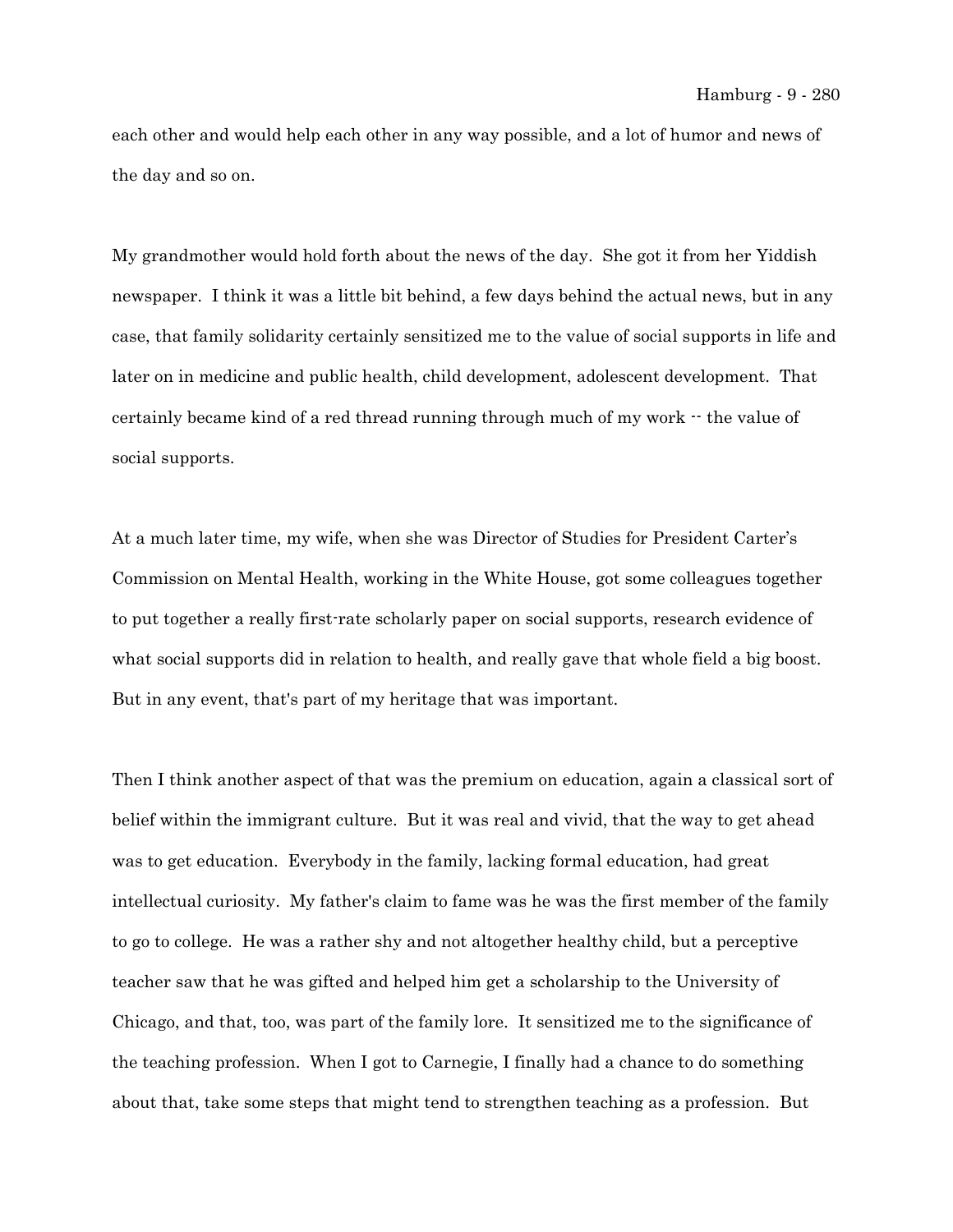I'm sure that story about my father's experience, and some of my own personal experiences with teachers, influenced me very much in that orientation.

So those are a few examples of ways in which my early life sensitized me to certain themes that became important professionally. I guess I should add a couple more. One had to do with the status of medicine. There was a respect bordering on awe for the profession of medicine in the family, even though medicine really didn't have much to offer in those days. When I got accepted to medical school, to jump ahead a bit, our family doctor said, "Don't let it go to your head. All we have to offer is aspirin, morphine, and prayer." That was pretty much true. But despite that, there was this great respect for medicine.

My father himself had wanted to be a doctor, but my grandfather needed him to come back and help in the family business, to make money to bring the relatives over. They never accumulated wealth appreciably, but to bring more relatives, that was the passion. And my father did that. He always regretted that he hadn't had a chance to pursue medicine, so there was a sense in which I grew up with that and was going down a path that he had valued.

The other thing I would say is about intergroup relations in Evansville that was quite interesting because clearly the Jewish community was very sensitive to discrimination. It was still the era of, for example, quotas for medical schools and other quotas too. But, nevertheless, we were, on the whole, well treated and well accepted in Evansville. It gave me some sense of what was possible, despite intergroup tensions.

It cut two ways. One was, it heightened me to the meaning of social depreciation by virtue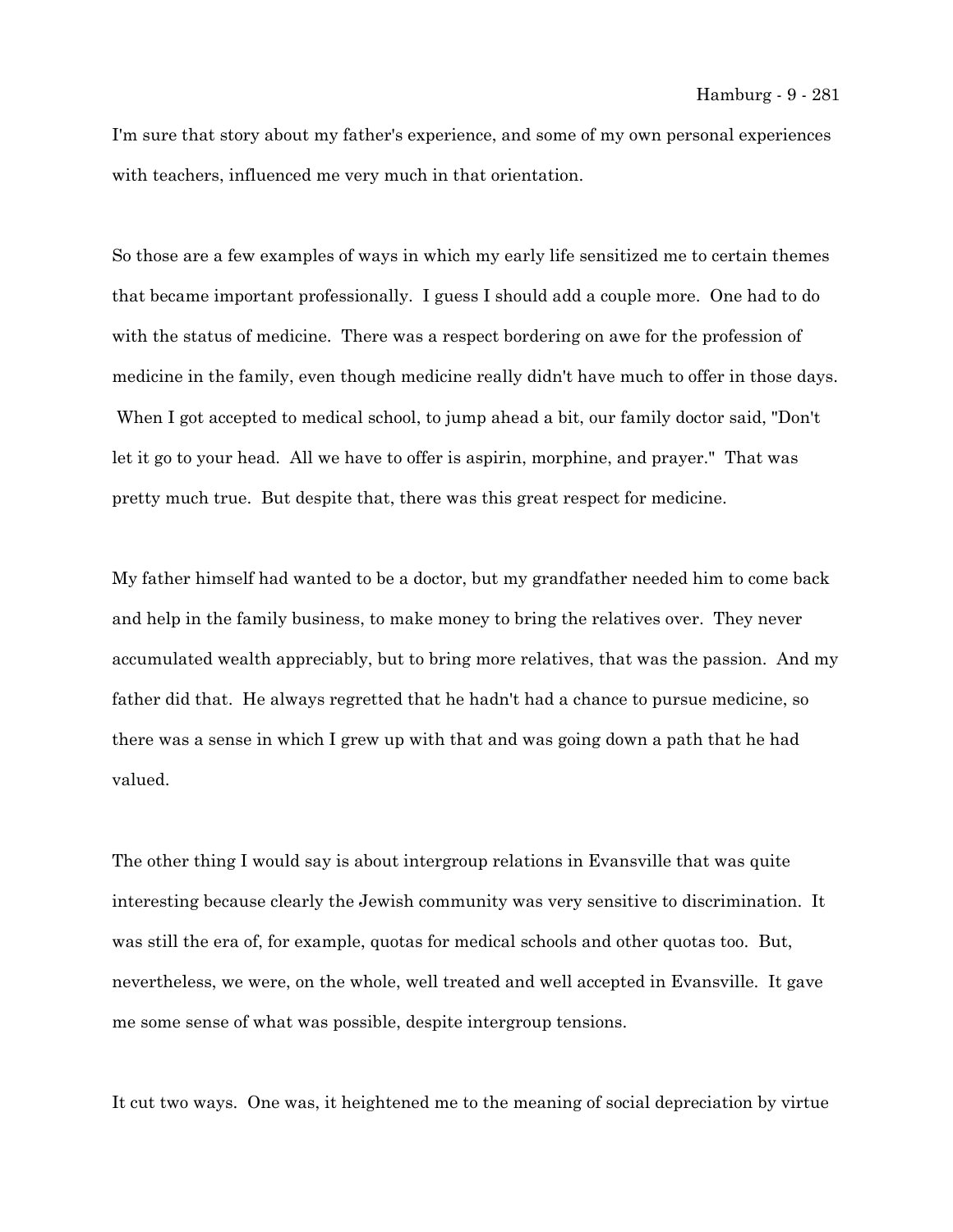of any kind of intergroup categorizations, the whole ingroup/outgroup problem which became very important to me professionally later in my career. No doubt there was sensitivity to that by virtue of growing up with the emerging Holocaust in the background. But there was also the sense of what was possible, how people could learn to live together amicably in this relatively small town and, in some ways, a tough industrial town which was not short on intergroup tensions, but, nevertheless, there was, on the whole, a kind of accepting climate. So those are some of the strands of early experience that bore on my later professional interests.

Q: When you talk about intellectual curiosity and the kind of intellectual curiosity that was manifested in your family, can you trace the development of your own intellectual curiosities and how it meshed with those? What did you discuss around the house in terms of what was happening in the world, what was happening in Evansville?

Hamburg: Certainly my father and his side of the family, generally, certainly my father had very strong intellectual curiosity. My father had lots of books. Even during the Depression, he had minimal income, he would always add to his book collection. I've been the same way, only more so, throughout my life. My wife says that I don't understand that there are libraries. After the Andrew Carnegie connection, I understand there are libraries. But I think if a book is worth reading, it's worth having and underlining and writing in the margin and so on. Anyway, I'm sure I got that from my father.

The part of it that really changed and was totally unexpected was turning on to science, and that came in college, with a busman's holiday. Well, I should explain. I was in a wartime speed-up program. I was in college during the war, headed toward becoming a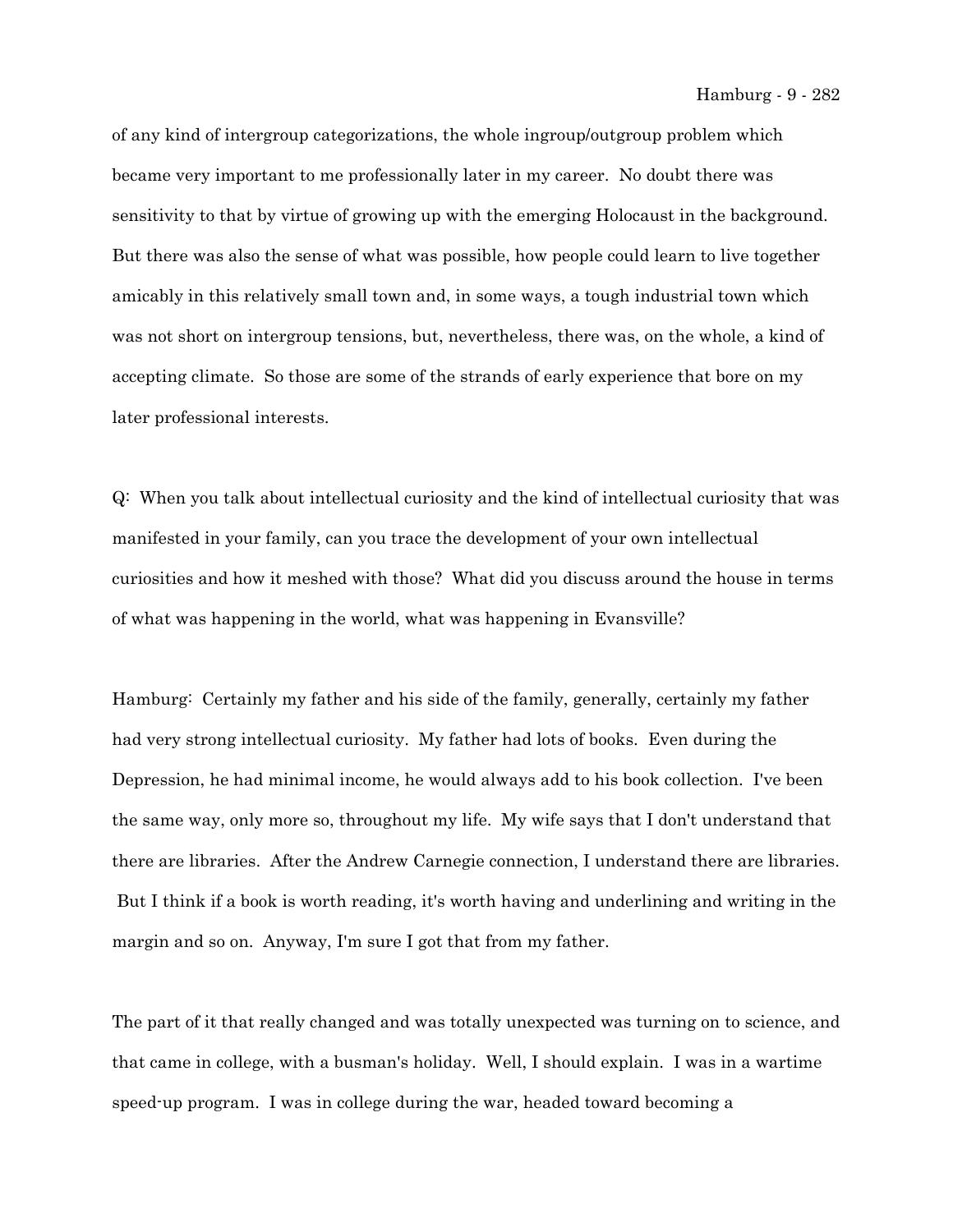doctor. The government wanted as many doctors as rapidly as possible. There was a speedup program, and the Army had a program, the Navy had a program. I was in the Army program, where they would pay for your education and, in turn, you would be available to be called up as a medical technician or, if you got through, called up as a doctor as soon as possible. In that wartime speed-up program, I in some ways felt I was missing the richness of the university education, because I had to concentrate on the pre-med courses so strictly, and I wanted very much to branch out.

But the busman's holiday was, I took a course in genetics, more biological science. But I heard such wonderful things about the professor, a man named Tracy [M.] Sonneborn, who was one of the pioneers in modern genetics. It was a non-field at the time. It was not recognized at all. It's hard to realize today that it's become such a preeminent field, but it wasn't then. Sonneborn was one of the people who made it an exciting field. In sensing the enthusiasm as well as the content, I got turned on to science, and that direction of intellectual curiosity was unexpected, and, again, shows at a higher level, a more advanced level, what teaching can do. It changed my whole life.

Q: Looking back a little bit, though, when the Holocaust was beginning to happen, what did you think about it? How did you respond to it, both intellectually and emotionally? How do you think that characterized your work later on?

Hamburg: It certainly influenced me probably much more than I realized at the time. There was a great perplexity to it, because I perceived Germany as one of the most advanced and civilized countries in the world. If you wanted to do advanced work in medicine or in many of the sciences, you went to Germany. There was a great tradition in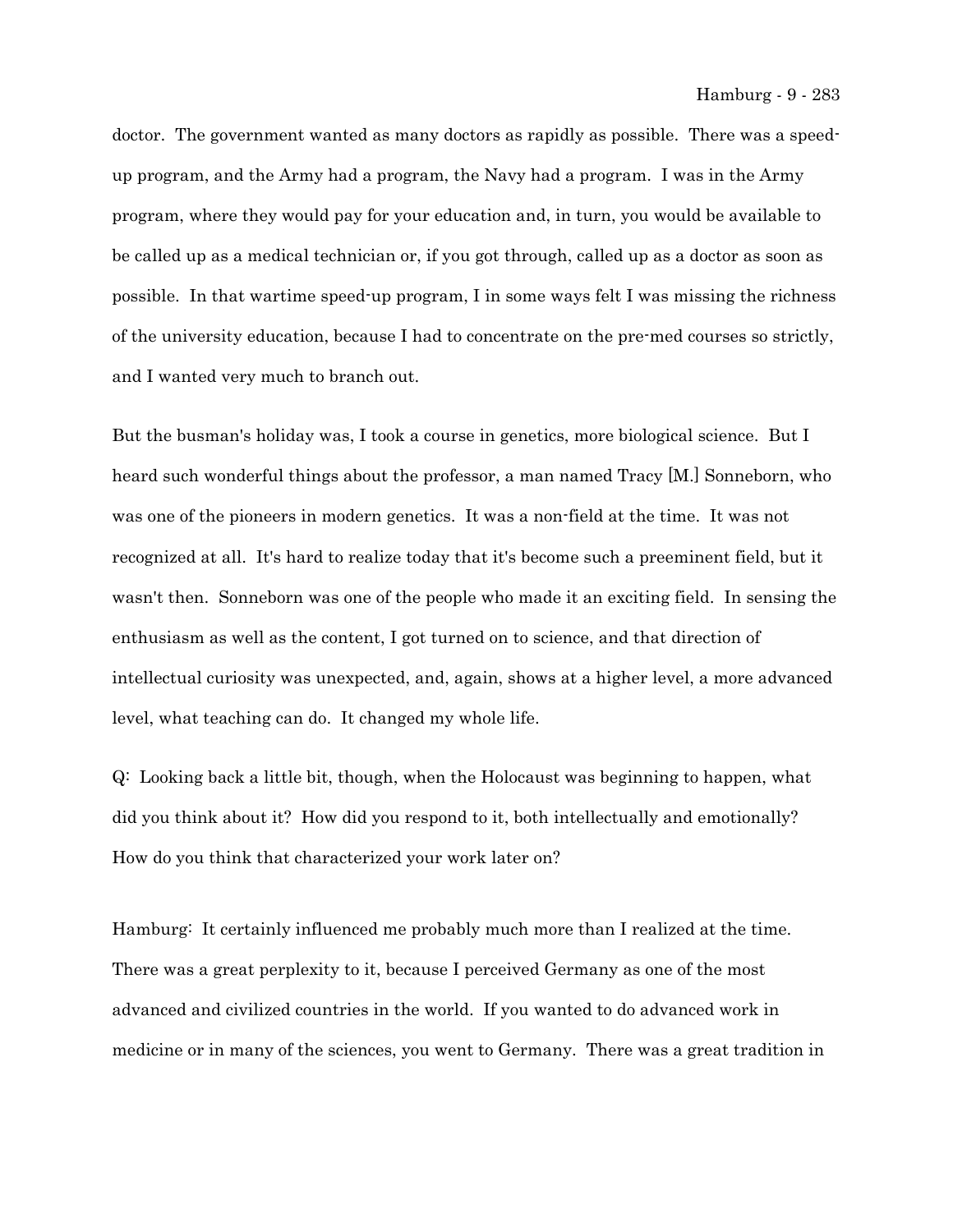music and in many fields. So there was this enormous perplexity. How could a country that was in some ways so advanced be so incredibly barbaric in other ways? It's been a conundrum for me throughout my life. Oddly enough, this summer I came back to some reading, with the guidance of some of the leading historians of Germany, in order to try to say, could World War II and the Holocaust have been prevented? This is in the spirit of our Carnegie mission on preventing deadly conflict. But it led me to explore more deeply what did happen in Germany and some of the factors that were conducive to that awful turn of events.

But I guess I felt at some stage that if it could happen in Germany, it could happen anywhere. I simply couldn't believe that that was unique. It somehow was a part of human propensity that certain conditions would bring out, could bring to the surface. But it certainly influenced my interest in aggression and conflict and conflict resolution, heightened the awareness of the dangers basically of the historic paths of humanity, where there is so much slaughter and all that, that in the future we were going to have to find ways to deal with. It's a practical matter that as the killing power would increase, that we'd simply destroy each other unless we could find better ways to deal with ubiquitous tendencies to human conflict. I think that was a legacy it left me. I can't give the landmarks at which various things happened, but it was certainly a powerful shaping influence on my interests and my attitudes, I'm sure.

Q: So you went to college and then medical school. What led you into psychiatry, given that you had also this interest in genetics and certain kind of very specific issues in science?

Hamburg: Right. The evolution of my interest in psychiatry was in the fourth year of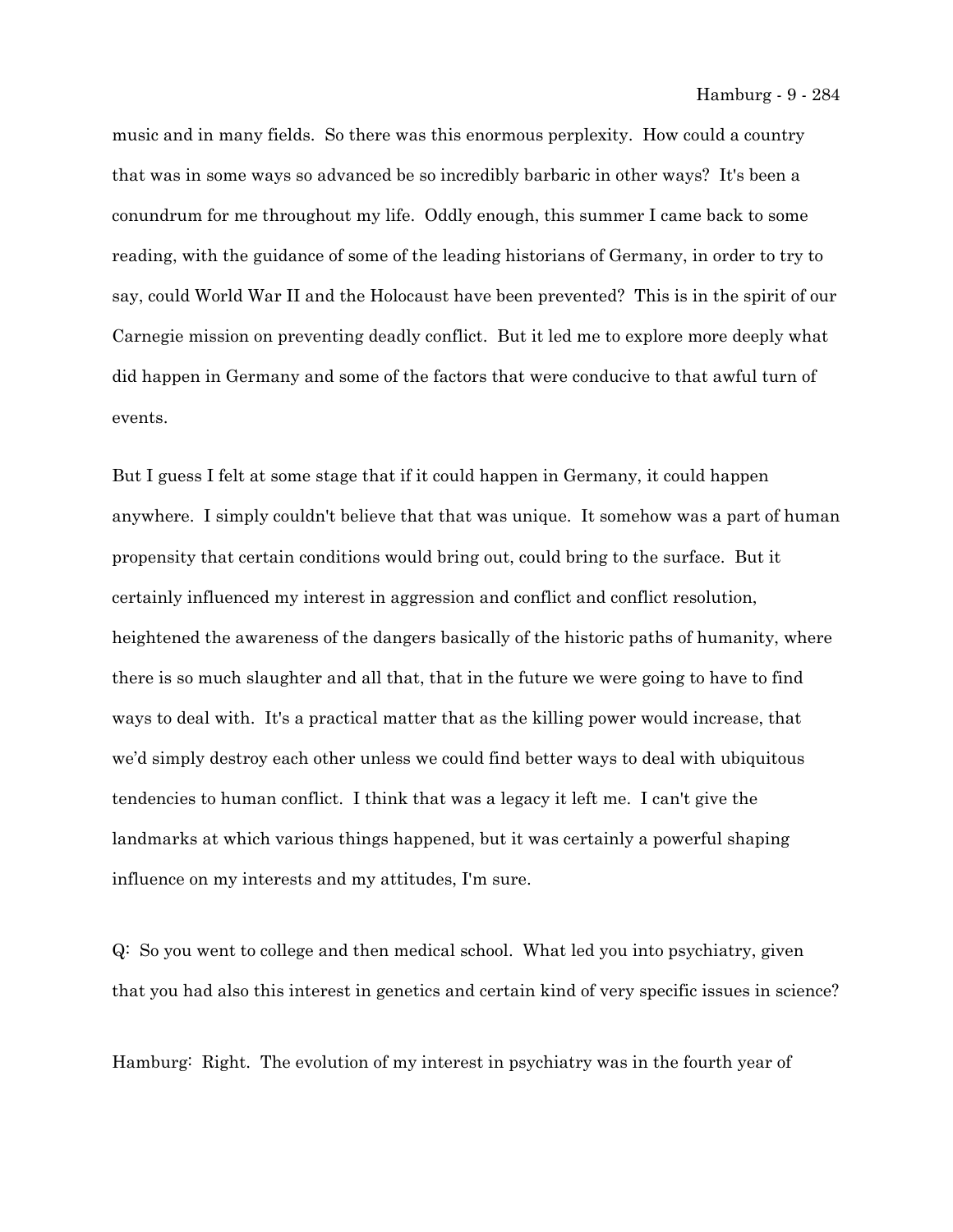medical school, in a course in psychiatry. In connection with it, I read Freud's general introductory lectures. I don't recall, it was probably on an optional reading list for the course. It certainly wasn't central to the course by any manner of means. But I found it quite fascinating that he was dealing with issues of motivation and emotion in human relationships, and he was also dealing with the influence of early experience on later behavior. That seemed to me just so fundamental, so fascinating.

I should say that the family was, to a certain degree, introspective. I think it's not altogether surprising that I would have been interested in psychological matters, because, for whatever reason, the family was kind of oriented that way. People tried to understand why others behaved as they did and so forth.

But then I got very intrigued with the concepts that Freud put forward. I didn't have the foggiest idea of how that would actually apply in practice in the field of psychiatry, and, indeed, what little I saw of it in Indianapolis City Hospital was not very attractive. In some ways it was more like a jail than a hospital. There wasn't very much that could be done at the time. Like I was saying about medicine in general, psychiatry had very little to offer. This was 1946 or so, maybe '47.

But then I read a book called Men Under Stress, by Roy [R.] Grinker and John [P.] Spiegel, which was their wartime experience, trying to understand the dynamics of emotional reaction to stress in combat. I found that really fascinating, and it suggested ways in which you could deal with the stress of combat, help people overcome the traumatic reactions they were having. So that added a kind of dimension of hope about the therapeutic side of the field.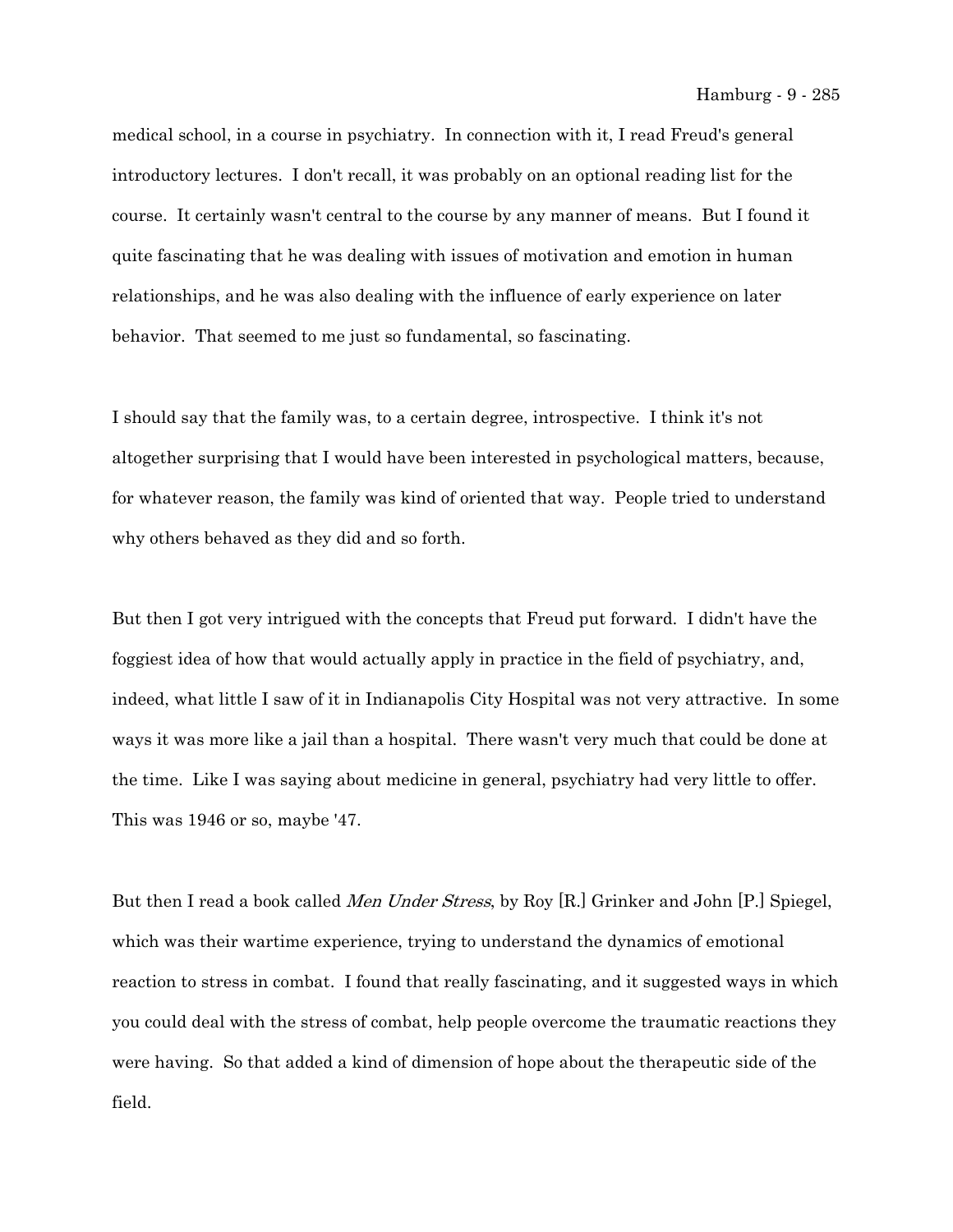Hamburg - 9 - 286

I made up my mind to try to get to go to intern at the Michael Reese Hospital, where Grinker was working. He came back there after the war. I was lucky enough to get to go there and to get to know him, and he became a great shaping influence on me, and we became good friends until he died a few years ago. But that sort of translated into action the kind of concepts that I had come across in Freud's writing. Now, it all got very much more complicated later on, certainly, but in any event, that's how the interest evolved, I guess I'd say some sensitizing to psychological issues through the family, through introspection, and then the concepts of Freud and then the operational procedures and therapeutic interventions that Grinker and Spiegel had pioneered during the war.

Q: How did you move into an intellectual interest in stress itself? Can you talk about your own work, your own scientific pioneering work in that regard?

Hamburg: I had been turned on to science by genetics, as I said, and I wanted to hold onto that if I could. I had gone through a kind of transition of interest during the medical school years, from genetics -- this was single-cell genetics -- to cellular physiology, to general mammalian physiology, and then to behavior. And as I got into the field, I was looking for some way to connect those, and eventually did. For whatever reason, I've always had a kind of broadly integrative turn of mind, wanting to draw together ideas and information from different sources, from different disciplines, whatever, and see if I could try to make a coherent picture.

Now, in psychiatry, during the internship year, Grinker encouraged me to go to Yale for a year. He had no openings. He had a certain number of slots, and he didn't have any slots for that year, but he encouraged me to go to Yale for a year, then come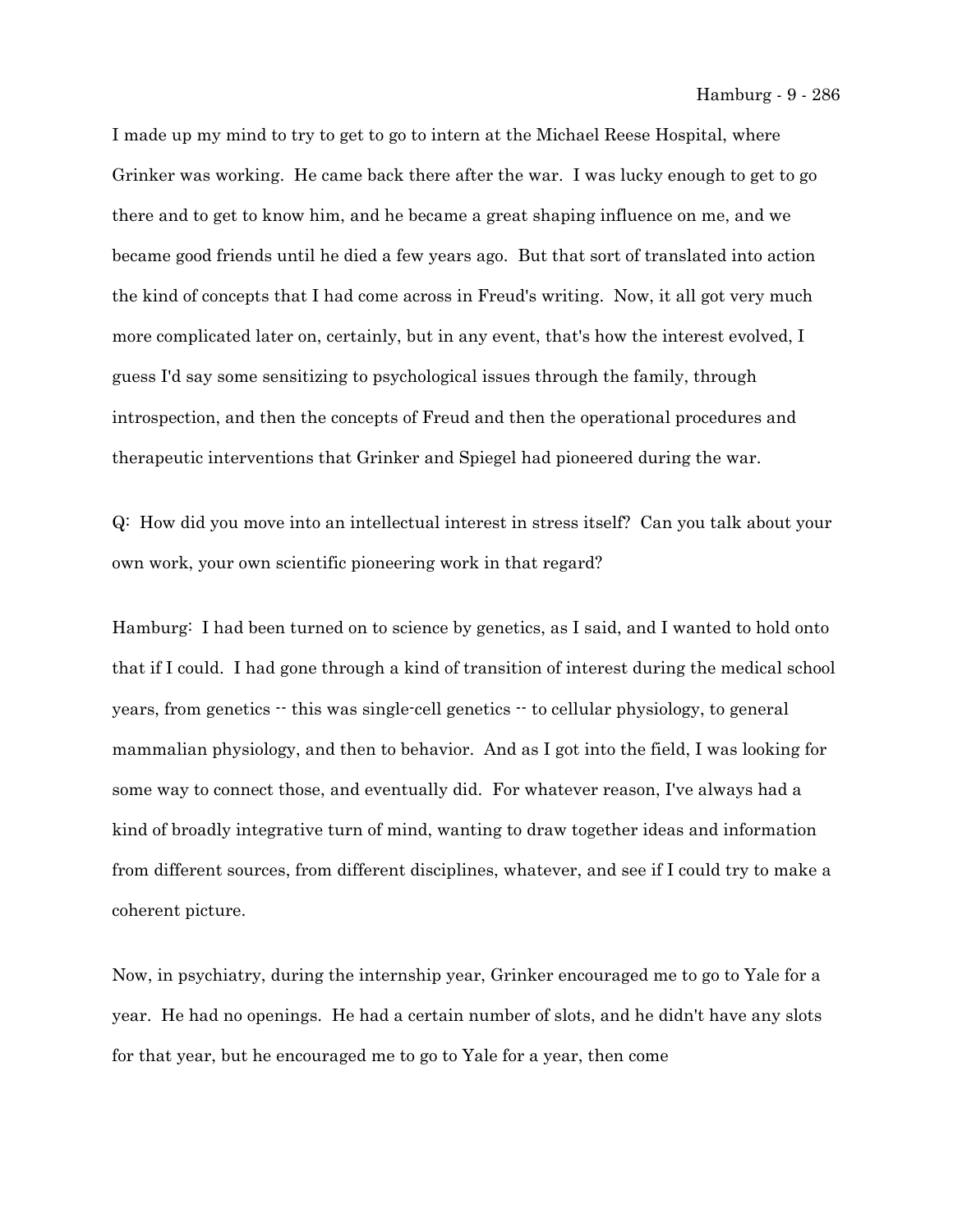Hamburg - 9 - 287

back to Chicago. And that's what I did. Early in that year at Yale, a very interesting Hungarian émigré to Canada, now Canadian, endocrinologist Hans Selye, gave a lecture in which he showed that a variety of conditions  $\cdot$  I forgot how many, fifteen or twenty  $\cdot$ different highly stressful conditions caused a great enlargement of the adrenal gland in rodents. Many of them were fractures and burns and so on that were clearly severe physical stress, but there were a couple that could be interpreted as psychological stresses, an immobilization condition which simply tied the animal down for a number of hours, and periodic sounding of loud noises, what appeared to elicit alarm responses on the part of the animals.

Those two conditions intrigued me very much, the question of whether psychological stress could have an impact on the adrenal gland. There was already a fair amount known about that with respect to one part of the adrenal gland, the adrenal medulla, which secretes adrenalin and other adrenalin-like hormones, but there was essentially nothing known about the other part of the adrenal gland, which is biochemically quite independent, the adrenal cortex that secretes the steroids, the cortico steroids, such as cortisone, the cortisol type of hormone.

So we set out to investigate that, to see whether psychological stress in humans could stimulate both the adrenal cortex and medulla. I spent some years then working on that sort of problem. It turned out, to my surprise, that there were not precise, reliable biochemical methods for measuring those hormones at the time. There were bioassays, which, although highly sensitive, were not so specific. So we spent years trying to get better methods both on the biochemical side and the psychological side to measure quantitatively different reactions to stress, first doing it in naturally occurring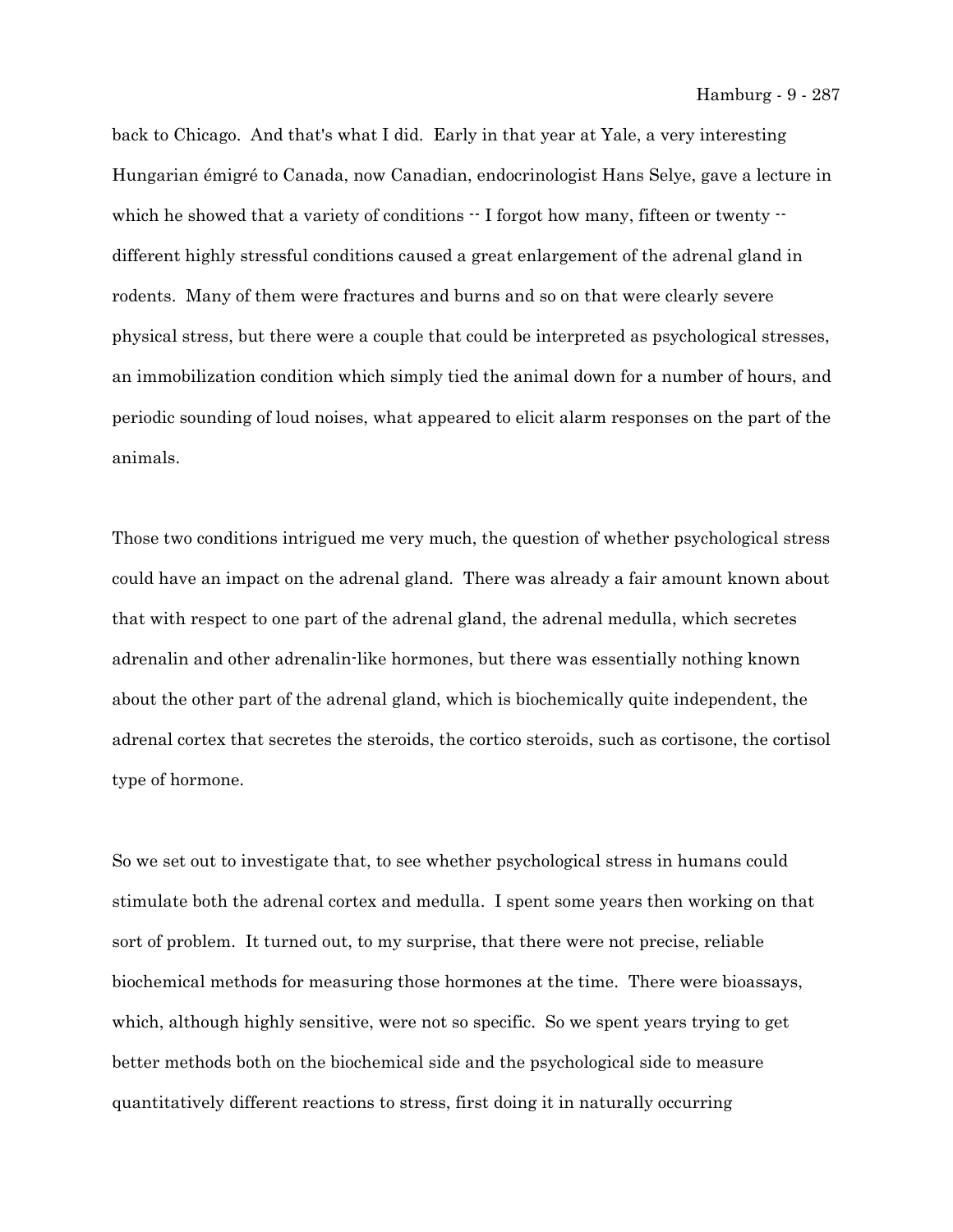circumstances and then in experimental situations, and, eventually demonstrating beyond a shadow of a doubt that the adrenal gland in both of its parts, the medulla and the cortex, respond strongly to psychological stress in humans.

Along the way, we made what I suppose was the most striking or dramatic discovery I was ever associated with in my career, and that was the discovery that the adrenal cortex also responded very powerfully when people were depressed, even if they were sitting, huddled, not moving, in psychomotor retardation, as the jargon went at the time, where you'd think it's almost like hibernation. But the alarm systems of the body were clearly responding physiologically, biochemically, under those conditions. It was counterintuitive. We actually repeated it in a different way before we published any of it, because we didn't trust our own findings. The prevailing conventional wisdom at the time was that, if anything, the alarm responses were dampened in that kind of depression. But it turned out that regardless of whether the person was overtly agitated or not, that the depressive emotion was associated with the powerful stimulation of the adrenal cortex.

A lot of very good people have made a living on that over several decades in elaborating and tracking down the implications of that discovery. The technical capacity to evaluate these systems has improved enormously since we made that discovery in the 1950s. Basically it wouldn't be too much to say it's filling in details, very important details, but the fundamental fact of the alarm systems being mobilized in depression, as well as other conditions of emotional distress, was something that we were able to establish.

It was an exciting time, and I did some of that work in several different places over a couple of decades, with a variety of colleagues. It was all interdisciplinary collaborative work, but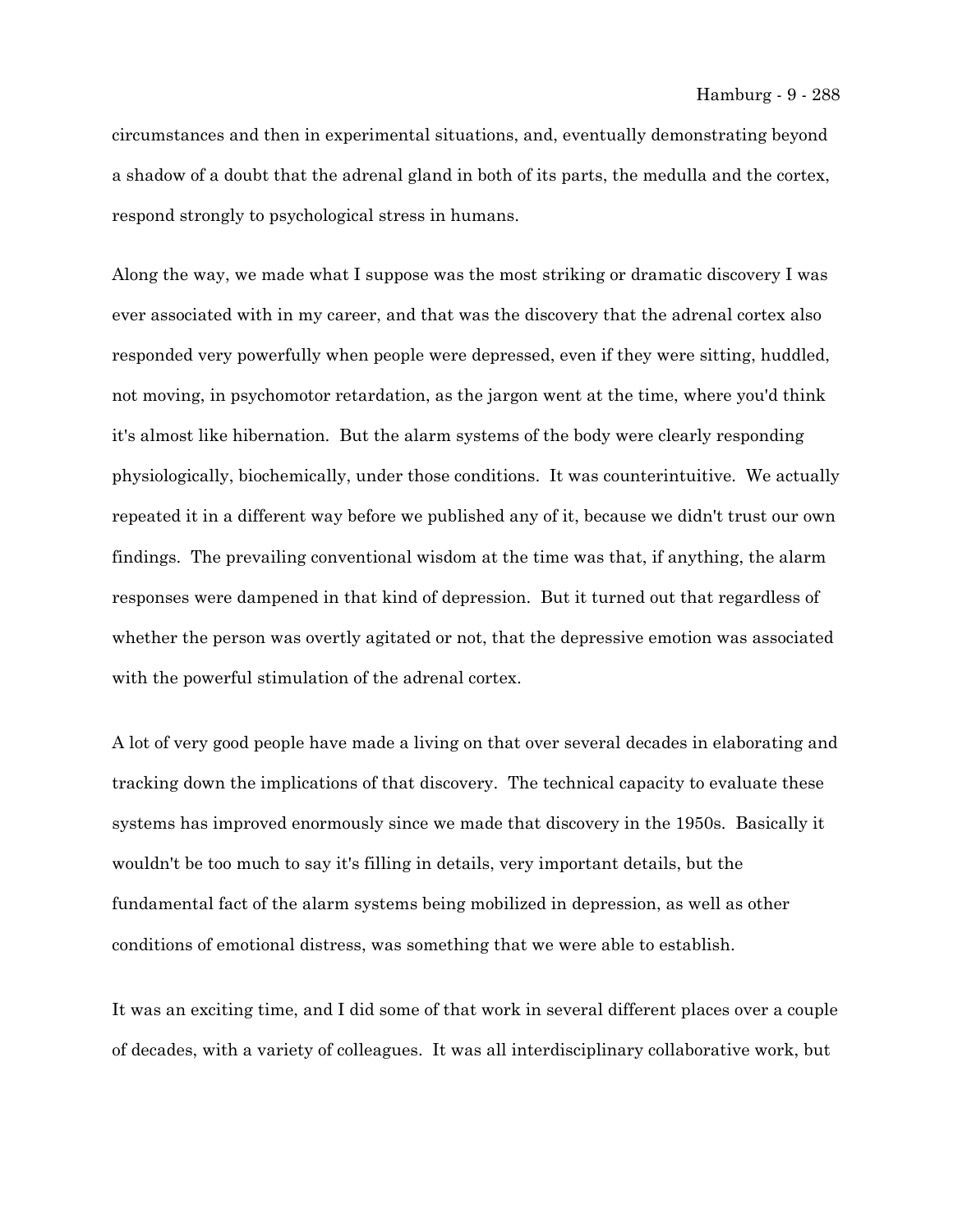I perhaps provided a certain intellectual spark and a certain cohesiveness. One of the things that I've always enjoyed doing, and got to be pretty good at, was to elicit cooperation in people who bring different skills to the table, and getting a good collaborative enterprise going where people work together to get around the contours of a complex problem in a way that no individual could do alone.

Q: Along those lines of multidisciplinarity, didn't you go back and do some further research in psychoanalytic theory, at the Chicago School?

Hamburg: Well, yes and no. The role that I played there, I guess, mainly had to do with coping. I was called in the Army again when the Korean War broke out, and I spent the whole Korean War in the Army, roughly half of it in Texas, Fort Sam Houston, and the other half at the Walter Reed Army Research Institute in Washington, which was then new. At least it was undergoing a phase of expansion and, for the first time, had a neuropsychiatry part to it.

Anyway, during the part in Texas, the Army had then, still now, today, the Army Burn Center was located at Fort Sam Houston, and it was always -- it has been, to the present time  $\cdot$  right at the cutting edge of research and treatment in the burn field. A surgeon and internist who were running that burn center asked me if I could see some of their patients, to help them clarify the problem they were having. I was not assigned to the burn center. I was running a big psychiatric service, in fact, at any given moment, 200-plus patients, so I was kind of running myself crazy at the time. But I was fascinated with this. Evenings and weekends, I would go over there to the burn unit, the burn center, and try to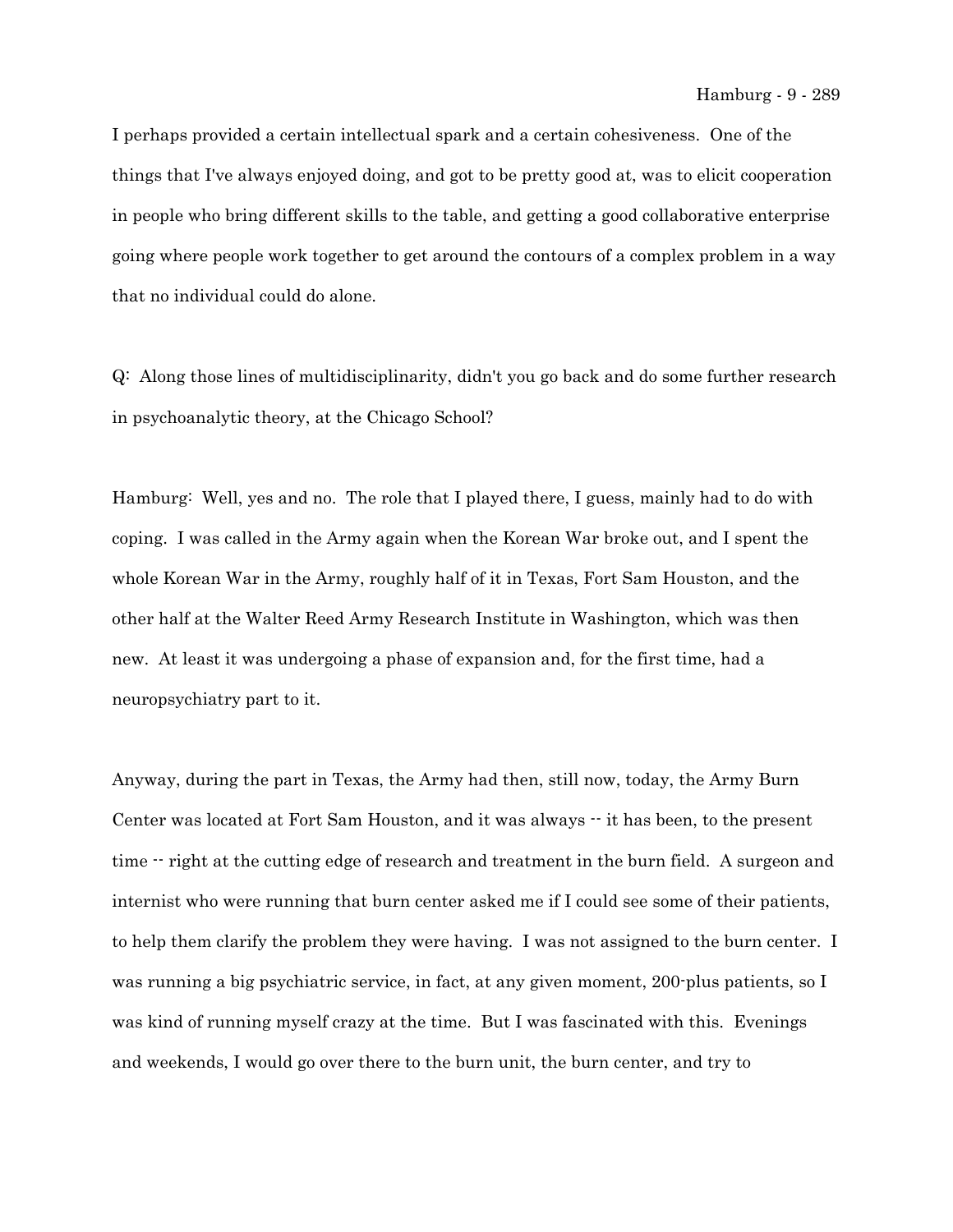Hamburg - 9 - 290

make sense of it. The point was, they were at that time pioneering an open treatment of burns which required a lot of cooperation by the patients, and some of the patients were not cooperating, and that was the problem they wanted me to look at. When I looked at it, the thing that astonished me was that most of the patients were cooperating and were somehow coming to terms with this terrible injury that they had, second- and third-degree burns over much of their body surface. Some of them were like charred remnants of human beings. But yet most of them were adapting, were cooperating in this treatment. That was the most interesting part. I had no idea how to understand the situation.

I asked their permission to interview all the patients and all the staff over a period of time, to try to build up some context for getting at least a modicum of insight into this question of cooperation or non-cooperation. It turned out I was able to be helpful to them. I'm very happy about that. But mainly it led me to try to do some fairly systematic studies of how was it, in fact, that people come to terms with such severe injury.

I first went to the literature, the research literature, to try to get guidance. In a way, I hit the panic button. There was virtually no literature. Whether you took it from the standpoint of coping, adaptation, problem-solving in highly stressful conditions, or whether you took it from the standpoint of burn patients, there was a little here and there, but not much. So I really feel very lucky that I was able to play some role over a period of years in developing a field of coping studies. We even, I remember, had considerable hassle about what to call it, what term to use. Should we use coping, should we use adaptation, sometimes we used both, whatever term it was, to try to understand some of the psychological mechanisms by which people could come to terms with life-threatening situations or otherwise highly stressful situations.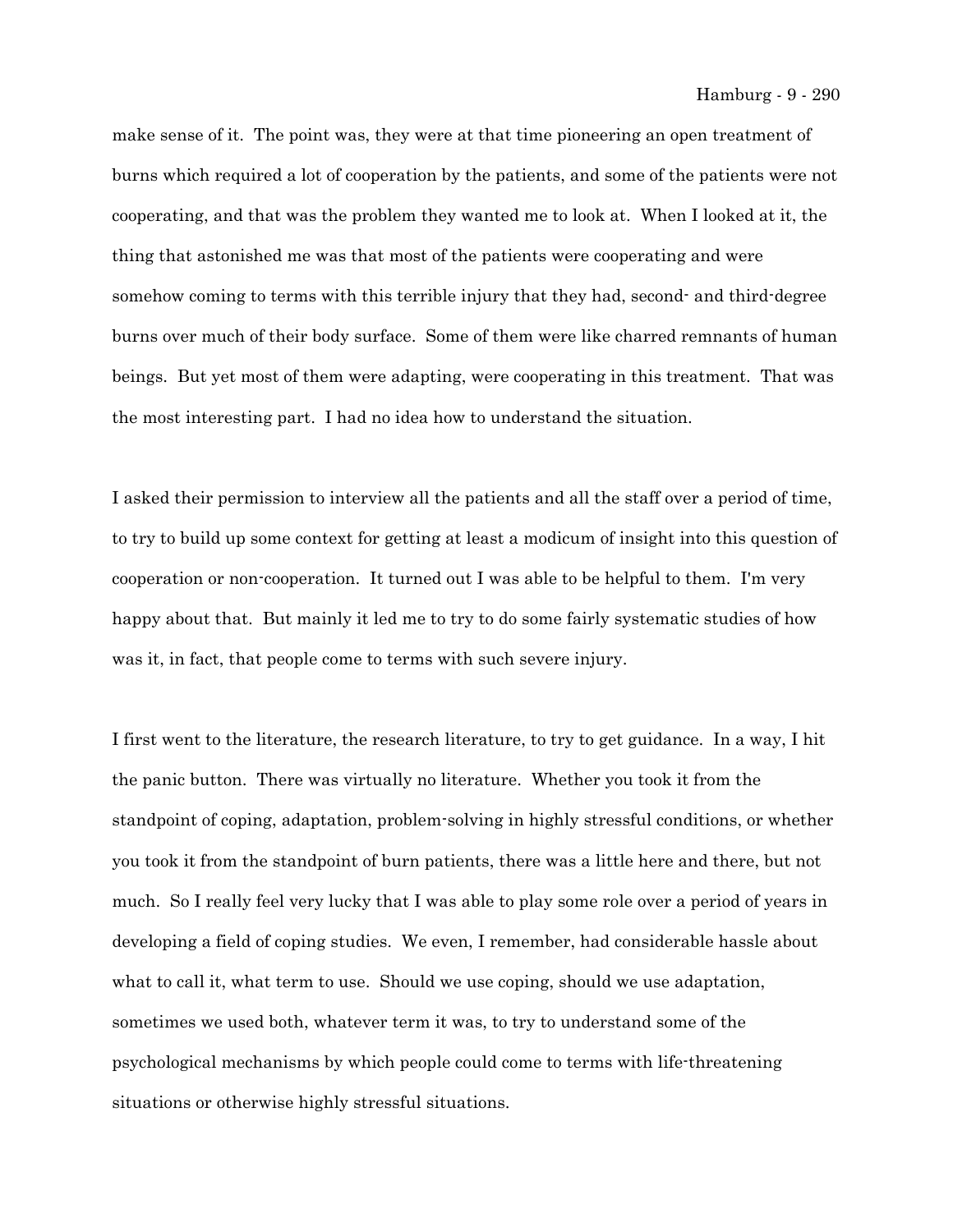So I was engaged in that over several decades, and I think it had some interest for people in the psychoanalytic field, particularly those concerned with what was called ego psychology, but I think it had a broader interest in psychiatry, in pediatrics, in various other parts of medicine, eventually in public health.

The series of studies on really life-threatening situations  $\cdot \cdot$  indeed, many of the patients died  $\cdot$  the burn situation, and then later patients with severe polio, before the vaccine, and then later studies of the families of children with leukemia at a time when leukemia was a uniformly fatal disease. It isn't today, happily, but it was then.

We tried to work on both biological and psychological aspects, but primarily in those studies psychological responses, how is it that people could maintain a sense of worth as a person, and maintain significant human relationships, and mobilize some hope for the future and come to terms with the immediate requirements of the situation, and think about some ways of getting out of this terrible box they were in and move ahead. So we tried to delineate a lot of strategies cognitive and emotional and interpersonal strategies, by which people would cope with very severe life-threatening situations.

Then I got to a point, really, on a personal basis where I didn't want to do that anymore. It was just too draining emotionally. It occurred to me that in a way what we were dealing with was major life transitions, and there were major life transitions that were not inherently life-threatening, but, nevertheless, difficult, almost required some new adaptive patterns. So then in later years, I spent considerable time studying those situations and every so many years would try to do a synthesis that would draw together the strands of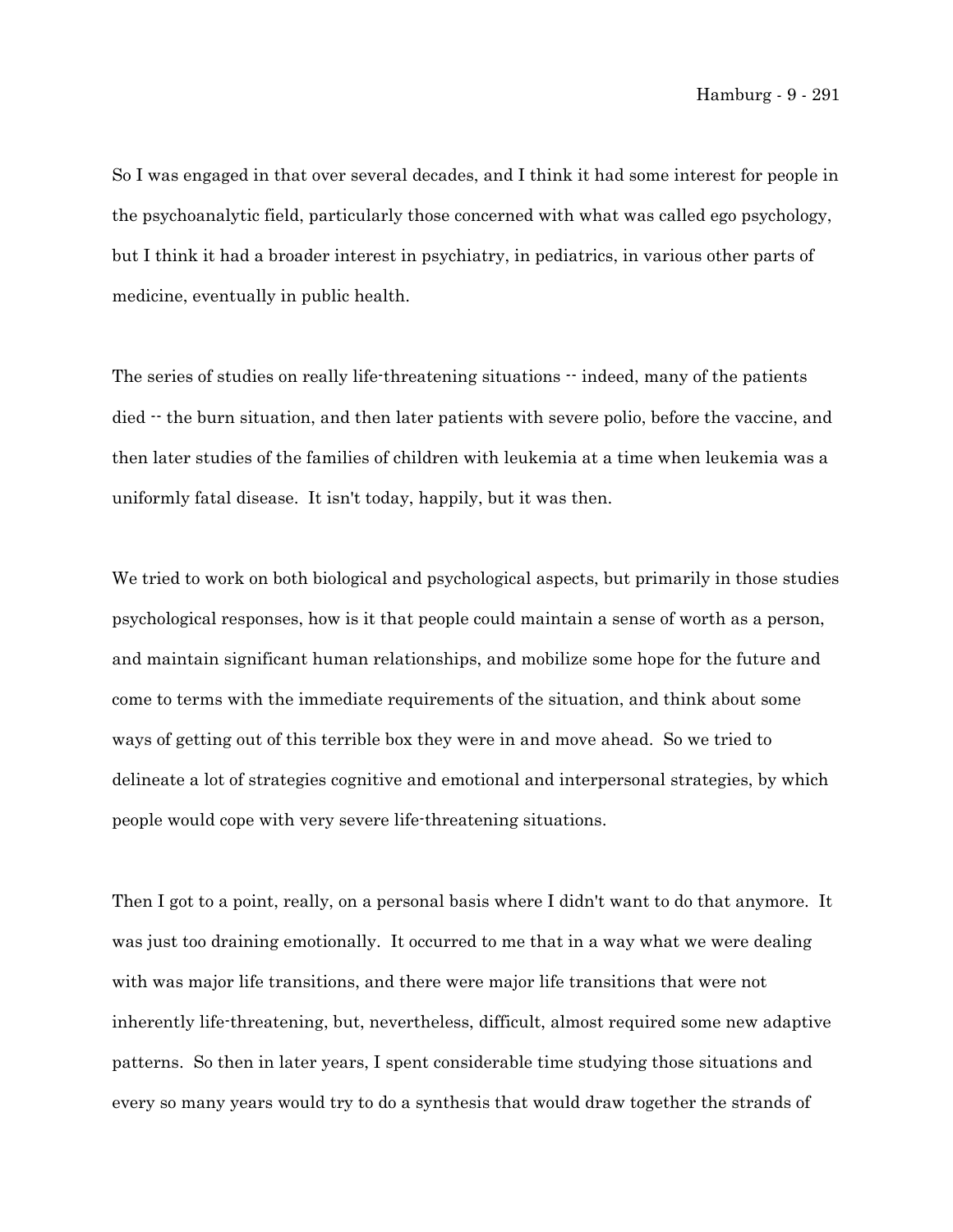research on coping and adaptation. We put out one multi-author book on that, which had about a twenty-, twenty-five-year life in graduate studies and whatnot, I'm happy to say.

Q: What was it called?

Hamburg: It was called *Coping and Adaptation*. I had some very distinguished contributors, like Erik [H.] Erikson, for example, in that book. But that was an important part of my life, which was totally unexpected. But it seemed to me you couldn't really study biological responses to stress without getting interested also in psychological responses. And to the extent that we could link the two, we tried to do so.

Q: Partly what I'm fascinated about is, you've spent all these years in a medical environment, particularly, for studying almost maladaptive stress responses. I'd like to hear you talk a little bit about that in terms of your later views and insights into evolutionary perspectives, particularly after your time at the Center for Advanced Study in Behavioral Sciences. Then, on the other hand, you study what are the capacities, extreme capacities, of human beings to operate under conditions of extreme stress. How do you put those two things together, and how much did you begin to see human development, in particular, in these two ways, or did they ever compete with each other? Did you begin to see the world in these terms?

Hamburg: The different strands of my research interests were interrelated. Certainly the thing that struck me about the coping observations, one of the important things, against the background of the field, was that, understandably, medicine was very pathology oriented, and psychiatry inherited that tradition of pathology. You see symptoms, you see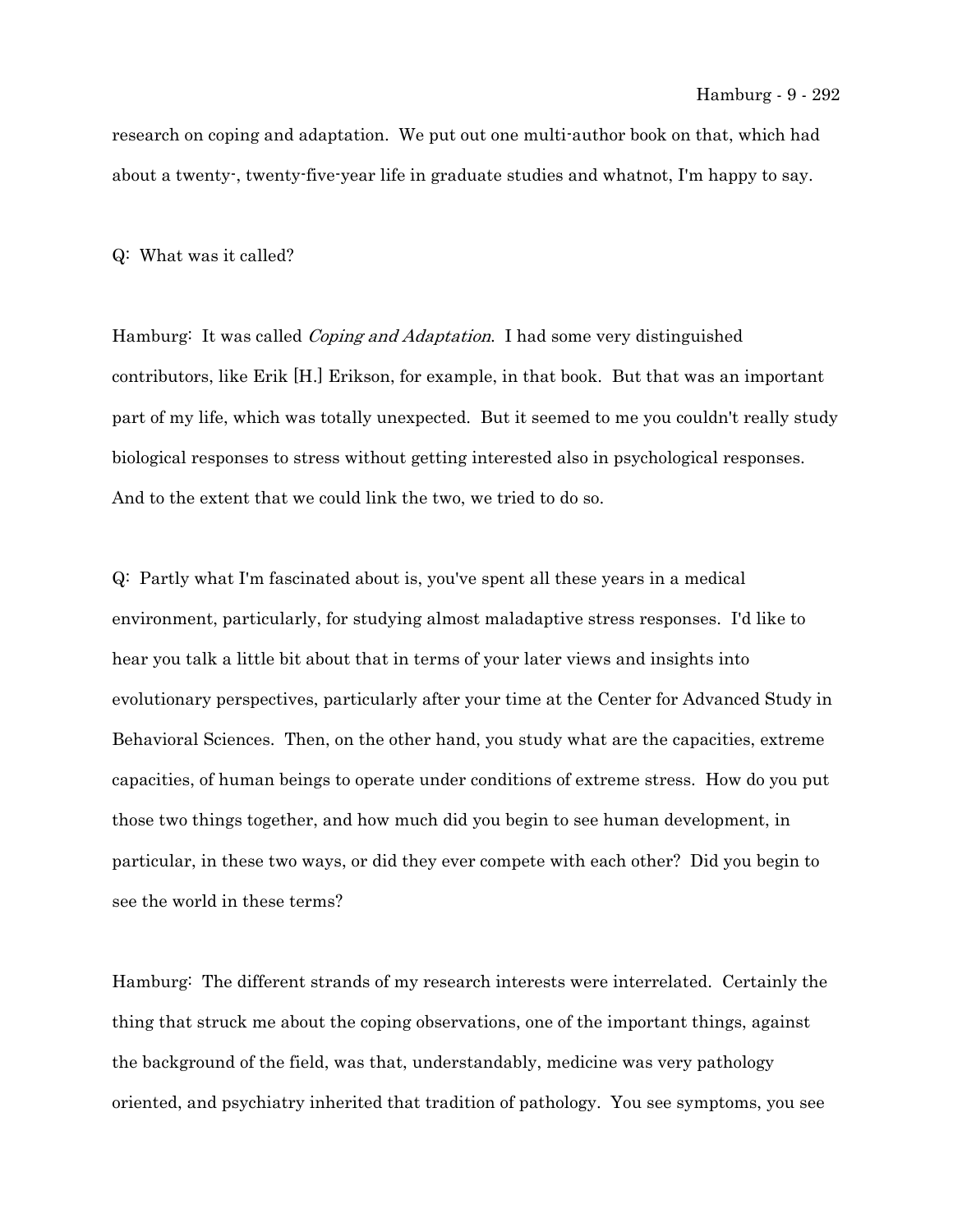disease, and you try to understand how the disease came about. I'd say it's largely in recent decades that medicine, generally, and psychiatry, in particular, has come to pay more serious attention to the body's own responses for adaptation. Take the enormous development of the field of immunology in medicine. There was really almost no immunology when I went to medical school. A little bit. And we've learned something about the very rich, complex capacities of the human body to deal with foreign agents, threatening influences at the microbial level.

So, too, I think that when I came into psychiatry, at first what we were really taught was to focus on breakdown of function, maladaptive behavior. Then as I began to make the coping observations, I sort of turned the thing on its head. In fact, I believe I started one of my papers with a sentence something like this: "Why doesn't everyone break down?" This listed many of the ubiquitous stresses of life, and if you went by the earlier tradition that emphasized so much the pathology and the vulnerability and the breakdown, you would think that there would be no way to escape it; sooner or later we'd all disintegrate. But we don't. I mean, we suffer, and by and large, we cope, we adapt, we solve problems, make the best of situations, transcend difficulties.

But both aspects, two sides of the coin, are real and significant. I did feel that I was able to maybe add something to the outlook of the field by pursuing the coping and adaptation in a serious way. Now, I may have been influenced in that by the early exposure to biology, including evolution. You have to bear in mind that adaptation is perhaps the central concept in evolution. I had been exposed to that kind of thinking as an undergraduate at Indiana University. One of the teachers of evolution in my day in Bloomington was Alfred Kinsey, who is known for the sex studies later, but was a great teacher of evolution.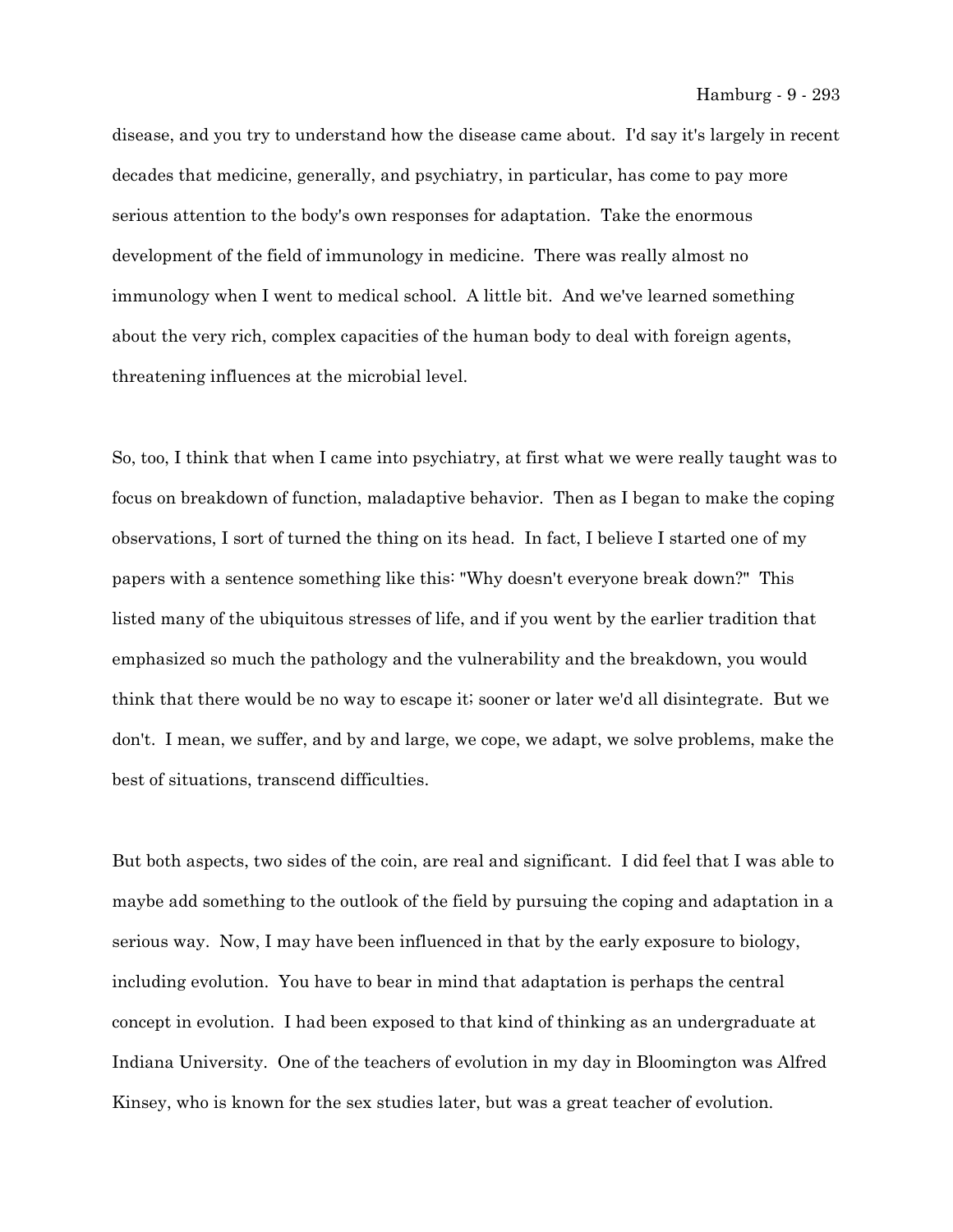Kinsey, Breneman, and other professors were very stimulating, no question about that, on the evolutionary perspective.

That came into my own life again in the stress work, because as we went along in that with a variety of collaborators and following the general research literature, it became very clear that the stress responses were a kind of mobilization for action, without action, in most cases, in contemporary circumstances. The energy metabolism of stress, cardiovascular responses of stress, the role of these hormones in stress, all pointed in the direction of the body's getting ready for some intensive exertion. Walter Cannon, years earlier, the great Harvard physiologist, had characterized that as the "fight or flight" response.

I got really perplexed about that. It seemed to me that must have served adaptive functions over a very long period of time, under the conditions in which we evolved, there were millions of years that the human organism and its predecessors must have been able to take the actions they had to take, and there would be a real value to anticipatory mobilization  $\cdot$  getting revved up and ready to go in the face of danger so that you could do whatever you had to do to survive, but that clearly didn't apply much to contemporary circumstances where stress does not often lead to exertion.

The people we were studying were mostly in more or less sedentary situations and, for that matter, largely lived sedentary lives. And all the drastic transformation essentially since the Industrial Revolution, just a moment of evolutionary history, you know, a hundred or two hundred years of time in which these things have taken place compared with millions of years in which we've evolved, so that it seemed to me that we probably carried over these responses from an earlier time, and they might no longer be adaptive. In fact, that became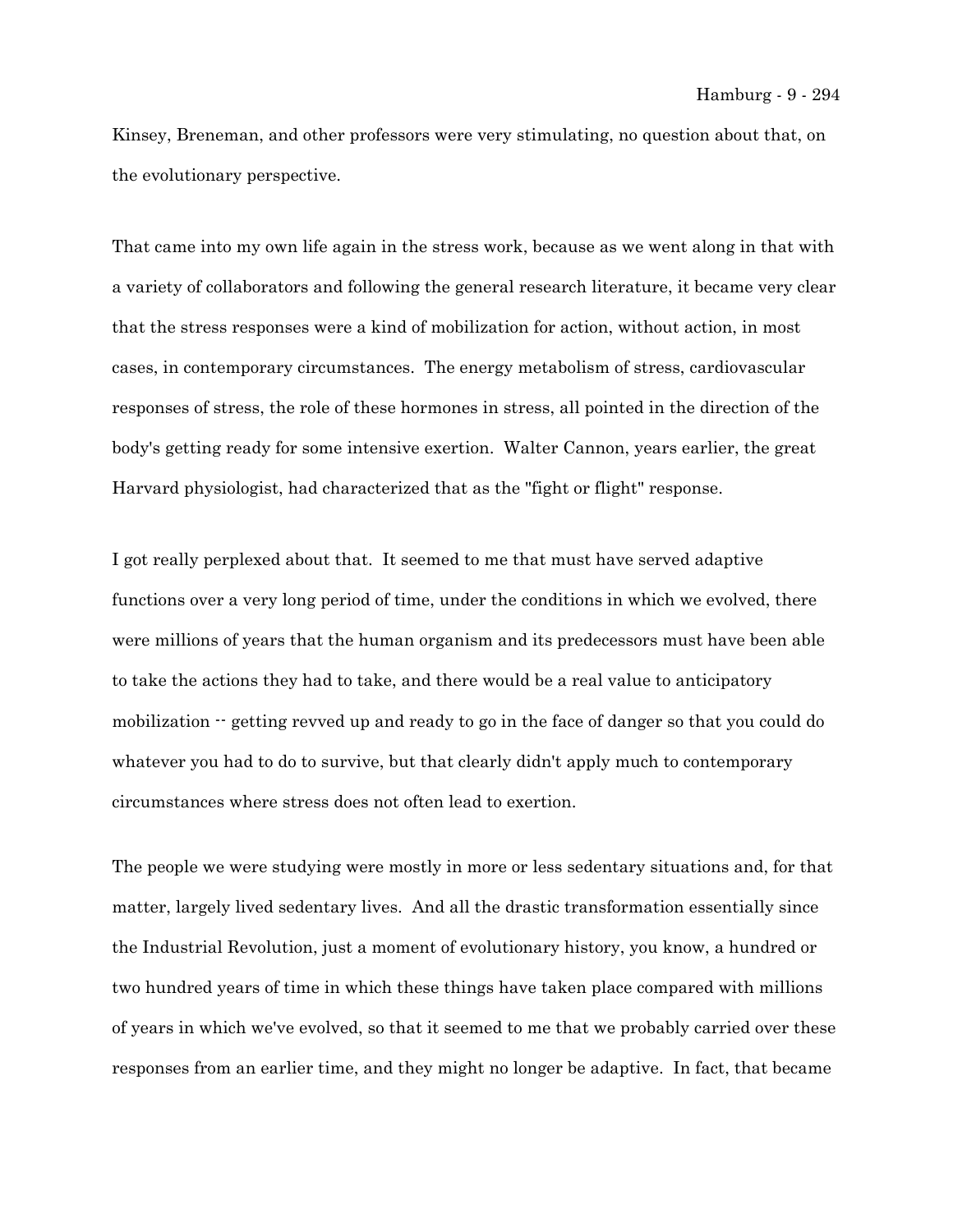a general orientation of mine, certainly about aggressive behavior, that much of what was adaptive earlier was no longer adaptive in contemporary circumstances. That led me to then actually get into some evolutionary studies, which I never in my wildest dreams thought I would do. That's what took me to Africa.

## [END TAPE ONE, SIDE ONE; BEGIN TAPE ONE, SIDE TWO]

Q: I think we wanted to back up a little bit, and you wanted to talk about the relationship between genetics and endocrinology in terms of you linking those two things and establishing a new area.

Hamburg: The interest in genetics and evolution were closely related, as they are conceptually and indeed operationally in the field of biology. Having gotten that bug as an undergraduate, it really never left me.

Now, with respect to genetics, as the stress research evolved, I got more and more intrigued with the question of individual differences in response to stress situations. They were very manifest on the psychological level, but then it seemed to me that given the enormous biological variability on almost any dimension that it's possible to measure, that there probably were big individual differences biologically in stress response. Let's say, for example, if you and I had an argument and we both got approximately equally upset, it might be that my level of adrenalin circulating in the blood would be three or four times yours, or it might last three or four times longer than yours. I really wanted to investigate that kind of possibility. There was reason to believe that that might well be true.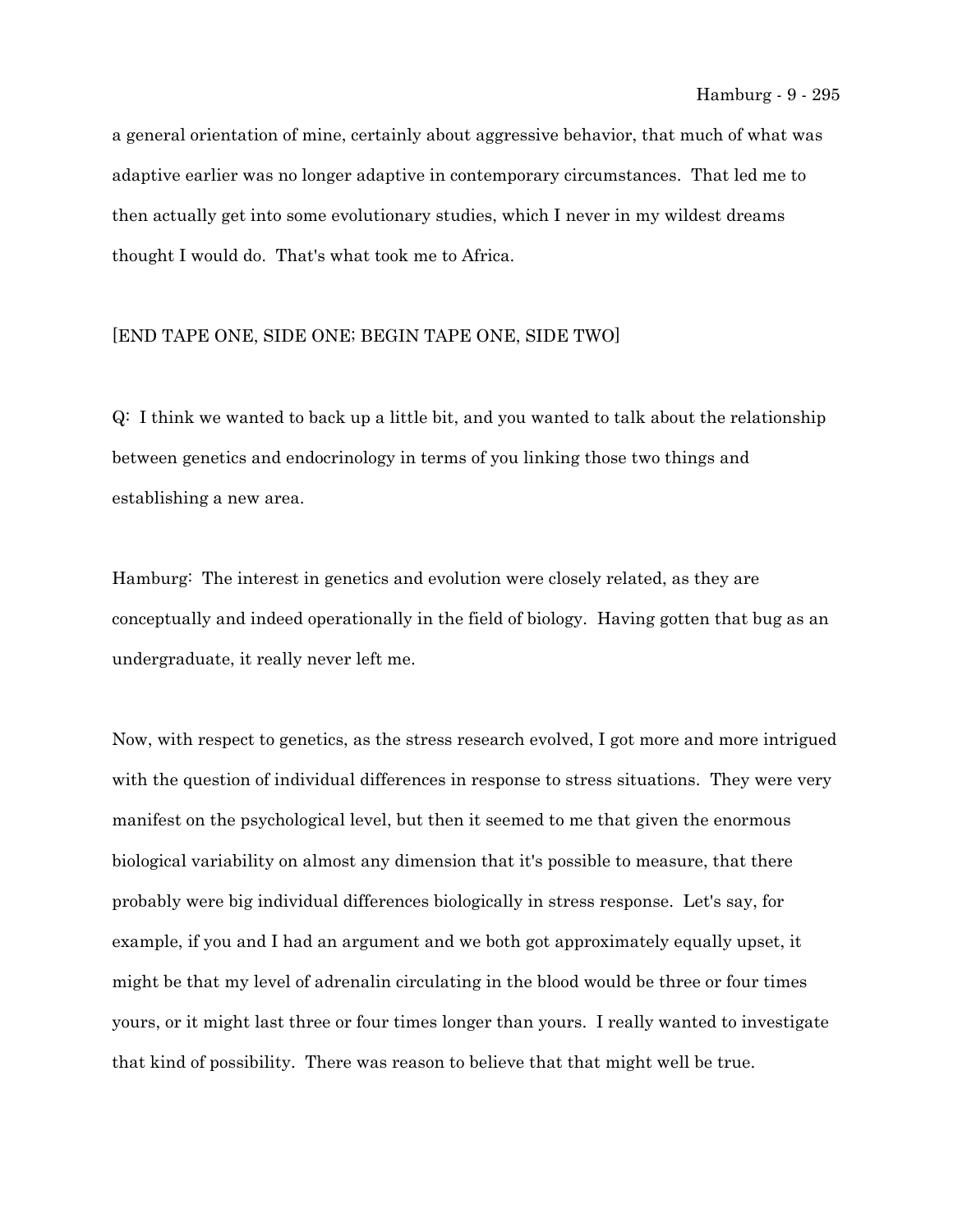Hamburg - 9 - 296

There are a lot of places in which the individual differences could be genetically determined. It might be in the rate of synthesis of the hormone in the adrenal gland, it might be something about the way it's transported through the blood to reach all the tissues of the body, it might be something about the way it's excreted in the kidney. There are a number of places where a genetic variation could influence an individual's biological response to stress.

So I recruited into our department at Stanford, when I went there in 1961, people with backgrounds in genetics and biochemistry and evolution, and brought the different disciplines together and began to develop what I came to call a behavior endocrine genetic response to stress. The acronym was BEG -- behavior endocrine genetic. We simply tried to get at that kind of question. It had to be done mostly in animals, where you could really look at the synthesis and transport and the metabolism of the hormones.

So, all that to say that we did manage to open up that field that's gone far beyond where it was in the beginning, but at least we were able to show that there were, in fact, major genetically determined variations in the way the body processed the stress-related hormones. I'm very pleased with that. It would have been fascinating to go on with it myself, but as in much of my career, for whatever reason, I would tend to stimulate very good people to get going on a line of inquiry, and they would carry it far beyond what I had done myself. Jack Barchas and Roland Ciaranello pursued this line of inquiry very effectively. They both went on to become leaders in neuroscience and psychiatry. Then, of course, the field as a whole, if the work was any good, would pick it up. Genetics has become very important in the stress field and in psychiatry generally at the present time.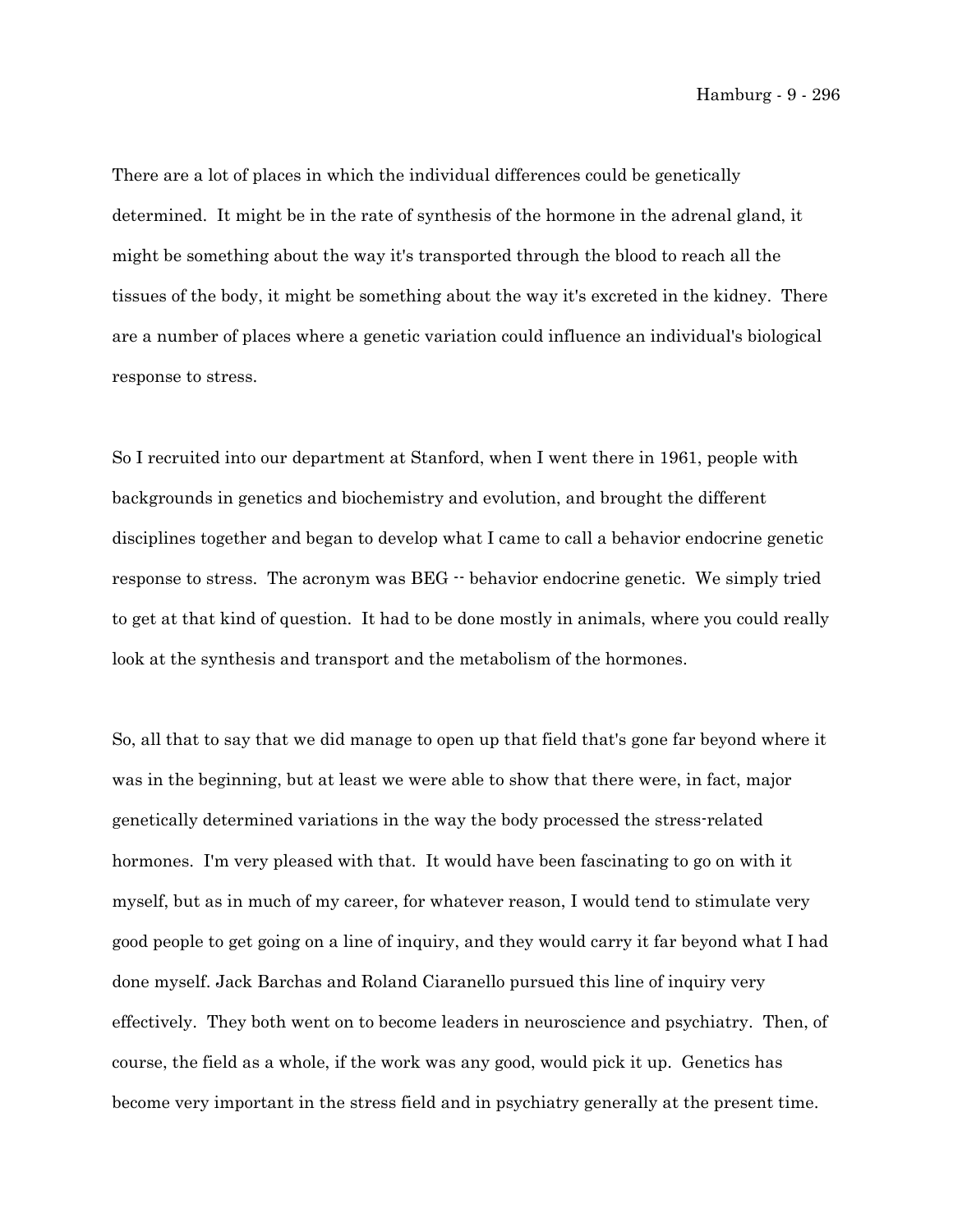On the evolutionary side of that, the way it was manifest was in trying to understand how human stress responses evolved. In 1956, I guess it was, '55, maybe, I got a letter out of the blue, it invited me to spend a year at the Center for Advanced Study in the Behavioral Sciences, located at Stanford, but an independent institution. It had been created by the Ford Foundation and it had its first operation in 1954. Real giants in the field were invited. I was very young, and certainly not a giant in the field. I almost felt like it was a mistake when the letter came, how they could be inviting me to come there. But turned out they wanted some young scholars of promise, and I was very lucky to be in one of the early groups. And doubly lucky because for reasons of the hospital and clinical responsibilities, I had to go, instead of for an academic year, for a chronological year instead, that meant I spanned two groups. Most of them came in September and left in September, but I came in January and left in January, so I spanned two groups. So I, therefore, got to know almost a hundred distinguished people in perhaps a dozen fields from the biological and the behavioral sciences to the social end, from all over the world.

Many friendships were formed and professional relationships that continued to the present day. For example, when I mentioned earlier that I had this summer spent time on German history, part of my guidance for that came from Fritz [R.] Stern, professor of history at Columbia, who I met at the Center in 1957.

I put on the informational sheet that they asked you to provide them with at the Center about your interests, I put down, "I'd like to learn something about evolution." I didn't know anything about evolution, really, about human evolution specifically. But I wanted to learn something about that in order to try to understand the evolution of human stress responses. So, the first or second day I was there, a wiry fellow appeared at the door,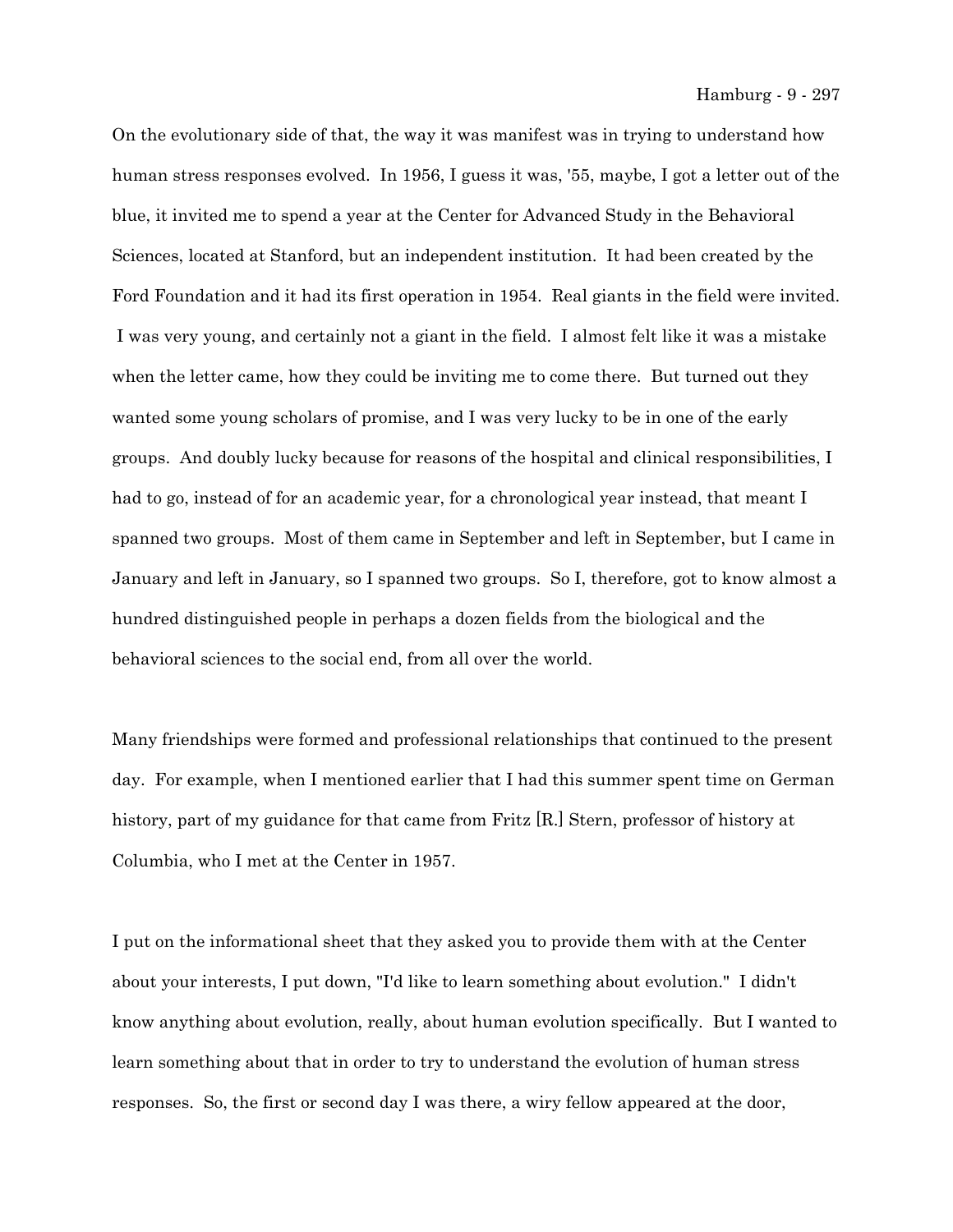Hamburg - 9 - 298

introduced himself. His name was Sherwood Washburn, and he was one of the great  $\cdot$  I didn't know it at the time, but he was one of the great pioneers in modern study of human evolution. It's an irony that just this week I received in the mail from the Johns Hopkins [University] Press a volume in tribute to Washburn, for which I was one of the co-editors. It's called The New Physical Anthropology belatedly, we should have done it years before, but a wonderful former graduate student of his, Shirley C. Strum, was the driving force behind it, and that volume shows the intellectual history of Washburn's work and his stimulating effect on his students and others, and certainly on me.

So there began, then, a collaboration review with Washburn on many facets of human evolution bearing on stress and aggression and attachment and child development. But what that eventually led me to was to go to Africa. Washburn had begun the new wave of primate studies in the natural habitat, just in the early fifties, and it really caught on. I got interested, after a few years, in whether it would be possible to learn anything about chimpanzees in the natural habitat because of their very close biological relationship to humans. The new work in genetics and biochemistry was showing that over ninety-eight percent of the genes of chimpanzees and humans are identical. In fact, it's, in a way, hard to figure how we could be so different from chimpanzees, since we share so many genes. But be that as it may, it seemed to me a great advantage if you could learn something about chimpanzees.

Stanford had a lot of land, and they were wonderful to me and gave me, I think it was, twenty-seven acres set aside to build a semi-natural laboratory for chimpanzees. They could live in groups, except that we knew very little about how they lived in the wild. What's a day in the life of a chimp? Nobody knew at the time.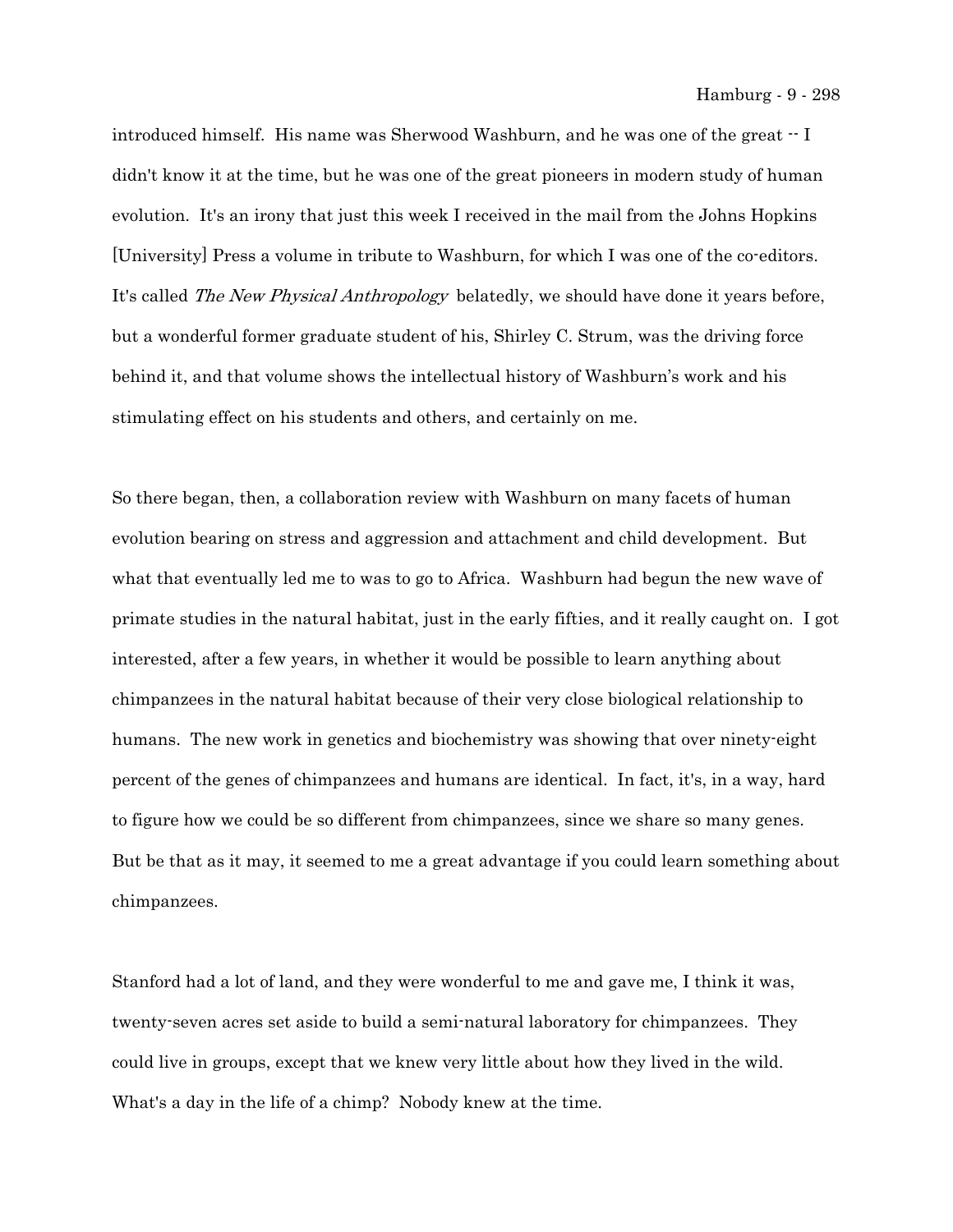At first I was going to try to find a young zoologist to go out, and would set up a field station to do that, and, indeed, a medical school classmate of mine, who was a medical missionary in the Congo, had identified an area that seemed very promising. Then the civil war in the Congo broke out, and that clearly wasn't a feasible proposition. I wasn't going to ask anybody to go and do something like that.

Within, I don't know, a year or so, somebody brought Louis [S.B.] Leakey around to see me. This is before I moved to Stanford. I was still at the NIH [National Institutes of Health]. Leakey told me that he had started a young woman named Jane Goodall on studies just a few months before, or a year before, whatever, in Tanzania, on the other side of Lake Tanganyika from Congo. So I started corresponding with her. Then she came for a visit to the United States, and we became friends. She and her husband, a great photographer, Hugo von Lawick, had a marvelous treasure trove, even from an early point, of chimpanzees in their natural habitat.

So, to fast forward, I eventually got out there. In the earlier years I didn't go because my kids were young, and I just felt to go away for a long time wouldn't make sense. But I guess it was 1968, my wife said to me, "Why don't you take Eric with you?" He was the older of the kids. That would transform the situation. So I began --

Q: How old was he?

Hamburg: He was fifteen at the time. Then Peggy, our daughter, when she was fifteen, went with me. I began this pattern of going there more or less a couple of times a year.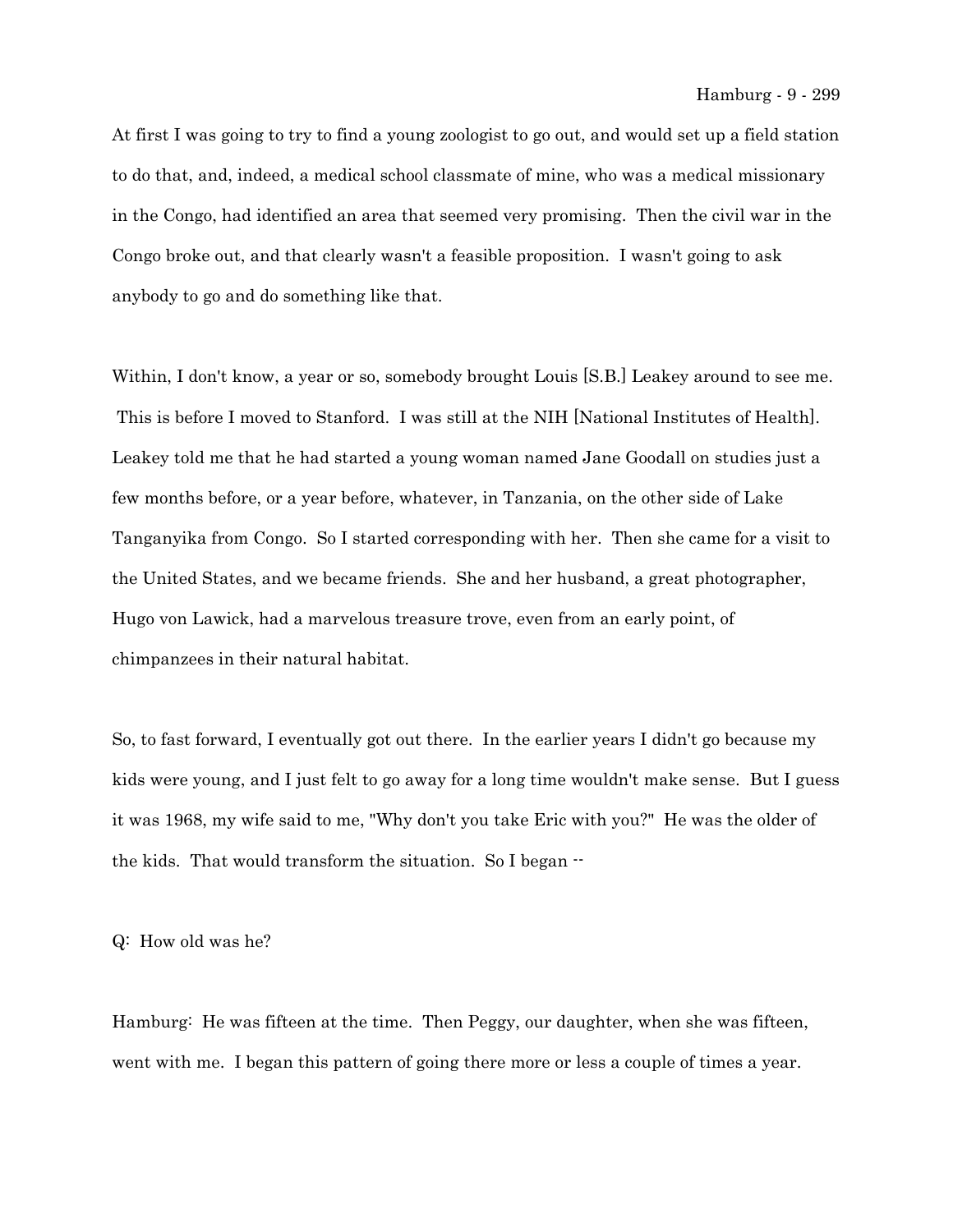When I first went out there, Jane was about to have to leave. She had finished the work for which she would get her Ph.D. at Cambridge [University], and it didn't seem a practical proposition to stay. Hugo needed to do filming elsewhere on other subjects. But it was clear that they really wanted to stay. They had no support for doing it. So I offered to try to get funding and some organizational support and make a relationship with the Tanzanian Government that would give them an official blessing.

So we made a real research station out of it, and it was a wonderful collaboration that lasted the better part of a decade, was active from '68 to '75. I think that's right. So we then were able to get graduate students and very good undergraduates and postdoctoral fellows, so at any given time we had perhaps twenty or so people working there from Stanford, from Cambridge University in England, and from the University of Dar es Salaam in Tanzania. I felt it was very important that it be international and interdisciplinary and that Tanzanians be included in it.

A lot was learned. It became much more systematic and, to the extent possible, quantitative observations of the behavior of chimps in their natural habitat, and moved from studying a single community to studying two adjacent communities so the interaction between the communities could be studied. That turned out to be extremely illuminating because of the violence between different communities.

But anyway, then we also built this semi-natural laboratory at Stanford, where we wanted to be able, for example, to train the chimps to hold out their arms to have blood drawn, which it's possible to do. So we had the semi-natural laboratory at Stanford and the natural habitat studies -- we informally called them Gombe East and Gombe West. People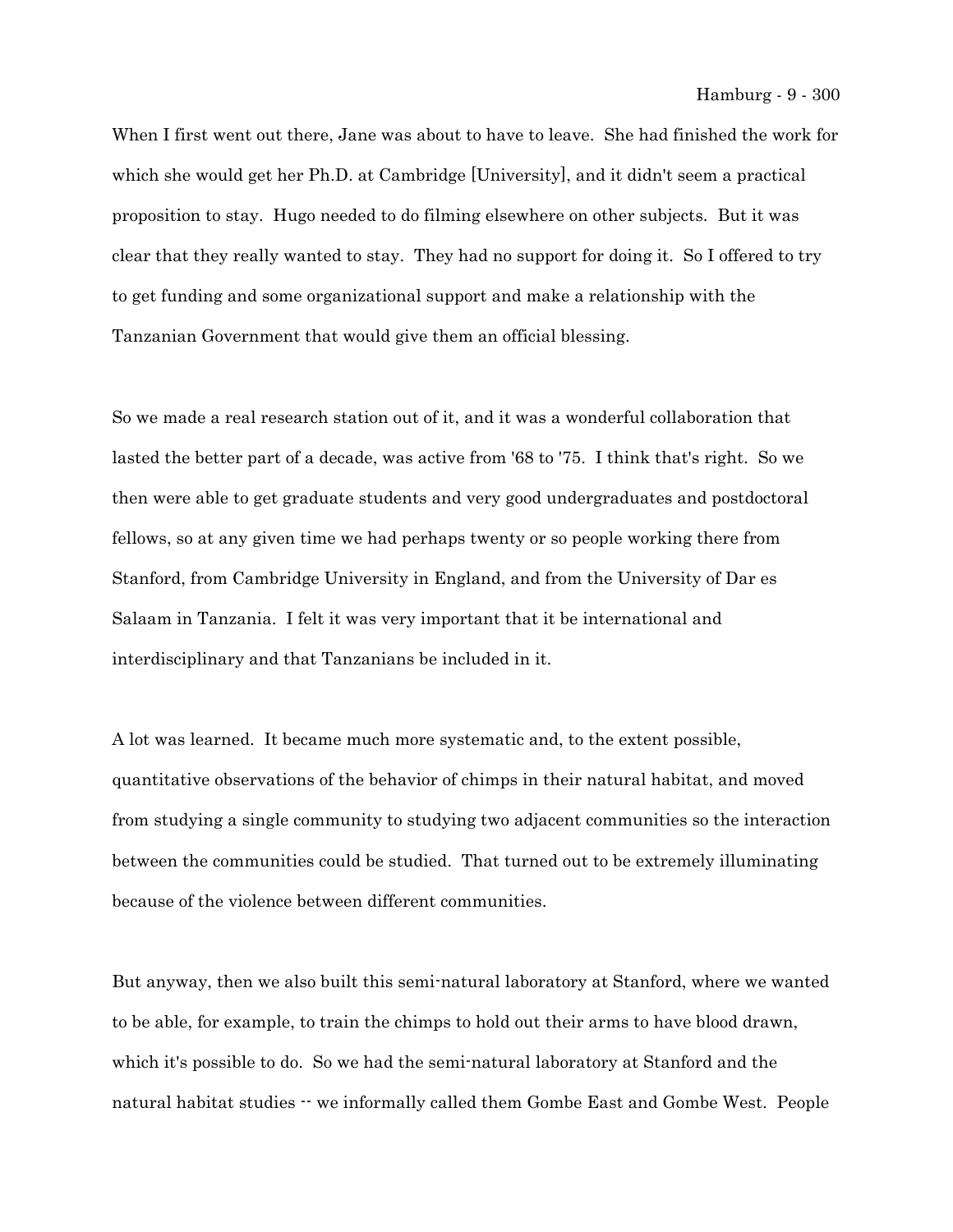went back and forth, students working first at one place, then the other. There are different things you could do in a laboratory than in a natural habitat. Each has its own limitations, each has its own strengths. It was, I think it's fair to say, unique in the world at that time.

It came to an end with a hostage episode in 1975. That's perhaps a great irony. We came back to the Congo. It was Mr. Kabila who last year became King of the Congo, is at the moment Chief of State of the Congo, who masterminded the hostage episode.

Q: Can you describe it for those who don't know about it?

Hamburg: Well, I was at the time spending a year at Caltech as a visiting professor, and my wife was a visiting professor at UCLA [University of California, Los Angeles] that year. We were living in Pasadena. I gave a lecture at University of California in San Diego, came back to my office at Caltech to check for messages toward the end of the day. The system they used at Caltech was, they would put up on your office door, they'd stick any messages there that you had. Normally I'd come back after a day or two away, I'd have two or three or four messages. This time it was a blizzard. The door was covered with, I don't know, sixty or eighty messages, so I thought it was some Caltech nerd's idea of a practical joke, you know. But it wasn't that at all. These were emergency messages that four of my students had disappeared in Africa. There were calls from the State Department and the press and families and so on.

All we knew was that about forty heavily armed men had come in off Lake Tanganyika into our camp on the lake shore, taken four people, disappeared on the lake. A few shots were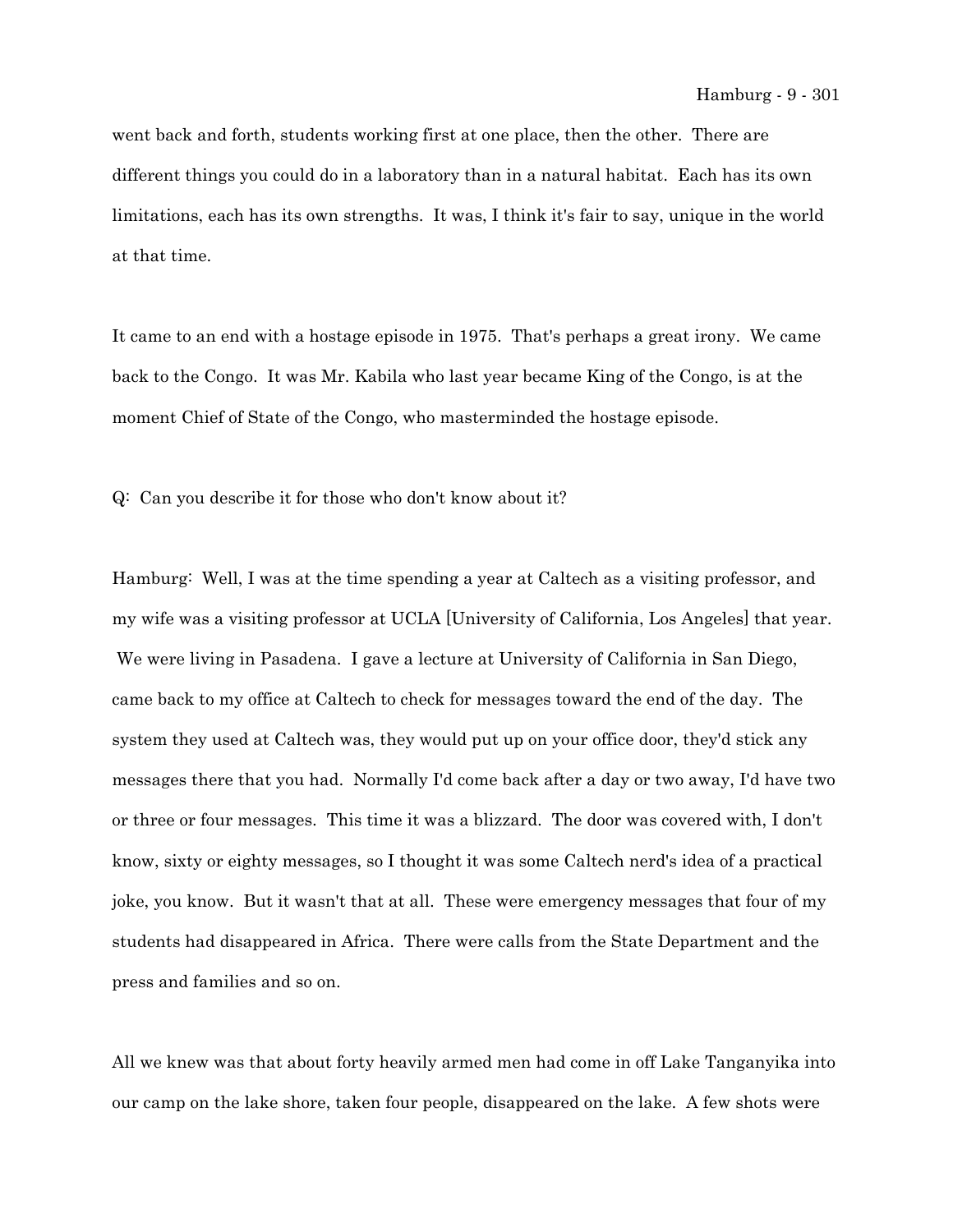heard, and nobody had any idea. Were they killed and dumped in the lake? Who was it? Who took them? What was it about? We knew nothing.

So I decided I immediately would go over there and see if there was anything I could do. I hadn't the foggiest idea if there was anything I could do. We were all quite scared. It was just a fantastic experience, the kind of thing that you may read about, but doesn't happen to real people.

So it turned out, somewhat later, I guess it was some days before we found out that these were rebels against the government of Mobutu, the longtime dictator in Congo. He renamed the country Zaire. Now it's Congo again. But the reason we knew that is that they had sent a letter of demands to President Julius Nyerere of Tanzania. It turned out when I got there the story had been very secretive and complex, that these people, these rebels against Mobutu, lived very high in almost impenetrable mountains, nine, ten thousand feet, rising dramatically out of Lake Tanganyika on the other side of the shore. Lake Tanganyika is a lake about the size and shape of Lake Michigan, about thirty miles across, three hundred miles long, very deep mountain lake, rather dramatic, aesthetically appealing in some ways.

But anyhow, they'd come from across that lake. Nobody knew that they were there. They'd taken these kids and were holding them hostage. The point was that they had had a secret supply line for a thousand miles from the Indian Ocean at Dar es Salaam, the capital of Tanzania, across Tanzania to Lake Tanganyika, and they had been getting supplies that way. They were derivatives of the old Lumumba crowd that lost the civil war in the Congo, lost to Mobutu, and they were getting some supplies from a few Communist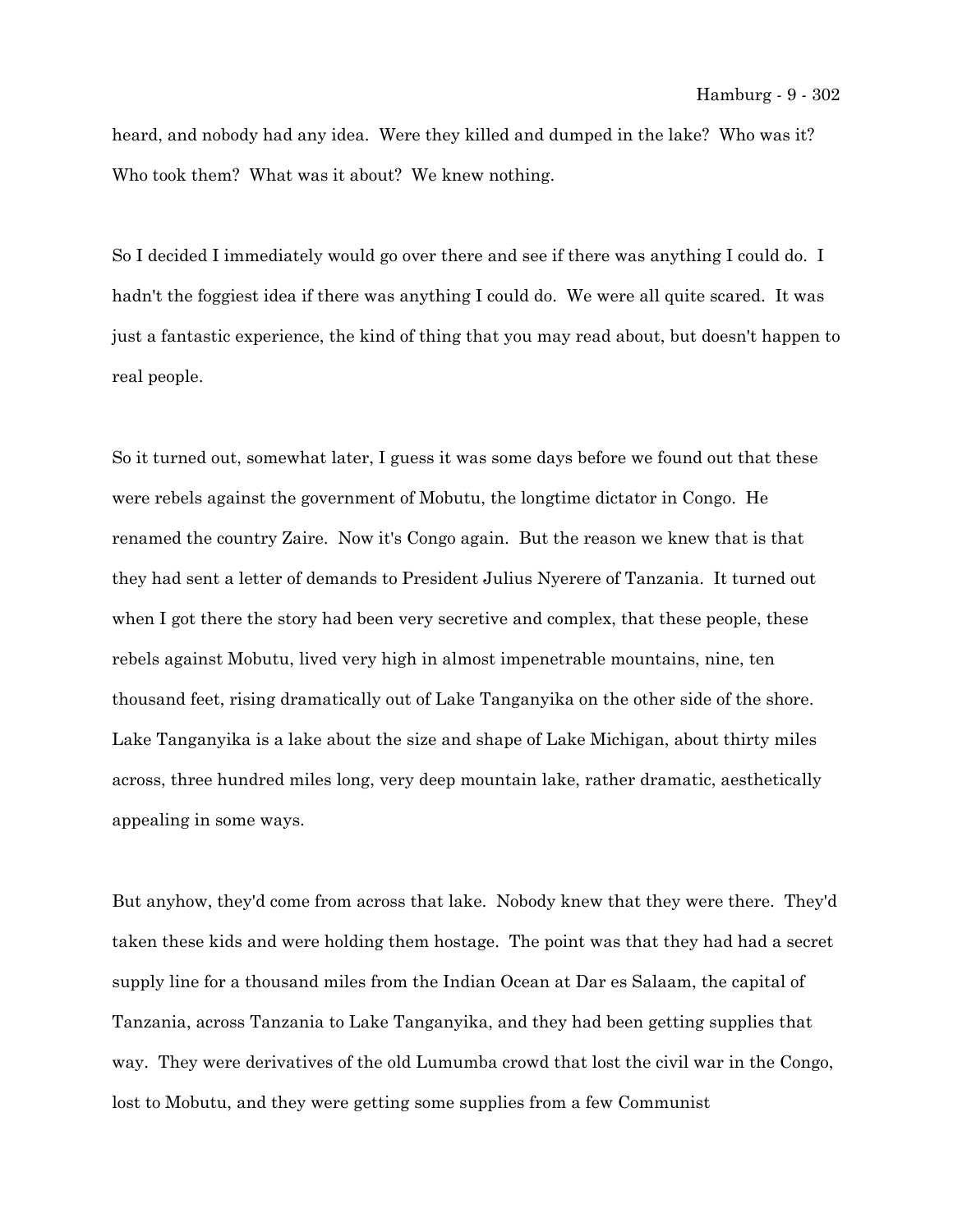countries, China, North Korea, and Cuba, so we came to understand later. That supply line had been shut down by Nyerere in a trade deal with Mobutu, so they were furious with Nyerere. We were pawns. We were pawns in it. We were meant to bring pressure on Nyerere. They saw us as very powerful quote Europeans, meaning white, and they attributed great power to me as an American professor, very amusing. American professors not thinking of ourselves as very powerful.

We were somehow supposed to get their people back who were operating the supply line, get the supply line reopened, or something. So it was quite a fantastic experience. All the way over on the long plane trip, I was very apprehensive about how I would react in the situation. I had no great confidence that I would have the foggiest idea what to do or that I would hold up well or any of that, but I was determined to do whatever I could.

It turned out that Nyerere was furious with them because they were very insulting in their note to him, in their demands on him and so on. Our own government, unknown to me, our own government was negotiating with Mobutu to be our strong man in Africa vis-a-vis the Angolan operation that was about to begin in Cold War fashion between us and the Soviets. I didn't know that at the time.

## Q: A covert program?

Hamburg: Covert program, yes. So our own government had very little sympathy for the exercise. The last thing they wanted was for Americans to be talking to rebels against Mobutu when they were cultivating Mobutu as our great asset in Africa. I won't comment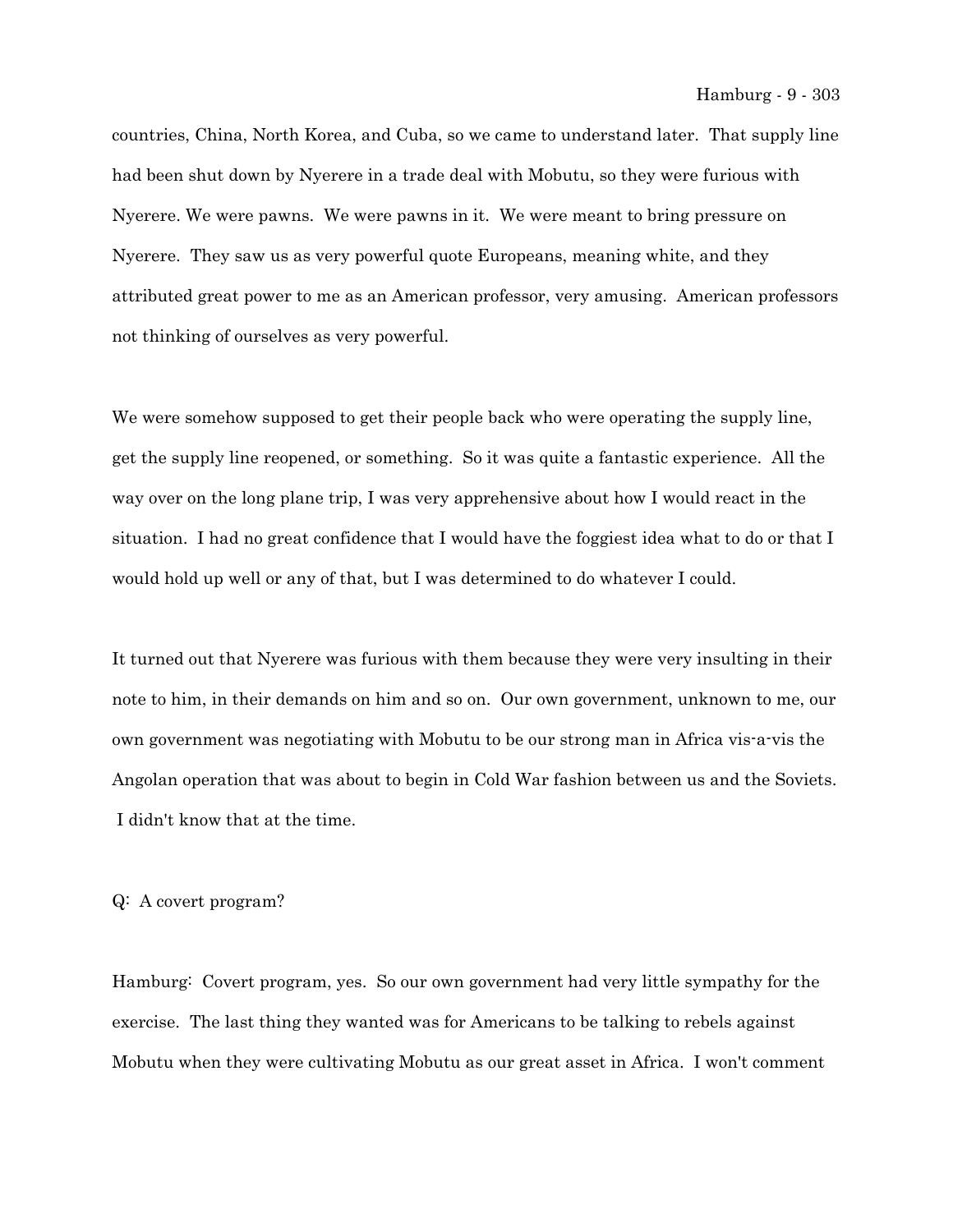Hamburg - 9 - 304

on the irony of that situation.

But anyway, so we did not have a sympathetic response from the host country, Tanzania, nor from our own government, nor, of course, from the government of Zaire/Congo, need I say. So I was in business for myself. There were some wonderful people in our embassy in Dar es Salaam, then Ambassador Beverly Carter and one of his staff, Lewis MacFarlane, who were very resourceful, courageous people, who helped me, as it turned out, at the risk of their careers. So we set out to do whatever we could, first of all to find out who had taken them, and then to make contact with them. We didn't know how to do that. Eventually we made contact, and then to see if we had any conceivable negotiating leverage. What kind of leverage could we actually have?

It turned out it was possible to figure out different strands of negotiating possibilities, and that led, over a period of a couple of months, to three of the four kids were freed. But they were still holding the fourth one, and he was really in grave danger. Then President Nyerere helped us. That was absolutely vital. He helped us with that.

I was very happy, just two or three years ago, on multiple levels I was happy, but the International Peace Academy, on its twenty-fifth anniversary, gave awards to President Nyerere and Prime Minister Gro Brundtland of Norway and to me. I was flattered beyond imagination to be part of that company, but it also gave me a chance to pay tribute to him. He had asked at the time of the hostage episode that for ten years we would say nothing about it, so we honored that. But I was able, on that occasion, to say what it meant that he would make that intervention. Anyway, so after two and a half months, they all four were free. It was a very important experience. It was the end of our work in Africa, and it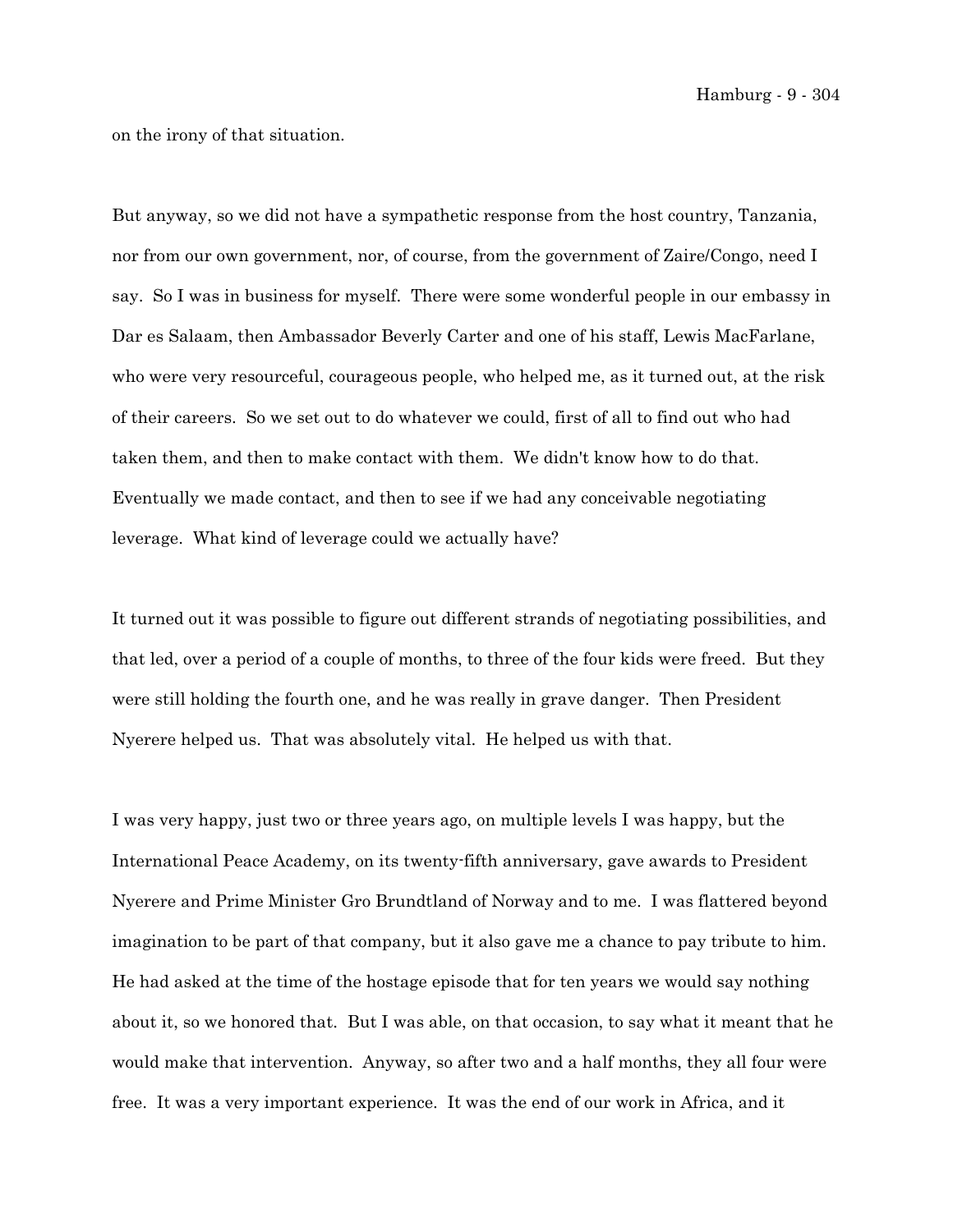certainly influenced the rest of my life.

Those years were extremely stimulating, and an opportunity to get some insights into human evolution, and I wrote quite a number of papers alone and with Goodall, and with Washburn and with others, and, more importantly, stimulated students, some of whom are now professors at Harvard and Michigan and Minnesota now, and making very good contributions to the field. So I view it as a very good time and a fantastic set of experiences of a kind that I never would have dreamt. I never dreamt of going to Africa in the first place. I never dreamt of doing primate research. I never dreamt of dealing with a hostage problem. But there it was.

Q: I have two questions about that period. One, I read somewhere that your wife, Beatrix, was convinced  $-$  and rightly so  $-$  that had Nyerere not helped you out in the end, you were prepared to go to the camp yourself --

Hamburg: Right.

 $Q:$   $\cdot$  for the sake of becoming a hostage, to release the student.

Hamburg: It's a fascinating story. That's right.

Q: Could you tell the story?

Hamburg: It's a great tribute to Betty's ingenuity and sensitivity. We've been terrific collaborators for fifty years. We met fifty years ago this year and have, in many ways,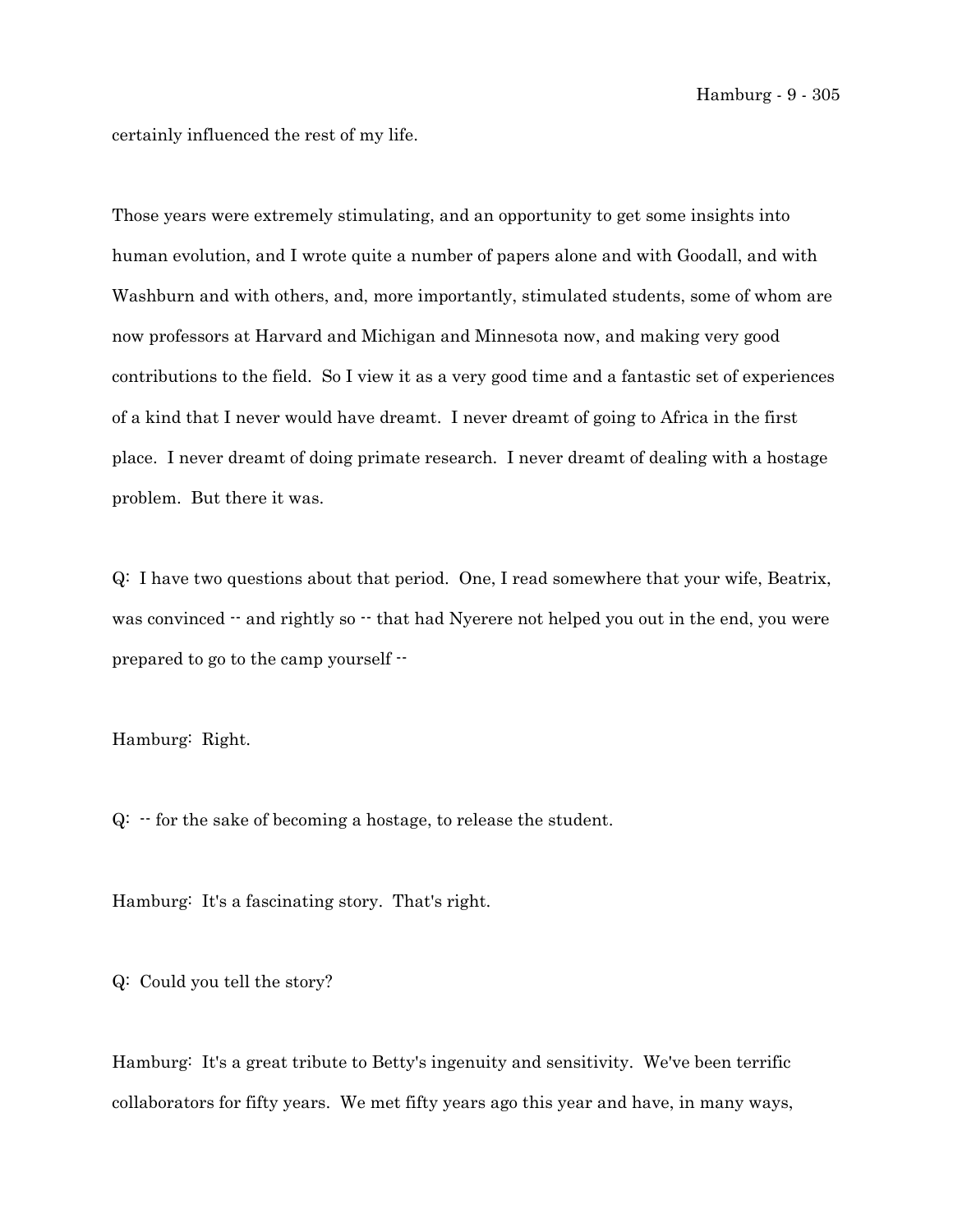personally and professionally, worked closely together ever since. She's an extremely resourceful person.

During the hostage episode, when I first got to Dar es Salaam, our ambassador told me that the Tanzanian Secret Service was quite up in arms about this whole thing, and they were going to bug my hotel room, which they did, in a very clumsy way. They came in repeatedly to, quote, fix the light in the bathroom. But anyway, what I could say on the telephone connections, which were tenuous at best, was extremely limited by that fact, because we were going to do things that clearly the Tanzanians didn't want us to do. I was going to do whatever was necessary to save the kids, if I could.

So somehow or other, Betty and I were able to improvise a code. From our relationship, partly out of U.S. idiomatic language and partly out of some shared experiences that nobody could know about but us, we were able to get certain key symbols for the code to communicate what I needed her to do. Since it was an African political problem, then the U.S. side of it was very important in a number of ways, and she took charge of the U.S. side. But over a period of time, she did figure out  $-$  and I didn't intend to tell her  $-$  but she did figure out that I was considering going over there. There was an American journalist who –

Q: That you were considering, I'm sorry –

Hamburg:  $-$  going over to the other side of Lake Tanganyika if necessary, as a last resort, to try to bargain for the fourth student.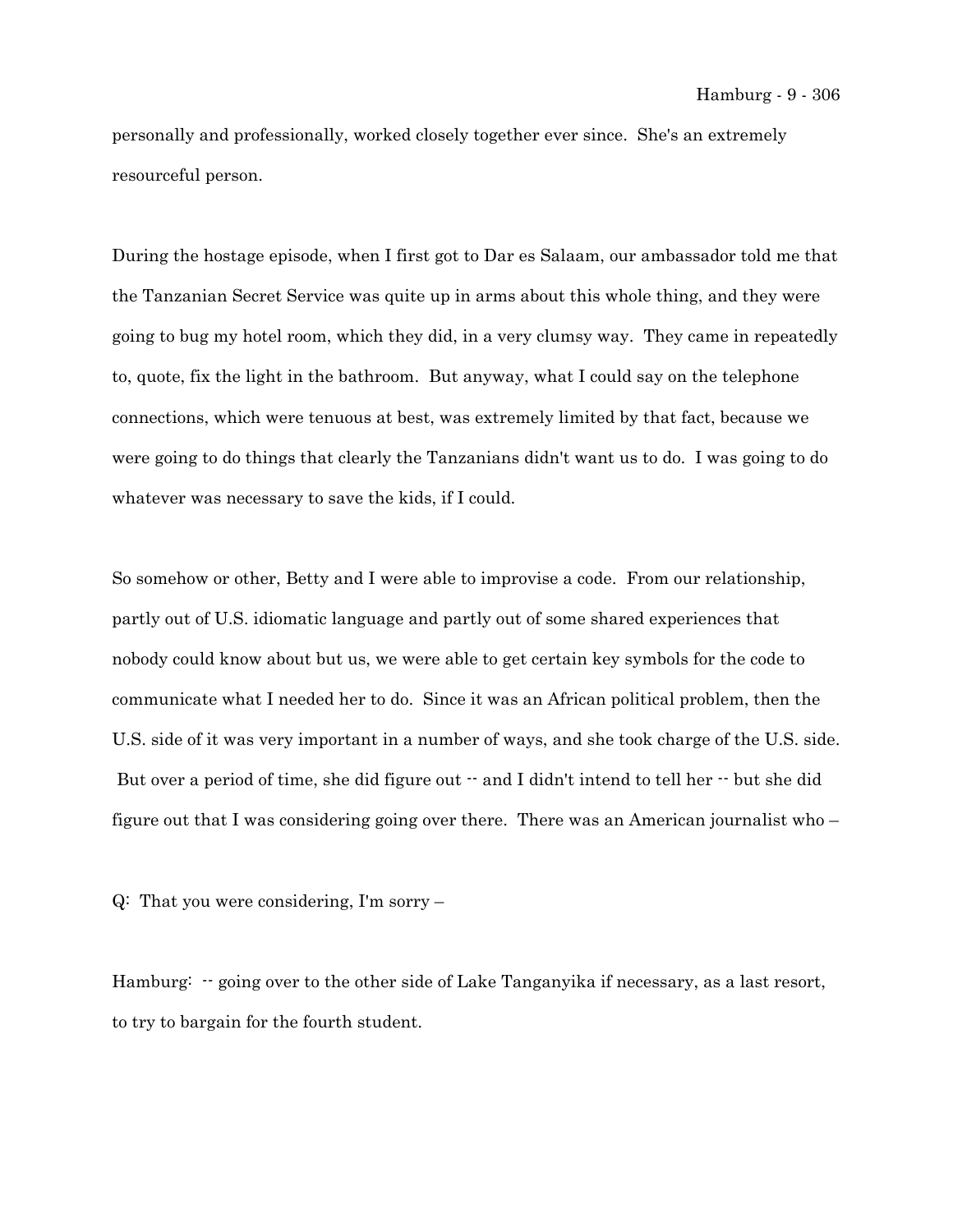There was an American journalist who knew that area very, very well, and had a number of scoops in the area. He told me that he thought he knew where the camp was. He was willing to go himself, but he didn't think it would amount to much. He thought if we went together, we would have a chance, and that was plausible. But there was also the chance they would simply take us hostage.

In my negotiating with the Kabila people, there was nothing that engendered confidence. I mean, they were not trustworthy negotiating partners. I wouldn't say they were bloodthirsty, but neither were they trustworthy. So it wasn't a congenial proposition. On the other hand, if that was all I had, the only card I had to play, then I would do it.

So she sensed that and got on an airplane and came over to sort of sit on me and prevent me from going and doing what she thought would be quite foolish. She thought they would simply take us hostage and they would have more bargaining power with us than with the student. And I suspect she was probably right about that.

Anyway, it did work out. It's a tribute to her as an individual, but it's also an interesting commentary on close human relationships, that you can invent, under great duress, you can invent a code and sense each other's responses over thousands of miles.

Q: I was also very intrigued by your response to the fact that Beverly Carter was fired summarily by Kissinger, is that right?

Hamburg: Yes.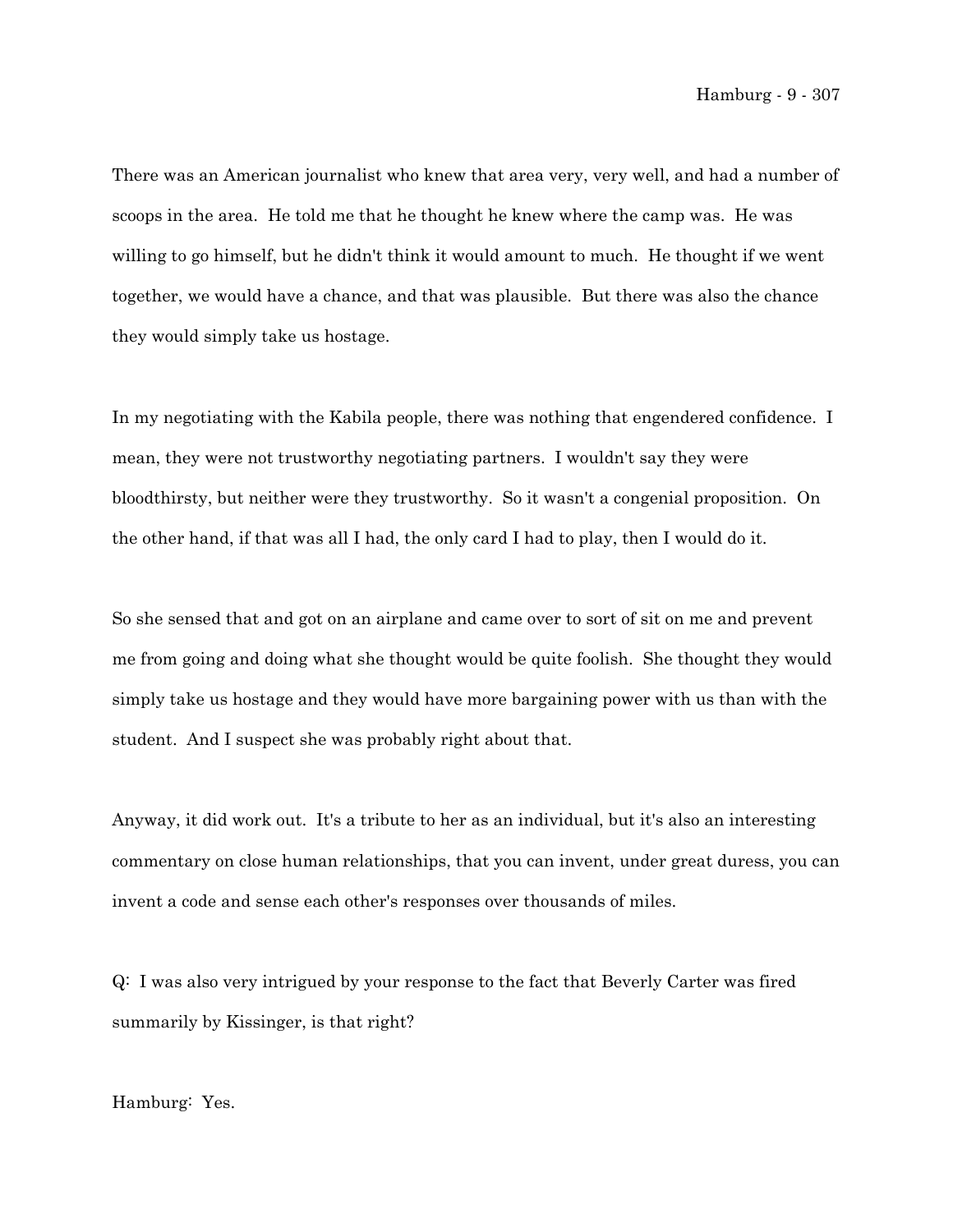Hamburg - 9 - 308

## Q: Could you talk about that?

Hamburg: Yes. That was very disturbing. Carter was only one of two remaining black ambassadors in our ambassadorial corps at that time, and was a giant of a man, six-eight, very smart and very resourceful, and had a career in the Foreign Service. He was called back to Washington after the fourth student was released. I was coming back, too. I was going to drop off the students in London at the excellent tropical disease hospital, to make sure that they were healthy, and then go on back to the States.

Betty and I were coming back to Stanford. He was going back to Washington. I, in my naiveté, thought maybe they would honor him for his resourceful help in this situation. But the first night back, after a marvelous, incredible reception at Stanford, where there were hundreds of students and others at the airport when we got back and so on, in the middle of the night I was awakened by a call from Beverly Carter in Washington, who got through a few sentences and then broke down. His wife came on the phone to tell me that he'd been fired, public humiliation, his career was over, ostensibly for violating U.S. terrorism policy, which hardly existed at the time. So all he wanted me to do was to come in a day or two and stand with him at a press conference and say he was a decent, honorable man, as he resigned his post and explained his situation.

I asked him to wait. I remember saying something to the effect that, "Those kids had been held hostage for several months, and now, Bev, you're hostage. Let us see if we can get you out." He felt he couldn't do anything himself. Somehow his code of conduct was such that he was just going to have to stay out of it, but that obviously if we could help him restore his career, he would be grateful.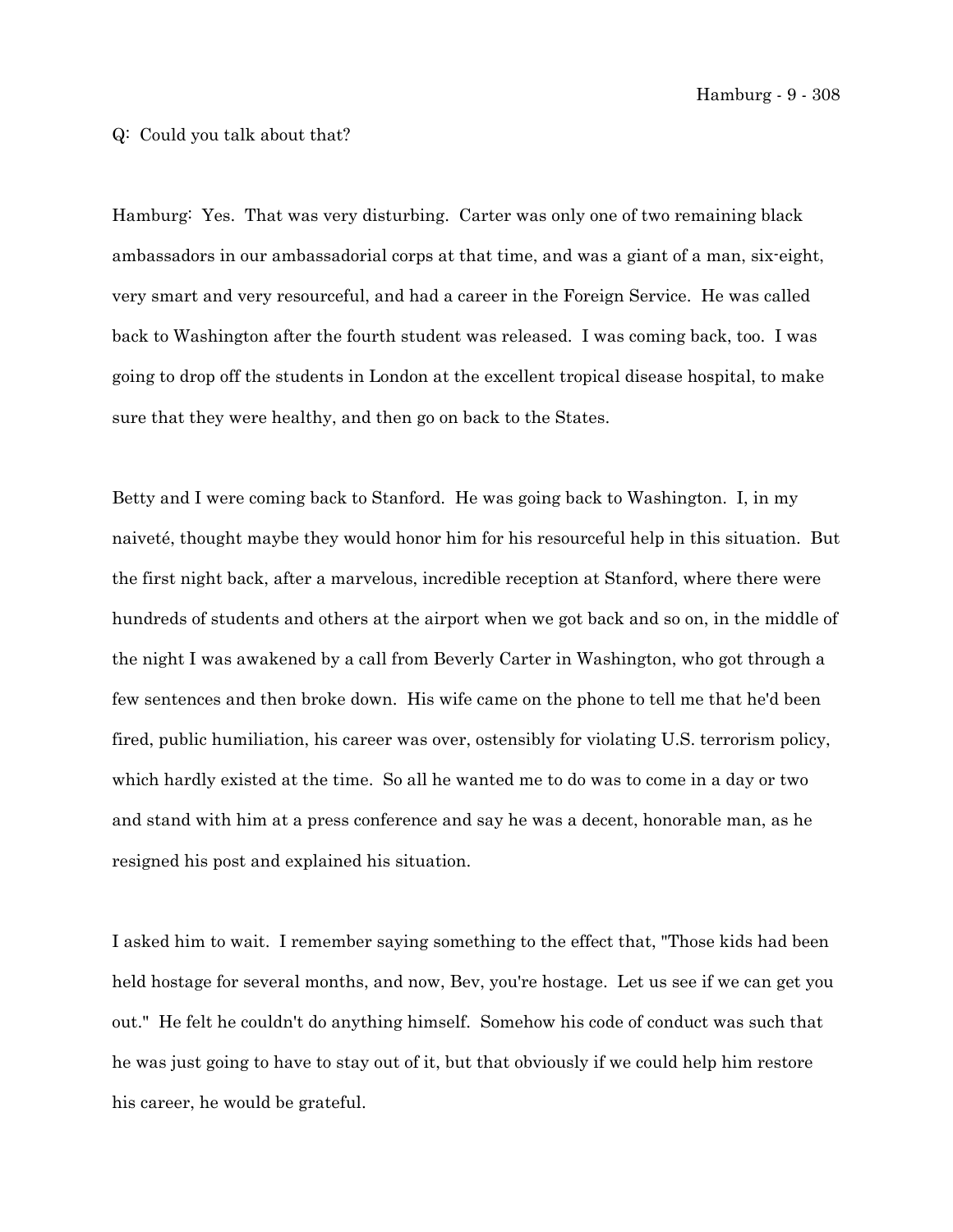So I spent the next six weeks trying to restore his career. We first went through the normal standard channels -- State Department proper. There were a number of sympathetic people in the Department, but we weren't getting anywhere. I came to the conclusion that if we could mobilize some media support, there might then be a chance to really put pressure on the President, because these kids, after all, were objects of great sympathy and great interest. We had been declining press interviews and all public commentary up to that point.

But I was able to get some help first from a friend, a much beloved friend, Fred Hechinger, of the New York Times, who died a few years ago. Fred, to make a long story short, put an editorial in the *Times* about the case, and it was a very good editorial. Then Carl Rowan, who was a columnist who knew Beverly Carter and had great respect for him, Carl Rowan and I talked. Carl Rowan did a column about him, and a few other things. So that was the background. It, in itself, didn't move much, but it gave a certain credibility that we could get media coverage.

Then finally I got to President Ford's Chief of Staff, highlighted the Hechinger and Rowan pieces, and said that we had invitations to go on "The Today Show" and "The Tonight Show" and a number of the TV interview shows, which we had been turning down, but there was great interest in these kids. Jane Goodall was well known and so on. I explained that if the ambassador didn't get reinstated, that we would have to go on the air, and said what we would say about the administration and its role in this whole thing, and that it's putting American citizens at risk through the action and inaction of the United States Government, and I would much prefer not to say that. I personally believe that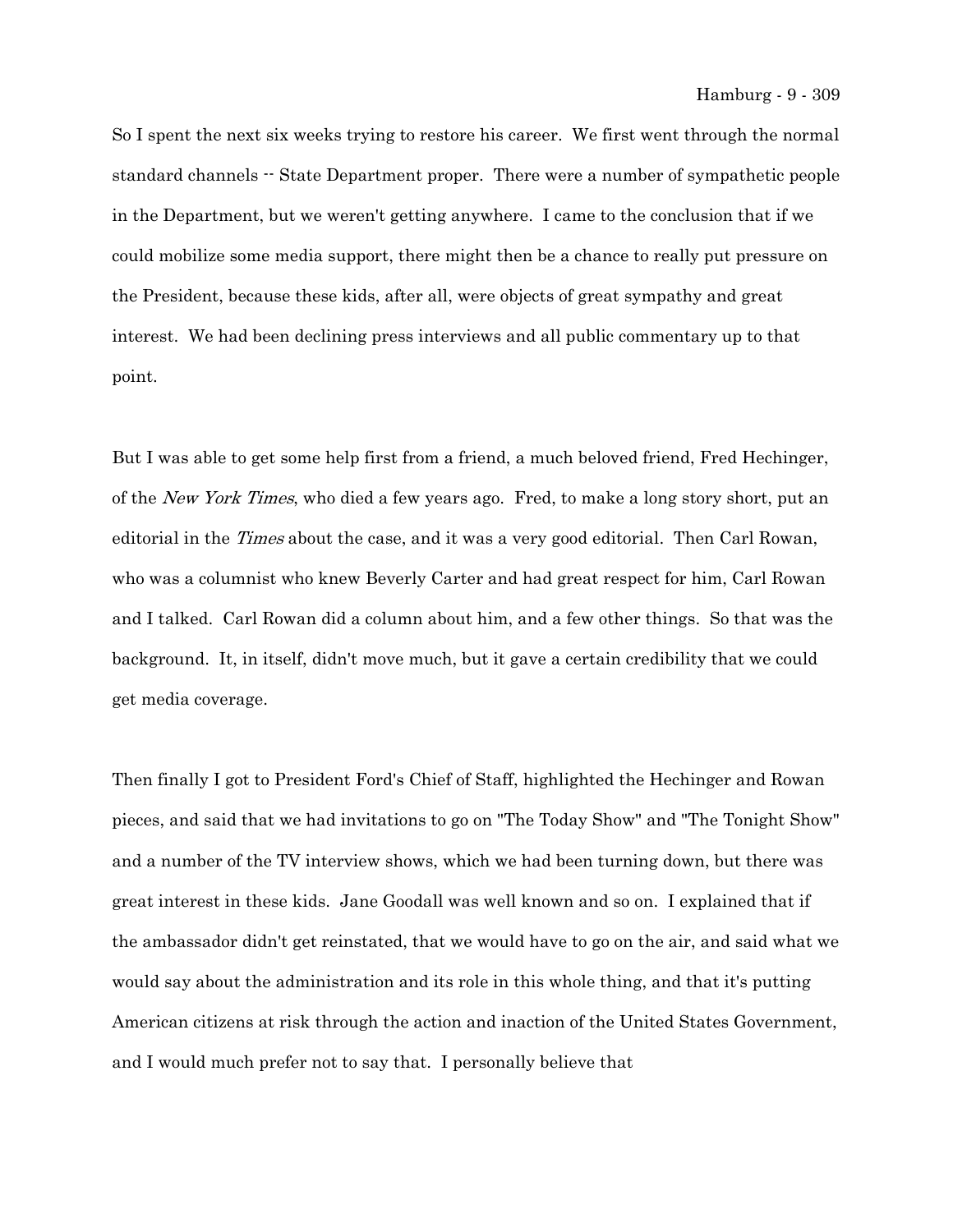President Ford didn't know about it. All I asked was that he call it to President's Ford attention and either give me a chance, directly or through an intermediary, somehow to explain to President Ford our side of the picture. When I mentioned the media stuff, there was a very dramatic response, and within a matter of hours he got back to me and said, "You are right. It was all a misunderstanding. President Ford didn't know about it." I think it was legitimately true. President Ford was in the great Helsinki negotiations that led to the human rights landmark and all that during the time of our case, and I don't believe President Ford knew about it at all.

By the way, I left out there had been a short news piece on "ABC News" about these kids, too, and that was very helpful, just a vignette of the case, not about the ambassador, but about the students. So we had a certain credibility. I later got to know President Ford, and we had a talk about all this, and he couldn't have been nicer.

But anyway, suffice it to say that President Ford decided that the ambassador would be reinstated, he would have a choice of positions, because we were determined that he shouldn't have some Lower Slabovia kind of position; it had to be something decent. And he was reinstated.

Then a further irony. When President Carter was elected, I wrote a letter to Cyrus Vance which a mutual friend delivered to him. I didn't know Vance then. We later became great friends and collaborators. I explained, in delicate language, what had happened, and asked him to be considerate of Ambassador Carter, and he did actually create a position for him. Beverly Carter was a really wonderful human being. We all used to get together for the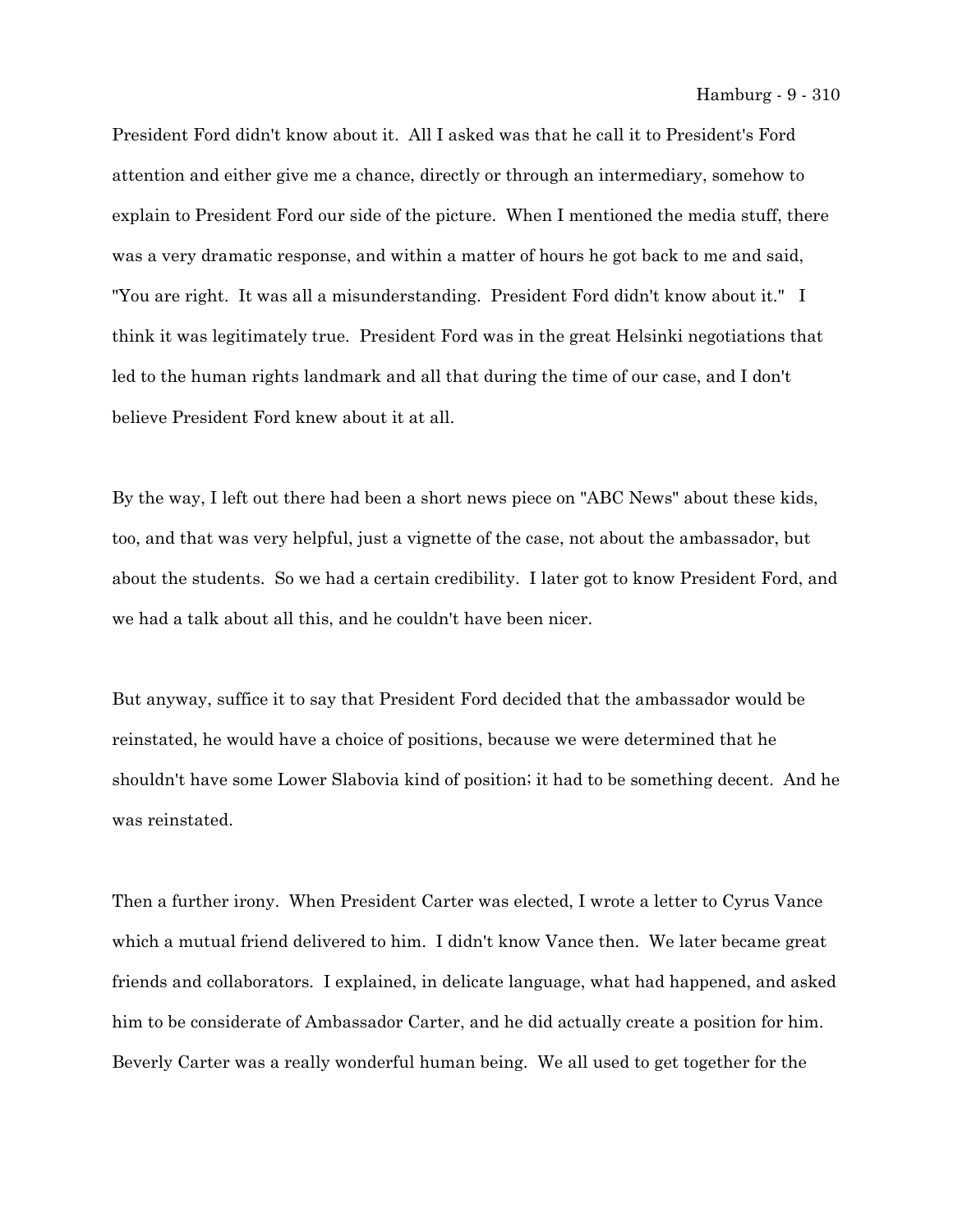first few years after the episode, on the anniversary of it, students and some of the parents and Ambassador Carter and his wife. We'd all get together and have a little celebration. So, another bizarre twist on that episode, but it did, I guess, lead me to my first serious experience with the media and the power of the media in American society, including the influence on Presidents.

Q: It turns out that a university professor does have some power, after all. [Laughter] I think it was Beverly Carter that challenged you, after that event, to think about using your mind and using your influence and using your creativity in spheres beyond the university. Is that correct? To take your work and try to put it in a larger, more global scope.

Hamburg: Yes.

Q: How did the hostage crisis affect you? How did it change you?

Hamburg: Ambassador Carter did make a rather powerful statement to me just before he left Dar es Salaam at the end of the episode, that he thought that I had capacities that I had really used, that this episode had brought out capacities that he thought I ought to pursue in the future, maybe in some domain relating to public policy or whatever.

Now, I had had an invitation early in May to become president of the Institute of Medicine, National Academy of Sciences. Or to put it another way, the search committee, looking for a president, wanted me to be the lead candidate. It would have had to be approved by the academy system, but they had taken informal soundings that, in fact, there was support in the academy system, and in all probability, if I said I would be interested, that I would be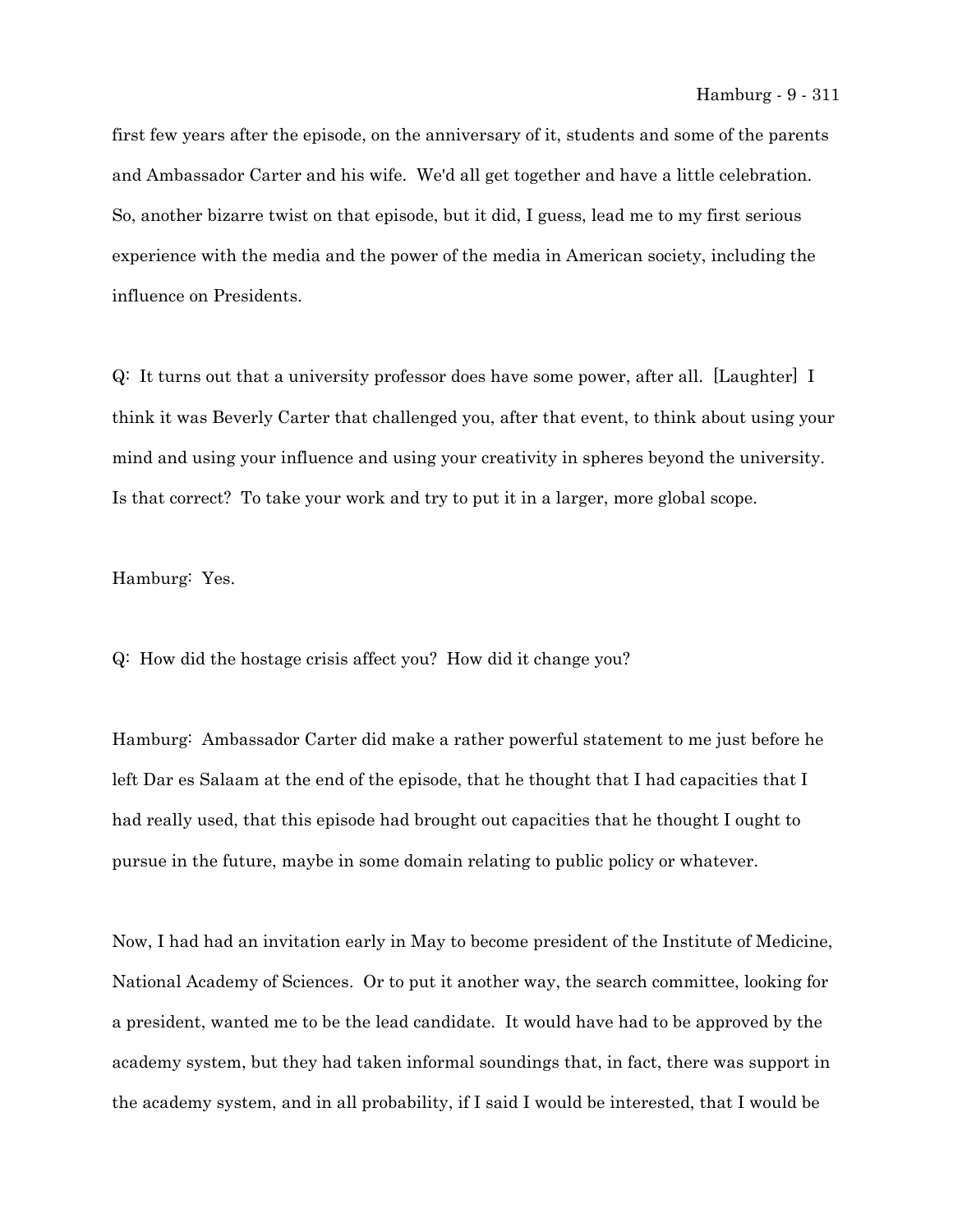president of the Institute of Medicine, which is the medical part of the National Academy of Sciences. The academy is a very special place in the American and, indeed, world scientific community.

I was enormously flattered and pleased and delighted, but I said no on the spot. It was a luncheon. My wife was there with me. It was in Pasadena. We were on leave that year. I can just remember the place and everything about it. I felt I couldn't leave Stanford, I couldn't leave the work in Africa. I had developed a configuration of responsibilities that was unique to me, and I thought if I pulled out of it, you know, it probably wouldn't be sustained. In any case, I loved what I was doing. Our kids had grown up on the Stanford campus. I never envisioned leaving at all.

That was early in May. May 19th, the students were taken. Two and a half months later, it was over. When I got back to Dar es Salaam at the end of it, there was a letter from the president of the National Academy of Sciences that essentially said something to the effect that, "An experience like this can be a deep experience. It can affect your whole life. It can make you rethink what you want to do. We're asking you to rethink. Would you like to consider the Institute of Medicine? Please come and visit and let's talk about it."

It rang a bell. I wasn't sure that that was the right thing to do, but that, combined with what Ambassador Carter had said, made me rethink. See, I had been immersed in the worst problems of the world during those few months  $\cdot \cdot$  of disease and abject poverty and ignorance and deception and violence. My nose was rubbed for months in all these dreadful problems. I had some feeling that maybe, maybe in some way, if I could turn my energies to settings and institutions that could do something about those problems, the tiniest little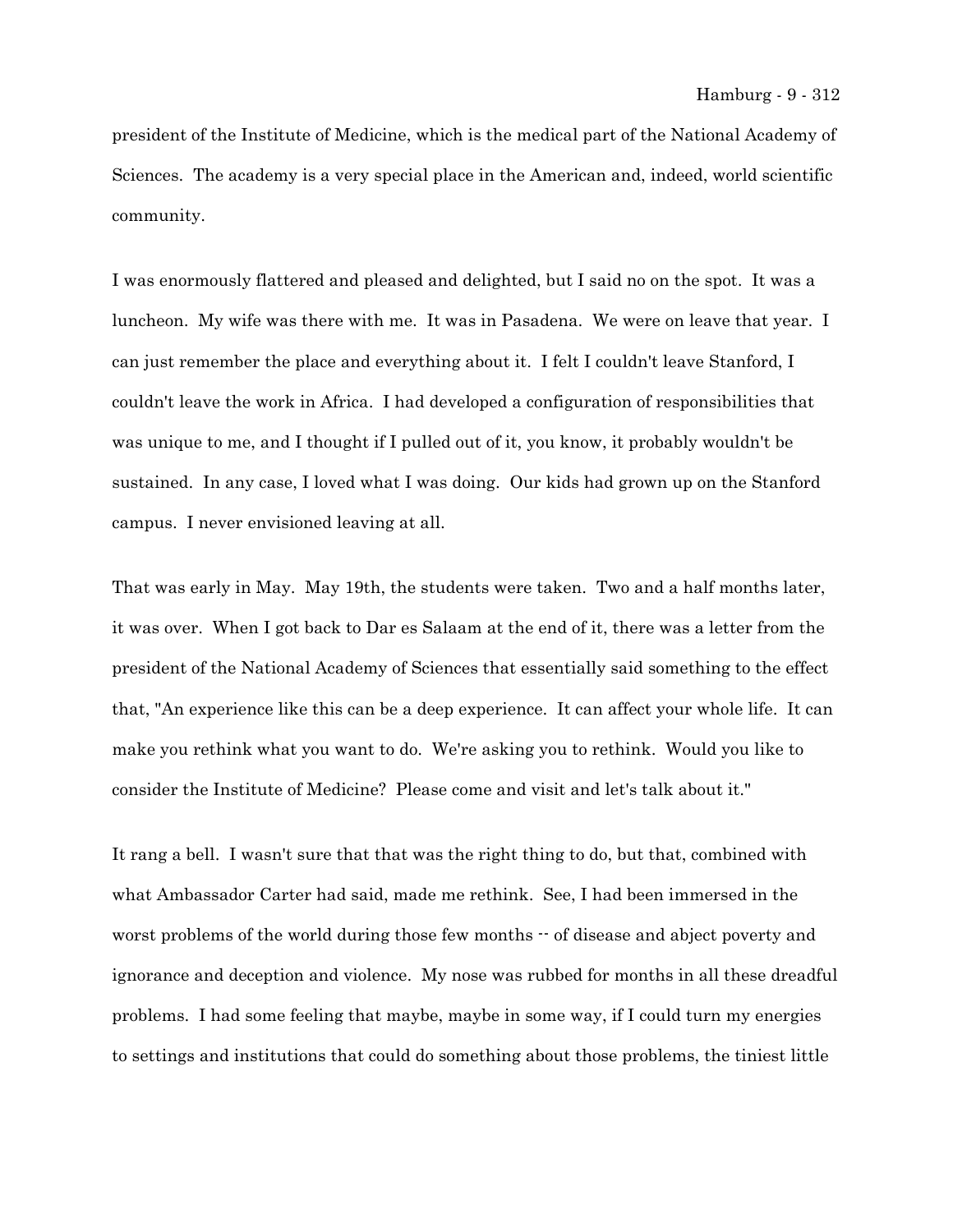bit, could affect policies that would have some kind of ameliorative or preventive effect on terrible problems of that kind, that maybe that would be a good thing to do. I wasn't quite sure how best to do it. I thought maybe to reconstruct something at Stanford different than what I'd been doing.

But I did go to visit with the president of the Academy and others, and decided that, in point of fact, that that was a very strong institution, had worldwide standing, was policy oriented, it basically had ways of bringing the strength of the scientific community to bear on great policy issues, policies within the scientific community and beyond the scientific community. So I was, in a way, a changed person, and from then on, both in that position and later at Carnegie, I was fundamentally trying to find some way to do the least little bit on these great issues.

Q: We can begin to fast forward a little bit towards Carnegie. If you want to talk substantively about what your work was at the National Institute for Medicine, you were focusing on health, in general, in developing countries, is that right?

Hamburg: We had several strands to work at the Institute of Medicine, and then later for a few years at Harvard when Derek Bok asked me to develop a university-wide health policy program modeled on the Institute of Medicine. So there was a total of about eight years at the Institute of Medicine and at Harvard where I was basically putting together sets of people who could bring great strengths from different angles on health policy issues.

Some of it had to do with innovations in health care, basically the application of the burgeoning life sciences to health care problems. Part of it had to do with disease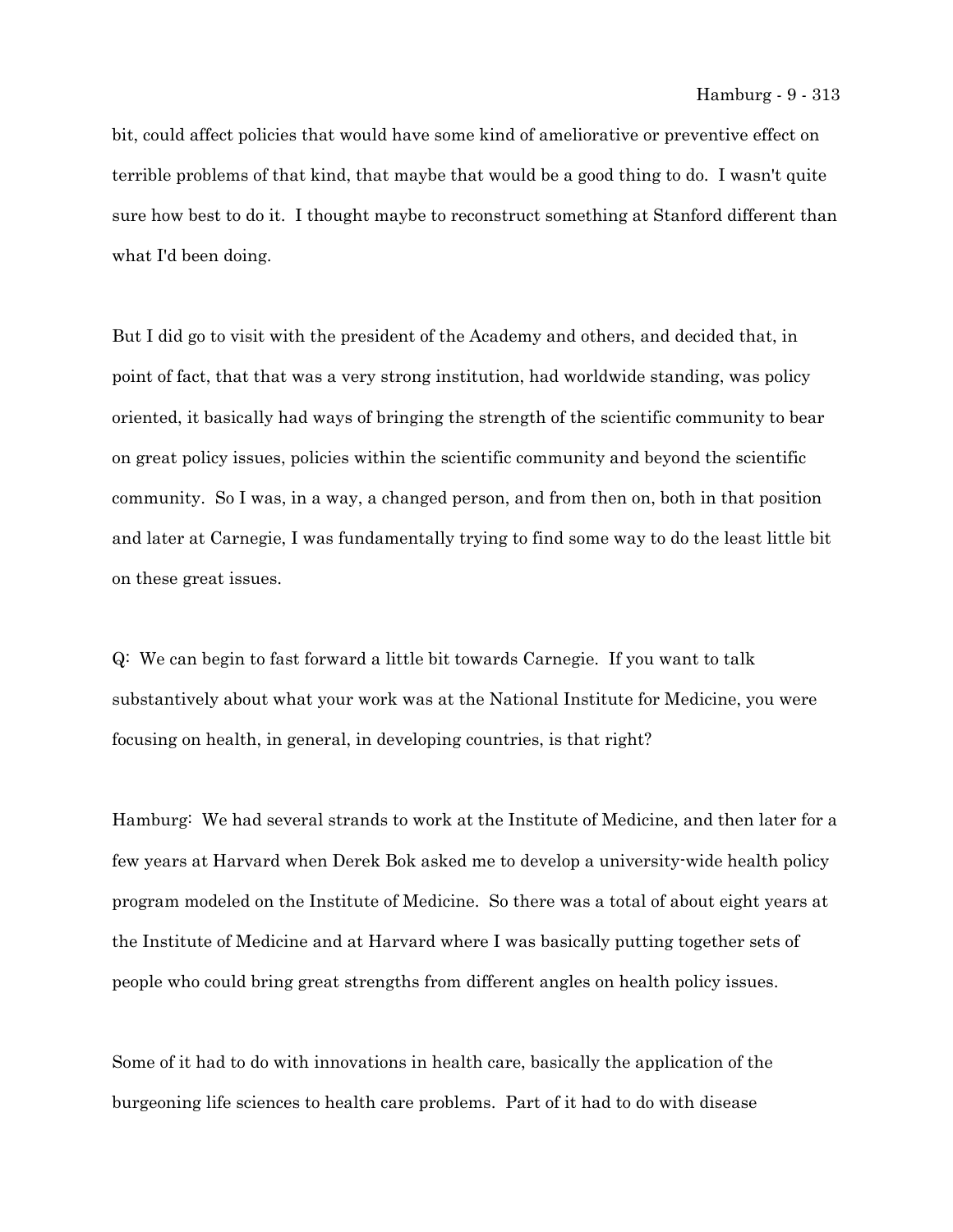prevention, health promotion. Part of it had to do with health in early life, in childhood and adolescence, which was the main part that carried forward to Carnegie. Part of it had to do with the emergence of an aging society, health care and disease prevention in older people. And part of it had to do with health in developing countries, the immense disease burdens carried in developing countries, which I'd been exposed to, and there I had the great opportunity to create a Division of International Health in the National Academy of Sciences, and in recent years have been working with the academy on broadening the international functions at the academy, in health and other matters.

So that was very satisfying. In fact, we had the opportunity to bring the strengths of a variety of sciences to bear on clarifying policy issues and formulating policy alternatives on important fields, and some of that carried over to Carnegie, mainly the part on children and youth and the part on developing countries.

Q: You were focusing specifically at Harvard on children, is that right?

Hamburg: No, that was only one strand. We had six different categories, much like at the Institute of Medicine, of which one strand was that.

Q: How did you first come to be invited on the board of Carnegie? Because that's the way that you came.

Hamburg: Right. I think they wanted a health person, or at least they wanted somebody out of the scientific community, and I think to some degree preferred that it be in the health arena, and made some inquiries. At that time I was at the Institute of Medicine. I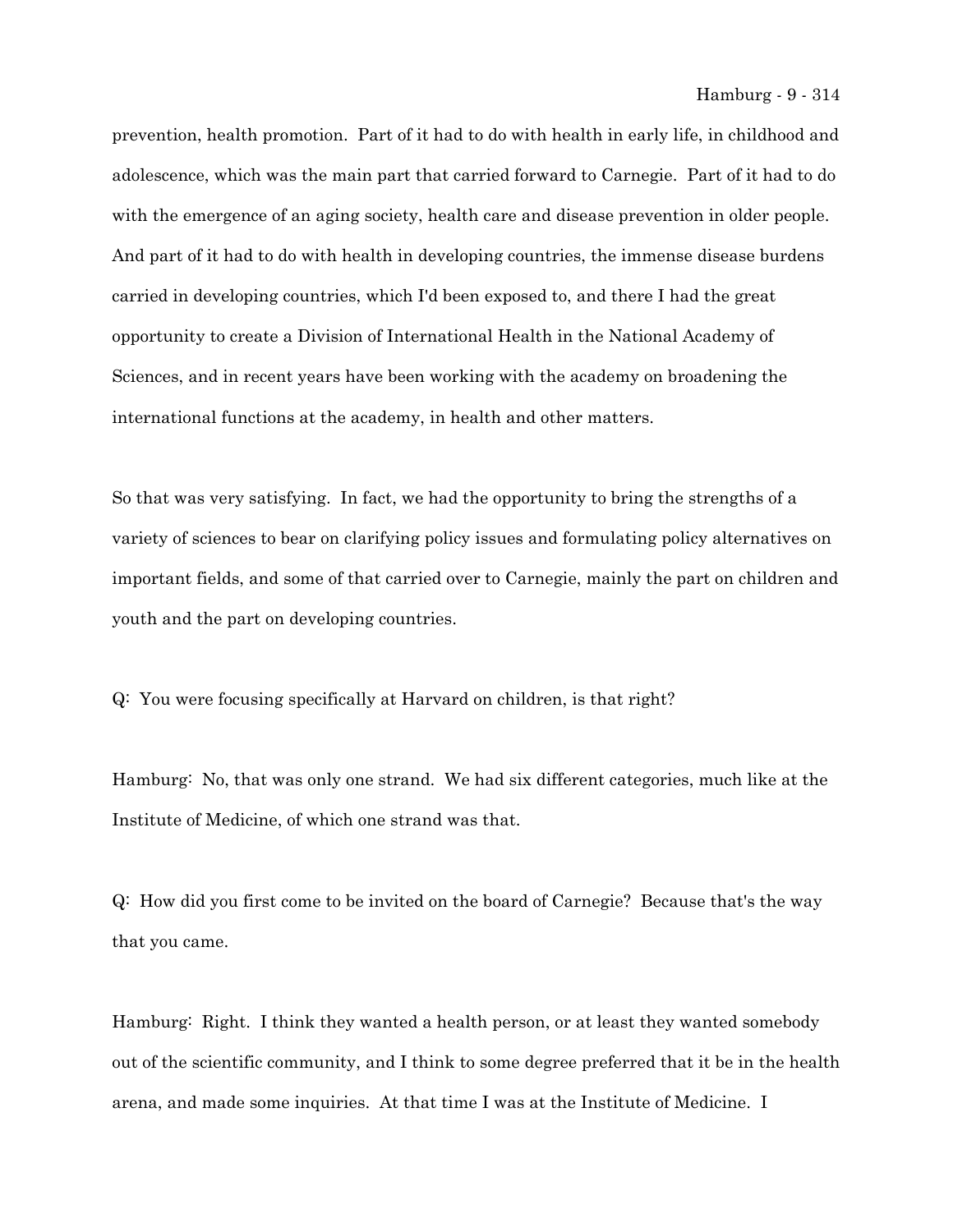think I was still there. I'm not certain. I may have been at Harvard already. In any case, it was that background of a broad-gauged interest in health. They didn't want to become a health foundation. They didn't want a deep specialist, however brilliant. They wanted a broad-gauged person in health, who could think about the relevance of health matters to the Carnegie agenda, whatever it might be.

Q: Had you been a Carnegie-watcher?

Hamburg: No, not particularly. I had a vaguely positive impression about it. I associated it with education.

Q: What were your perspectives on philanthropy at that time as opposed to research universities?

Hamburg: Hardly any, in point of fact. I mean, they couldn't have picked a less wellinformed, less well-prepared board member. Maybe that was an attraction. I don't know. I certainly had no biases about philanthropy. See, when I was building the department at Stanford in those wonderful fifteen years there, it was government support. It was primarily the National Institutes of Health and, secondarily, the National Science Foundation and the Veterans Administration that provided our support. Within that, in my own department, the bulk of it was at the National Institute of Mental Health -- and they sometimes used to speak about us as NIMH West because we very rapidly built up major support. The universities lived on soft money, fundamentally a federal government enterprise. It still is, to a very large extent.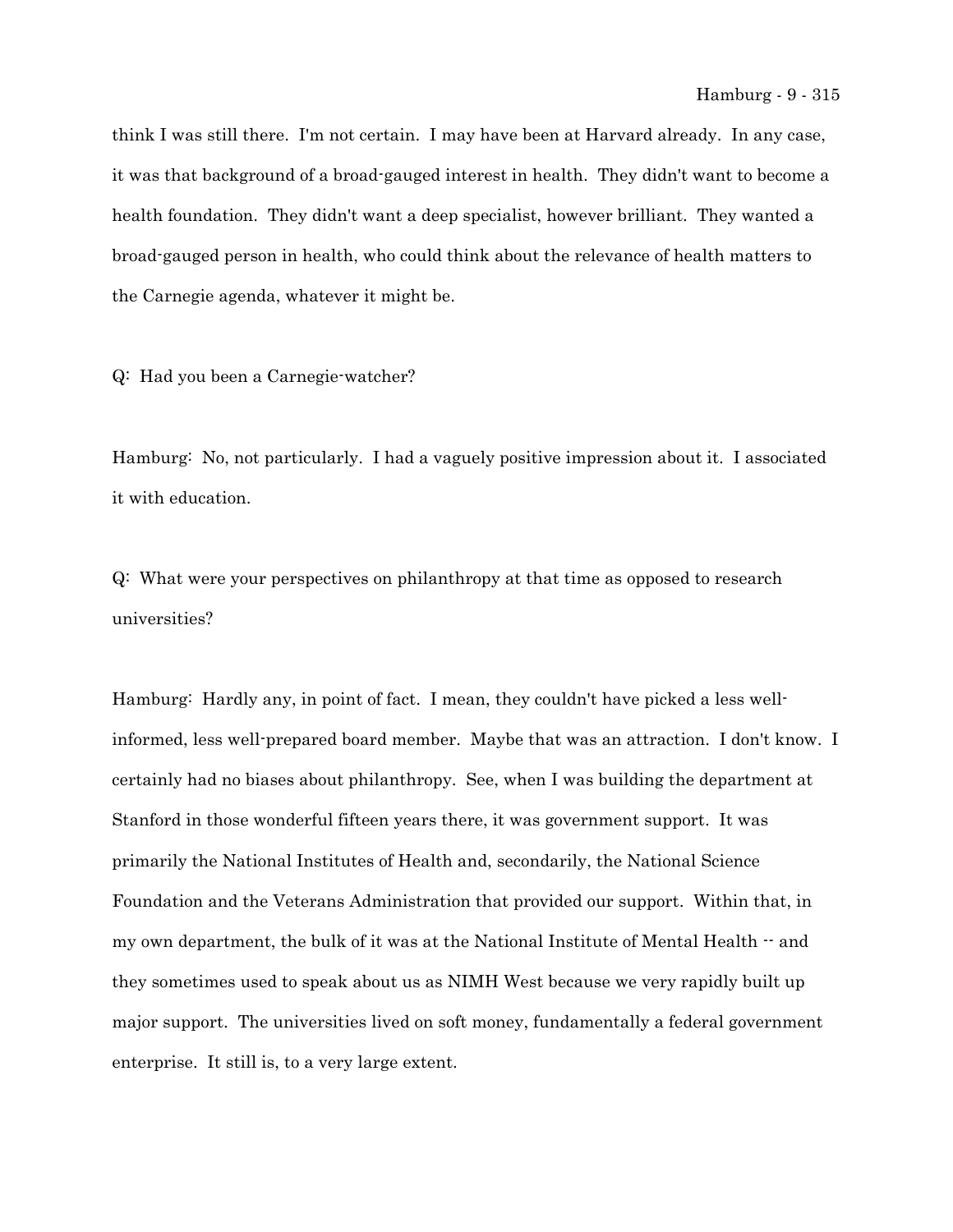It's hard for me to imagine how that's grown. When I started out in medicine, there was, for all practical purposes, no National Institutes of Health, and today the budget is over fifteen billion dollars a year, and most of that goes into supporting research, universitybased research. So that's what I knew.

We did not appreciably turn to foundations, with one major exception. I should say that the work in Africa, the chimpanzee work, did not have a natural niche for support in the federal government. There was some from the National Science Foundation, but I did turn to foundations for that. We had wonderful support from the Commonwealth Fund and the W. [William] T. Grant Foundation. It's a funny story, my wife later became president of the W.T. Grant Foundation, much later. They gave us wonderful support.

So, my little experience with foundations was very encouraging, that they had that kind of scope and flexibility that the government didn't have to support research in Africa of a very offbeat character; something they'd never done before but they were betting on people, an interesting idea. So to that extent, I had a sympathetic disposition toward philanthropy in terms of its scope and flexibility.

## [END TAPE ONE, SIDE TWO; BEGIN TAPE TWO, SIDE ONE]

Q: We are at Carnegie now. You're on the board. Can you tell me some of your impressions of Carnegie under Alan [J.] Pifer's leadership? What was he like as a leader? What were the roles and expectations of board members? How did the board relate to the staff?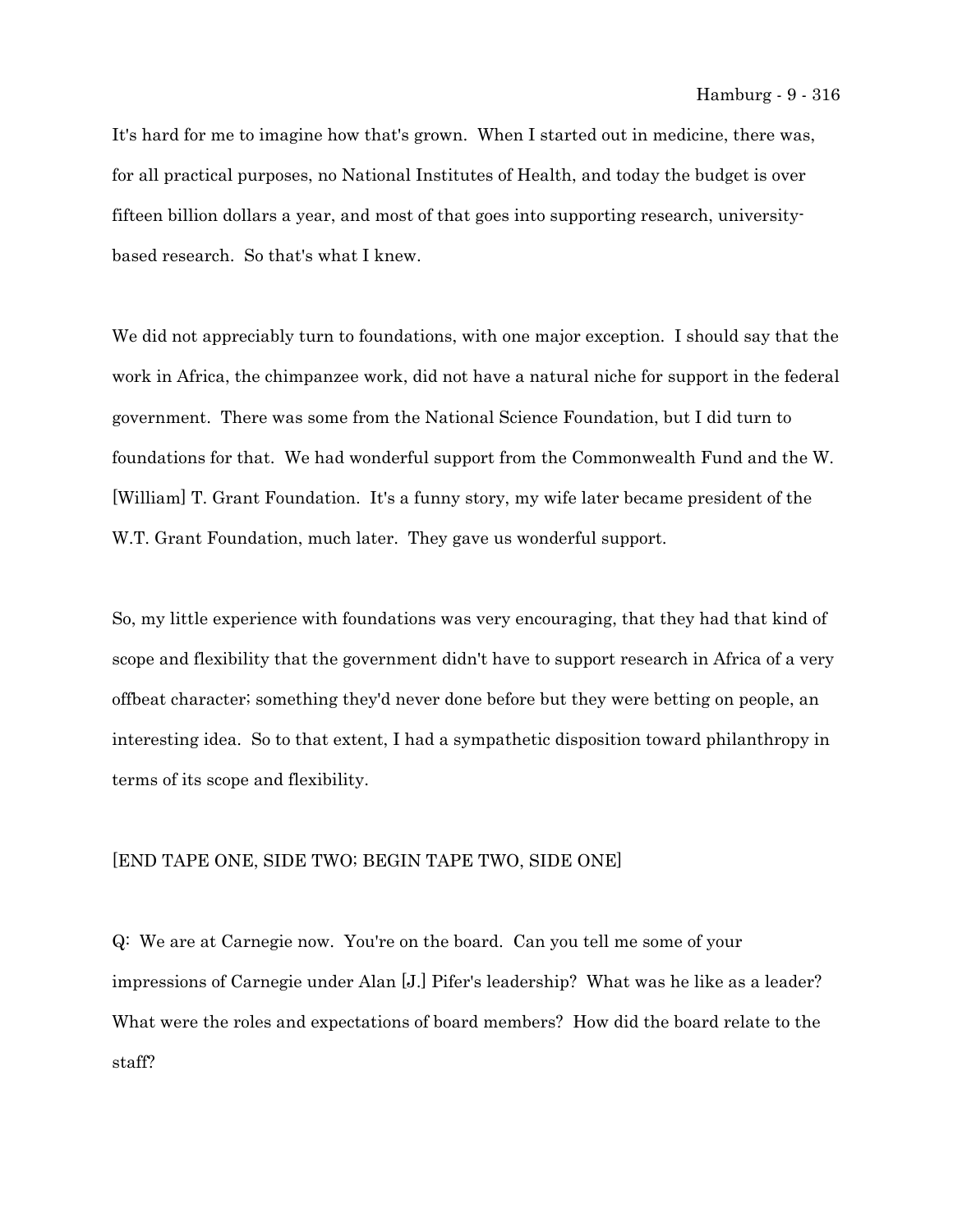Hamburg: Well, I wasn't a terrific trustee. I wasn't as deeply engaged as I probably should have been. But I had a very positive impression. I thought it was very interesting. I learned a lot.

Alan was deeply committed to the issues of poverty and racism, the social agenda which had really come to the fore in the 1960s, and he was determined that Carnegie would do whatever it could to improve opportunities in education and the like. Those were values that I admired. The issues were quite interesting. They had a good deal more on elementary and secondary education than I'd been exposed to before, and I didn't have any problem with it.

There were, however, some problems in the board. There were members of the board who felt that the board had too little to say about the agenda, and so I guess Alan appointed a few of us to a committee to consider what to do about that, and we came up with the notion of an Agenda Committee, which has continued, as far as I know, to the present time, at least throughout my term, that is a combination of board members and senior staff who would keep rolling forward the agenda of future meetings, what did we need, what would be helpful, and so on. I thought that was a constructive response on his part to a certain discontent in the board.

There were some board members in that time who were, I think, rather controlling, who wanted to dip into management or, at any rate, didn't understand very well the distinction between policy and operations, that I think is appropriate, you know, where the board really does set policy, but that the operations are left to the chief executive and the staff. I was very sympathetic with the position of the president and the staff, and felt we oughtn't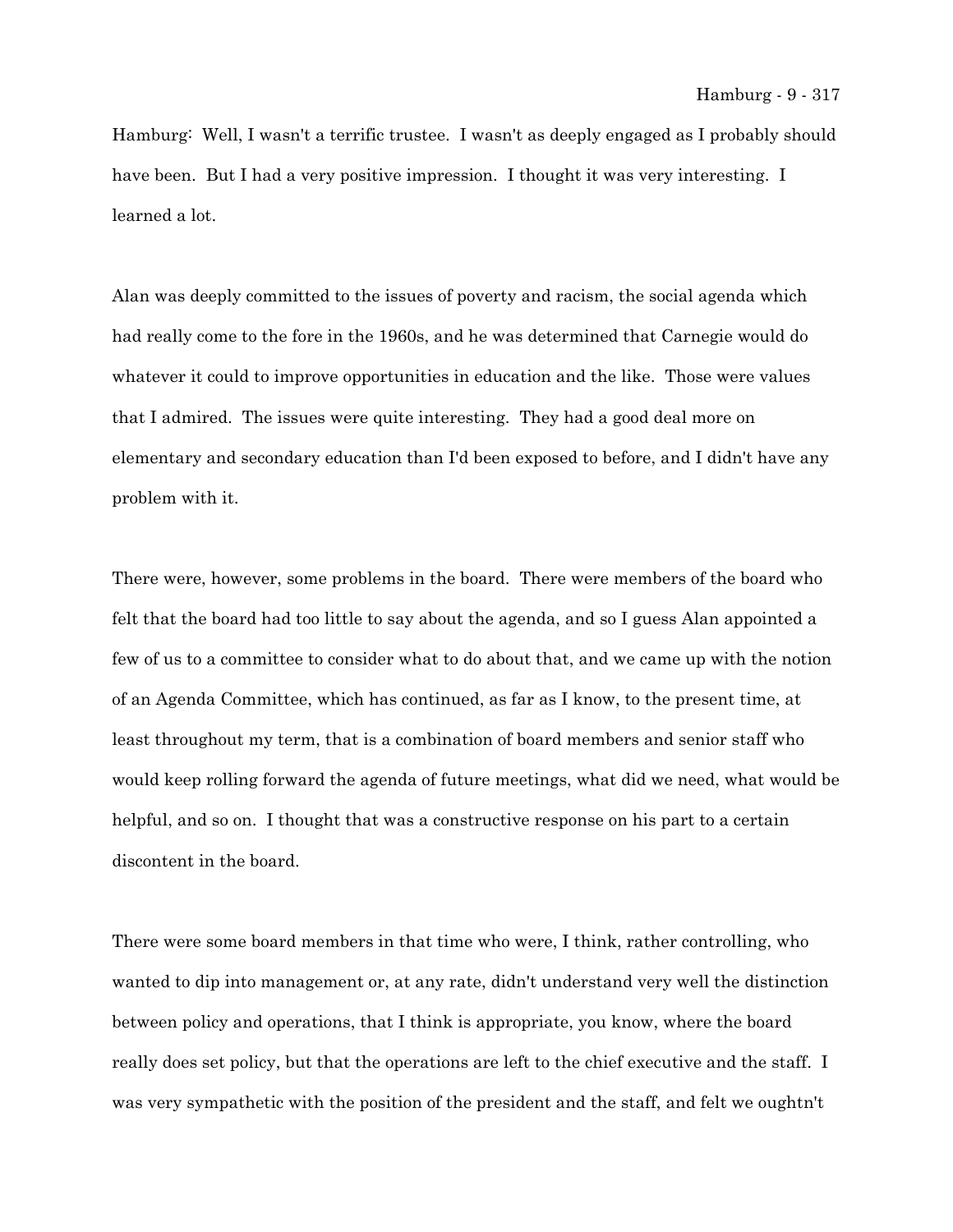to be too intrusive. We had ample opportunity to say what we wanted to say at board meetings. But the Agenda Committee was a good innovation.

It's also true -- I didn't realize it at the time, but Alan had had a nasty injury in falling from a ladder, so he wasn't as deeply engaged in those last few years as he had been earlier. There was a certain amount of problem connected with that. I must say I wasn't aware of that at the time.

But from my standpoint, it was a well-functioning educational foundation that dealt with important issues, and I was happy to be a part of it.

Q: Were you surprised when they asked you to become president?

Hamburg: Yes, I was very surprised, and I thought it was inappropriate.

Q: Could you say that, phrase it so that you were surprised when they asked you to become president.

Hamburg: Yes, I was very surprised when they asked me to become president, and I at first said, almost reflexively, no, both from their standpoint and mine. That is, from the standpoint of the foundation, I felt that it would be odd to have a person of a medical background as president of the foundation. It really had never been a health foundation, though it had health components. It didn't intend to be a health foundation. The perception might be wrong, my background might be wrong.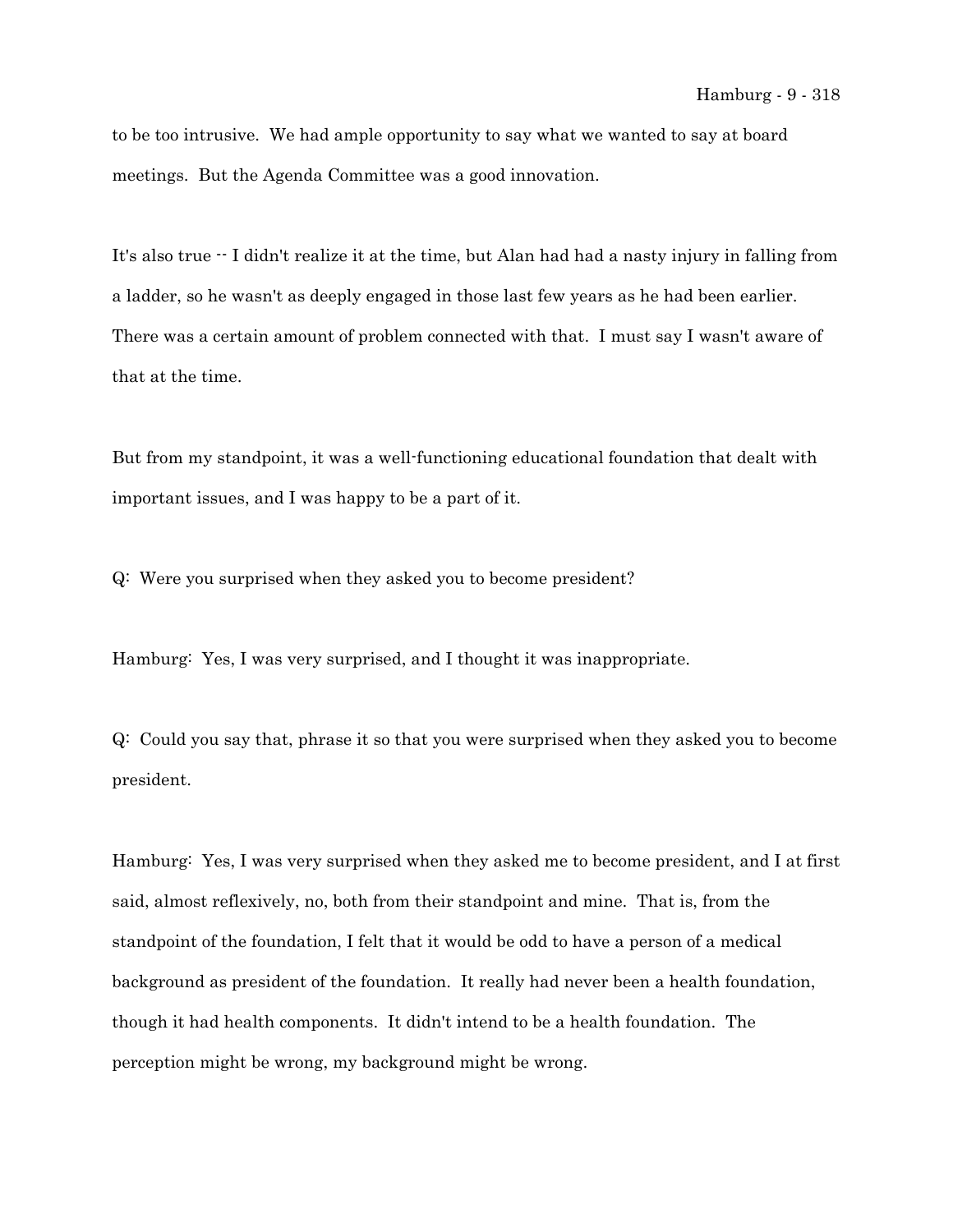Furthermore, I was getting increasingly concerned about the dangerous situation with the Cold War, and I felt that if I were to be associated with the foundation, that I would really want to do something about the Cold War. It was nowhere then near the current agenda of the foundation, and it seemed to me that would be kind of a wrenching transition to make.

From my own standpoint, I had only been at Harvard a couple of years, and Betty was very well established as a professor at Harvard, and I was building a program. Although I had very good people with me and it was clear that somebody could take over, that wasn't so much the issue. But I didn't myself feel right about leaving after what would only be a three-year stint. So I felt, on both counts, from the standpoint of the foundation and my standpoint, it wasn't very appropriate.

The then vice chair of the board, Helene Kaplan, later the chair of the board, was chairman of the Search Committee. Luckily for me, she was quite persistent, and at some point talked to Betty about it. She understood my reasoning was that  $\cdot$  part of the reasoning was, I didn't want to uproot Betty again. She'd been an awfully good sport about moving with me wherever I went, and being enormously supportive and helpful and collaborative, and I felt, "Enough already. She's got a very good position." Furthermore, by that time our daughter Peggy was a medical student at Harvard, and I loved being with her. The whole thing didn't seem sensible.

But Betty was the one who said, "Well, you really ought to think about it. You ought to open up your mind to the possibility." She wasn't recommending that I do it necessarily, but I really should think about it, particularly when the response of the search committee, or at least of Helene and Bud Taylor the chairman, was, "Why not do avoiding nuclear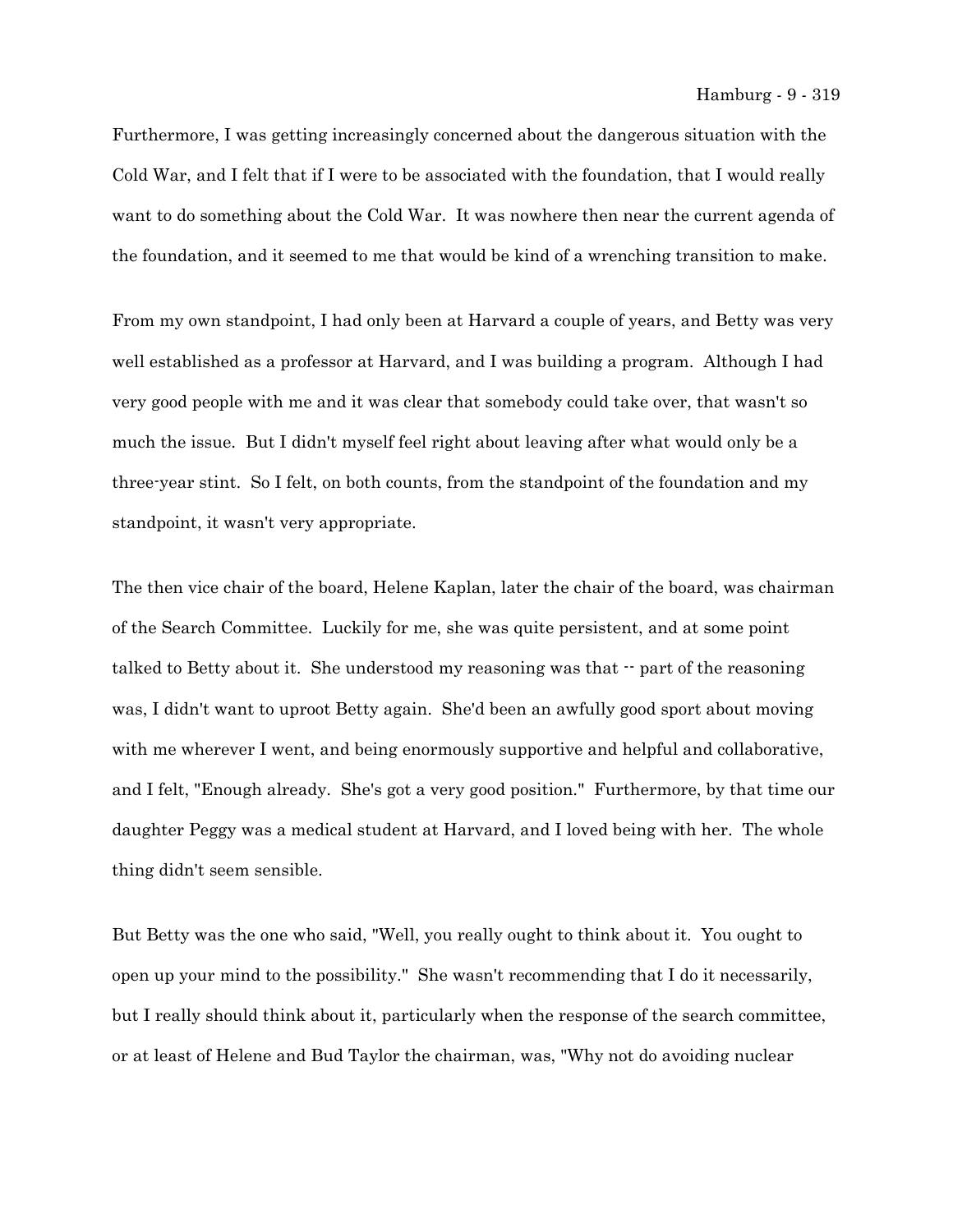war? Why shouldn't we?" Andrew Carnegie had a passion for peace. I mean, I knew that, too, but for a long time the foundation had gone away from that. Indeed, to a very considerable extent, the foundation left that when he died. Although it came back from time to time, as far as I could make out, it was really not central to the agenda of the foundation after Andrew Carnegie's death.

So I didn't really know whether it was appropriate or not, but the then trustees seemed to feel that, yes, the Cold War was the greatest conflict in history, the most dangerous conflict in history, and indeed was a threat to humanity, and why not see if there would be something useful to be done? So that was very significant to me, because that opened up a possibility to move into an area which I had otherwise no way I could do anything useful. So that was very exciting. I guess Betty's reaction plus the opportunity to tackle Cold War issues were the pivotal factors for me.

Q: When you came to Carnegie, what did you find in terms of the morale of the staff, the functioning of the staff? What did you observe about how people worked? You'd been mostly  $\cdot$  well, you'd been at the Institute, you'd been in university environments. Was it any kind of shift for you or transition for you to move into a different kind of world? And could you describe what it was like when you came in?

Hamburg: It was a shift.

Q: Your first impressions?

Hamburg: Coming to the foundation was a big transition for me and for the staff.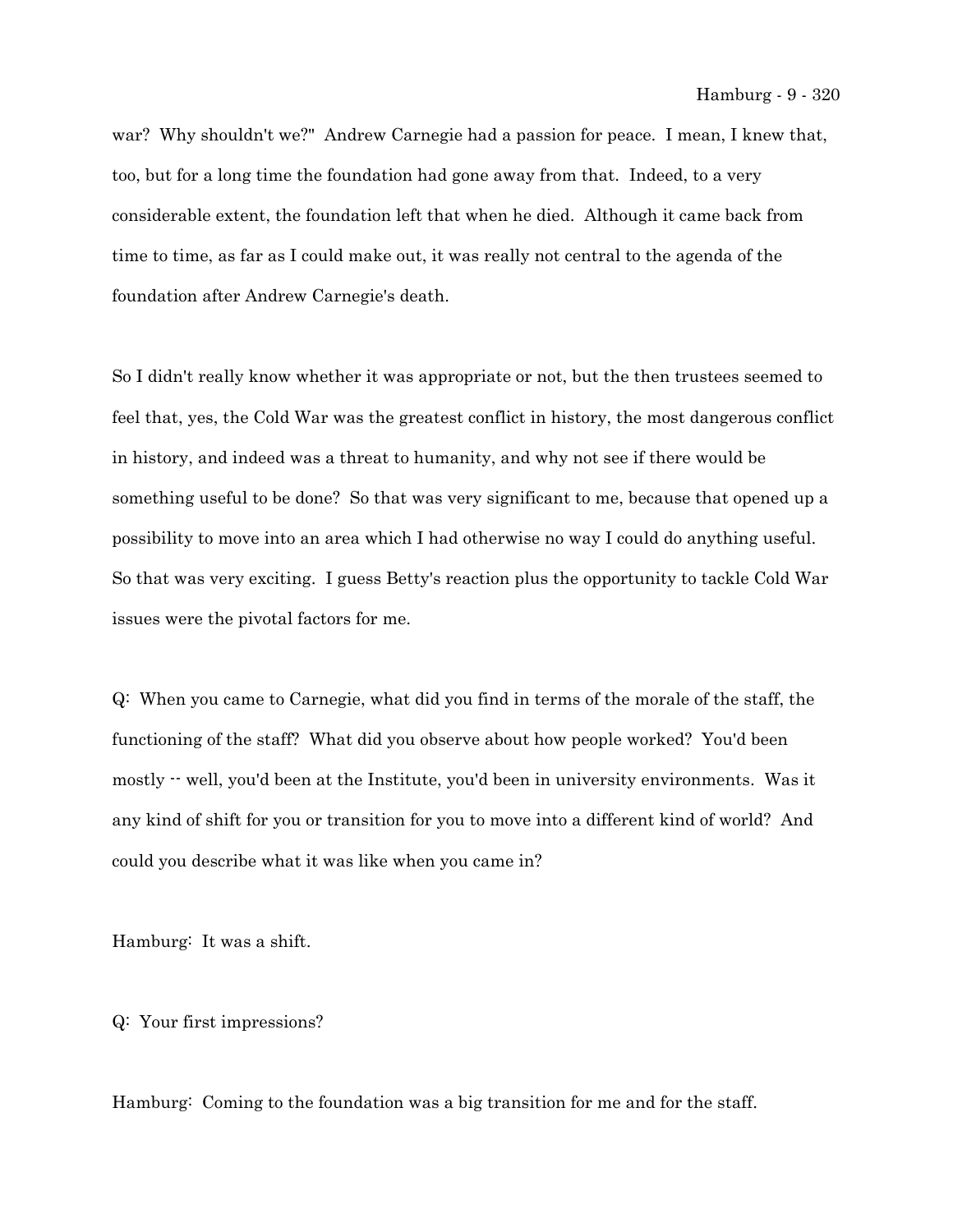Remember I mentioned earlier that major transitions are inherently stressful. For myself, every time I made a move, I always had doubts as to whether I really would be able to respond well in the new situation or take advantage of the opportunities. And for the staff, I think they were a little apprehensive about me, though it helped that I'd been on the board and they knew me. I wasn't so threatening as an individual. I think there was some question whether I was going to medicalize the foundation. None of them had a background in the health field to speak of.

There was some apprehension about it, but I think we all threw ourselves into it very enthusiastically. I had certain issues that I wanted us to address, which had a lot of continuity with Carnegie tradition, and I put them on the table. We organized mixed staff and board groups, working groups, to look at these issues and to do as I'd done at the Institute of Medicine; that is, to get what I call terrain maps, papers that would in some depth examine a problem area and see where you could maybe find sort of a hot spot within the map, where you had an opportunity to make a contribution. Everybody, I think, got engaged.

We had a lot of outside consultants. I opened up the foundation quite a lot to outsiders to come in and tell us what they thought about these issues. I think it was stimulating. I think there was a zest to it that people got caught up in, and the staff could see they were going to have an input.

I had no feeling that I needed to make big changes in the staff. I felt that there were a lot of devoted people who were knowledgeable and good in philanthropy. I felt it might be necessary to move some of them around. They might have to change what they worked on,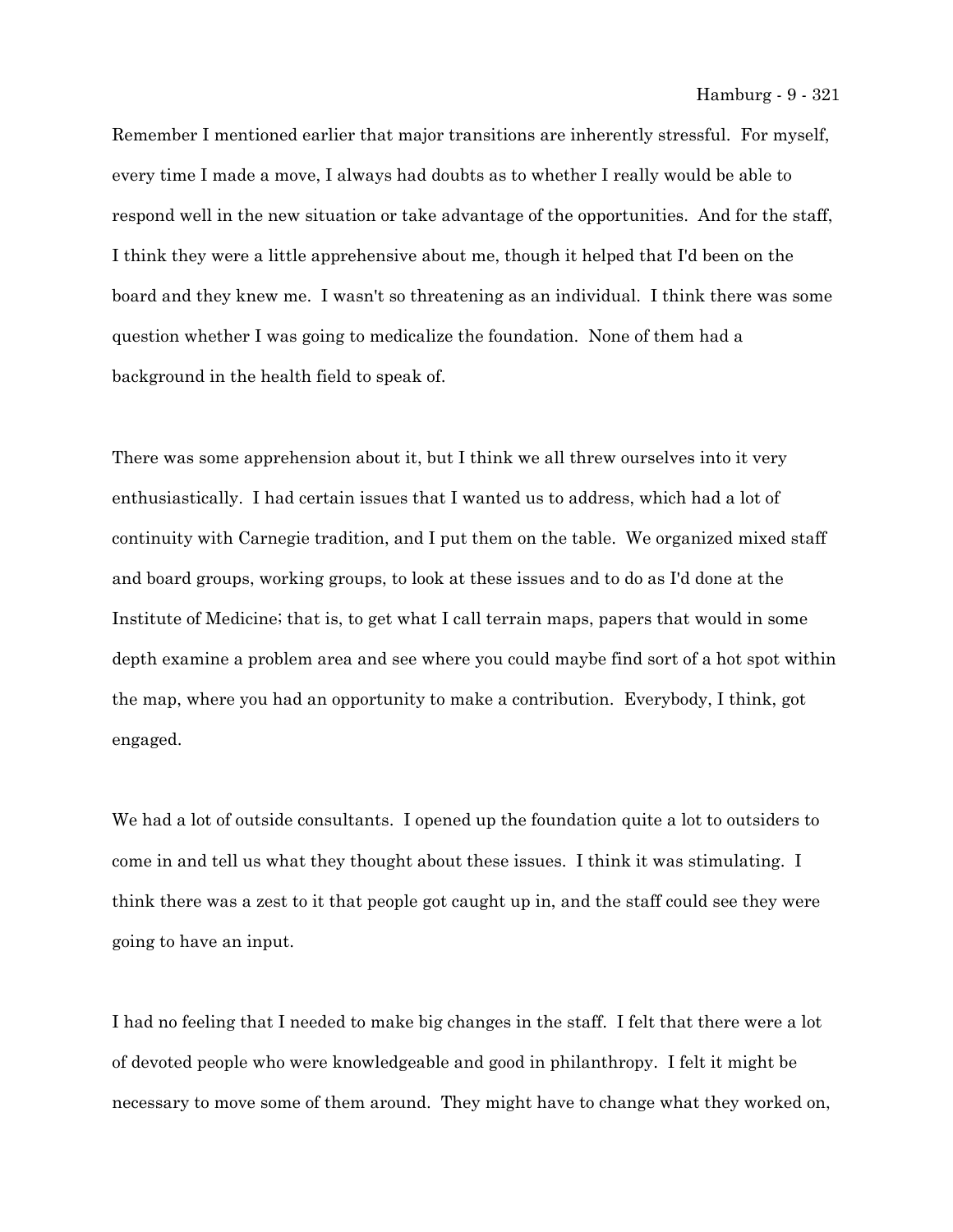test their adaptability, but I certainly didn't feel that I had to clean house to get my staff. I had some advice from the board, particularly from corporate members of the board, to do the corporate thing and get my own staff; that was Alan Pifer's staff. I just didn't feel any necessity for that. I thought I would look at it one by one, case by case, first year, second year, and there were some changes I made, very quietly, not blood on the floor. But most of the people were very smart and very experienced and very adaptable, and threw themselves into it. So there was that part of it, I think, was reassuring.

I guess operationally we did make a change. I organized program groups. I felt that the topics we were tackling were sufficiently complicated that we would need to have several people working together. That was my style anyway, from way back, as I mentioned to you. Rather than to have each staff member be a mini-foundation, we would need to have groups that would work out together the priorities for grant-making and the evaluation of specific grant proposals. And that's what we did, so we came to the working group system. I think that, on the whole, has been very fruitful.

So there was some transitional stress, but I don't think it was a very big deal. There was a lot of continuity and there were some changes, but the changes were worked out together. Now, the biggest change, of course, was in the Avoiding Nuclear War program. That was strange to everybody. I must say, I'm very, very glad, from the standpoint of tradition of the foundation, that we did that, not only in terms of the contribution we were able to make, but just in terms of what had been important to Andrew Carnegie. He didn't require that the foundation follow in his footsteps. He gave the broadest possible mandate. It's extraordinary what he did. He invented the concept of the general-purpose foundation, and he said, in effect, "Nobody can be wise enough to know what will be important in thirty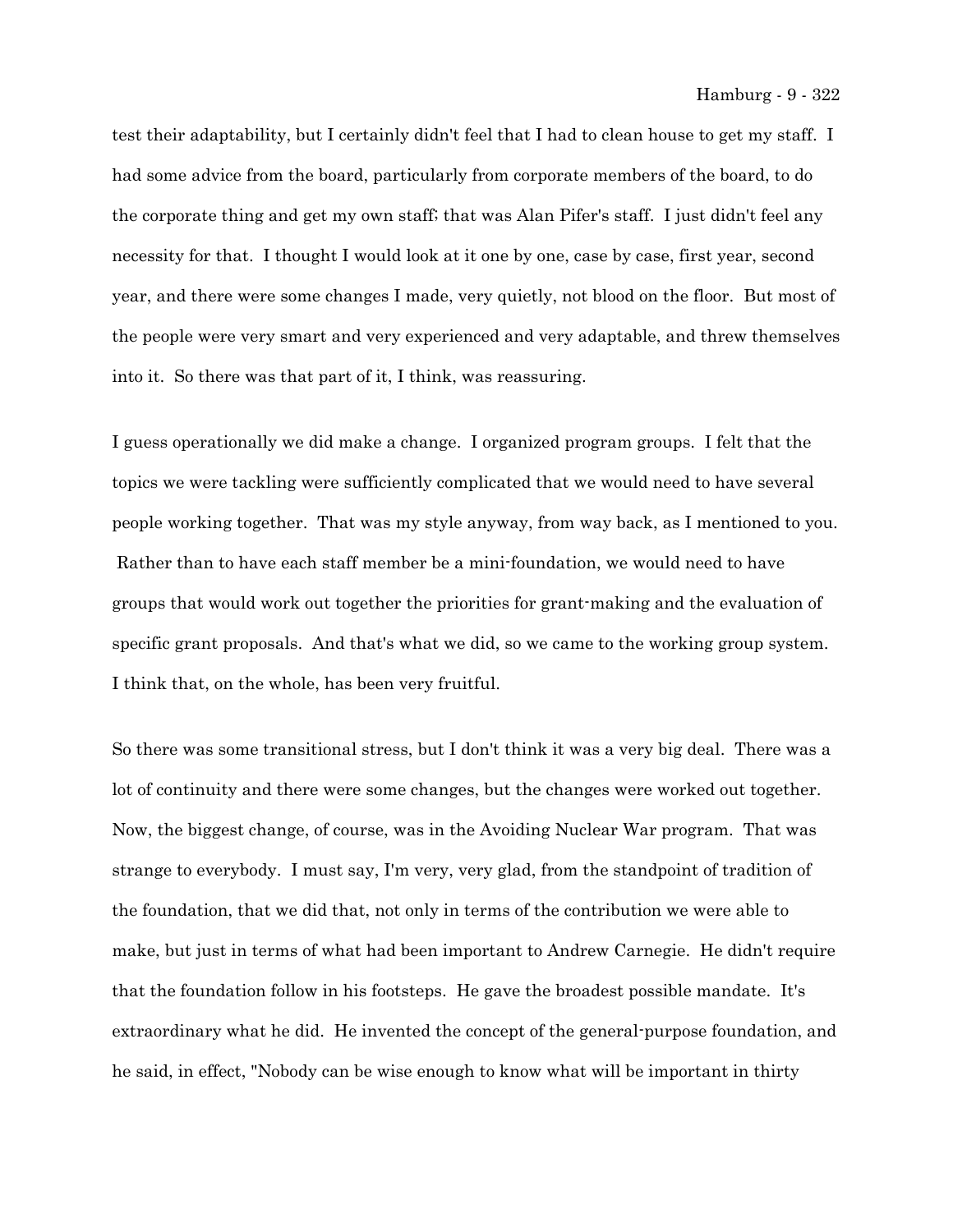years or fifty years or a hundred years, and the greatest tribute the board can pay me is to decide what's important at a given time," etc.

Nevertheless, it's very clear that he had deep commitments to peace and education, and those problems have hardly gone away. It certainly seemed to me that it made a lot of sense to pursue these great themes. But how we were going to do it in avoiding nuclear war was not obvious at all. I didn't know if we could make a contribution. All I knew was that the Cold War had a relapse, the Soviets had gone into Afghanistan, and the feeling was, if they could make that stupid and dangerous a decision, who could tell what might happen? There was a certain amount of talk in both Washington and Moscow in those days that perhaps a nuclear war was inevitable and maybe somehow you could, quote, prevail. Nobody talked about actually winning, but you could prevail, maybe just 100 million dead or something like that. Just beyond imagination. One of the big arguments at the time was whether, in the case of a nuclear war, the human species might actually become extinct or not. Well, that's some argument to have.

So it was a dreadful situation. But how could a private foundation make any difference? Wasn't this a function for governments? So we had to figure out what we could do. And that was, I think, the most innovative thing.

The other thing for me that was a complex transition, I made the decision that we were going to focus on pre-collegiate education very largely. We were going to use the universities to help clarify those problems, but we were not going to concentrate on the well being of universities. We were going to try to concentrate on the well being of elementary, secondary, and pre-elementary. I used to say education doesn't begin with kindergarten, it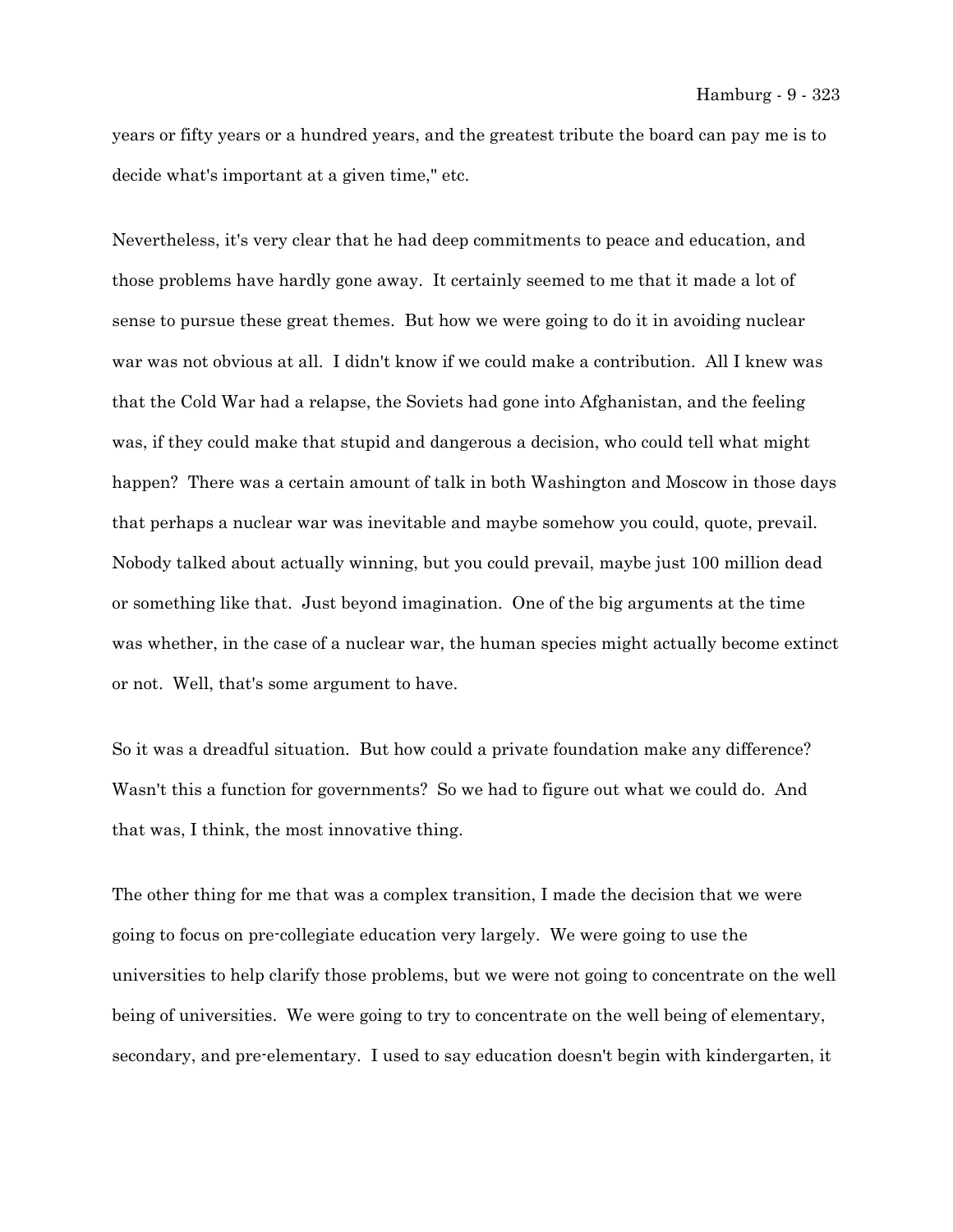begins with prenatal care. We were going to go from conception through high school, because I felt the most serious problems were there. The foundation had a track record in that field, had some expertise, and very little was being done in other foundations on precollegiate education at that time. In fact, it scared me, because I asked the staff to do a little round-up, who's doing what in this field. The answer was, next to nothing at that time. I felt, well, maybe they knew something I didn't know. Maybe this was a poisonous field to enter.

Anyway, that's what we did. We developed fundamentally a sort of zero-to-fifteen strategy on the education, child development, adolescent development side, and a program in avoiding nuclear war, which later got just slightly modified into preventing deadly conflict. It's all of a piece. And then a developing countries program, in which Carnegie had some up-and-down, in-and-out history, but a serious interest in Africa. And I felt that suited me, of course, and we could build on that and pursue a development countries program focused primarily on Africa. Those were the main strands of what we did.

Q: Those three priorities are very clear in your introductory essay, "New Contexts for Grants," that you wrote, I guess, in 1983. How did you think of those three things together, those four things together, really? Especially avoiding nuclear war and the emphasis on development in education. Did you see those two things working hand in hand in terms of the education, the more serious education of the public?

Hamburg: I saw certainly points of contact. I didn't think of them as a single integrated program. I thought that was too much to handle. So they were separate and distinct programs, but with a lot of informal interplay. And certainly on every level education of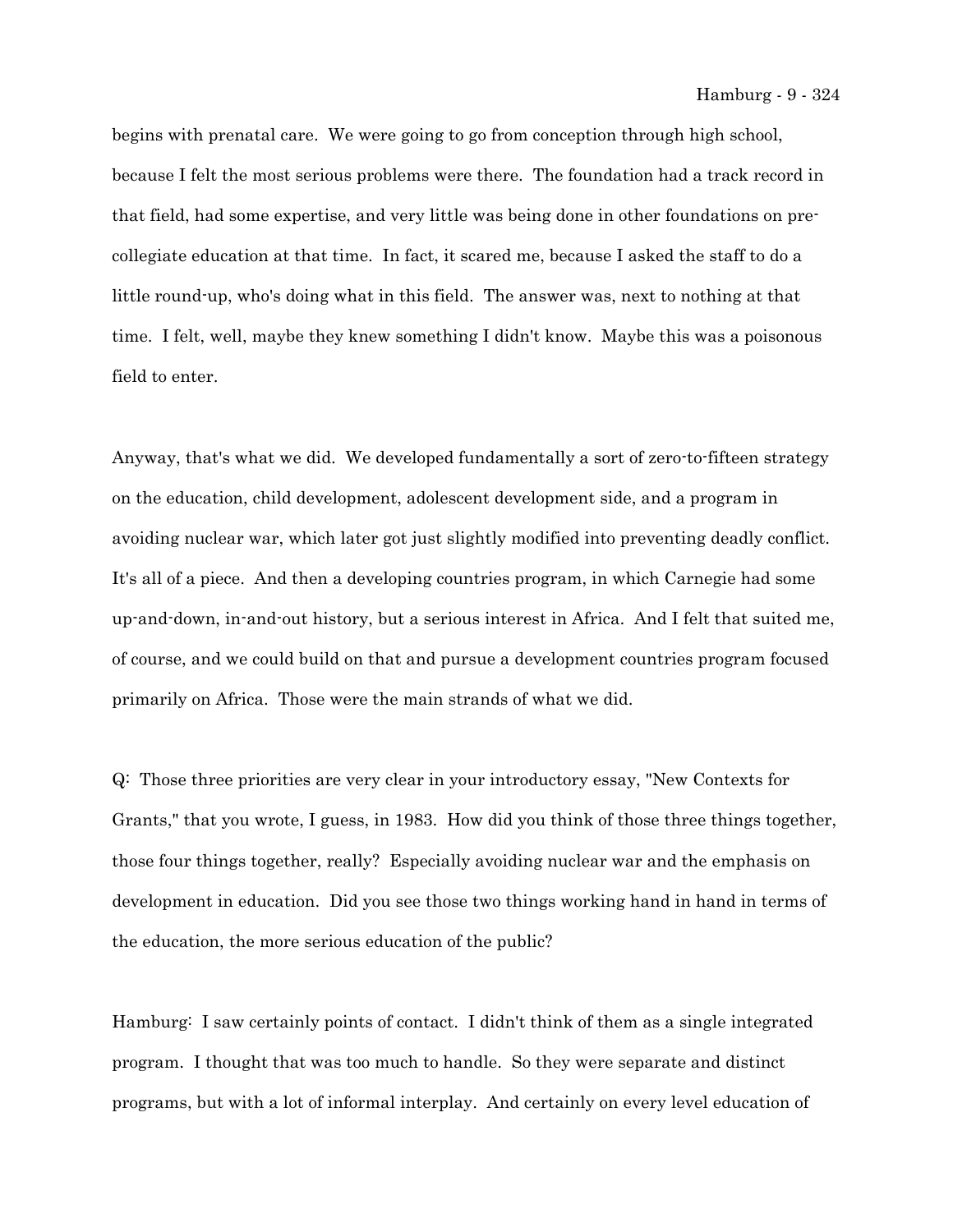the public seemed to be fundamentally important. In a way what evolved was, in effect, a fourth program, a democracy program, the building of democratic institutions both in the United States and abroad. Very different problems in different places. South Africa, one problem. Russia, another problem. United States, another problem. But still, that fundamental commitment: the democratic institutions. And as a part of that, an informed public. An informed public.

So, for instance, vis-à-vis the universities, in all of our program areas we got major involvement of outstanding scientists and scholars in universities, and one of the things we tasked them with was what I called education beyond the campus. Why must education stop at the boundaries of the campus? If there is elucidation of an important problem, whether it be in arms control or crisis prevention or disadvantaged minority education, or the role of women in development, whatever the topic may be, if there's something to understand, why not explain it insofar as we can, in an objective, clear, and cogent way, at least to the American public and to such other publics as we might have opportunity to do?

One of the big struggles was to try to get access to the Soviet public in the bad old days, and we actually did get some, not nearly as much as we would have liked, but we got some. But anyway, that commitment to broad education of the public was a cross-cutting theme probably in the history of the foundation, but certainly during my time.

Q: Tackling a problem, let's just begin with, we'll talk about each of these areas, but beginning with avoiding nuclear war, I'm interested in how you brought in your own thinking to this set of issues which you were sort of bringing yourself up to speed on, particularly some of the writings that you've done on group survival, tendencies of groups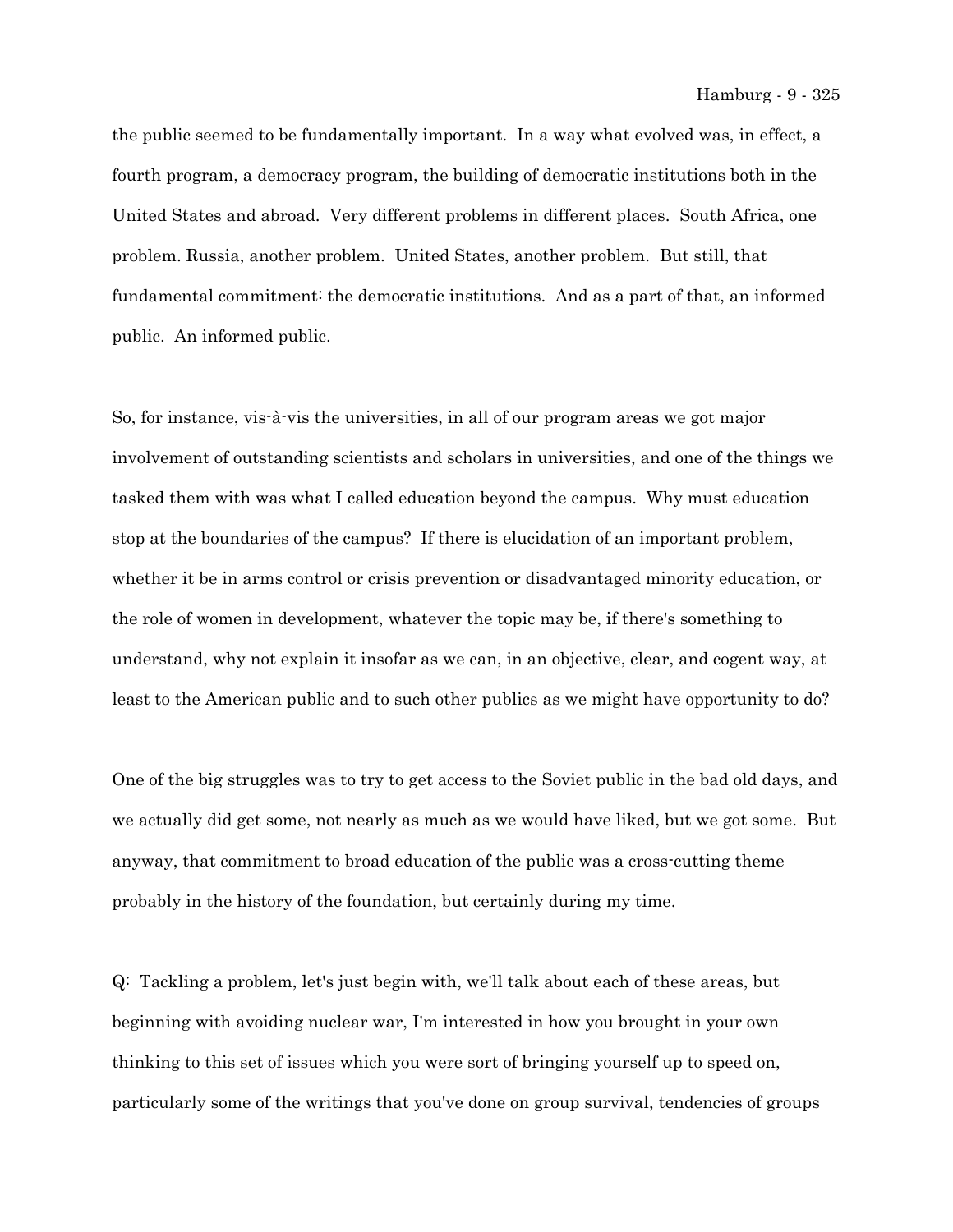to do anything to protect their own identity. Could you talk a little bit about where that comes from in your own thinking and how that fit into the avoiding nuclear war concept?

Hamburg: Well, I had been very interested in intergroup relations from an early time, no doubt as a personal and family matter in the first place. But professionally it was very striking to me. In the primate work, I wanted to try to clarify relations between primate groups, and in some respects those are very menacing and even lethal relations, including relations between different communities of chimpanzees. You would see many indications of positive feeling and affiliation and proximity and all that in the higher primates, but you also saw that there was a condition of great risk and even lethality in the crowding of strangers in the presence of valued resources. That was a particular conjunction of deadly circumstances for primates.

It led me to do a lot of inquiry, starting with the year at the Center for Advanced Study in the fifties, the first time I was there, and going on after that, about research in a variety of behavioral sciences, particularly, I would say, in social psychology, but to some extent in other fields, about ingroup/outgroup relations and this remarkable human propensity to form distinctions between one's own group and other groups very quickly.

In fact, experimentalists in that field have found that even when they are neutral or want to avoid any negative implications, it's hard to avoid. Once you get a group forming, even a short-term transient group, the members begin to make invidious distinction between their group and other groups. And where you have more enduring groups, it seems to be rather a pervasive human attribute that is very easy to learn invidious distinctions between my group and others, between me and others. Egocentrism and ethnocentrism go hand in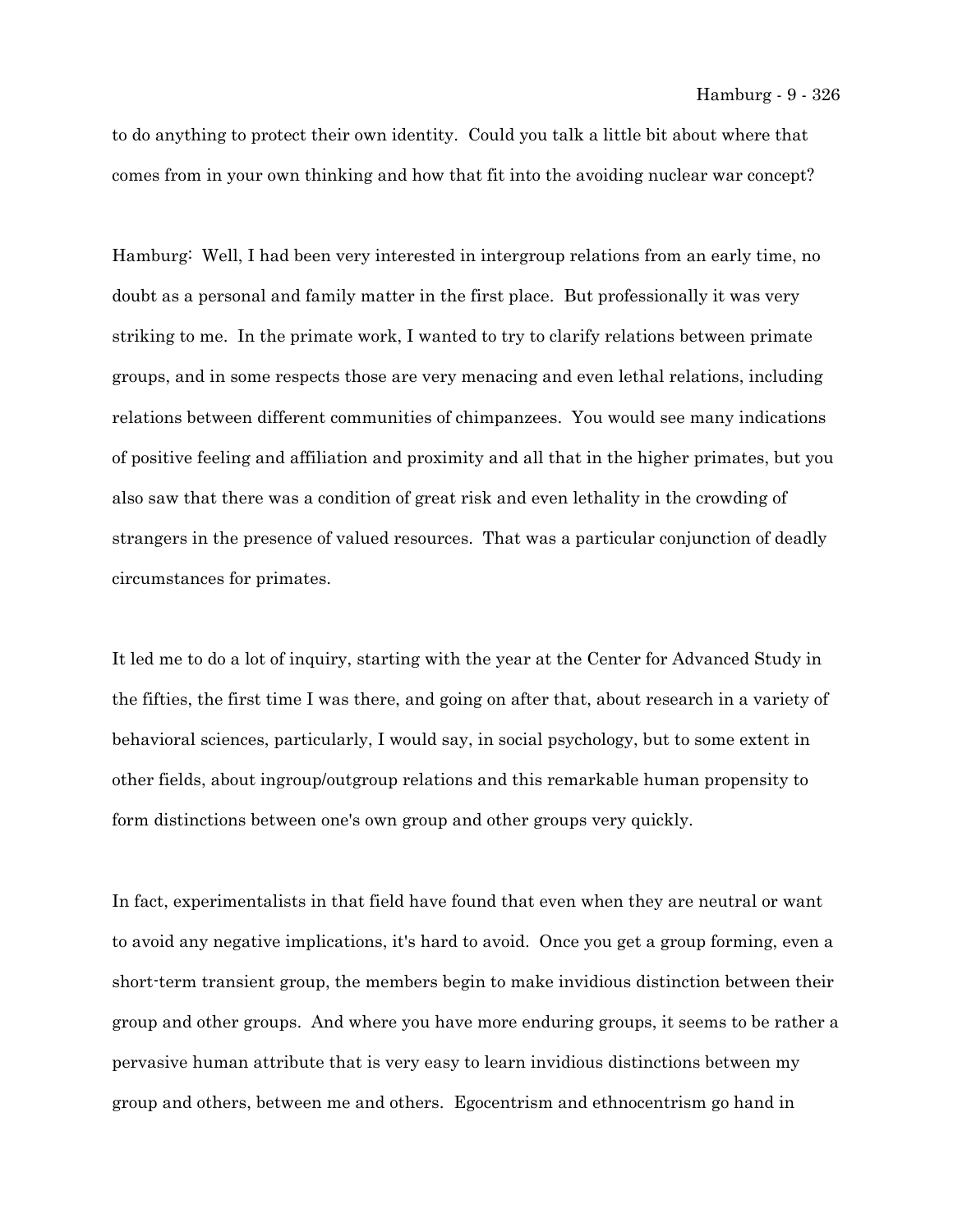hand. Mind you, there's a very positive side, affiliative side, loving, tender side to human nature, which has also been important to me, but I think there's no gainsaying the fact that we have this propensity to depreciating other groups.

A fundamental question in human adaptation for me is, can we get the sustaining quality of identification with our own group, without severely depreciating other groups? I think that ought to be possible. But the fact is that human cultures have mostly taught kids to grow up to some degree ethnocentric. Education everywhere is to some degree ethnocentric.

A particular case of that, that made a powerful impression on me was from Swedish friends and Finnish friends telling me about how Finns in Sweden are the object of some depreciation in Swedish society. It's a very tolerant society, but, nevertheless, that small difference gets amplified. I think humans have a tendency to amplify small differences and to find a basis for depreciation of others. Of course, that was carried to the nth degree by Hitler's maniacal attitude toward the Jews particularly, though not limited toward the Jews, but especially toward the Jews. It simply showed that there's almost no limit to which this human propensity can be carried. I don't think it dooms humanity or necessarily should be taken as a pessimistic note, but, rather, something we have to take account of. That's part of the human reality, and we have to learn how to cope with that tendency, which is more and more dangerous as our capacity to destroy is enhanced.

I felt that was a background feature of the Cold War, but there were many other aspects to it. And always in these situations it's an activated leader, a zealot, an ethnic entrepreneur, a pyromaniac who will put gasoline on the embers of intergroup hostility and cause a great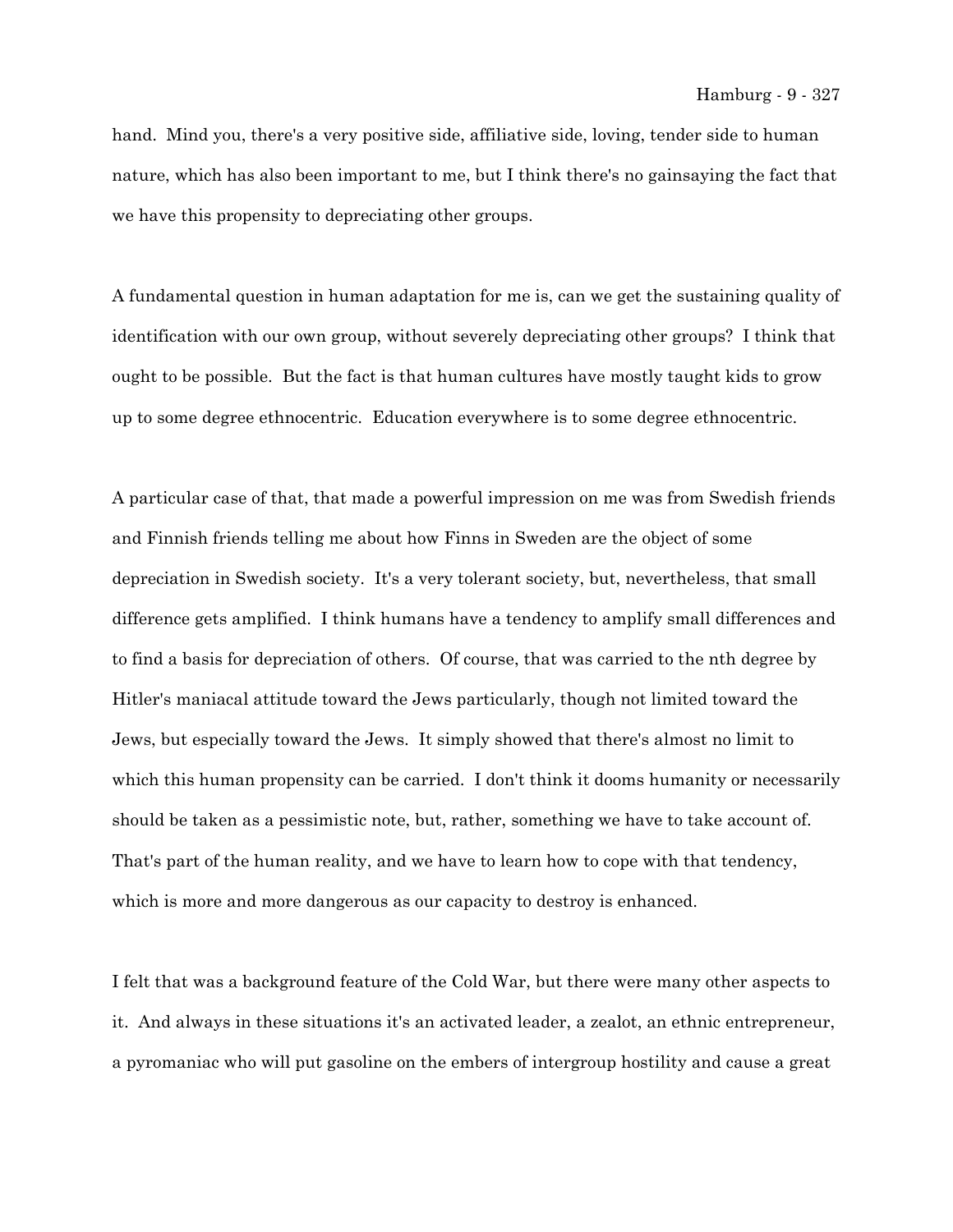conflagration, whether it's Hitler or Stalin or Milosevic or you name it, but a political leader to activate people on the basis of these differences and to use the intergroup hostility for his own diabolical purposes. That's a very important part of it.

In any event, I felt we had to take that as a background for what, if anything, we could do about the Cold War issues. To make a long story short, what I set out to do was to get the maximum possible expertise on Cold War issues and to bring people together from different backgrounds to work on it. So I felt a great sense of urgency, and together with the staff, people like Fritz [Frederic A.] Mosher, we went to major universities and research institutes and tried to identify people, some from my prior knowledge and some not, who knew a lot about nuclear weapons, who knew a lot about arms control, who knew a lot about nuclear crises and confrontations and how we got out of them, people who knew a lot about decision-making in the Soviet Union and security decision-making in the United States, people who knew a lot about Third World flashpoints, people who knew a lot about Eastern Europe, where the Cold War began.

So when we faced up to it, there were different bodies of knowledge and skill and expertise that you needed to address Cold War issues. So, in effect, we went to mainly some major universities and said, "If you can get people who have a number of these competencies together, to work together in a sustained way, then we'll make a grant, a sizable grant by foundation standards, to get that kind of conjunction of talent brought to bear on Cold War problems."

So we had these interdisciplinary groups working at a number of universities and research institutes, and then pretty quickly moved to get some joint study groups between the U.S.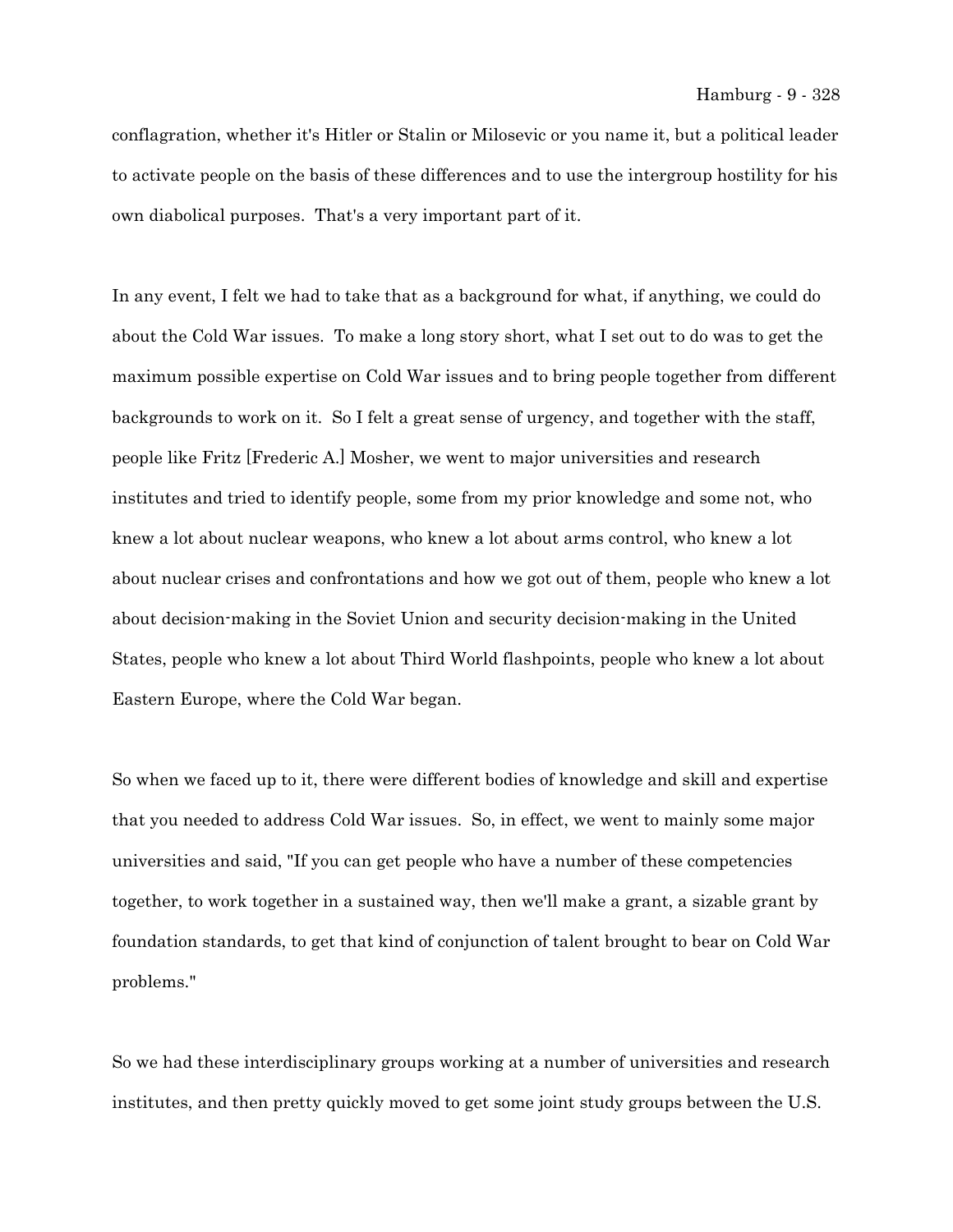and the Soviet Union, mainly through their Academy of Sciences, the only chance we had to have some stature of independence beyond the political control of the dictatorship, not to have KGB hacks who would be controlling the process, but distinguished scientists and scholars. That was our only chance, and it worked pretty well, actually.

So, the U.S. Academy and the Soviet Academy, U.S. universities and the Soviet Academy, we got working groups starting with arms control and crisis prevention. Those were the main ones during the dark days. Later on, after Gorbachev came to power, it was possible to broaden out into joint study groups on a wider range of issues, and ultimately toward concentrating on building democratic institutions in the Soviet Union in its last phase, and then in Russia and Ukraine after that. So, the joint study groups then were a second strand. First were the interdisciplinary groups in the U.S., then the joint study groups. These groups were primarily scientists and scholars. Some other kinds of expertise were represented.

Then we moved toward what we called linkage, linkage with policy-makers, getting independent experts together with policy-makers in our own country, in both houses and both parties in the Congress and with the administration  $-$  Reagan, Bush, on up  $-$  and then after Gorbachev came to power, with policy-makers in the Soviet Union. Through some members of our joint study groups, scientists, I was able to meet Gorbachev early and form a relationship with him, could see that he wanted to have access to Western ideas and information and analysis, and to some degree I became a broker, to bring or send people to meet with him and some of his closest colleagues, to discuss arms control and crisis prevention and then the winding down of the Cold War altogether, what they might do about Eastern Europe and so on.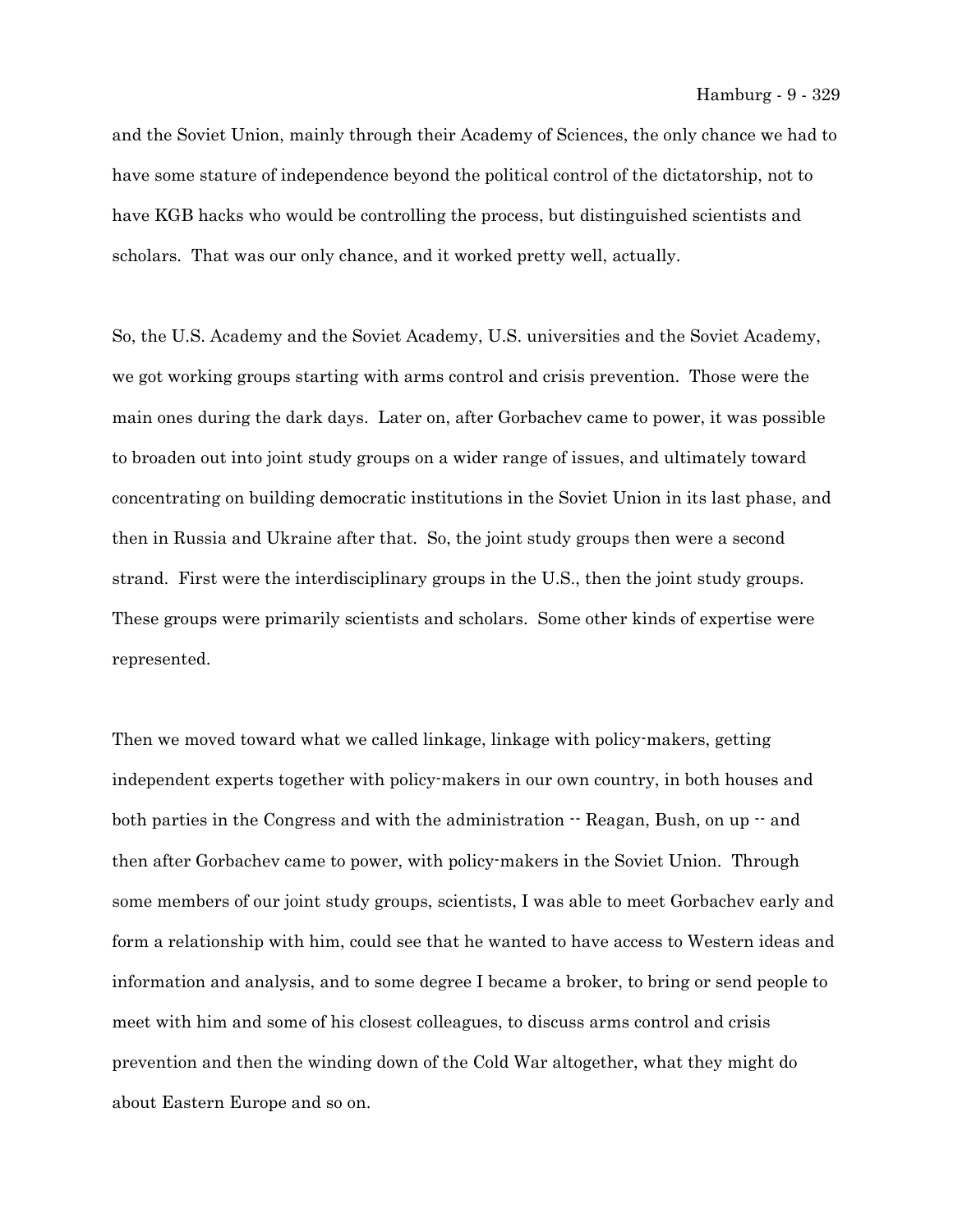It was a fantastic opportunity which I never expected to have, but the upshot of it was, we not only had policy linkage with our own government, which we thought would be possible in our democracy, but also with the government of the Soviet Union, which had seemed, I must say, like a very long shot before Gorbachev.

So those were the three main strands of that program: the interdisciplinary study groups generating a wider range of policy options in this country, the joint study groups between us and the Soviets, and then the policy linkage with our own government and the Soviet government.

Q: Did you have any obstacles from the U.S. government in going over and doing this?

Hamburg: There were some obstacles all around. They turned out to be less severe than some had anticipated. There were one or two people in the Reagan administration early on, in his first term, who were not friendly to any kind of non-governmental involvement, be it foundations or universities or the National Academy of Sciences. They thought this was a governmental task and we ought not to be involved in it. We were basically outsiders in that perspective.

But it turned out that President Reagan himself didn't feel that way, and Secretary Shultz didn't feel that way, and so we had some pretty significant allies, as it turned out. By the spring of 1994, I must say, to my surprise, President Reagan himself was engaged in one of our activities that involved restarting the scientific and scholarly exchanges with the Soviet Union, so that was, of course, very reassuring.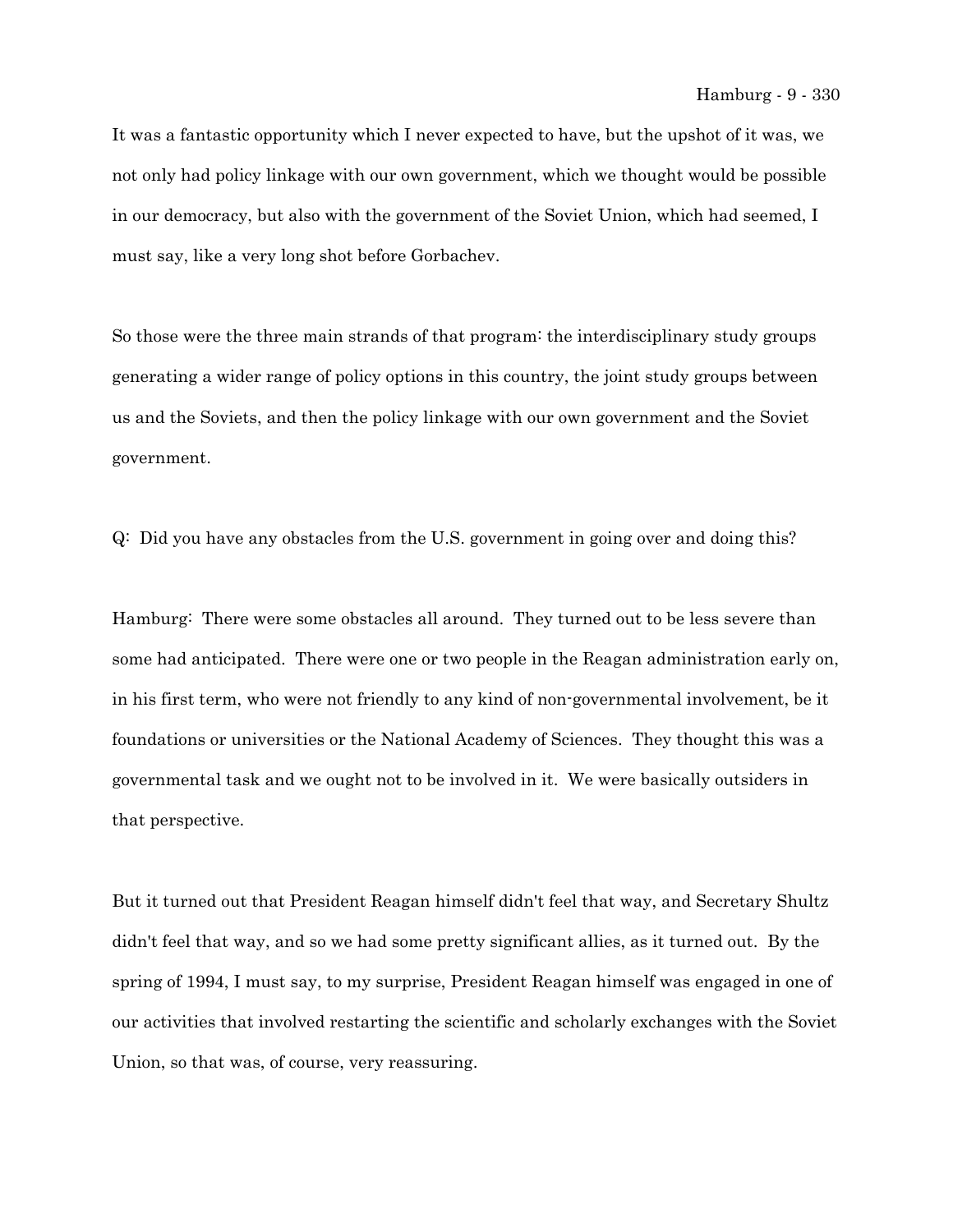In terms of the Congress, there had been people who anticipated there might be some resistance, but it turned out not at all. On the contrary, members of Congress welcomed having a chance to be with independent experts, and we began a much deeper engagement, particularly in a retreat format, of independent experts with members of Congress, than I had ever anticipated.

I must say that John Gardner had told me, when I took the position, that he thought there was potential for that sort of thing, and he encouraged me to pursue it. And he was right. It went even beyond what either he or I had envisioned, partly because members of Congress were so concerned about the Cold War, very concerned. Both parties, in both houses, they were really impressed with the danger and wanted to play a role. They didn't feel that it should be just the executive branch that had something to say about that. So we had pillars in both parties, like Senator Simpson on the Republican side, and Senator Nunn on the Democratic side, who were deeply engaged with this all the way through this program of policy linkage.

## [END TAPE TWO, SIDE ONE; BEGIN TAPE TWO, SIDE TWO]

Q: Dr. Hamburg, we're still on the subject of avoiding nuclear war. We were just discussing, actually, the Pugwash Conference and its implications for you in terms of how you think about crisis management. Could you describe that, Graham Allison's work and how it influenced you?

Hamburg: It was a turning point for me. In 1978, when I was still president of Institute of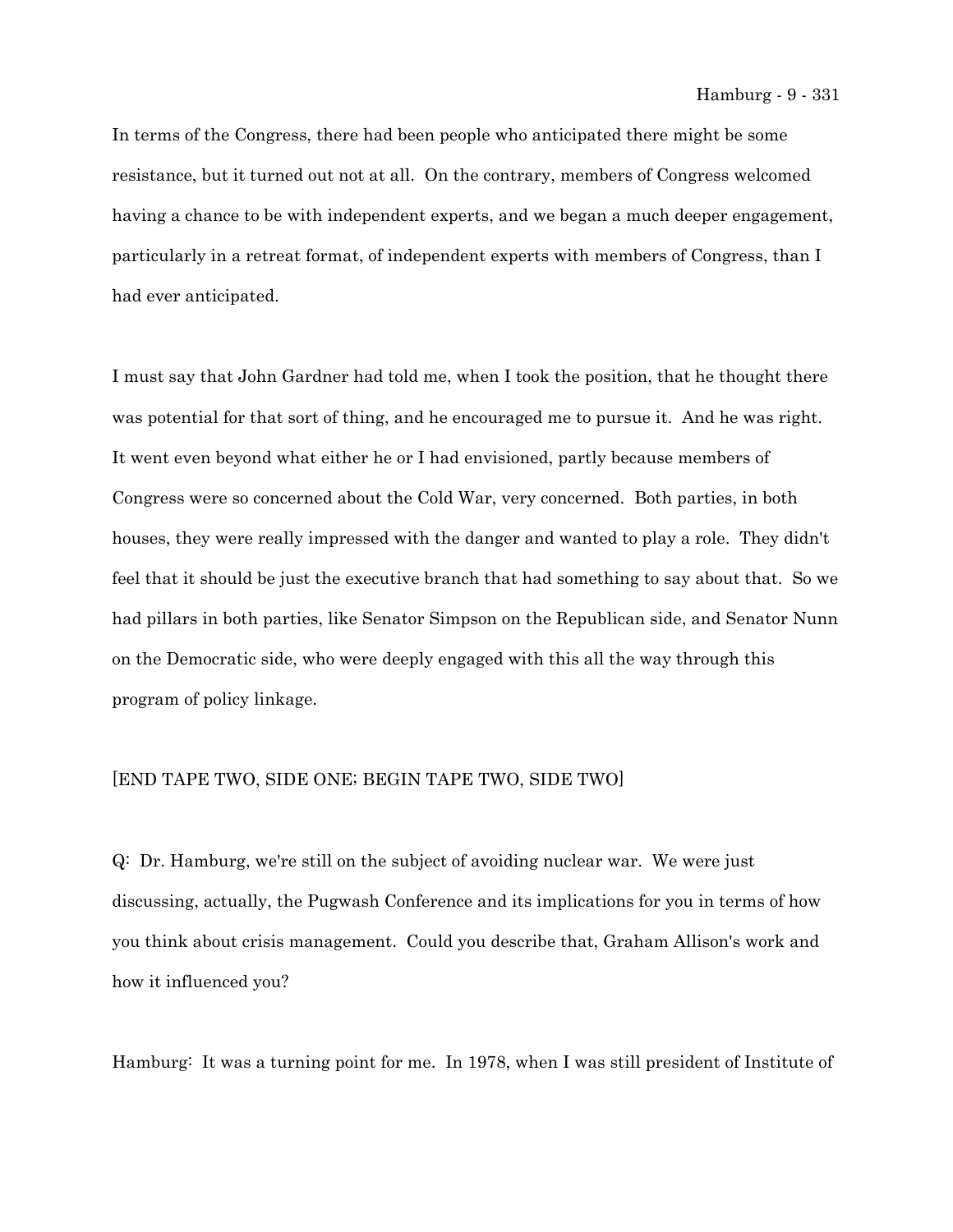Medicine, I was keenly aware of the dangers of the Cold War, partly because the academy in which we were embedded was trying very hard to save Sakharov's life, and was very much aware of the pressures under which the Soviet scientific community was operating, and the dangers of their build-up of weapons of mass destruction.

What was particularly concerning is that there seemed to be an inclination over there, at least of some people, to take the nuclear issue right up to the brink, right to confrontation, like the Cuban Missile Crisis or the earlier Berlin situation. They were very, very, very resentful of the United States going on nuclear alert during the 1973 Israeli-Egyptian War. That was an unexpected development, and very dangerous. Nobody knows  $\cdot$  to this day, nobody knows for sure about the interacting effects of nuclear alerts on the two sides, and the possibility that it could get out of control in such a way that each side would have to fire, even though neither head of state wanted to do it.

So I felt we ought to get some people together who were expert on nuclear confrontation, on crisis management, and get them together in a pleasant, neutral setting, and talk about it, first of all, as a kind of technology transfer. We had learned something from the studies of excellent scholars, great scholars like Graham Allison at Harvard and Alex George at Stanford, on crises, above all, the Cuban Missile Crisis, but other crises of the Cold War, and, to some extent, earlier crises like the interaction of mobilizations in World War I that led inexorably to the start of the war, even though the leaders were in a great muddle about whether they really wanted to start the war.

So we had a body of knowledge, and I thought we ought to explain to the Soviets what we've learned. There were principles of crisis management that Alex and Graham had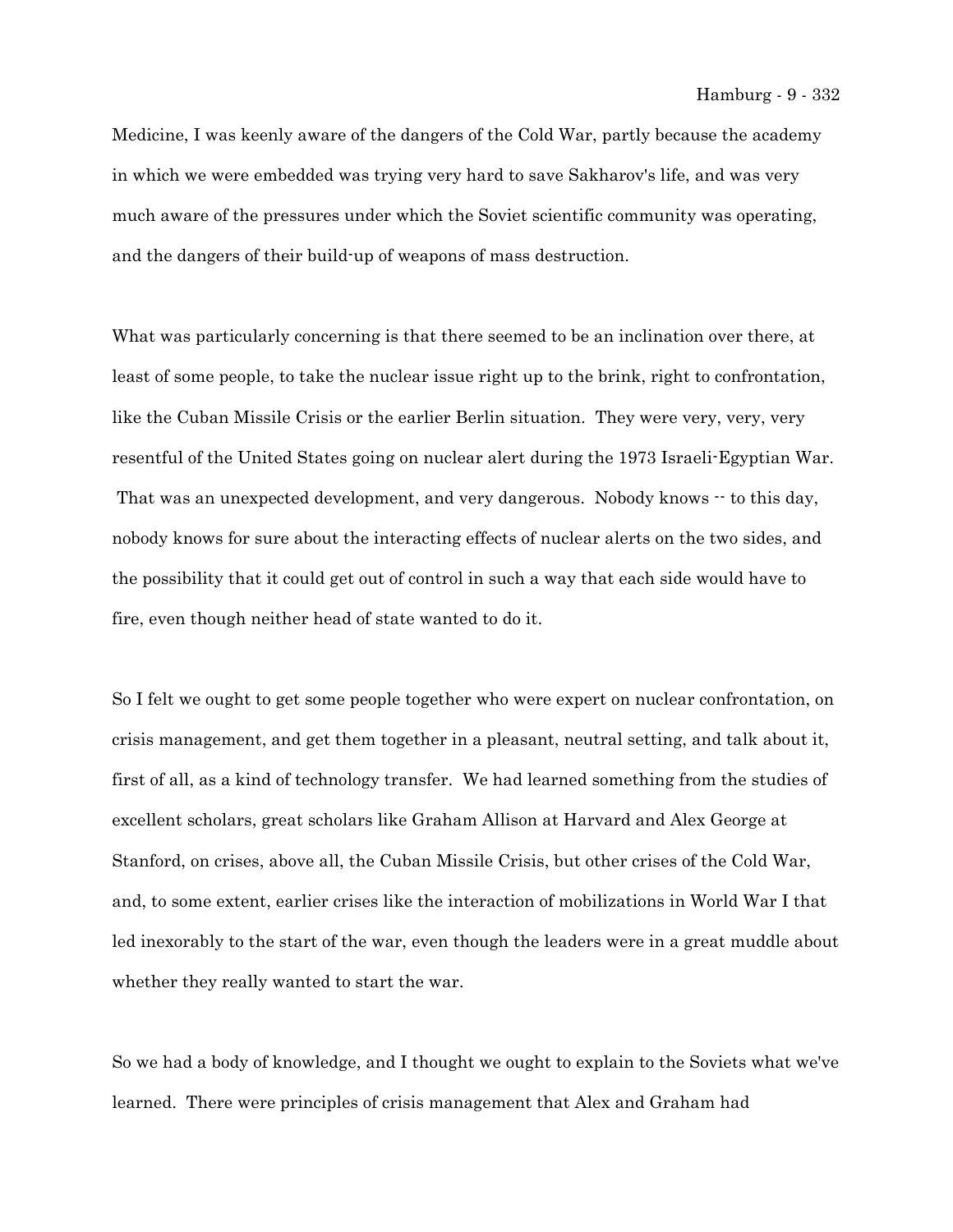formulated. So we got together a few Americans, a few West Europeans, and a few Soviets under Pugwash auspices in Geneva, spent the better part of a week there. I was the chair. We started out with a docudrama on the Cuban Missile Crisis that Graham Allison had adapted from an earlier docudrama made in this country, which was historically accurate to the extent possible, but also condensed and dramatic, and conveyed a sense of how close we were to having the whole thing go wrong. We were apprehensive how the Soviets would take it. Indeed, they were very perplexed. Were we trying to put them down? Because, in the end, they had backed down fundamentally. We weren't trying to put them down. We were trying to get across a sense of how dangerous and difficult these crises are to manage. So we spent two or three days on that.

And then we began to make the transition from crisis management to crisis prevention. I said to them at the turning-point day in the middle of the week, "Let us begin anew. Let us recognize how hard it is, when you get to the brink of a nuclear catastrophe, to prevent some accident, some inadvertent development, from leading us into a nuclear war. We don't really want one. So let's think. Could we prevent the crisis? We don't need to assume that the nuclear weapons stockpiles will be coming down soon. We don't need to assume that the level of animosity between you and us will come down soon. All we need to say is, we've got to be smart enough to keep back a few steps from the brink. We don't want to fall into the brink. The slope gets very slippery at the edge of the brink of nuclear confrontation.

"What could we do to avoid that? Could we strengthen the hot lines so that communication in urgent circumstances would be easier? Could we develop other mechanisms like the Incidents at Sea Agreement  $\cdot\cdot$  rules of the road at sea so that our vessels don't crash into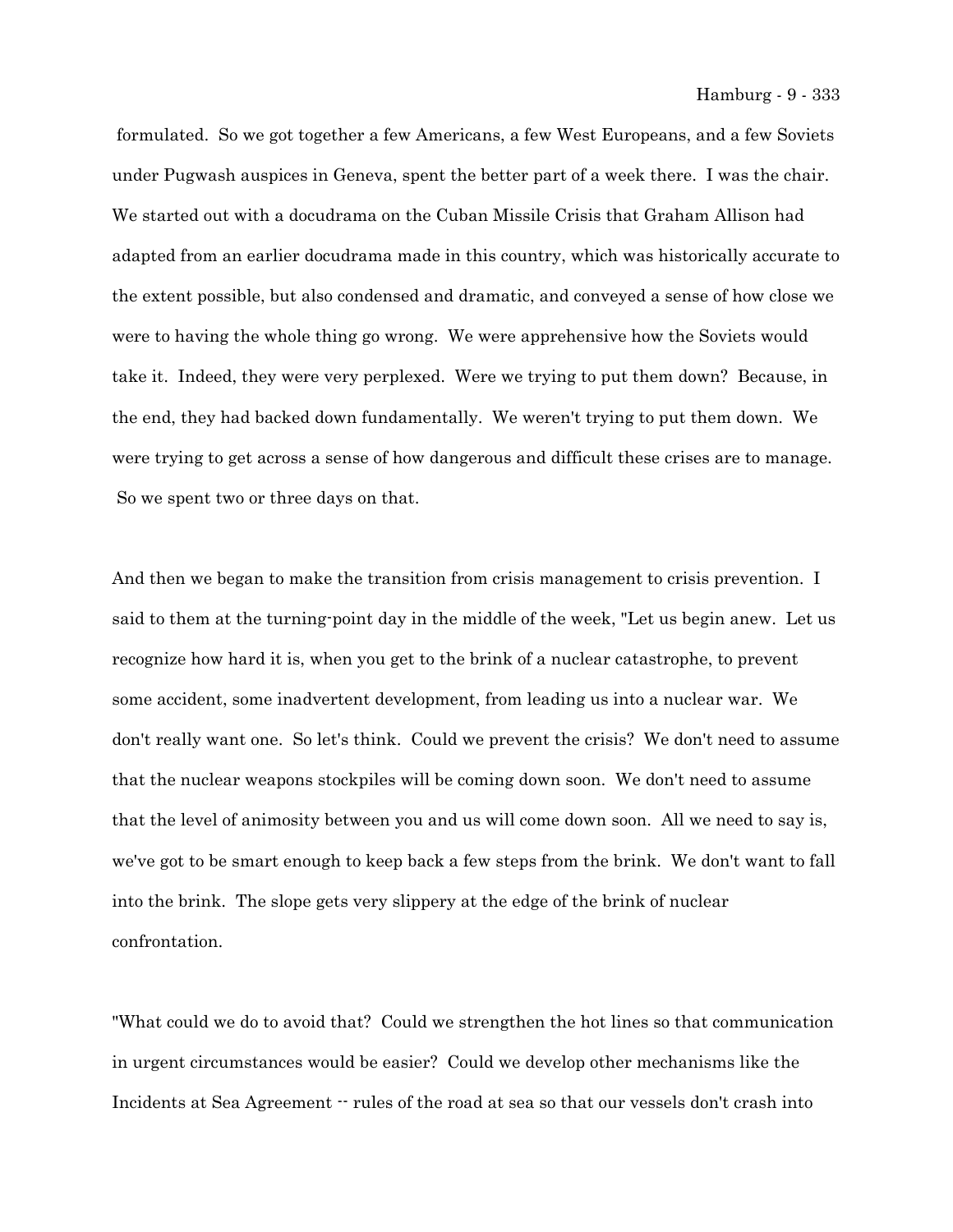each other, so that we don't inadvertently shoot at each other? Could we have some rules of the road in the air, on the land? Could we move toward notification about troop movements or vessel movements so that it would minimize nasty surprises? Because in a nasty surprise, the decision-maker may panic and hit the button. Things like that. Let's begin thinking about preventing the crisis, even if we remain locked deeply into the Cold War."

Well, I should say in that week I thought we failed, although it was a very good, substantive meeting. By the way, toward the end of that week, we had an expert on Iran  $$ the Shah was still in office  $\cdot$  an expert who had been a consultant to Iran for many years, a Swiss scholar. We took Iran as a case in point. If the Shah falls, must we and the Soviets go to nuclear confrontation? There's a lot of oil there that we both care about, etc., a strategic position. We tried to look at ways of managing a crisis over the Shah's fall that would not lead us into a nuclear confrontation. But it was also very illuminating to me that this expert from Switzerland on Iran put it to us, "There's really no need to discuss if the Shah falls, it's when the Shah falls. He will fall within the year. I'm very sympathetic with the Shah. I've counseled him for fifteen or twenty years. He's finished."

That was news to me, to all of us. We were astonished. I came back and tried to get that word to President Carter, but I essentially failed. It got to him, all right, but not in a way that it was persuasive to him. That was a failure.

But the more fundamental part, from my standpoint, was that we need to continue this discourse, and it didn't look very promising. I thought we'd failed because the Soviet guy, the head of their delegation, was quite a nasty character. He wanted to talk to me in the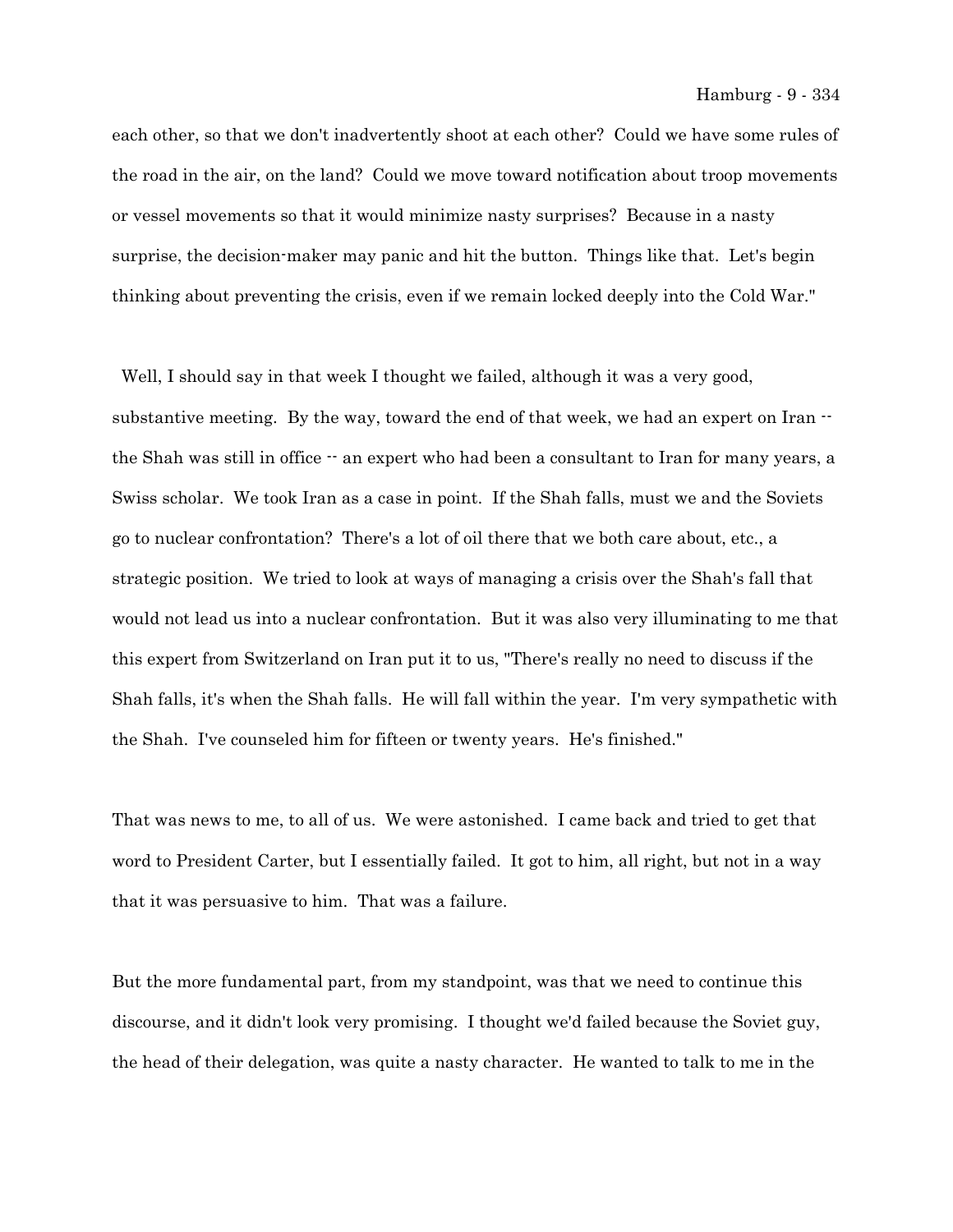Hamburg - 9 - 335

evenings, as was the style during the Cold War. The chairmen of the delegations would meet privately in the evening. And he wanted to know why we were so hostile to the Soviet Union. It was clear that his picture was of Jimmy Carter and Cyrus Vance as almost maniacal fiends who were looking for a nuclear first strike, and it was so crazy. If you knew Carter and Vance, you couldn't think of more peace-loving, reasonable people. I realized this is really dangerous, that these relatively sophisticated people have grotesque distortions in their understanding of our leaders and our country. So the crisis prevention need was greater than ever, but it looked to me like we'd struck out.

But about ten days after that, I got a cable from a man named [Georgy A.] Arbatov, who headed their Institute of USA and Canada, which was their main scholarly institute that interfaced with the United States, saying would I come and spend a week or two there and talk more about crisis prevention. Well, that made me know that they were interested, but I didn't feel that I was the big expert on the subject, and furthermore, I had a very demanding job at the Institute of Medicine. But I did persuade Graham Allison and Alex George to go separately  $\cdot\cdot$  we had no money  $\cdot\cdot$  on their own money, their own good nature. They went and spent time and began to arrange meetings in different places. There was a professional meeting of the Political Science Association, where they would meet with some Soviet counterparts.

At least a discourse got going, erratically, on crisis prevention, and that was one of the things that went through my mind. If I had some money at my disposal and some legitimate organizing capacity, I could make this crisis prevention stuff really go. We'd already had a very good thing under way at the academy, on arms control, which I personally helped to start and participated in, from 1980 onward. And so the Carnegie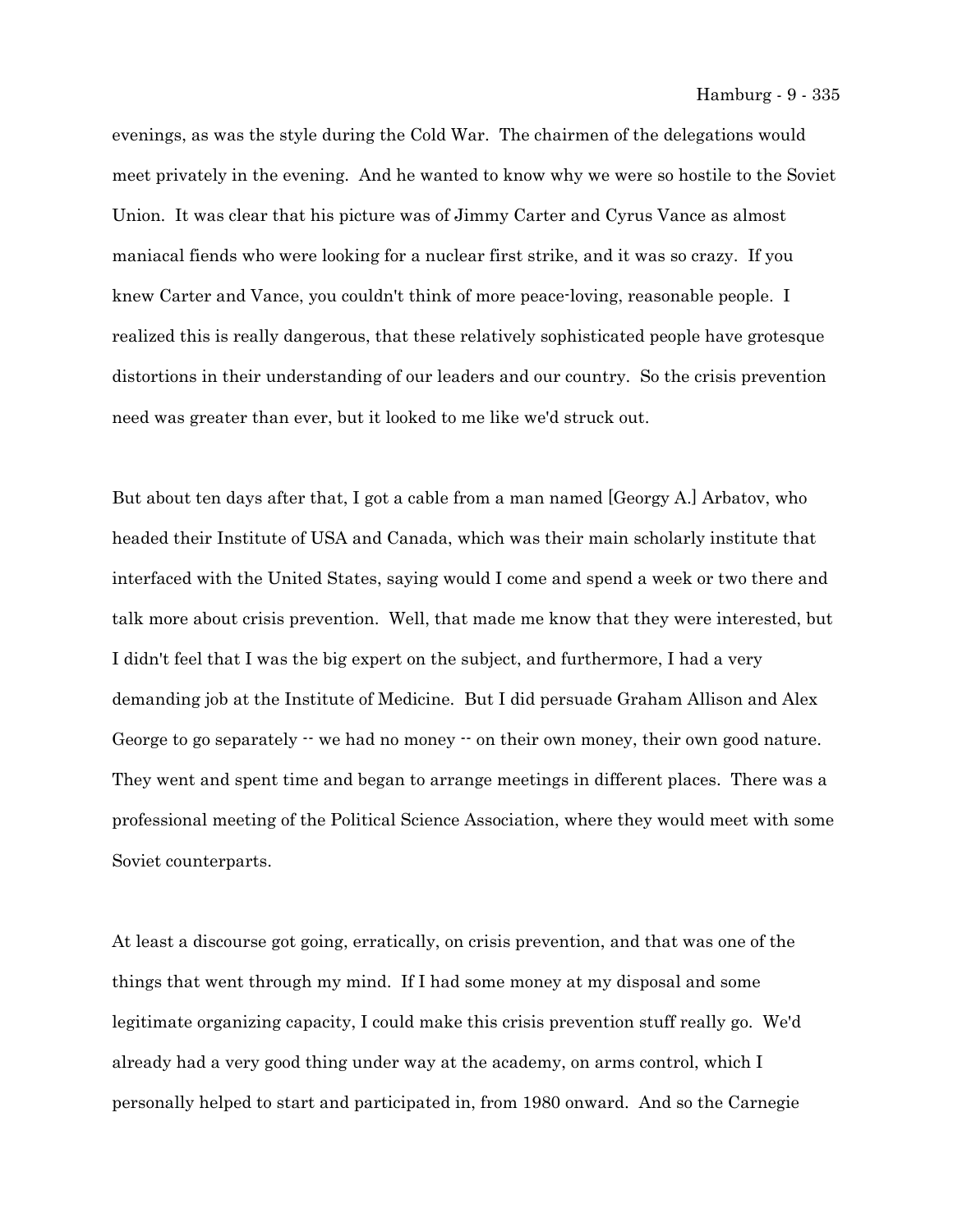Hamburg - 9 - 336

option was very appealing.

As soon as I decided to take the job, which was in the middle of '82, I sat Graham Allison down. I was then at Harvard. I sat him down and said, "Graham, you're a very successful dean of the [John F.] Kennedy School [of Government, Harvard University]. You've built it up wonderfully. You cannot do that anymore, not just that. You've got to get a good deputy. You've got to get help administratively. You've got to come back to this crisis subject. You know more about it than anybody in the world. You've got to spearhead a joint crisis prevention group." I hadn't even moved to New York yet, but I felt it was such an emergency, that if I could get him committed to it, as soon as I got to New York I could persuade the board to make a grant. And that happened.

So the crisis prevention group got going, and then it was steady. It was twice a year formally meeting, once here and once there, and a lot of flow back and forth of younger scholars in between to prepare for the meetings and exchange materials. It got to be a broader discourse of not only crisis prevention, but ways to wind down the Cold War. That's what evolved from it. I think it was a significant part of the mechanism, with feedback to Gorbachev years down the road. We started before Gorbachev.

So that Pugwash '78, which was kind of improvised and which had no obvious follow-up, grew into this joint study mechanism and major follow-up in crisis prevention in other fields. And it gave me great encouragement that maybe I could do something when I got to Carnegie that wouldn't be just damn foolish.

Q: Would you lay out the structure of the Avoiding Nuclear War program in terms of what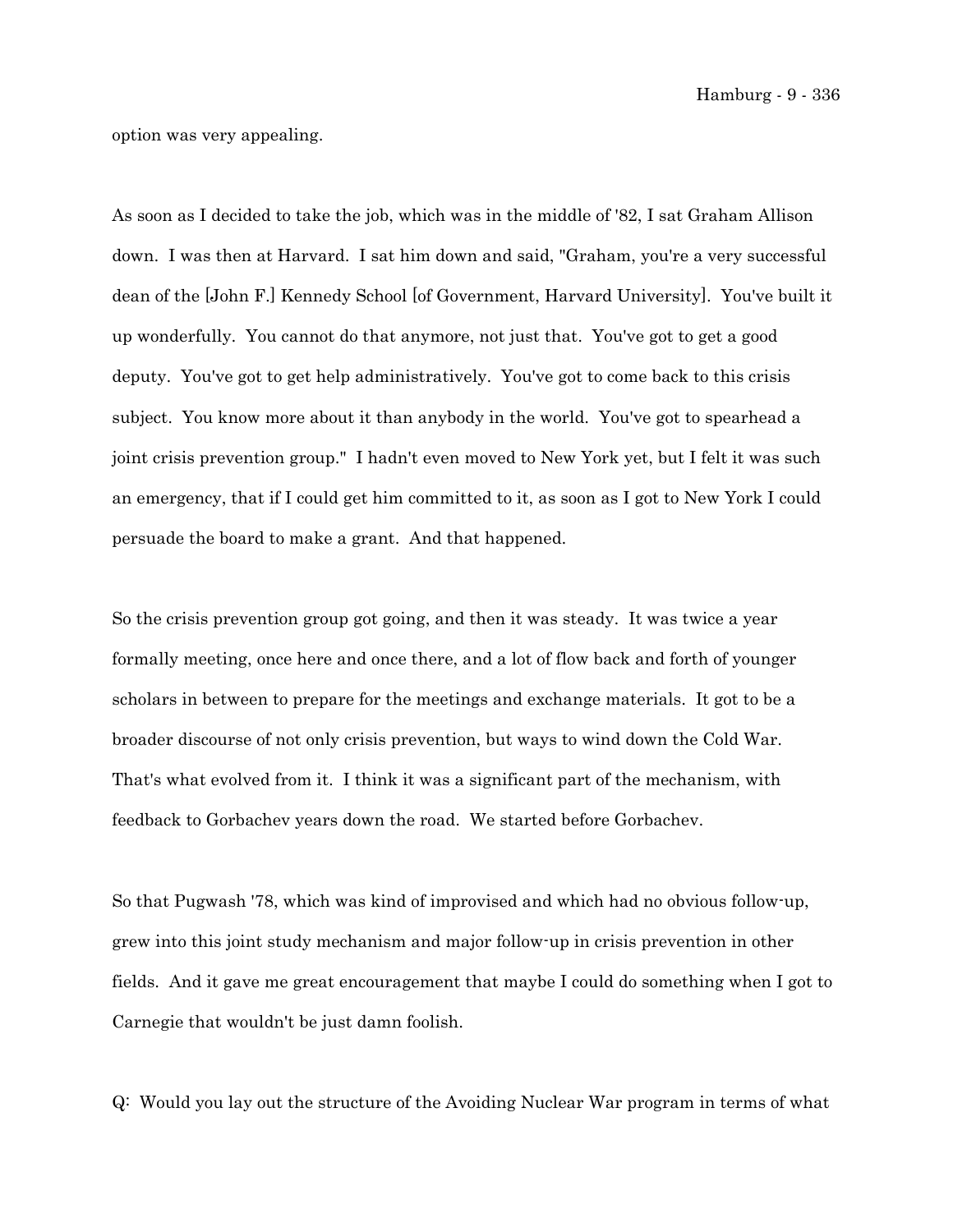your major efforts were, and, following on that, the concrete results that came out of the work?

Hamburg: We wanted to play a role in the analytical underpinnings for major reductions in nuclear weapons and the missiles that would carry nuclear weapons. We wanted particularly to focus on the first-strike capability. We wanted both sides to cut back on the capacity for first strike, because that's so enormously threatening. The more you build up first-strike surprise capability, the more I have to build up to match it. So we simply wanted to get the ablest people we could anywhere in the world to do the analytical work that might be useful, if and when the political leaders wanted it.

Now, it's interesting that in our early arms-control ventures it was not uncommon for me to say to the groups we were supporting something like this, "I don't know when, if ever, the work you put in will be put to use. It all depends on the political leaders. What I want is for us to have on the shelf, so to say, good analytical work that shows how we could both reduce the weapons and reduce the danger, both the structural arms control in reducing numbers and the functional arms control reducing the risk of an inadvertent firing, to do that work so that sooner or later some day, somehow it may be useful." And they were willing to do that. I mean, great physicists and engineers and other scientists spent a huge amount of time, energy, and aggravation in that work, knowing the importance of it potentially, but not knowing if it would ever be put to use.

Now as it turned out, it was hugely valuable once Gorbachev and Reagan got around to making the political decisions. That kind of analytical stuff which had diffused into the arms control community, into the government and elsewhere, was very valuable. It shows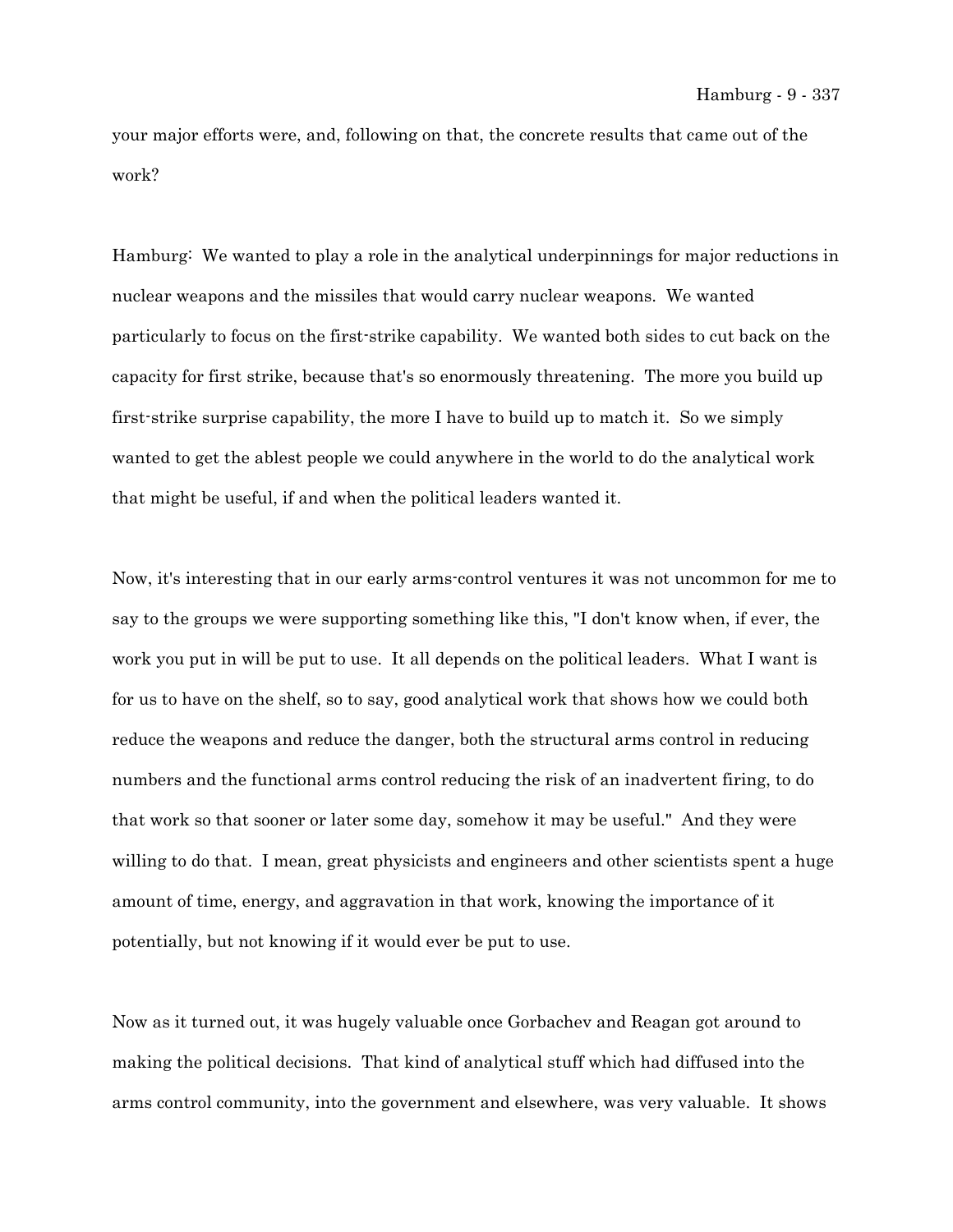you have to be patient and you have to take some risks, and people have to invest valuable time in a mission they believe to be terribly important. You feel it's so important, if you make the least little contribution, it's worth doing, and you have to be patient to wait for it to come to fruition.

So, the arms control is one piece. The crisis prevention was another. It got to the point where many of the proposals made in and around the crisis prevention group were adopted. We supported Senator Nunn and Senator [John W.] Warner, with Barry [M.] Blechman early on in my term to do a group looking at nuclear risk reduction centers, places where we and the Soviets would both have expert professional people, day in and day out, year in and year out, examining all the risks of inadvertent launch and accidental war and ways of reducing those risks, just in the same way we had challenged the scholarly groups early on to ask how could a nuclear war actually happen. How could it happen? And then think about preventive interventions on each pathway to make the slippery slope a little bit less slippery. That was the concept behind the nuclear risk reduction centers. They did eventually get established on a more modest scale. Senator Nunn has recently produced a proposal to strengthen those for somewhat other purposes, related to terrorism and weapons of mass destruction. The concept would be the same.

So a number of proposals, like strengthening the hot line and creating nuclear risk reduction centers, and having new rules of the road to avoid nasty surprises, and starting regional consultations. That was one of the ideas, primarily came from Alex George, and at first the governments were quite awkward, but then they became rather skillful. That is, we and the Soviets would meet about different regional conflicts. At the least, we could delineate what is our vital interest, and each side could go very carefully if they recognized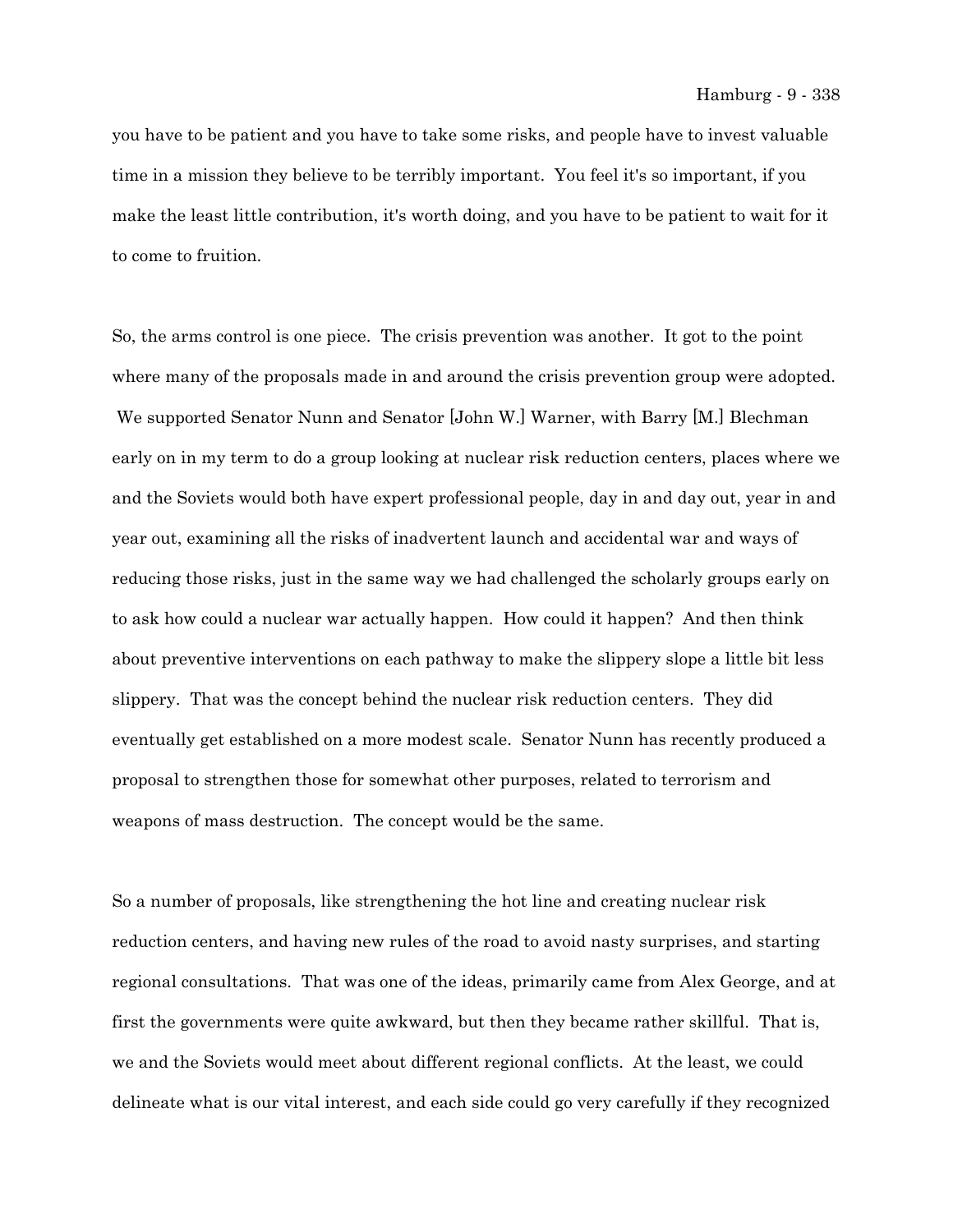that the other side had a truly vital interest at stake. "Don't push me too hard there, because I can't let you." In other places we could bargain and we could give and take a more mutual accommodation. So the regional consultations were another part of that whole scheme of avoiding nasty surprises, getting gradually more transparent, troop notifications, major weapons movement notifications, so that you won't think we're going to war when we move some troops around.

So I think that whole field of crisis prevention grew and developed and provided an impetus for what came to be called confidence-building measures. That's still important on the international security stage today, confidence-building measures.

## [tape interruption]

Q: Did you want to finish that thought on confidence-building?

Hamburg: Yes, more generally to respond to your question about assessing some of the outcomes of the Avoiding Nuclear War program. I think it's important to recognize that the studies we supported got out into the general discourse, certainly in the democratic countries at home and abroad, and to a certain extent in the Soviet Union through their scientific community.

For example, the studies that we supported on arms control and crisis prevention, the studies we supported on Star Wars [Defense Initiative], the studies we supported on Soviet decision-making, they were in newspaper columns and op ed pieces and magazine articles. In congressional hearings, I think it's fair to say that after, I don't know, let's say about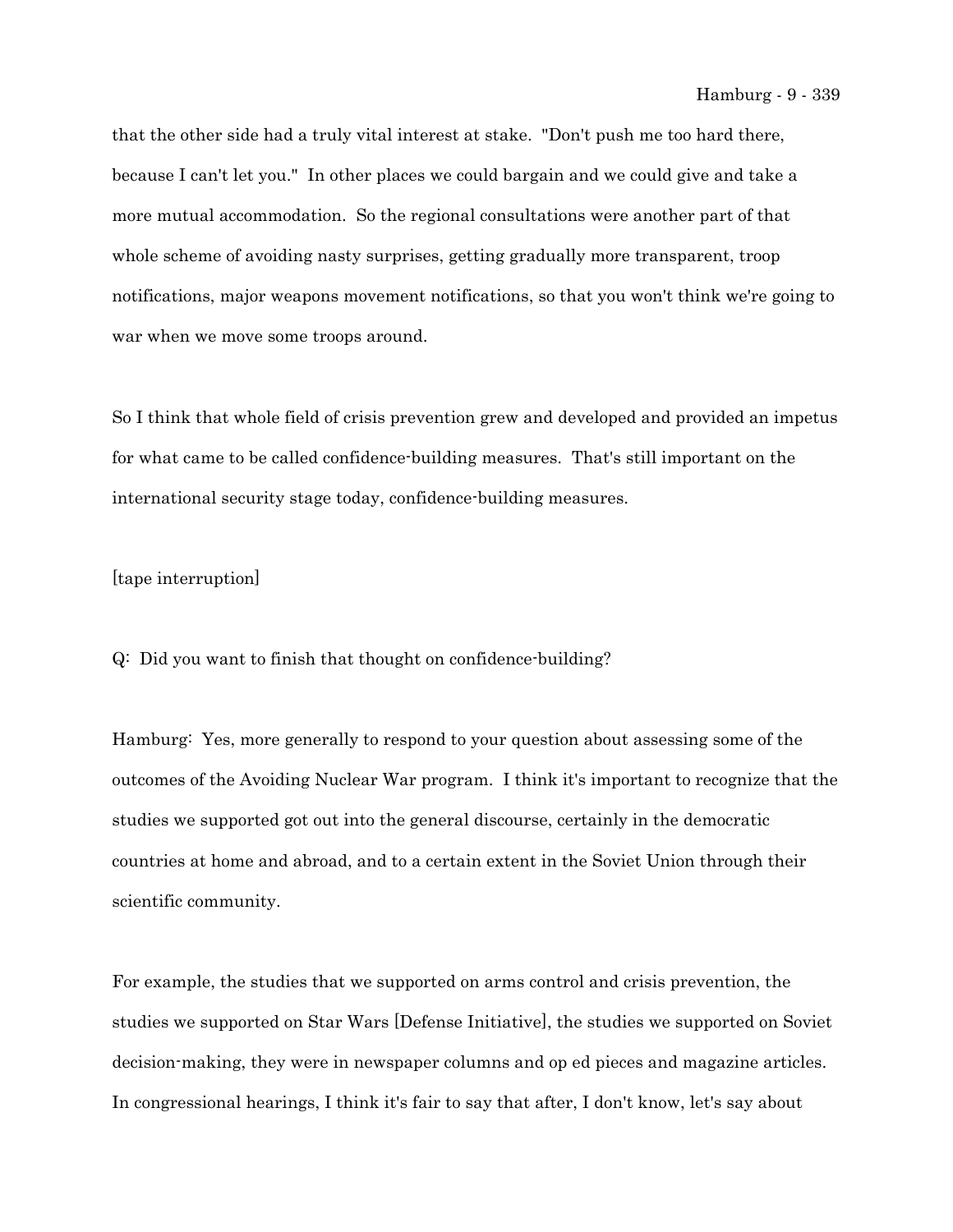1985, in the ensuing decade, probably, there was hardly ever a congressional hearing that didn't have reference to one of the Carnegie-supported studies or having testimony from one of the Carnegie-supported experts or members of one of the Carnegie-supported panels. It was just part of the discourse. There were a lot of other sources. I'm not suggesting it was the only one. It is true we were, for a few years, the only foundation deeply engaged in this kind of work, and then we gave great encouragement to MacArthur [Foundation] to come into it. It's a long story, but we played a very active and cooperative role with MacArthur, and other foundations gradually did.

We were largely alone in the field in the darkest days of the Cold War, in the early and mid eighties. But anyway, there were many other influences, to be sure, and it's hard to track down. It's not like you can put a radioactive label in medicine and follow where the label goes, but you can tell that, for instance, the prevalence of Carnegie-related testimony in congressional hearings is one very good measure that this was significant.

When President Reagan announced his Star Wars proposal, we initiated contacts with major scientific organizations in this country to examine it objectively. It was the biggest proposal in history, of vast, enormous complexity, and it needed to be studied from the point of view of technical feasibility, it needed to be studied from the point of view of economic costs, and it needed to be studied from the point of view of its effect on international relations and on the stability of delicate balance in the arms race.

So we got many experts, mostly in conjunction, interdisciplinary groups of experts from major scientific organizations -- the American Physical Society, the American Association for the Advancement of Science, American Academy of Arts and Sciences, National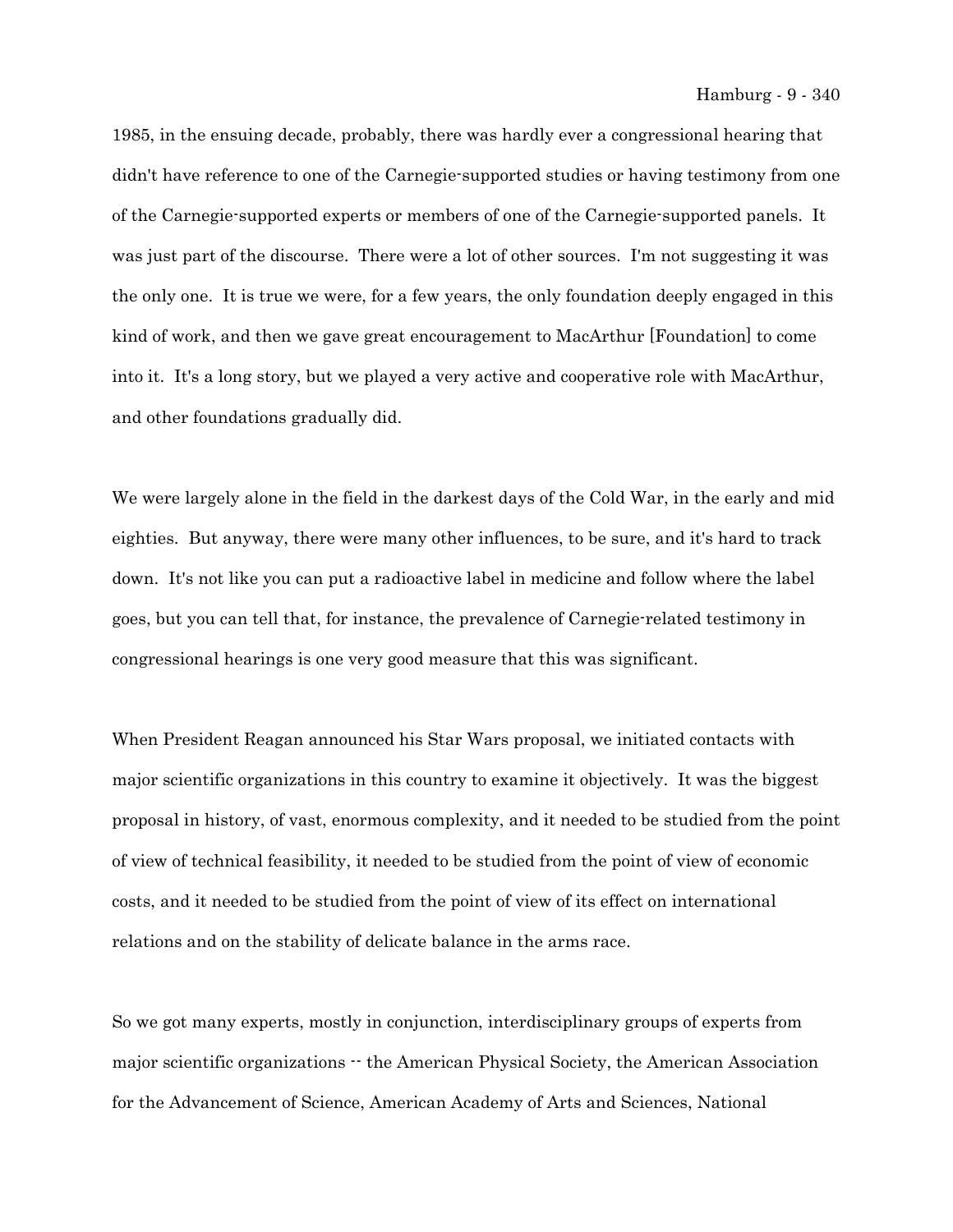Academy of Sciences, and a few of the major universities, to look at that issue. It became very much a part of the currency. These were the independent studies that were very largely relied upon to compare with what the government was saying, compare and contrast sometimes, and work out for members of Congress and for the public what this proposal could and couldn't do.

I think it was proposed in very good faith and with a high aspiration and a high moral commitment to rid the world of the danger of nuclear war, but, unfortunately, it was an awful lot more complicated than it looked at first glance. In some ways it could be very dangerous, in other ways not feasible. In any case, a long, long, long way off. So all that needed to be understood. Again, it was public education as well as policy-maker education. The independent experts involved in these studies were mainly scientists and scholars, but there also were a number of excellent recently retired military  $\cdot$  admirals and generals  $\cdot$ who had the expertise, a different kind of expertise, who participated in these studies. The important thing was their independence  $\cdot \cdot$  independent military, science, scholar  $\cdot \cdot$  to look as objectively as humanly possible at these issues, whether it be the weapons themselves or defense against the weapons or various notions about military strategies.

So I think the contribution to broadening and elevating the discourse was considerable. There's no way to be absolutely precise about it. That was one thing.

The other thing I want to call to your attention before I shut up on this topic is the linkage functions. That is, we know that major leading figures in our Congress, just to focus on the Congress for a moment, regularly participated in these Carnegie-supported linkage meetings. Some were through the Aspen Institute, some were through the American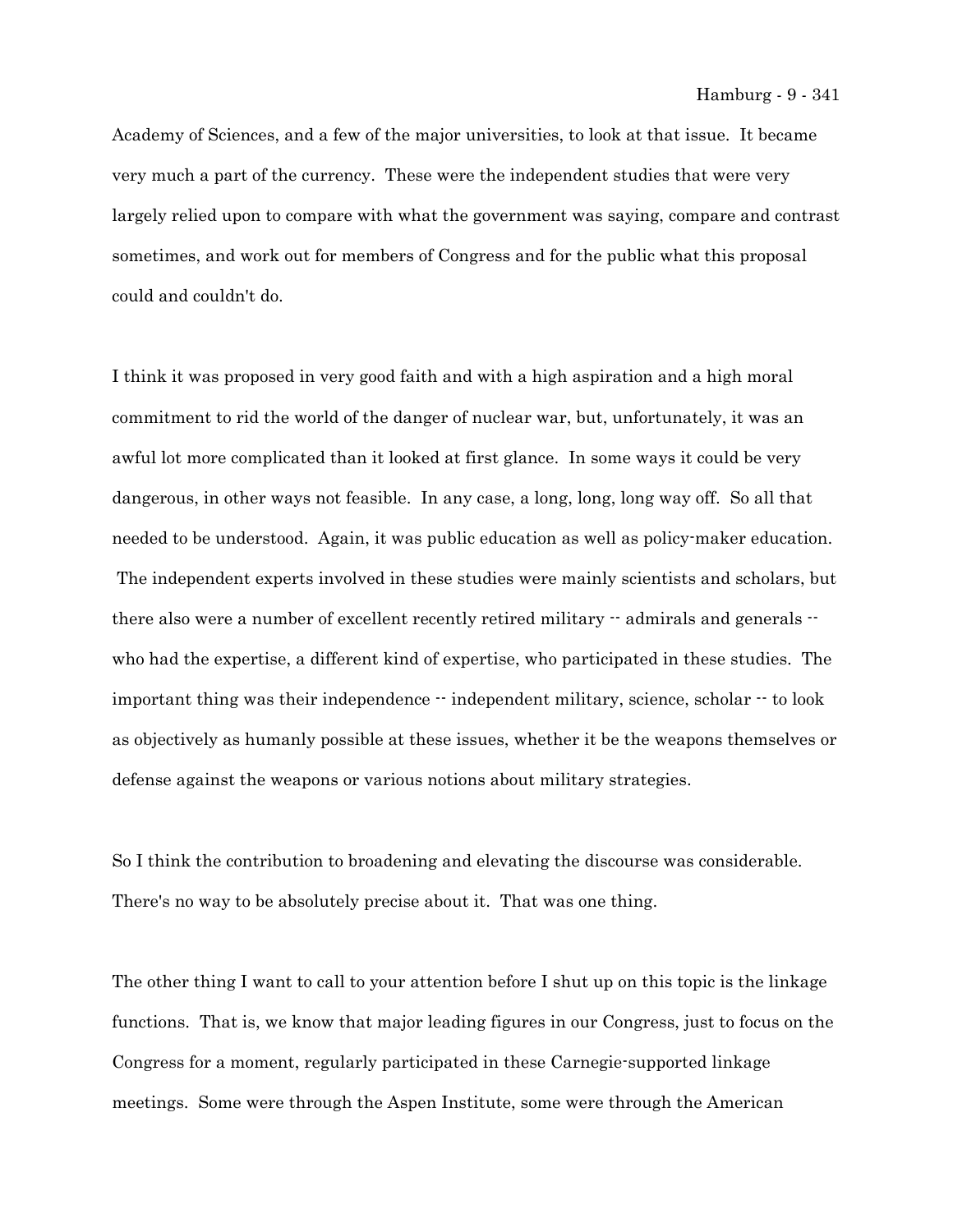Association for the Advancement of Science, some were through the National Academy of Sciences. There were different sponsoring groups to which we made grants, all of which conducted themselves at a very high caliber, objective analysis. They typically weren't there to get involved in a debate of the current policy issues, but rather to build a broader factual underpinning. We would say to members of Congress, "The idea is to help you get the facts straight for the long term. You're going to have to make momentous decisions this year, in three years, in ten years, and the more you have a solid factual basis, the better off you'll be." They were enthusiastic about that notion, always have been.

So what measures can you take of whether it was useful or not? We know that we got time and again the most respected people in the Congress over about a ten-year span  $\cdot$  the leader, senior members of the relevant committees, Armed Services and International Relations Committees. The other leaders, Speaker of the House and so on, people of that kind, came frequently. Some came regularly. So, is that a measure of success? Well, in a way it is. People with highly consequential responsibilities, leadership of people in the country were exposed to a wider range and a greater depth of knowledge on the subject from more independent sources than they would otherwise have had, and they would give testimonies, fervent testimonies, to the value of it. We periodically examined the question, should we back off now? Should we fade out of this business? We got the most enthusiastic responses. I was like shaken by the shoulders, "David, do not stop this. This is the only time we get this sort of thing." So I would say that is a measure of success.

You could argue on a different level, well, you don't know what they did with it, and maybe they messed it up and so on. I'm very, very happy to know that leading members of Congress from both parties and both houses got a lot of information they wouldn't have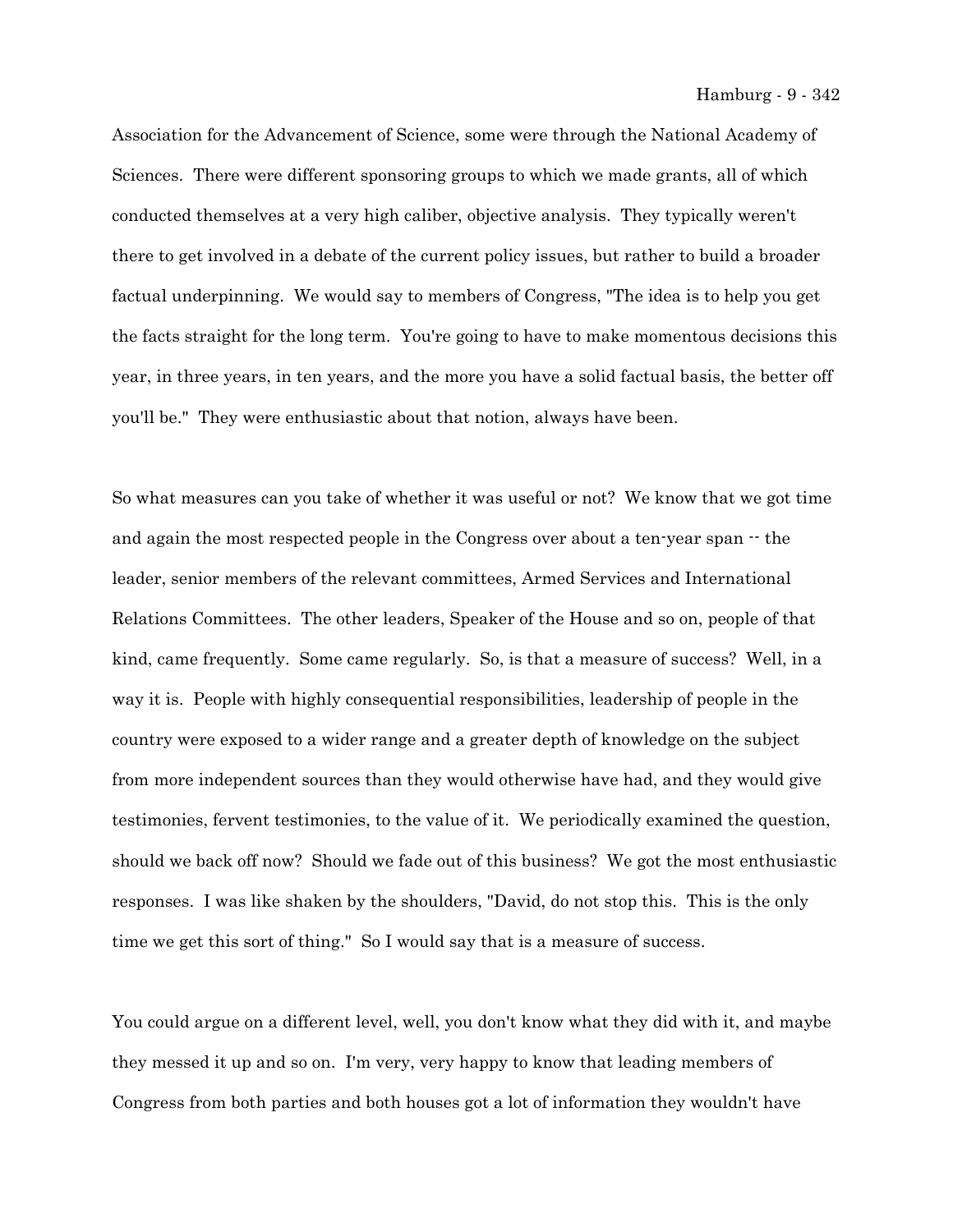had, and took it very seriously and valued it and tried to apply it in their work. If they failed, maybe we failed, but I think that some good was done.

Let me give you one concrete case that was a big one for us. There is something in the country that's come to be called the Nunn-Lugar program, the nuclear threat reduction program. It's been going on now for almost a decade. Senator Nunn and Senator Lugar would tell you  $\cdot$  they've often said publicly  $\cdot$  this grew directly out of some Carnegiesponsored activities. What happened was the following. There was the coup against Gorbachev. I called two quick emergency meetings, one was in Budapest and then back in New York. The one in Budapest had a number of Russians involved, some of whom had been involved in the coup  $\cdot$  not coup plotters, but coup defenders, pro-Gorbachev, pro-Yeltsin, pro-democracy forces. We tried to make an assessment, members of Congress and independent experts in Budapest, to make an assessment of what had happened, how dangerous was it, what to make of it. We concluded it was very dangerous, that Gorbachev might not hold power much longer, that the Soviet Union might fall apart, with indeterminate consequences, with all those nuclear weapons and launching vehicles.

So we came back. I got together all of our grantees who were experts on the Soviet Union, plus a few consultants with great experience, like Bob [Robert S.] McNamara, who'd been Secretary of Defense during the Cuban Missile Crisis, and so forth, Mac [McGeorge] Bundy, who later was a resident scholar with us, and some retired military people, in addition to our grantees, and we spent a day or so trying to figure out what we could usefully do.

One of the things that became clear was that we needed to know to the extent possible where were the Soviet nuclear weapons. There was a lot of information available, and we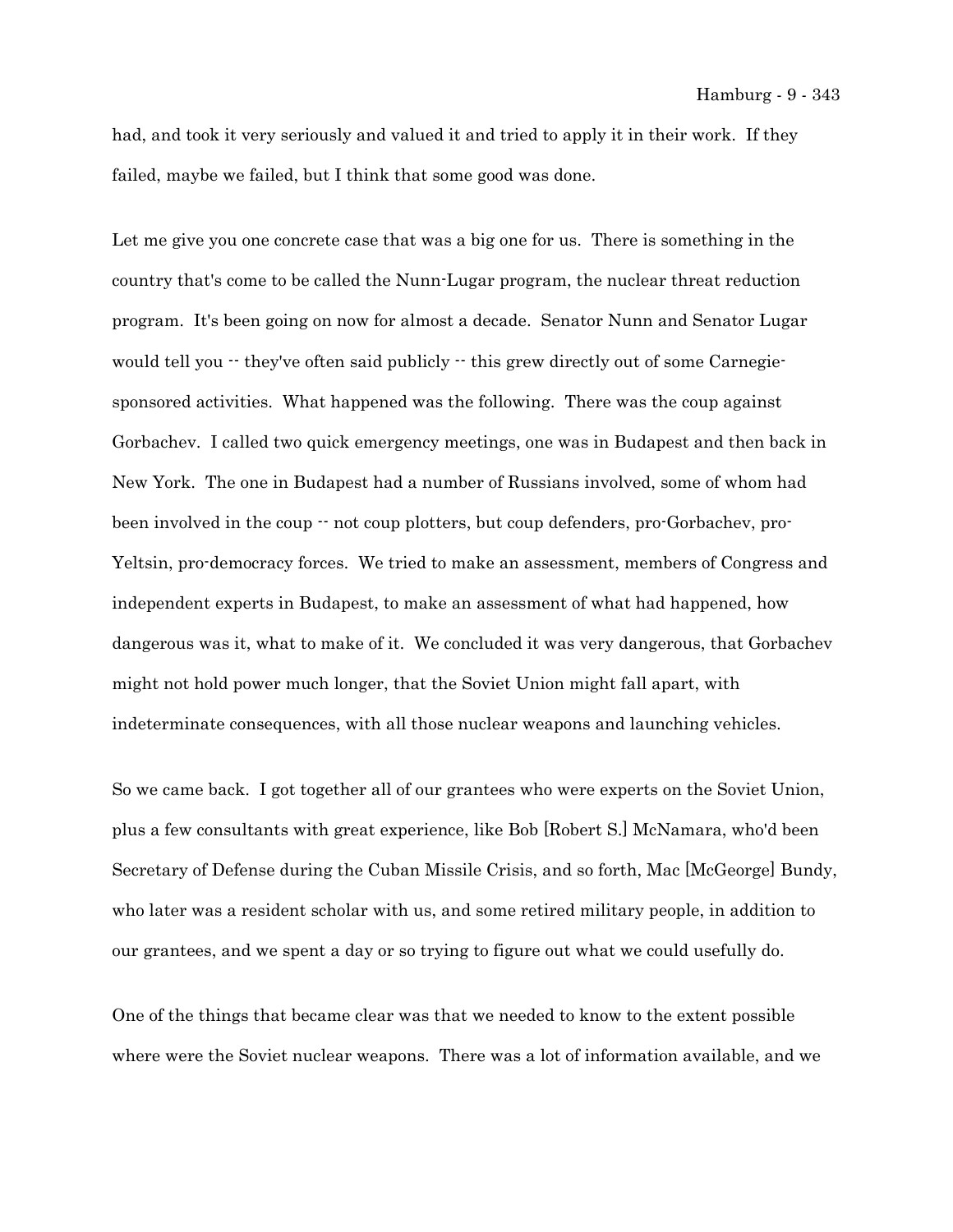had a quick and dirty study, led primarily by Ashton [B.] Carter of Harvard, with a number of colleagues, and we therefore had a quite reliable map in a couple of months' time of where the weapons were and some knowledge of how well they were supervised and all that sort of thing, because our concern was, what would be the fate of the nuclear weapons in the disintegrating Soviet Union?

Meantime, earlier, a couple of years before, I had set up the steering committee on POP. POP was Prevention of Proliferation. The steering committee consisted of me and William Perry, who was then a professor at Stanford, later to be Secretary of Defense, and John [D.] Steinbruner from the Brookings Institution, who headed their international program, a very respected scholar, and Senator Nunn and Senator Lugar, the five of us. We met regularly to talk about what the United States could do in the world to minimize proliferation of weapons of mass destruction.

So I called an emergency meeting of that group to hear Ashton Carter's report about the Soviet nuclear weapons, and Nunn and Lugar were very excited about it and were very creative in thinking about how they could translate this knowledge into legislation. They asked us to come back in a few days to meet with a larger group. They convened twentysome senators two or three days later for an emergency meeting on what they could do about this problem. The point was twofold. First of all, could we put up money through the Defense Department to work with the Ministry of Defense in the then Soviet Union, to make sure that their nuclear weapons were safeguarded to the maximum extent possible, that they were in secure places, they didn't fall into the hands of terrorists, that they weren't sold on the black market, any of that?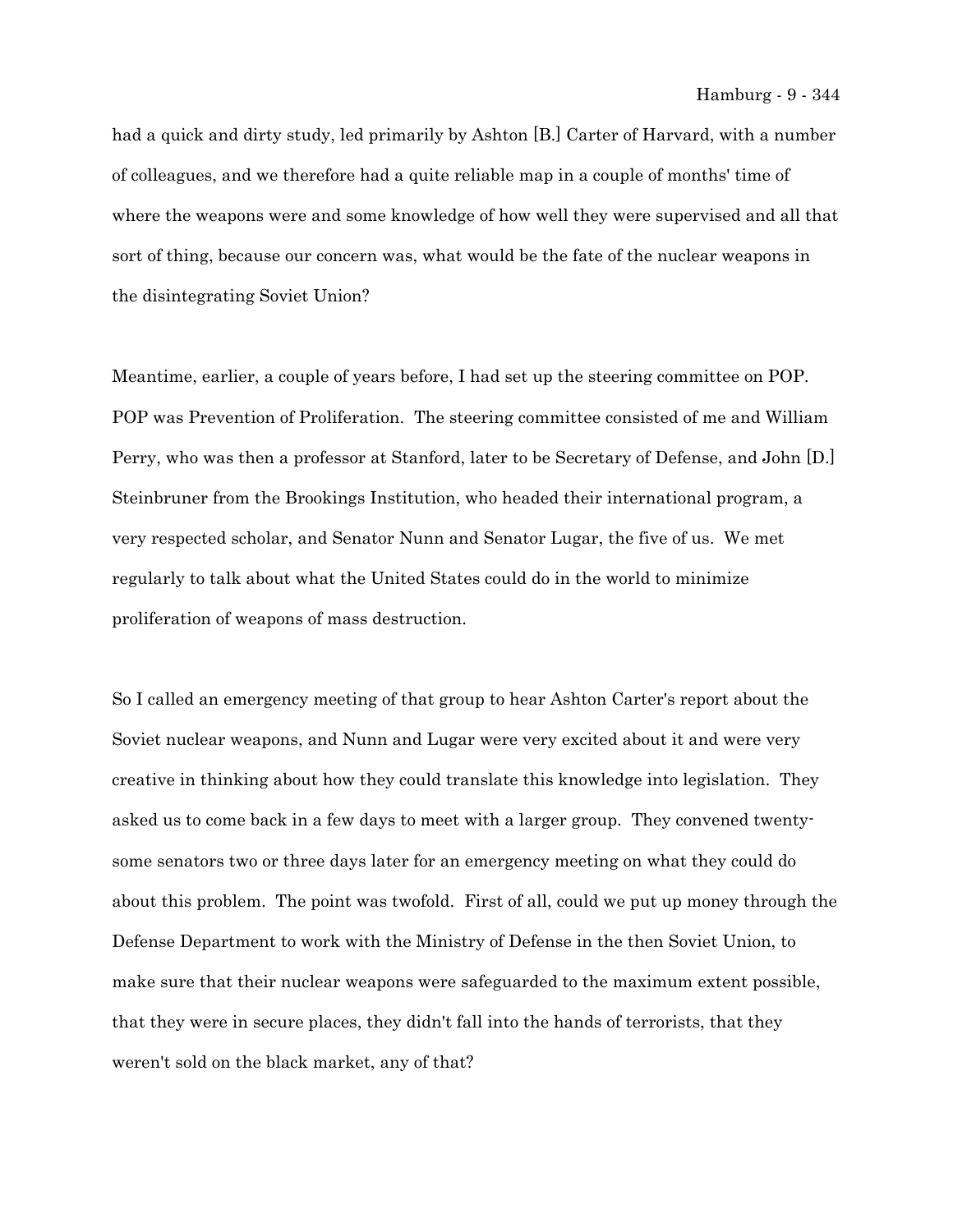Secondly, to provide scientific work for their nuclear-capable scientists and engineers so they wouldn't be inclined to go to Iran or Iraq or Libya or some place like that  $\cdot$  and moreover help them to turn their work gradually to civilian uses. That high-tech skill could be a source of wealth for Russia in high-tech industry. It was most clear in the case of the aircraft industry, but, nevertheless, needed to be looked at in many other ways.

So they drew up legislation to do that, to help safeguard the weapons, move them to safe storage, with responsible stewardship, and set up the scientific centers in Russia and Ukraine to employ nuclear-capable scientists and engineers. That went through.

Then before long, Perry was Secretary of Defense, first Deputy, then Secretary, and Carter was with him as Assistant Secretary in charge of nuclear weapons policy, and there they were implementing the very thing that they had earlier analyzed. In implementation they had a lot of cooperation from Senators Nunn and Lugar. Some multiple billions of dollars have now gone into that over a decade. A huge amount of actual destruction of nuclear warheads and other nuclear-related technology has occurred under that program, as well as a lot of stabilization of their scientific and technical community. It's moved more slowly than we would have wished both here and there. There were problems with it.

In early '92, Nunn, Lugar, and a couple of other senators, Perry and I and Carter, went to Russia and Ukraine to see if we could speed up implementation there and back home. This was Nunn and Lugar's initiative. They met with President Bush, Secretary [Howard H.] Baker in return, to expedite it even before Perry was in the government. Perry and Ashton Carter gave great attention to that in government. They've just written a follow-up book, Perry and Carter have, just now, with Carnegie support on that whole program.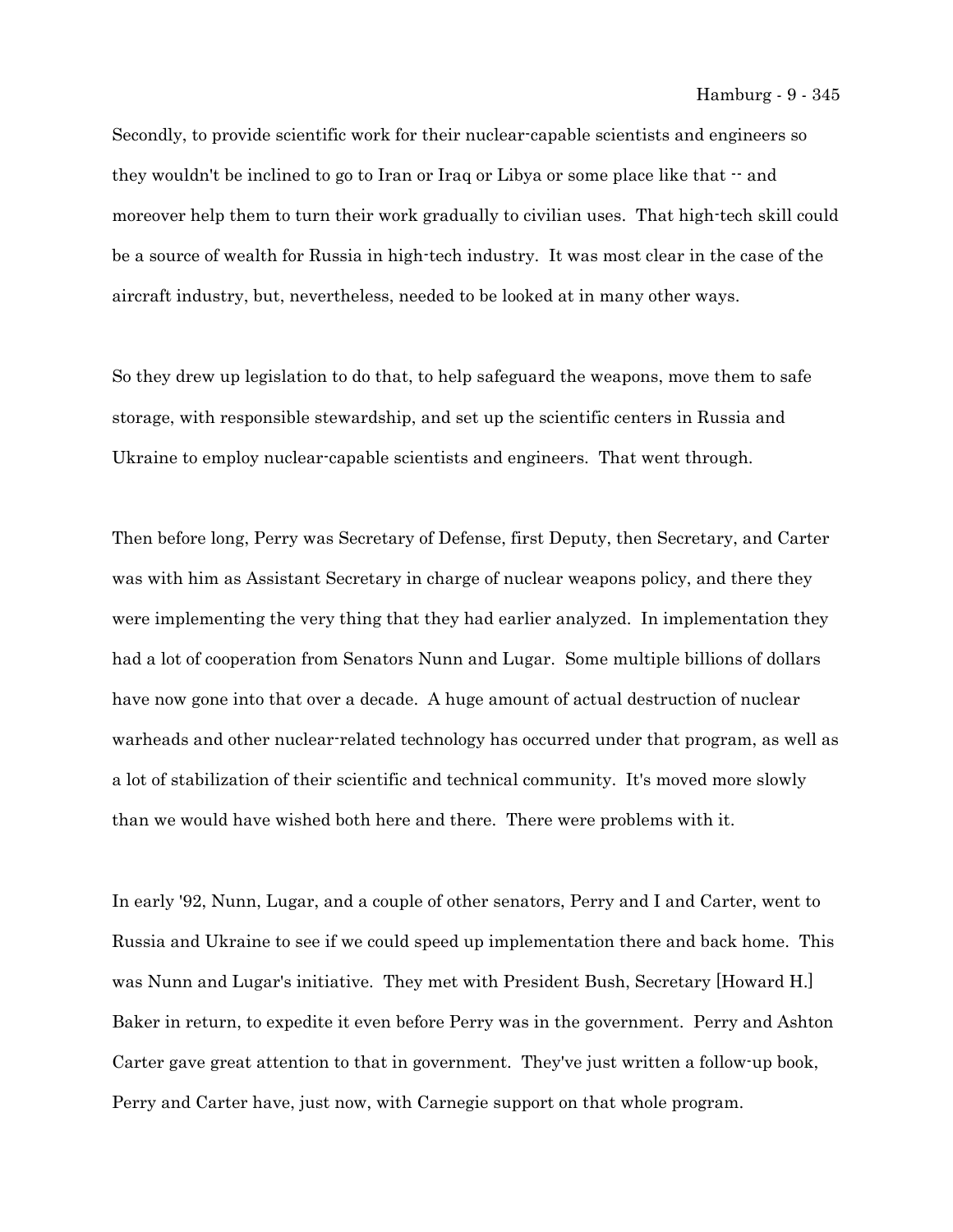But you talk about leverage. Every foundation talks about leverage. I don't know what we spent, a very modest amount of money Carnegie spent, and leveraged billions of dollars, federal dollars, on a huge international program which materially reduced the nuclear danger, substantially reduced the nuclear danger. If there was ever a success story in the foundation community, this is one. This is one. Not my testimony  $\cdot$  Nunn and Lugar and the others have very often spoken about that. It's the ideal model. Nunn is now on the Carnegie board, by the way. He views Carnegie's achievements in this field as something very special.

I don't claim it personally. What I claim personally is that I had the good sense to have an affinity for terribly able people like Nunn and Lugar and Perry and Carter, and to feel a comfortable sense in the American democracy of moving back and forth across that permeable membrane of government and non-government. My attitude is, the President of the United States has at his disposal, if he wants it, all the expertise in our country. It's all his to use. And it ought to be not just those in government, it oughtn't to be turf issues, it oughtn't to be this foundation or that university or that department of government. The whole country is his to use, and we tried to put that kind of concept into operation as best we could. Sure, we had very good cooperation from President Reagan and Bush, a lot of stimulation from them, of course from President Clinton more recently. All of them have asked me about things the foundation world could do, "Could you do this faster than we could, or better than we could? Or could you stimulate something to happen across national boundaries that might be sensitive for the government to do?" And we've tried. Some of that goes under the name of track two diplomacy.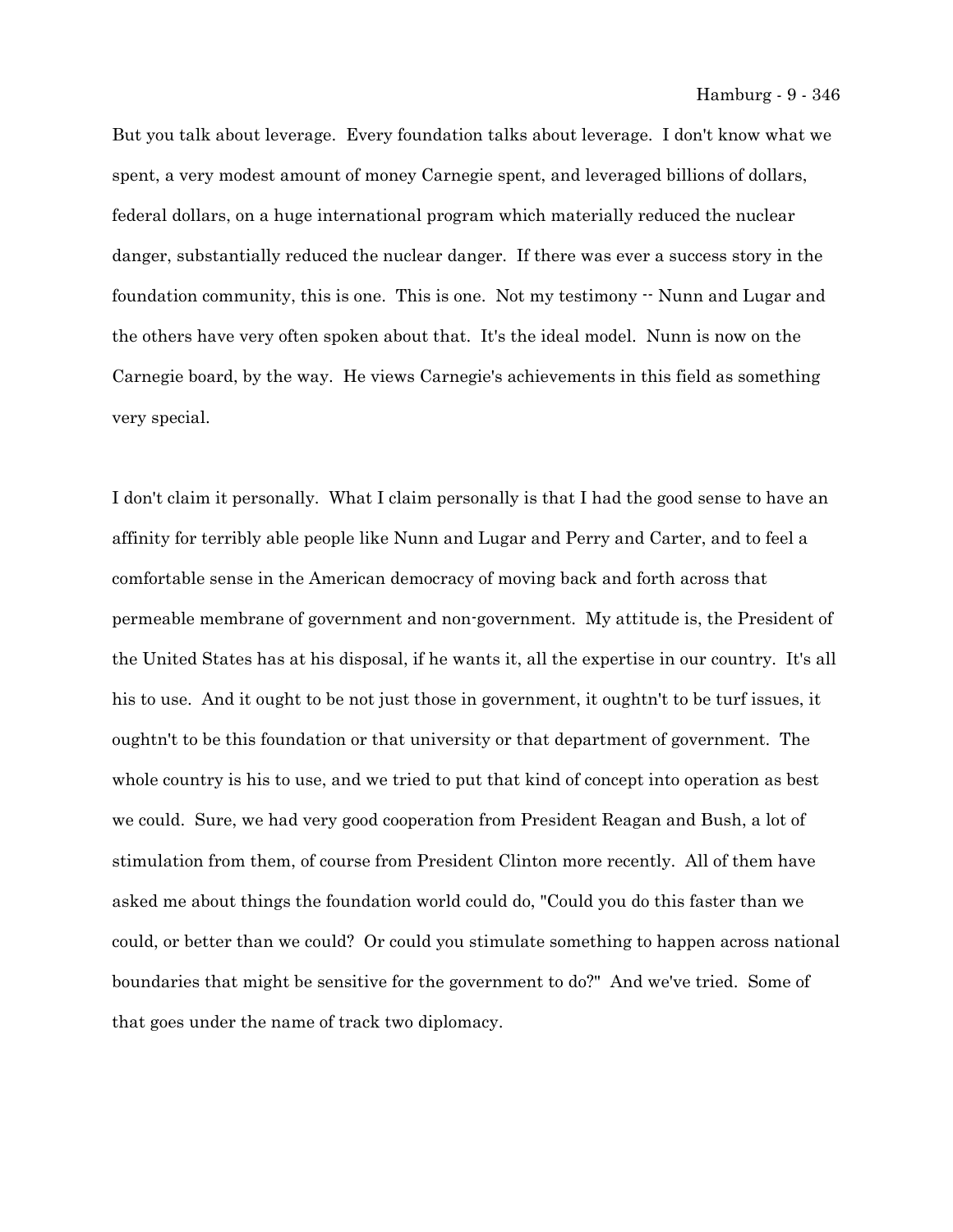Q: Did you have any conflicts with Reagan about the Star Wars program?

Hamburg: No, no. I didn't engage a lot with him on it. But his attitude was, by the time I met him in the spring of '84, his attitude was, he'd learned a tremendous amount about nuclear weapons since he got there, he realized that they were incredibly dangerous. He did not consider them useful military weapons. He sincerely believed, as did Gorbachev, if there's a way to get rid of the damn things, you ought to get rid of them, and he hoped that Star Wars would do that, but if it wouldn't, then there ought to be other ways to do that. You ought to try the Star Wars track and you ought to try negotiation, reducing the levels track, and you ought to try public education. He came to be a true believer in the enormous dangers of these weapons.

He was a complicated guy. He wasn't what he seemed to be at first glance. We had thought that he might be very angry about our messing around in this field, but he wasn't. His attitude was, "I need all the help I can get." But that wasn't true of everybody in his administration. He told me one time that it troubled him very much that his administration was often divided on these issues, like reopening the scientific and scholarly exchanges with the Soviets in '84. A number of his people didn't want to do that, but he did. He wanted us to be strong, we could defend ourselves militarily if we had to, we didn't have to be afraid of anybody, but from that position we could negotiate quite radically.

Q: I'm thinking in terms of your discussions earlier about leadership and the importance of leadership and the ability of one individual to make a difference. You're dealing really in a highly constructed situation here with two superpowers in terms of avoiding nuclear war. Could you describe your first meeting with Gorbachev and talk a little bit about what role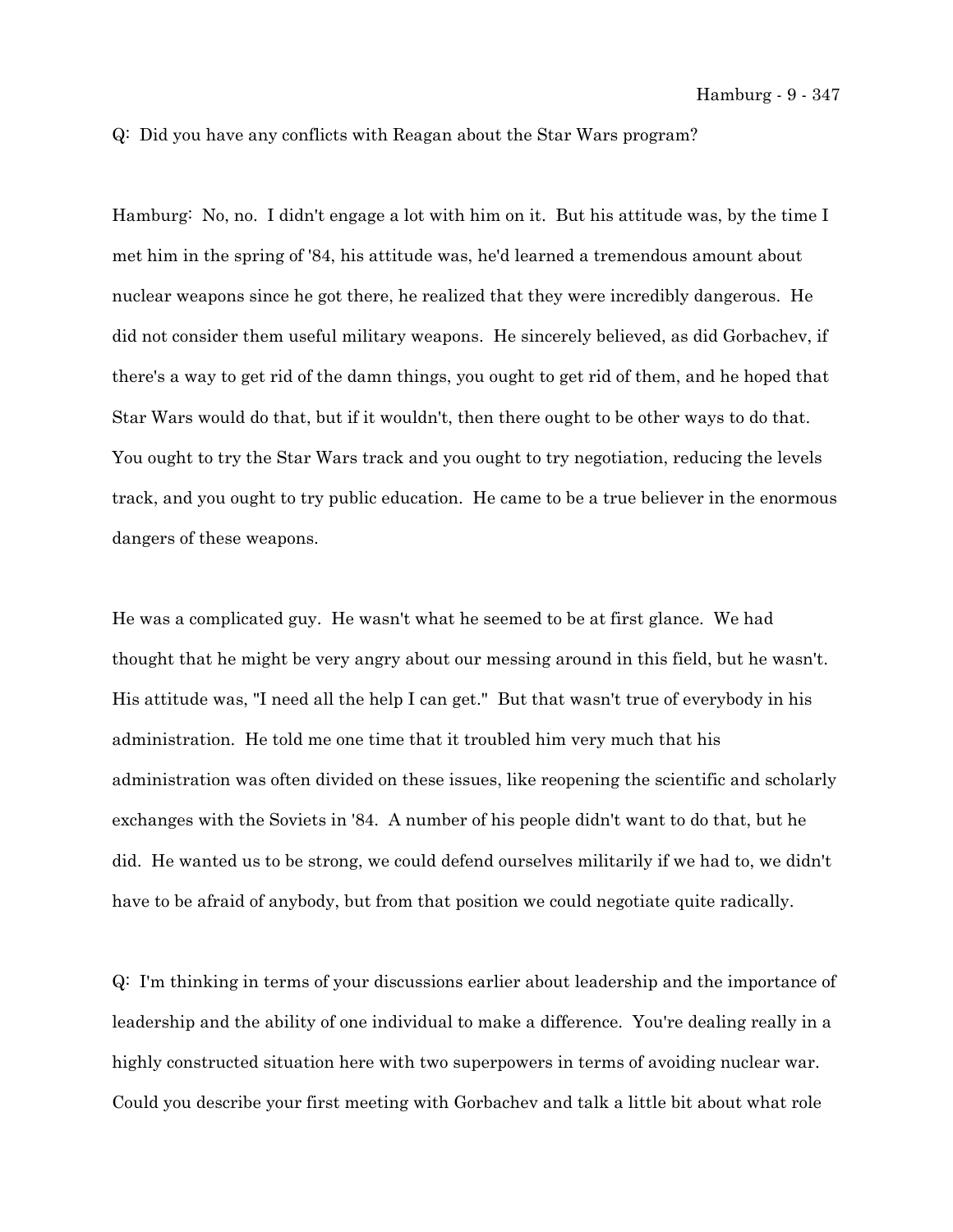his openness played in this whole process?

Hamburg: It was very dramatic, and it was one of many points in my career when I really had to pinch myself. I have to say I wish my grandfather could be around to see it. I always was concerned. I mean, to some degree there was always within me the kid who grew up in a small town in Indiana, close to people who had fled from persecution, and feeling a little bit marginal, a little bit insecure, and lacking in chutzpah. But I felt if you had a chance, you should try. President Kennedy once said something to the effect that what's influence for except to use it. If you have it, you should use it.

So when we had these arms-control meetings between the American Academy group and the Soviet Academy group from 1980 onward  $\cdot$  and I was a member of the group, I wasn't a sponsor. Carnegie wasn't in support of that, that was pre-Carnegie. But I was a participant. Later, I went off of it and Carnegie supported it. But in my participation, I became friendly with a couple of leading scientists in their group, the chairman at that time, a physicist named Velikhov, who was well respected by our physicists. So I would meet on the side with one or two of their leading people and have other discussions. I figured maybe there was something else I could do with the academy or with the foundations or universities, apart from the arms-control issue. What's happening? Are there openings to improve the relationship, to reduce one danger or another?

So it happened, by chance, at the Moscow meeting of the arms-control group, what we called CISAC, Committee on International Security and Arms Control, was in Moscow a few months after Gorbachev came to power. So I had my meeting, I remember, under some steps in their academy, with Velikhov, my ritual meeting. I said to him, "You've got a new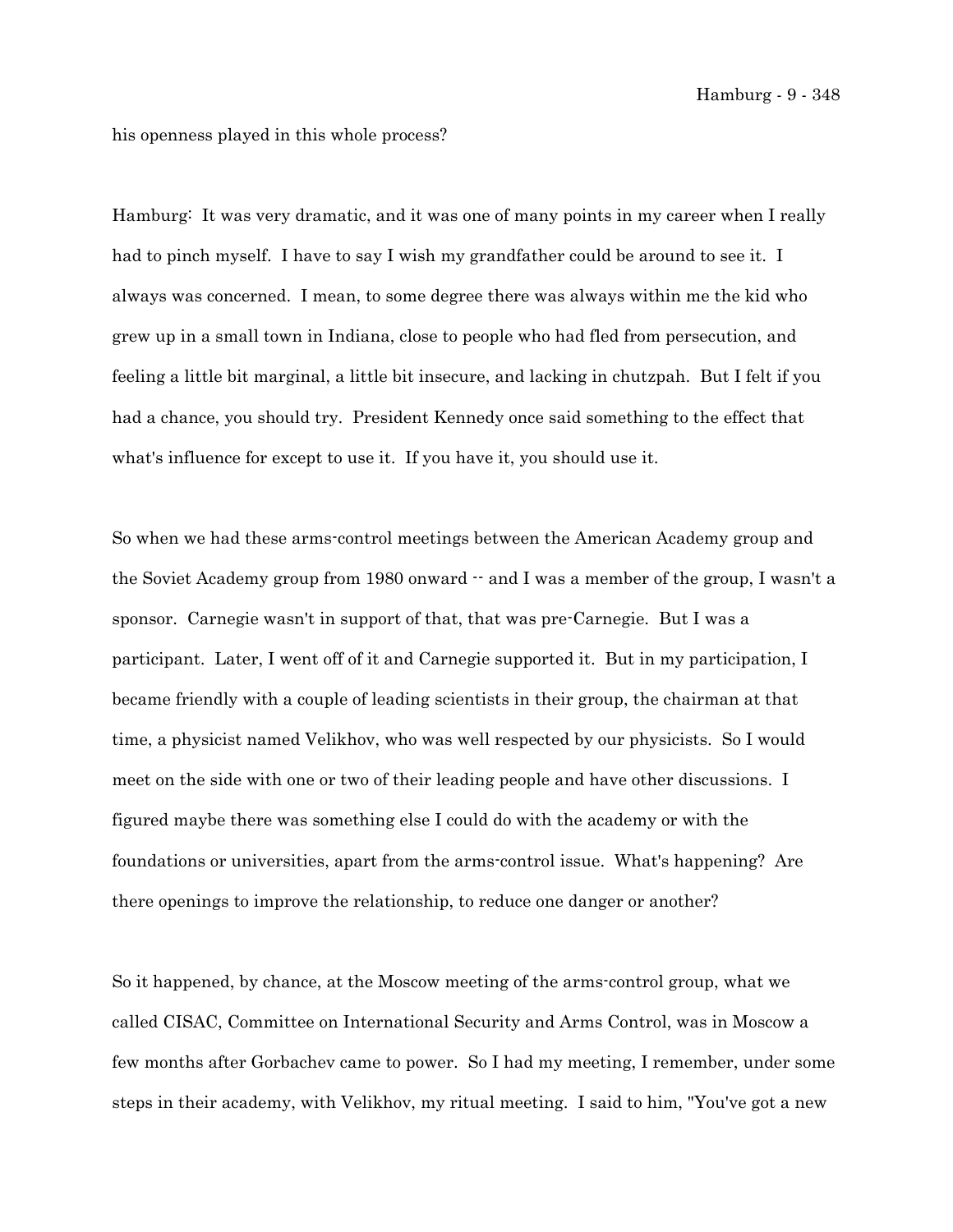leader. I don't know anything about him. I apologize for my ignorance. I'd never heard of him before he was appointed. I'm certainly nowhere near a Soviet expert. I don't know if he's good for us, for the cause of peace, for the United States, for friendship, any of that. I don't know. Maybe good, maybe bad. But I do know this. New leaders, when they come to power, like to have a distinctive ecological niche, to say to yourself, 'There's some way in which I can make a contribution different from my predecessors or exceeding my predecessors, whatever. I wonder how he feels about that? I wonder if we could help him see that a contribution he could make might be to begin to wind down the Cold War. Is that possible?"

So Velikhov got very excited, said, "Let me think about it. I have to think about it. I'll get back to you in a while." What I didn't know was, he was going to talk to Gorbachev overnight. I had no way of knowing his relationship with Gorbachev.

The next morning, he was waiting for me when I came in. I was five minutes late. People said, "Velikhov's been looking for you all over." Very uncharacteristic behavior. The Soviets were never very punctual. He was all excited. So he had brought some ideas from Gorbachev. There were a whole series of rapid-fire interplays that first year.

But anyway, the first meeting with Gorbachev was one which was really dramatic because he gave me a critique of the Soviet Union the likes of which I have never heard from any right-winger in the United States. He told me for seventy years the damage that had been done, and then he would sort of beat me about the head and shoulders, as if I were criticizing, and say, "We are great people. We have great mathematicians and novelists and musicians and artists," and this and that and the other. "We are a great country.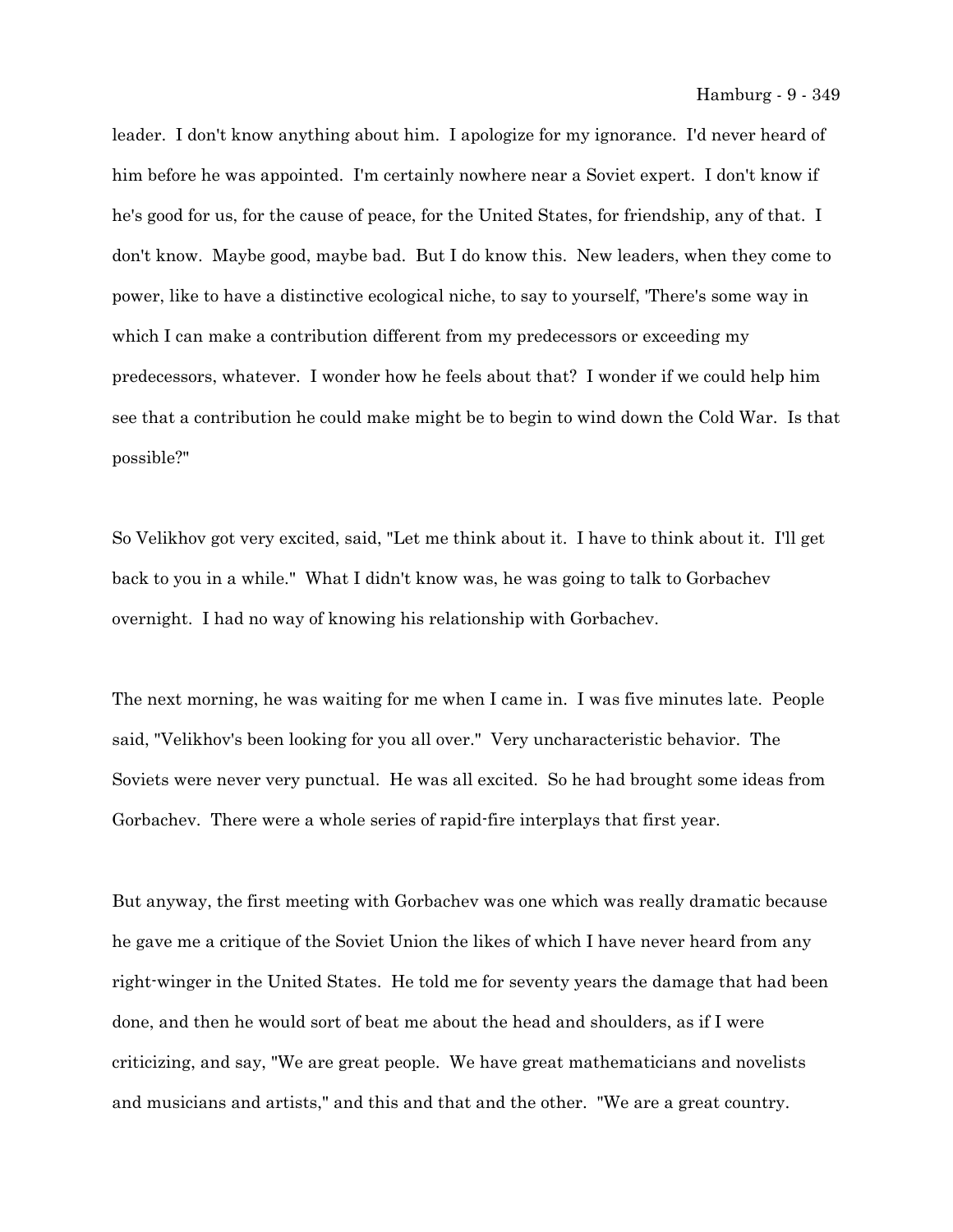We've just been hamstrung for these years by a dictatorial regime. Dictatorial regimes cannot bring to full flower the creativity of people, and our people are great people. Don't put us down." You know. And so forth.

So it was very funny. But he said, you're  $\cdot$  Velikhov had introduced me as a leader of the scientific community. I was at that time president of the American Association for the Advancement of Science. I guess he really told him about that. So, for instance, he said to me, "Your scientific community should be helping us." For example, he said, "In the social sciences, you should be advocating objective social science. Our social science has been distorted by ideology. I'm supposed to be a policy-maker. How can I decide when I have no honest facts before me? I don't know what to believe in economics or social trends. What is the truth? We have to have a disciplined collection of social information that's reliable, and you have to help us with that, because we have no background, no tradition in it. We have great mathematicians, you know. We can do it." It was extraordinary.

So, toward the end, I said to him, "It seems to me you're very interested in ideas outside. If I could be of any help -- " I felt he's going to kick me out of the room for being so presumptuous to say I could bring in people or ideas, but, no, he put his arm around me and he said, "That would be a great thing. Would you be willing to do that? Would you be willing to bring people to see me, send people to see me and my colleagues? We must open up. We have good ideas. We have very good ideas, but we don't have all the good ideas, you know."

So it was fantastic. I really couldn't tell, it could have been a terrific act. I went to see Senator Nunn, who was one of the few Americans at that time who'd had any extended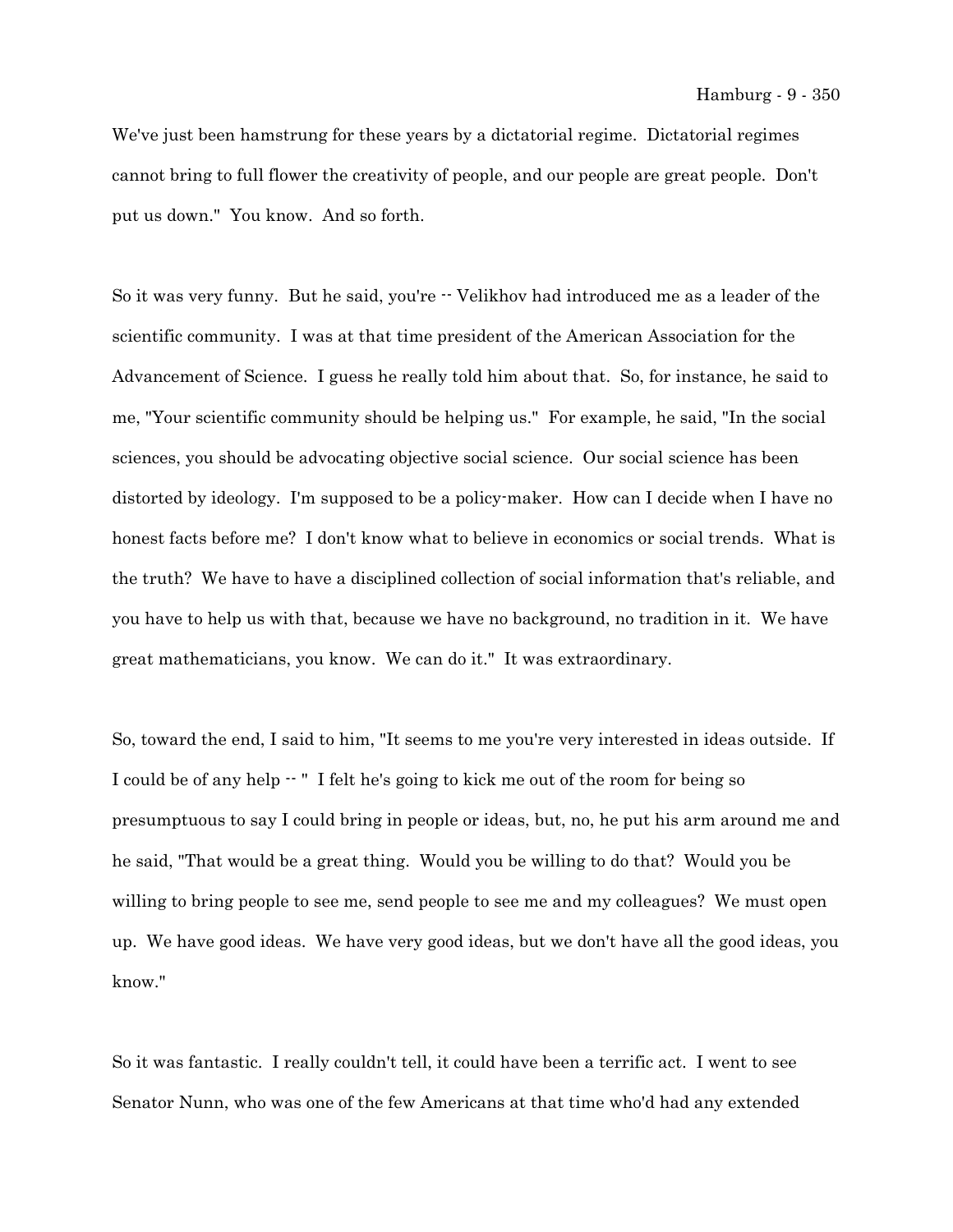Hamburg - 9 - 351

exposure to Gorbachev, and we had to compare notes. He had the same reaction I did. We weren't sure what to make of it. He could be a terrific actor. One thing that made me think that he wasn't an actor was, when we got talking about nuclear weapons, back to my research on stress, he began to tremble and sweat. Now, I don't know, maybe some very good actors can do that, some method acting that permits you to evoke these autonomic responses, all my old adrenalin stuff, but he had it. Let me tell you, when we talked about nuclear weapons, he said, somewhat like Reagan said, that he'd learned a tremendous amount about nuclear weapons after he came to power, and he just, you know, he couldn't believe that anybody could think of using a nuclear weapon. What responsible person would order a weapon to be fired that could cause millions of people to be killed in a minute? Just crazy.

So I didn't think it was an act, but, still, it took a while to sort out. But I saw no harm -- I did clear it with some people in the White House and the State Department, that they didn't think it was subversive if I were to begin to organize delegations to go and visit and so on.

I have up on my wall some photographs that were taken by Deana Arsenian, who was on our staff, and still is, who grew up there and left in adolescence from Moscow. Her first trip back was on a particular delegation that I took, that had five distinguished scientists and five members of the Senate. Some wonderful pictures of Nunn, Simpson, Cranston, a couple of others. Oh, Bill Cohen, who's now Secretary of Defense, was one of that delegation, and some very distinguished scientists who are arms-control experts. That was perhaps the peak one -- ten of us for a whole week meeting with his top military people and his top economic people and so on, and then a half day with him at the end.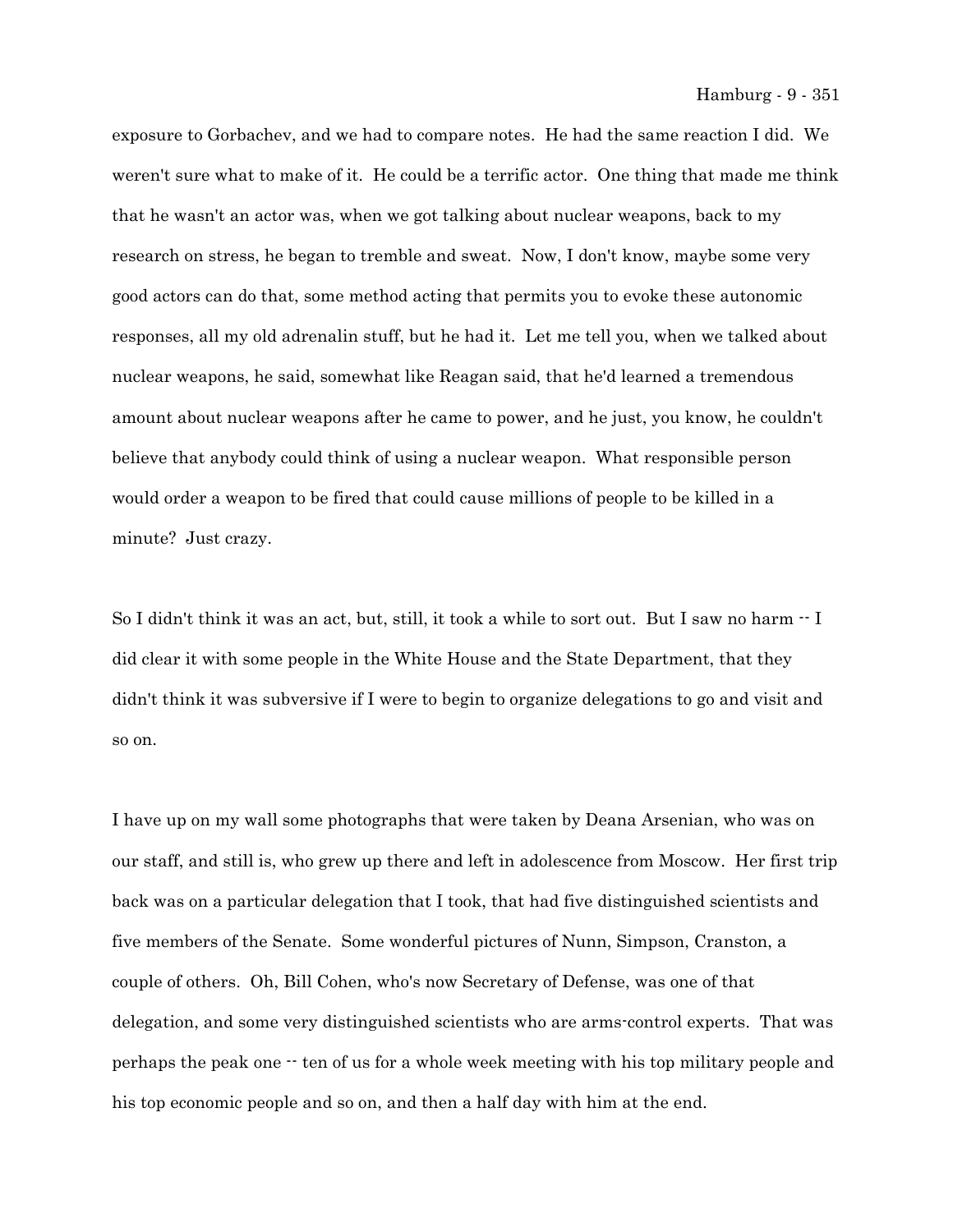There's a kind of amusing story. This was in March of 1988, as I remember. Early '88, anyway. At the end, he was talking to us in ones and twos, and I said to him, "Mr. President," or whatever it was, the terminology we used, "if you stay on the track you are now, I think the Cold War might just be over by the year 2000, by the turn of the century." And when I walked out with Nunn, I said, "Gee, Sam, did I get carried away by that?"

And he said, "No, no, no. The spirit was right. It was right for the occasion. You were probably just too optimistic about the timing."

Well, you know, a year later, depending on what criteria you use, one or two years later, it was all over. Two thousand was way too pessimistic, not too optimistic a projection. Who anticipated it?

But those delegations, I think, were useful. Later, in speeches, when he was still in office and since, in speeches at Stanford, at the Council on Foreign Relations in New York, he has said the new ideas, our new thinking, which is a term they use, didn't just arise in the Kremlin; it came elsewhere. Some of our best ideas came out of American universities, came out of American foundations like Carnegie. He's been very generous in giving us credit. At least we played a role, some kind of stimulating role in that ferment of a great leader. And the United States leadership met him more or less half way.

## [END TAPE TWO, SIDE TWO; BEGIN TAPE THREE, SIDE ONE]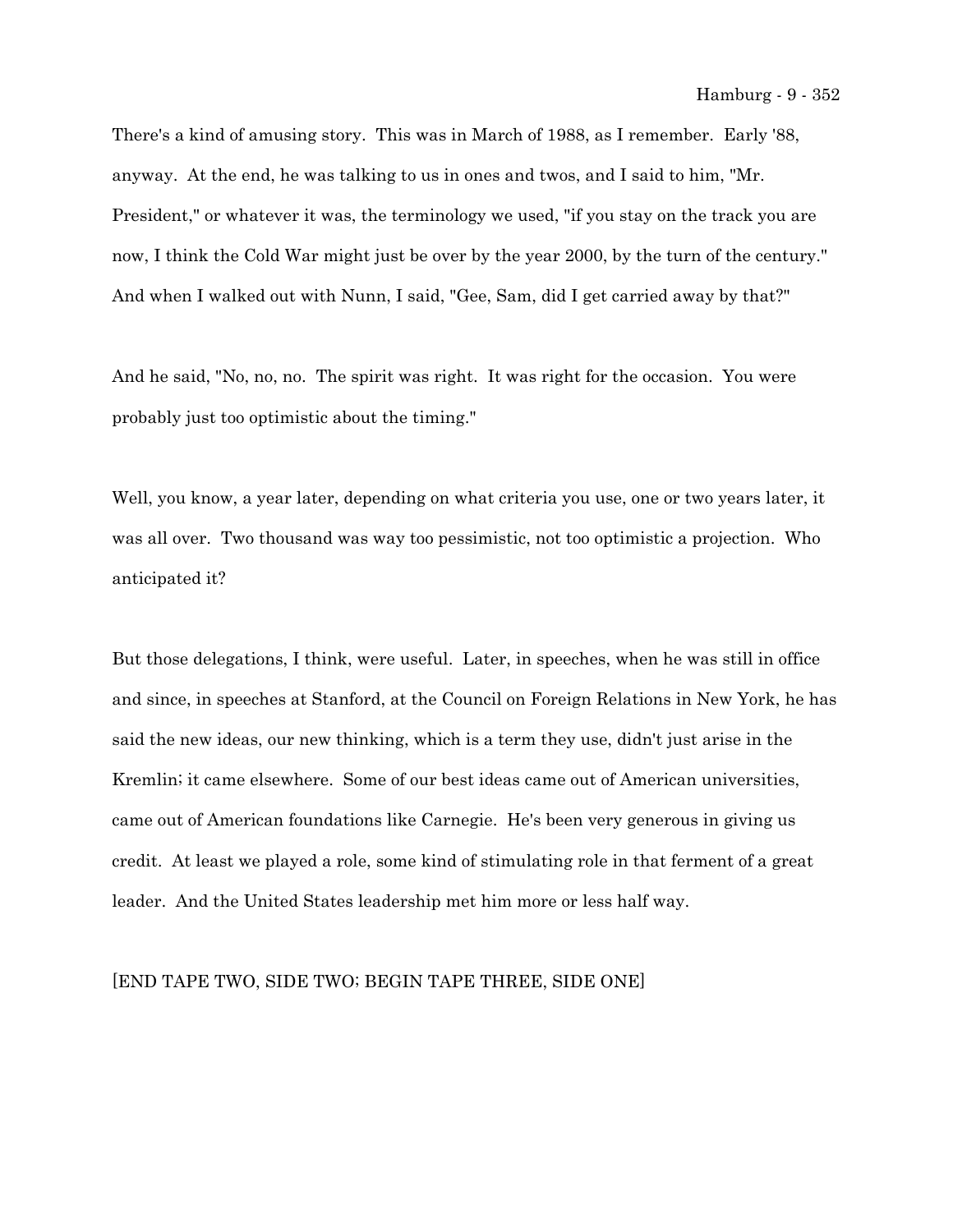Q: I'd like to move to a discussion of preventing deadly conflict. I realize there's an interim program, but maybe if you could follow through with preventing deadly conflict.

Hamburg: The spirit of preventing the deadliest conflicts pervaded our work, and still does. I think we've really come back to one of the great spiritual heirlooms we have of Andrew Carnegie in that work.

As the Cold War ended, I felt that we were very likely to have an upsurge of ethnic and religious conflicts. I had written about that in my second essay, second annual report essay, 1984, and had talked with some of the Soviet experts during the Cold War about what might happen in the Soviet Union with the many different ethnic and religious conflicts within and around their borders.

So we adapted the program to focus more on ethnic, religious, regional conflicts, and less on the risk of international war, though not abandoning international war either, and to try to make grants that would help us to understand and, above all, to prevent the emergence of an enormous rash of ethnic and religious conflicts around the world.

I guess it's enough for the moment to focus on the most visible part of that program, which was the Carnegie Commission on Preventing Deadly Conflict. Now, the way that came about was that I had involved Cyrus Vance as an advisor, along with a number of other people, to our international program from the beginning of my term of office, and he'd been a very valuable advisor. Then I had tried to be helpful to him in some of the missions he did with U.N. Secretary General, providing him with background material and a little intellectual support here and there, to make it possible for him to do missions on short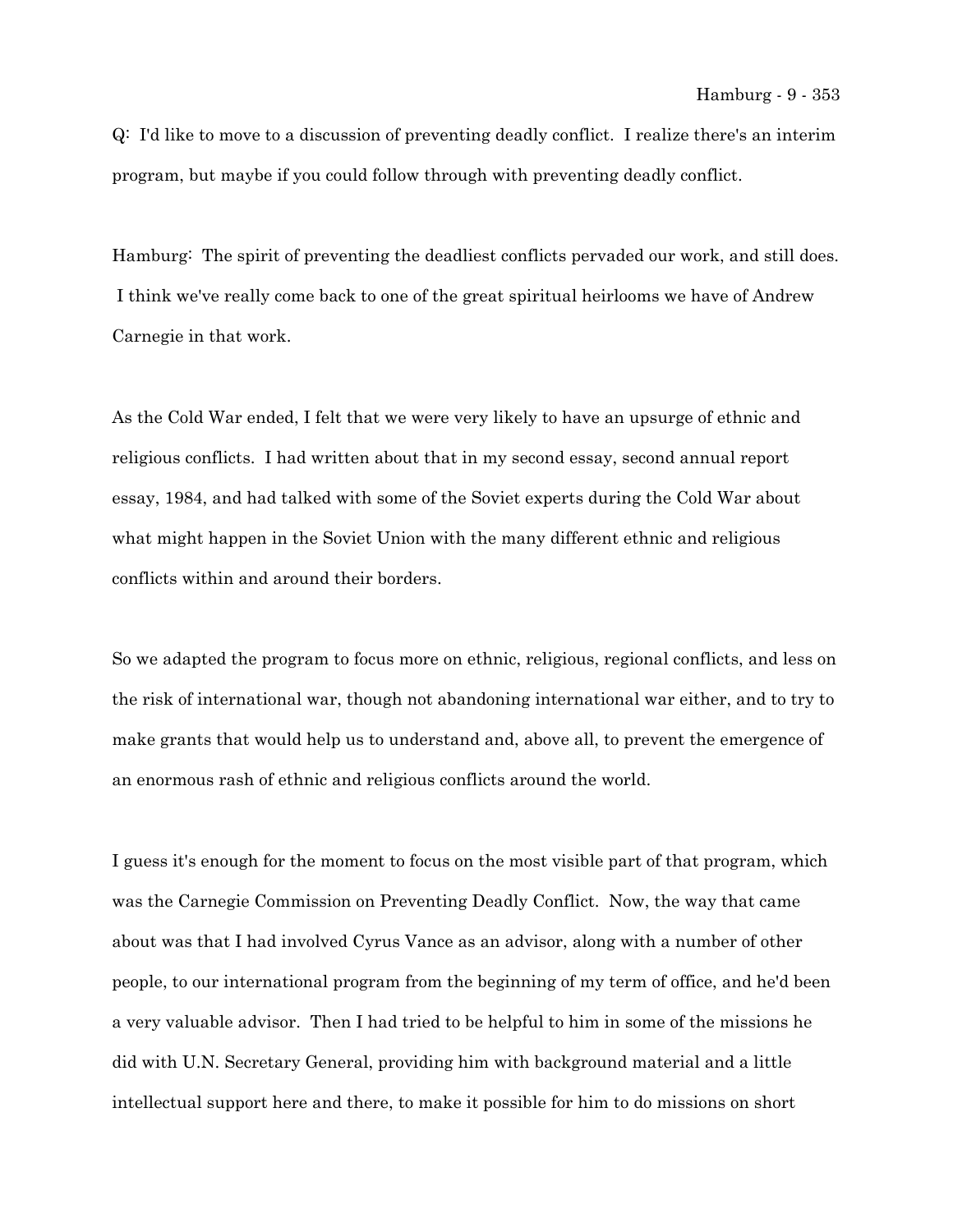notice. Again, the flexibility of foundations to respond. So he had done troubleshooting for the Secretary General in South Africa and Nagorno Karabakh, and then in Yugoslavia, first vis-à-vis the Serb-Croatia conflict, and then in Bosnia, of course, ultimately with the famous Vance-Owen Plan.

I visited him in Geneva toward the end of the time when he was working on Bosnia, and I said I thought he really ought to do a book when he got back, that we'd be happy to support a book, trying to consider how that conflict came about and how it might have been prevented, especially how it might have been prevented. Part of my motivation was the following, that one of our expert groups in 1987, in August 1987, in a meeting in Europe with members of Congress, had focused on Eastern Europe, with special attention to Yugoslavia, where [Josip Broz] Tito had died in 1980. In 1987, this expert group concluded emphatically that Yugoslavia was very likely to have a violent disintegration within five years, '87 to '92.

Members of Congress asked me to report that back to the Secretary of State. They took it very seriously. I did report it, and he took it seriously. The Europeans basically said to the Secretary of State, "It's a European problem. Don't be excitable. Leave it to us. We'll take care of it." And so for a number of years, as a matter of fact, the United States was happy to let the Europeans take care of it. Of course, they failed to take care of it.

But the point, you see, that was so striking, there was early warning. The experts knew that this violent conflagration was likely to come. Later down the line, Vance had written a letter, and the Secretary General of the United Nations, at Vance's urging, had written a letter to the Foreign Secretary of Germany, saying, "Don't recognize Croatia, because if you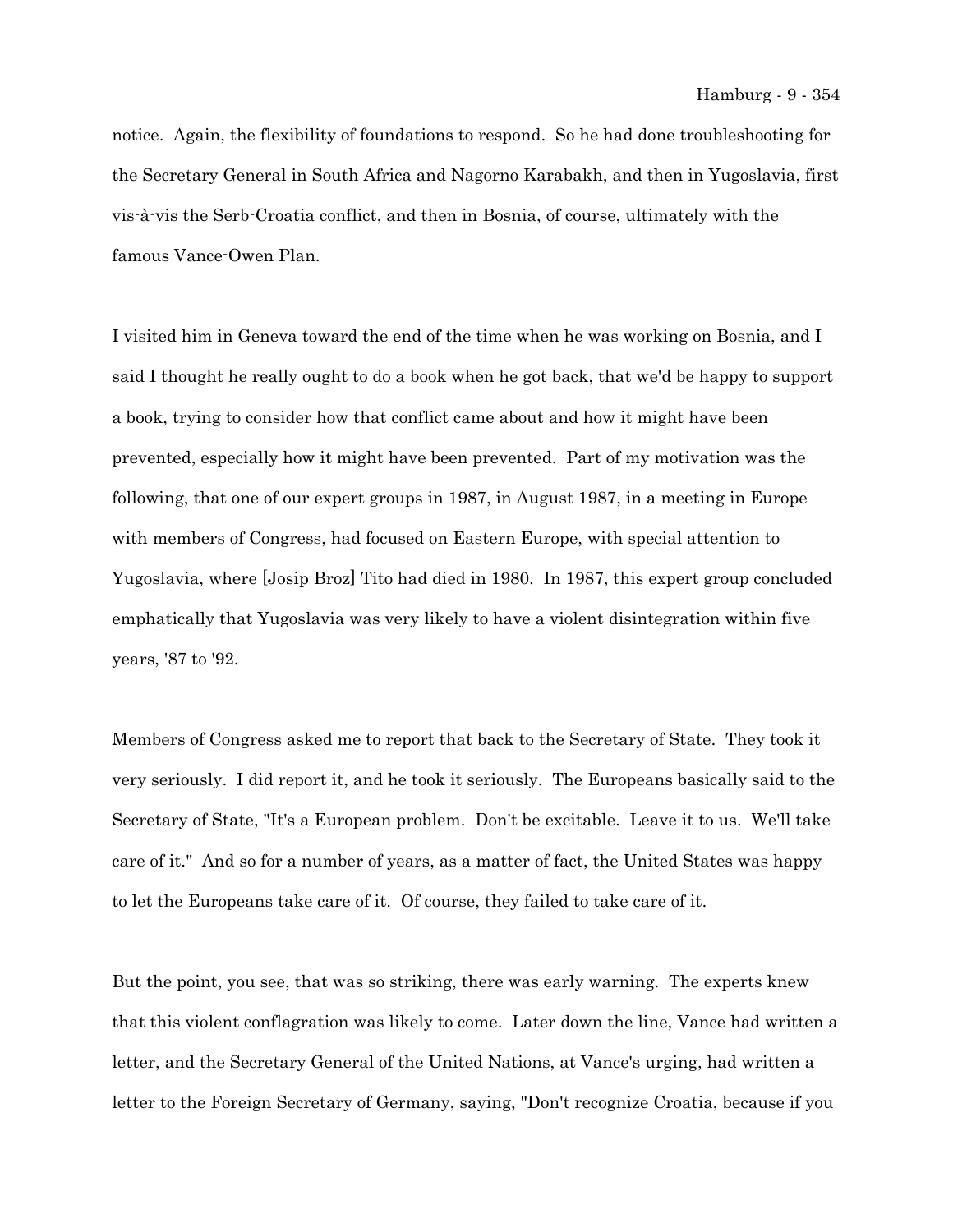recognize Croatia, then there will be a war in Bosnia." It's exactly what happened. They went ahead, and it happened.

All I'm saying is, there very often is early warning, but there's not effective action to respond to the early warning and prevent these terrible things. Then the Rubicon is crossed. Once Rubicon is crossed, it becomes infinitely harder, the revenge motives and all that. After the slaughter, after the mass raping and all that, it's so much harder to put Humpty Dumpty back together again, you know, and if you could prevent it in the first place, work towards some kind of just outcome over time, some mutual accommodation among the adversaries.

Vance came back to me after a couple of months and said, "It's too hard. I can't write a book, even with a collaborator. It's too complicated. What we should do is have an international commission to look at the whole problem." So that's what we did. We had an international commission. He was adamant that I should co-chair the commission with him, because we do work well together. So that's what we did. We had an international commission for three years, and now we're in the midst of a two-year follow-up explaining all over what we've said and why. What we've done, in short form, is to set out the nature of the problem, why it's so dangerous, why it's likely to get more dangerous in the next century when everybody will have weapons, everybody will be able to destroy everybody else at the path we're now on. No part of the world will be too remote to cause terrible damage somewhere else.

So we laid out, in a comprehensive way, the tools and strategies available for prevention, somewhat on a public health model, and then we asked who could do what, who could use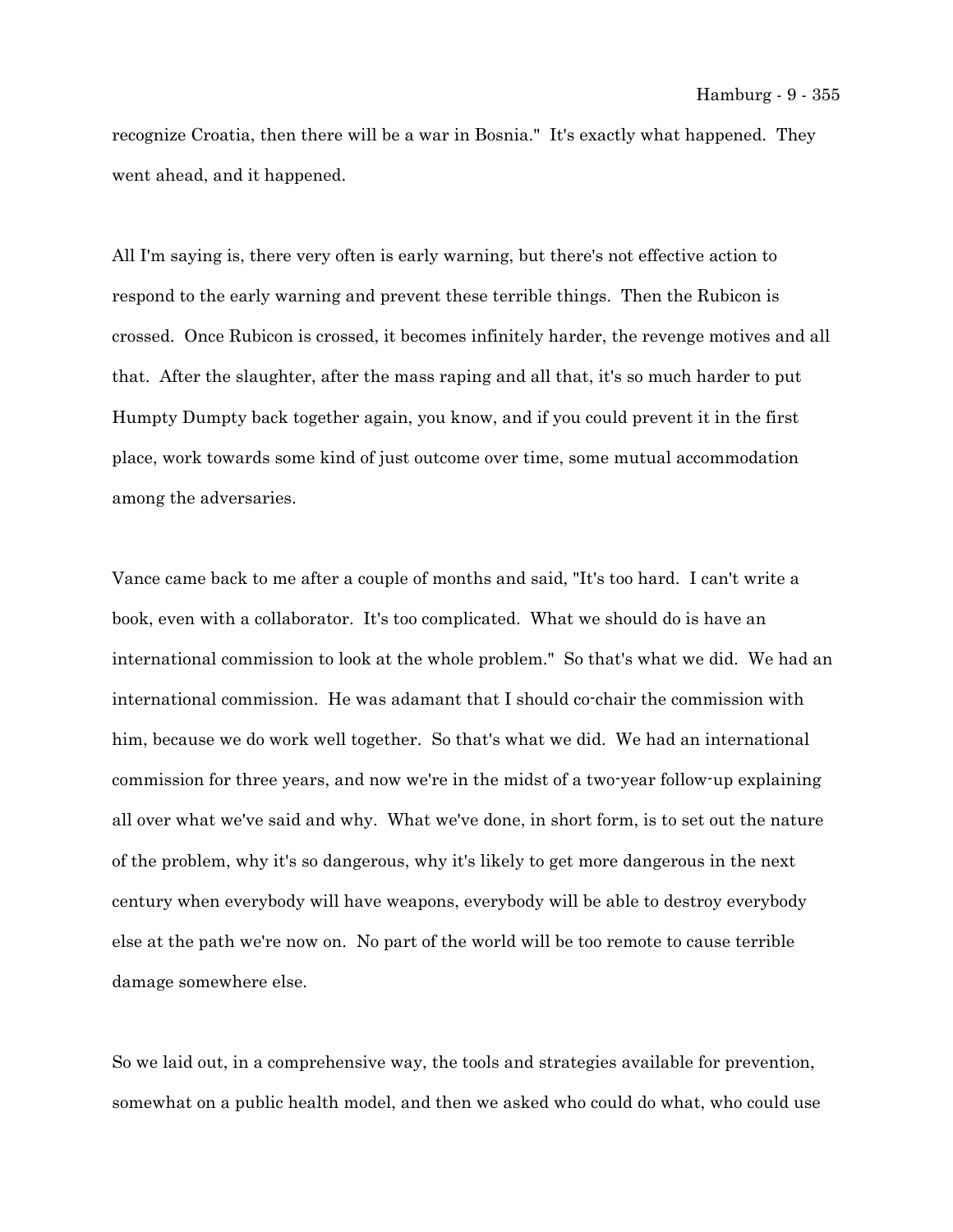those tools to implement prevention strategies effectively in the future. That's what it is, it's an overview, in the so-called final report that we put out one year ago this month, at the White House, and we are in the midst of putting out forty additional reports and books. About half are out. The other half will be out by the end of next year. So you'll have a sort of two-foot shelf of what there is to know on prevention. There are also many related publications from the grant-making program.

Since this field, unfortunately, moves slowly, I suspect that it's going to be useful for decades to come. I don't know how long. But each one goes into depth on some aspect of the final report. It's like chapter by chapter you get depth on what is known or could be known about that part of the prevention problem. So this is a big, visible, worldwide enterprise which in its first year after the final report is concentrating on high-level government policy-makers at the U.N. and regional organizations like the Organization of American States, Organization of African Unity, that sort of thing. It's been adopted wholeheartedly by the U.N. Secretary General and by many leaders in a variety of countries, I'd say especially the United States, Sweden, Norway, Japan, Canada, one or two others. More to come. A lot of interest in Russia, a lot of interest in Germany. A lot of interest in the francophone countries, being spearheaded by Boutros-Ghali, who was part of this venture when he was at the U.N.

We were running ourselves ragged, trying to explain what we said and why, and to stimulate better ideas all over the world. We are shifting our emphasis to younger people, and now we want to develop some kind of global network of cooperating universities, not a vast network in numbers, but in geography, yes, universities, at least one on every continent that is teaching preventing deadly conflict more or less along the lines of our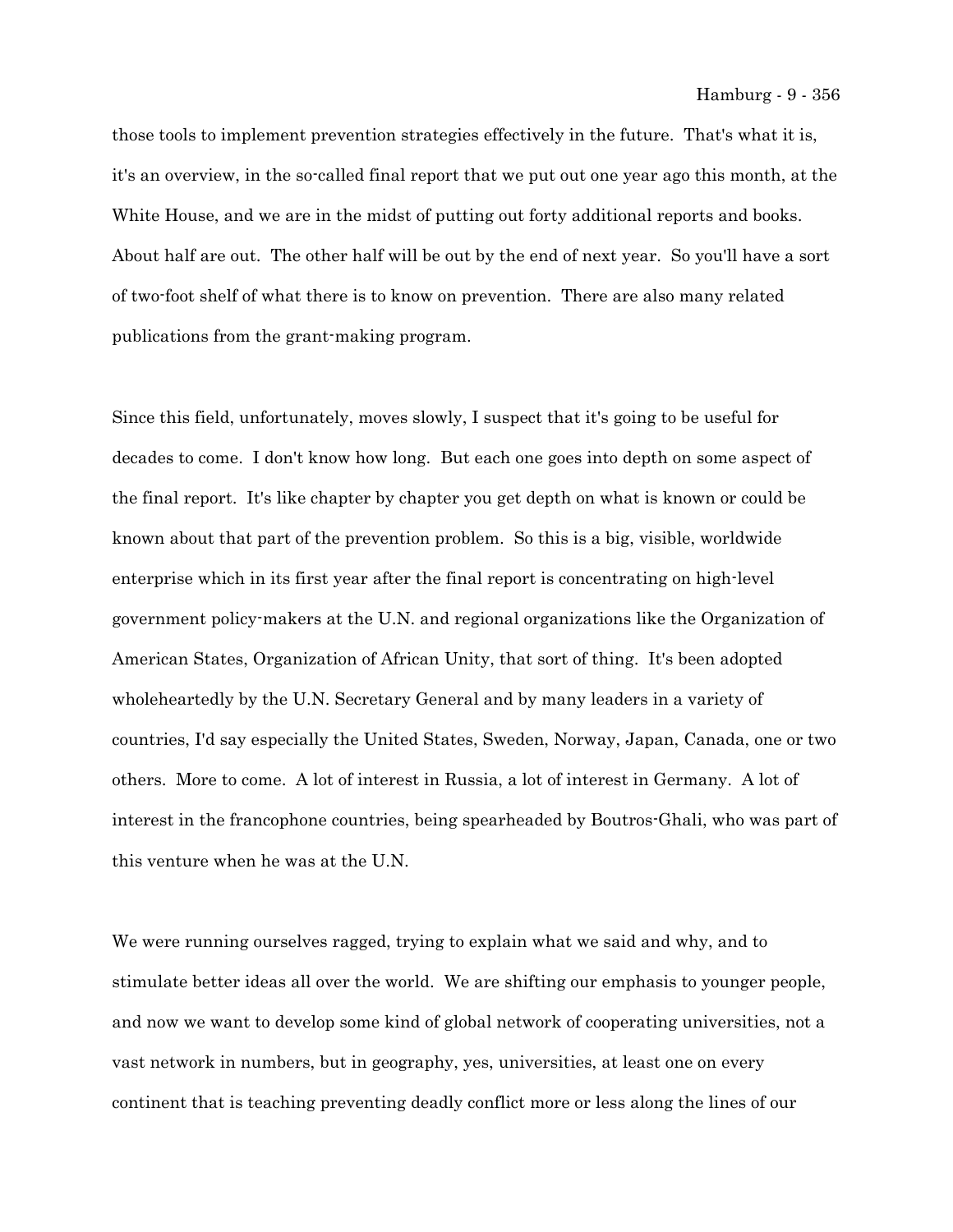publications, drawing on the resource of our publications.

Along with that, there have been many grants to learn more about these issues and to put into practice on a small scale ways of de-fusing emerging conflicts. That illustrates a principle of Carnegie's operation during my time, that I believe we have carried to a certain level that's unusual. I don't recommend it for every foundation every time, but for us I believe it's worked well, and that is an interplay between a commission-like body, a commission, a council, a task force, you name it, and the grant-making. So that ideas coming up out of the grant-making challenge and stimulate and inform the council or the commission, and, on the other hand, observations of the commission challenge the grantmakers to go out and find somebody who can dig more deeply into the subject and understand it better, or to try out on a small scale some conflict-prevention idea that the commission thinks is promising, that interplay back and forth between grant-making all over the country, all over the world, the grant-making on the one side and these commission-like bodies on the other hand.

One of our commission-like bodies that was enormously interesting and hopeful was the Carnegie Inquiry into Poverty and Development in Southern Africa. If the end of the Cold War brought great hope to the world, so, too, did the end of apartheid in South Africa. Neither was much predicted. There was every reason to believe there might be a horrible bloody war in both places, maybe both even conceivably nuclear. And it didn't happen. There were some lives lost, to be sure, but nothing like what might have happened. So it's a great source of hope in a bloody twentieth century which had the worst war in history and which had the Holocaust. There are these great sources of hope.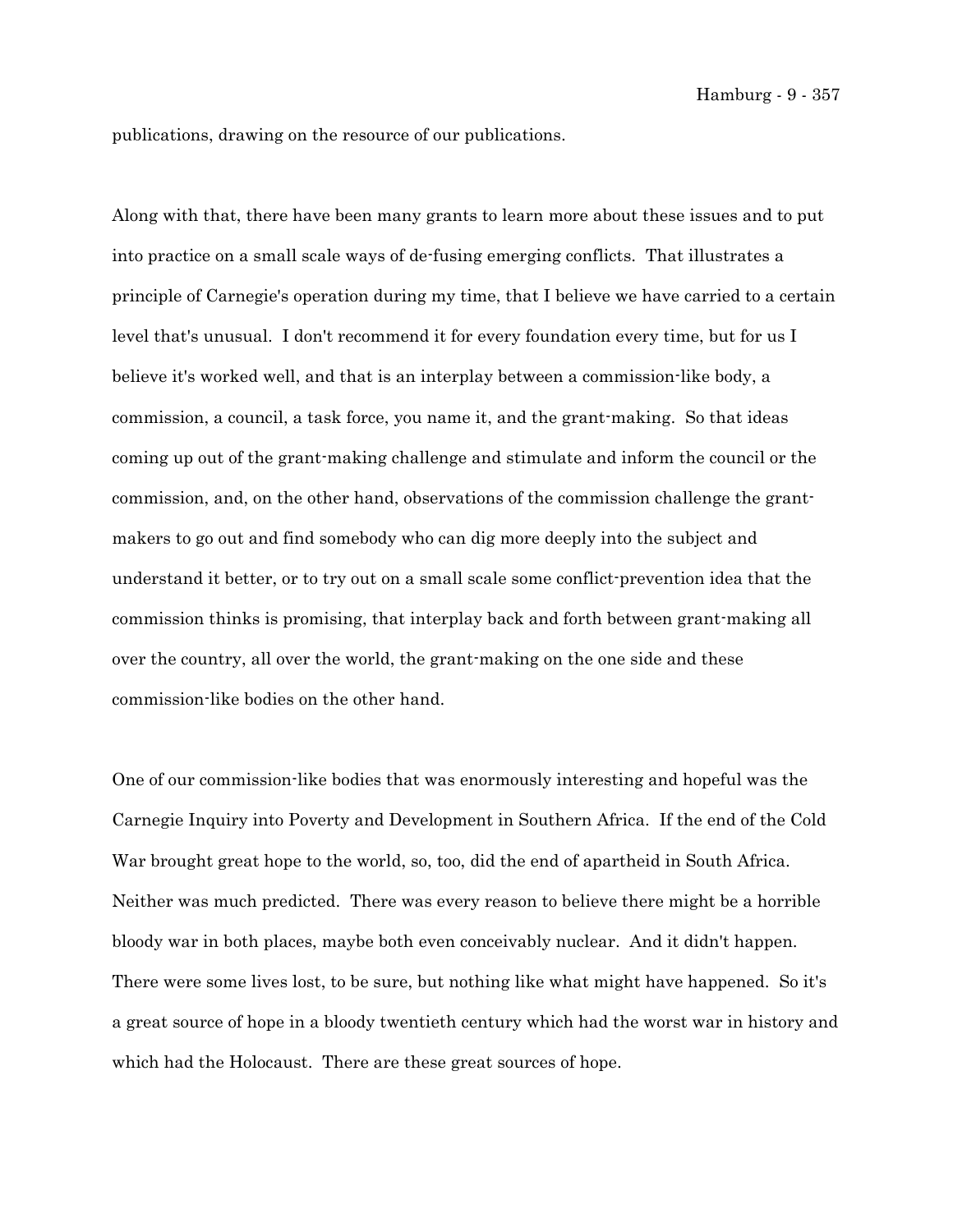Our inquiry in South Africa, we believe  $-$  and I think most South Africans believe  $-$  played a significant role in helping to roll back apartheid. It was started, to his great credit, in Alan Pifer's time. It was early in its development when I came to office. The only plea that Alan Pifer made to me and to the board was to continue the work in South Africa. Otherwise, he kept scrupulously out, as I have with Gregorian, but he did make this plea that it was at such an early stage and so important, that we should pursue it. I took that very seriously and did pursue it. We modified it some, and it developed a lot more in ways that we hadn't foreseen, but we carried it forward.

There are a few general points about that inquiry. First of all, as was characteristic of my time, one of my clichés at Carnegie, we wanted to get the facts straight, facts about poverty and development: how bad was poverty, who did it affect, who did it not affect, what possibilities were there for relieving poverty, how could you envision development in South Africa and Southern Africa, in the region. That was one piece of it.

The second piece was to do that in a way that would involve blacks and browns and not only whites, to embed it as much as possible in the black community. For all their deprivation, they were very gifted people, like Desmond Tutu and Mamphela Ramphele, not to speak of Nelson Mandela, and Thabo Mbeki, and Cyril Ramaphosa, and many, many others. There were many gifted people, even though a tiny fraction of blacks were getting educated at that time.

We tried to involve many accomplished and promising younger blacks and browns, coloreds, in the enterprise, right across the spectrum of all those maddening South African racial classifications. We based it at the University of Capetown, where a very courageous vice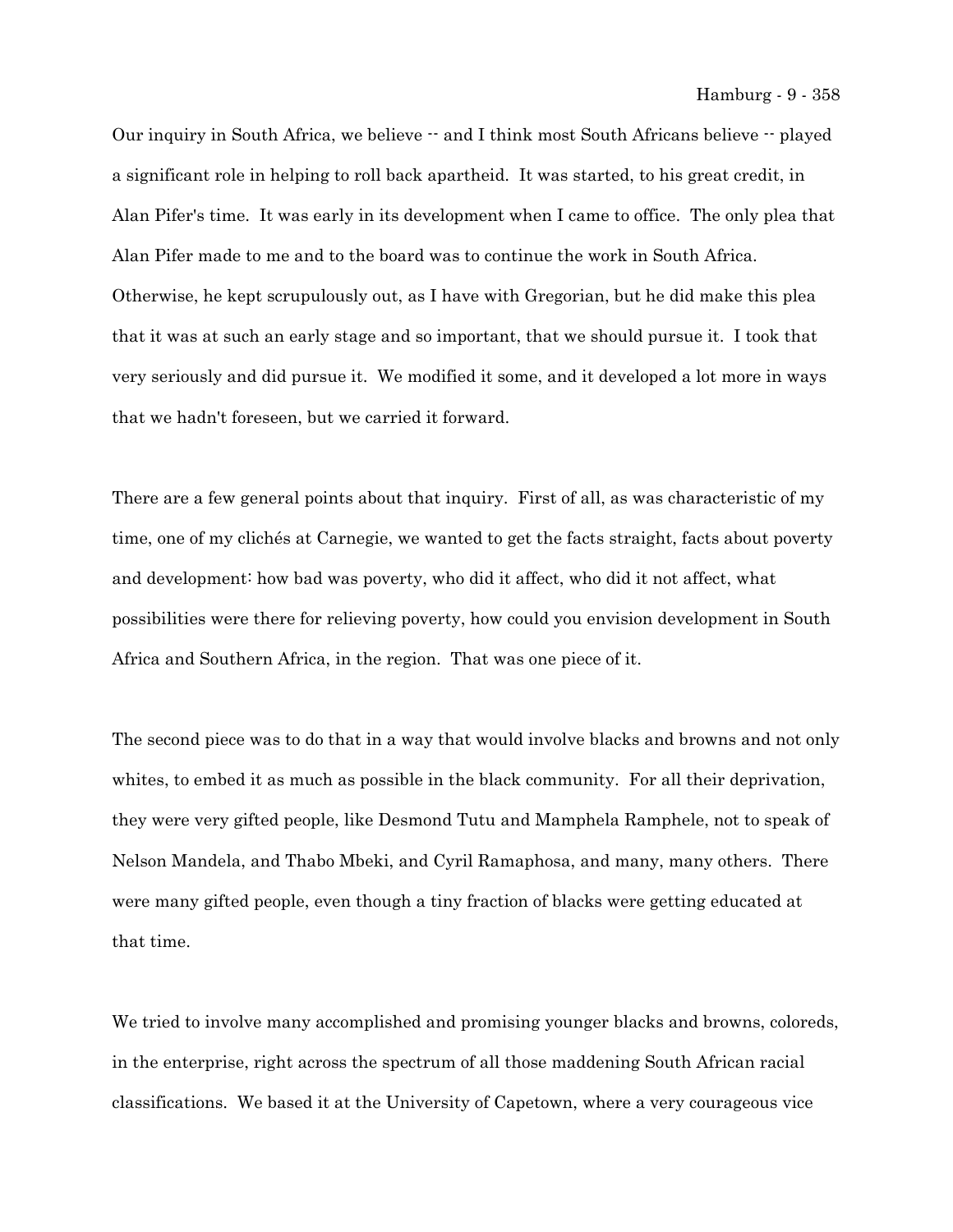chancellor, Stuart Saunders, a white man, protected it, nurtured it. A brilliant economist, Francis Wilson, white, was the first director of it. As soon as we could get Mamphela Ramphele freed from where she'd been banished out to the boondocks, to bring her back and to work on it, and then she became the co-director with Francis Wilson.

There were various task forces that covered South African society, a task force on education and poverty, a task force on religion and poverty, task force on business and poverty, you name it, twelve, fifteen task forces, and, where possible, headed by a prominent black. Desmond Tutu brilliantly spearheaded the task force on religion and poverty. In any case, headed by very competent people with leaders from different sectors, a mixture of people from different social backgrounds, trying to work out how could this sector could pull itself up by some bootstraps or other, how could we help to overcome racial discrimination and poverty in southern Africa.

Many volumes were put out of a factual nature. There was a lot of research training of blacks in the behavioral and social sciences, in vital statistics and the facts that would be needed to make social policy more wisely whenever the politics would permit that. And so as it went along, we used it as a vehicle for dissemination about South Africa in South Africa and in the United States and also in Western Europe. We did a number of collateral activities in which we drew upon the resources of the inquiry. We had an art exhibit in many parts of this country, photographs taken for the inquiry  $\cdot$  the face of poverty in South Africa.

I should say we built upon early Carnegie history. There had been a late '20s, early '30s study of a similar kind, but it was the Poor White study. Blacks simply didn't come into it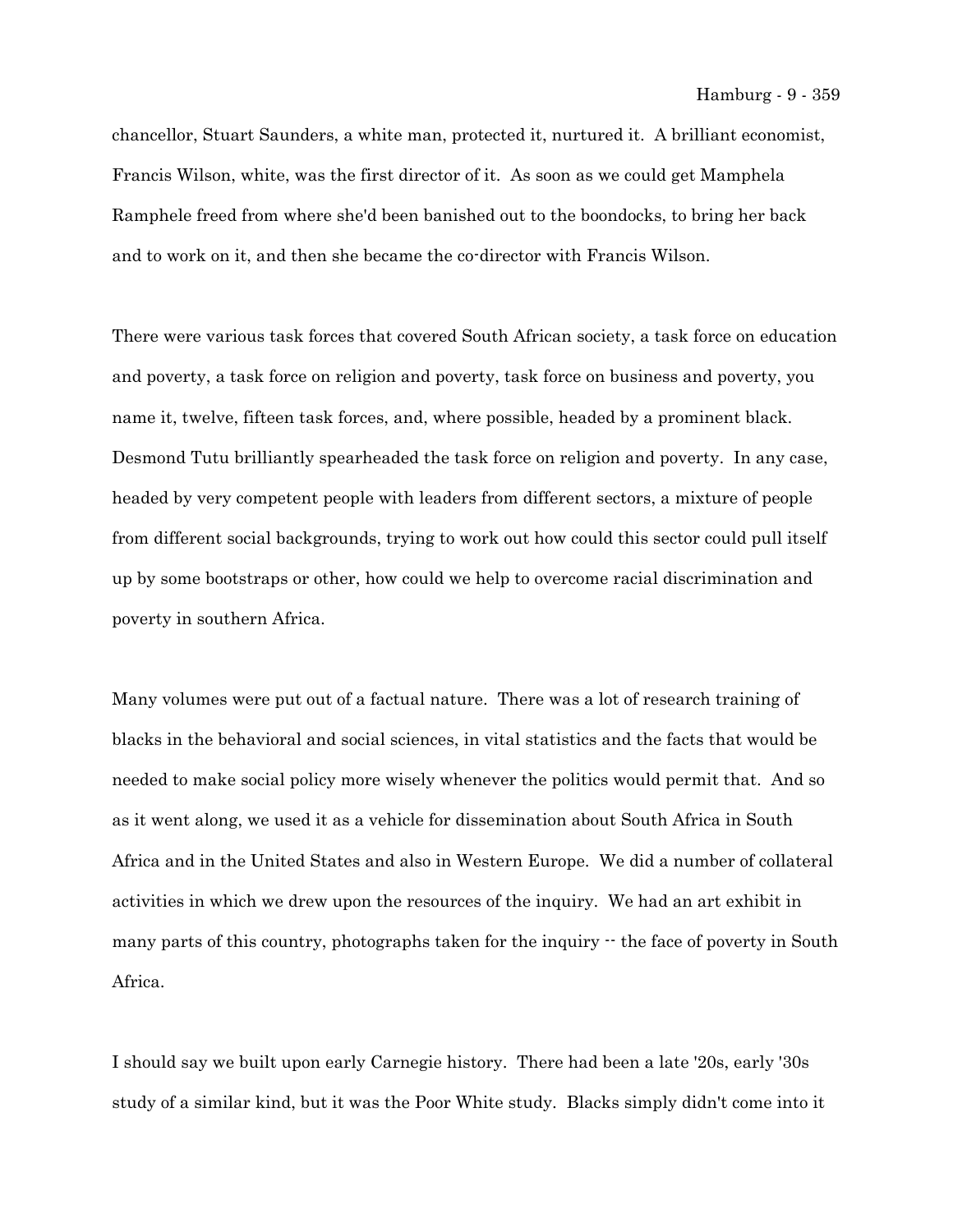at all, they were non-persons at that time. We basically revisited that study, looking at the whole population, which, of course, meant in our time poverty was very largely black.

One of the things we did was to get very promising people and try to nurture their careers. We'd bring them here for a time or bring them to Europe for a time, provide research training in South Africa, provide networking in South Africa and outside. And I'm very happy and proud to say that many of those people are leaders in South Africa today, particularly in the government, also in universities, to some extent in business. There were a number of blacks, particularly, who got their first start or their main chance out of some experience with the Carnegie Inquiry. When you go to South Africa, you can explore that more fully.

Ramphele is a wonderful case in point. She was [Bantu] Stephen Biko's common-law wife. She bore children by him. She's a brilliant person. She was banned. When I visited her in 1984 out in the boondocks, I could see how brilliant and ingenious she was, and felt we ought to make every effort to get her back to the university, even if it would be initially in a very modest capacity, but to be there and to be part of the mix. Of course, she rose very rapidly once she came back.

I had the honor of being denounced by P.W. Botha in the Parliament. It wasn't a terrible denunciation. When I gave a speech in South Africa at a conference on the inquiry, he said something like, "Dr. Hamburg undoubtedly means well, but he doesn't understand South Africa. We have our own customs and tradition, our own culture, our own justice," and so on. "But meanwhile he should go away and leave us alone. He's only making trouble. We don't need outside agitators." [Laughter]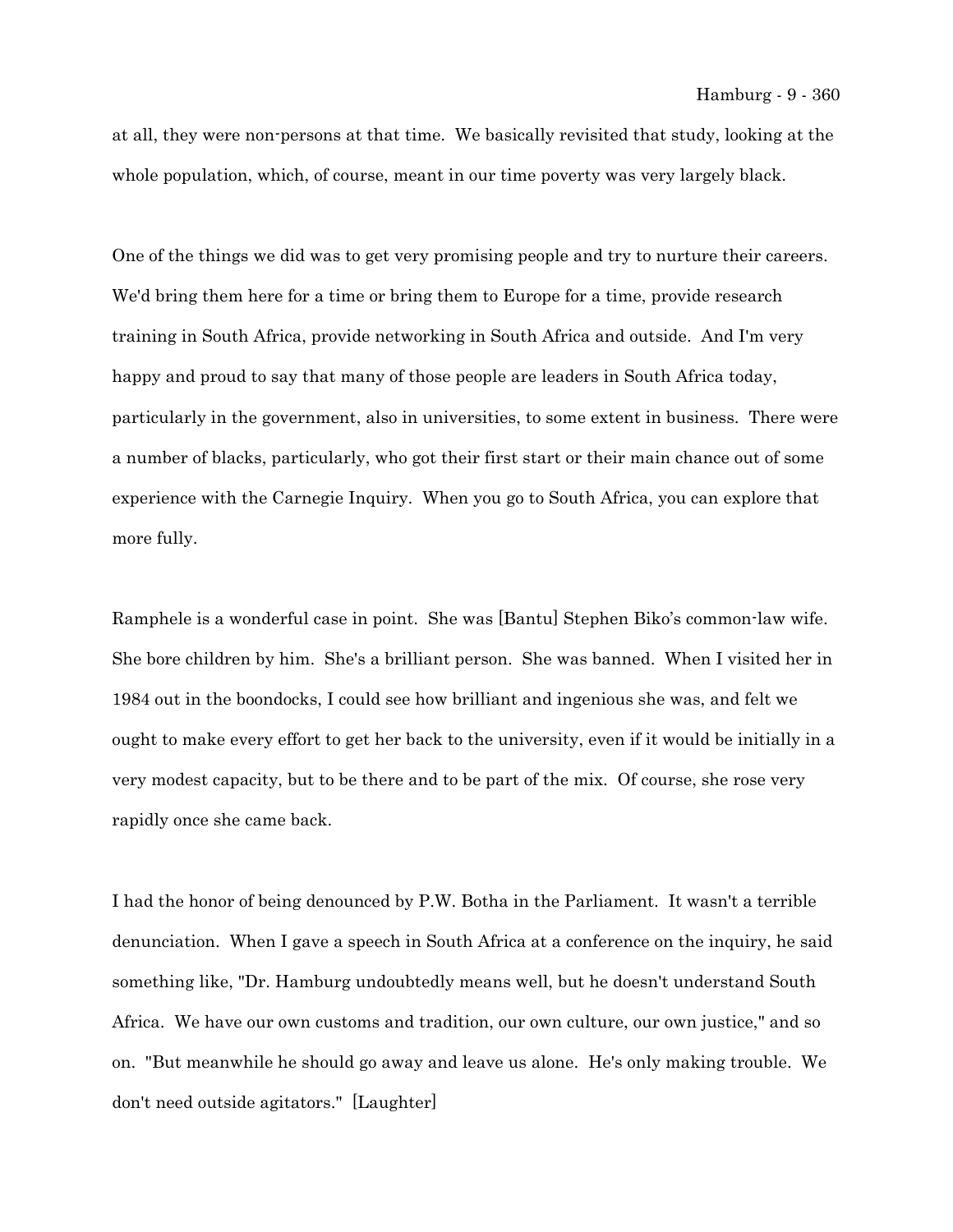Q: You won an award two years ago, a year ago, and I'm wondering if it partly has to do with all your efforts in the peace area. Could you talk to us about that?

Hamburg: I've been much, much honored far beyond anything I could ever have dreamt, but there are two that are especially meaningful to me and just off the scale. Well, maybe three. I'd say the first honorary degree I ever got was from my alma mater a long time ago, in the 1970s, from Indiana University, and my scientific mentor, Tracy Sonneborn, was the instigator behind it. That was a very moving occasion.

A couple of years ago, President Clinton gave me the Medal of Freedom, which is meant to be the highest civilian honor we have, and I must say I was very deeply touched. In the citation they dealt with my whole career, but both the domestic and international side of it. I was touched, on the morning of the event, President Clinton, looking at the citation, told some of his colleagues that he felt there was not enough said about the international and peace side of things and the African side of things. There was a lot about the domestic side, education, child development, what have you, behavioral science, but he wanted a balance, a more balanced statement. So they scurried around and got that done. I was very touched by that. In any case, it was quite fantastic to get that award.

Then this year the National Academy of Sciences gave me its highest award, the Public Welfare Medal. Since the academy has been so important in my life, that was very, very meaningful. All three of these were total out-of-the-blue surprises, and they cited both domestic and international activities. The Public Welfare Medal is symbolic of our academy, that is, the academy not only recognizes great achievement in science, but also it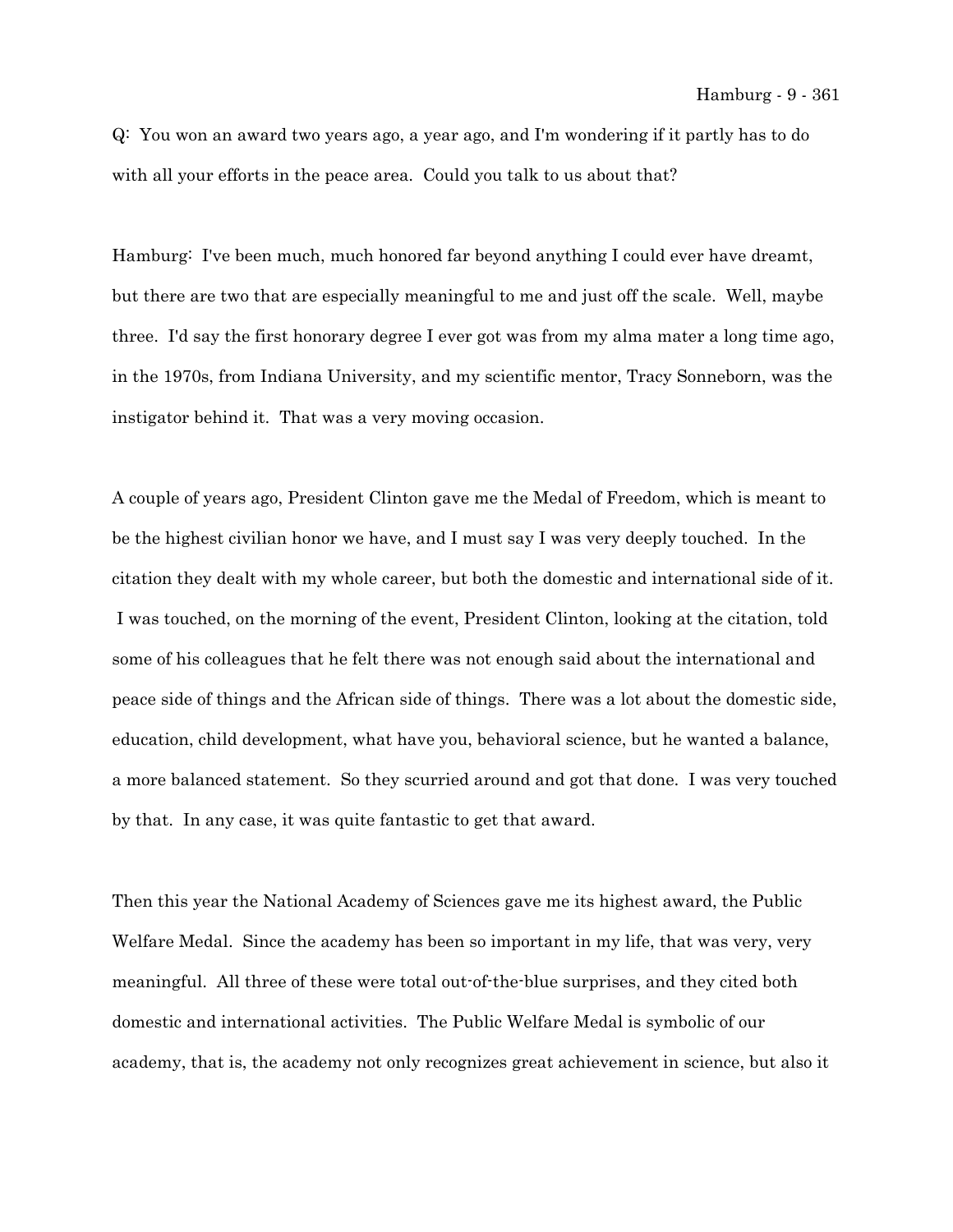recognizes the uses of science for the benefit of society. In that, it really differs largely from any other academy in the world. So those awards were enormously meaningful to me, and I cherish them.

Q: On the subject of human welfare and back to Carnegie's programs, I wonder if you could talk for a few moments about your programs in the area of child development--.

Hamburg: Indeed, there is a bridge in the sense that I've long been interested in education for conflict resolution, education for mutual accommodation, learning to live together. That is, groups have to come to terms with their differences. I think that education is an important part of that  $\cdot$  schools, community organizations, religious institutions. That's, of course, only a modest but highly significant part of what education has to be in the next century.

When I came to Carnegie, as I said earlier, we tackled the problems of the fundamental underpinnings of child and adolescent development. So we developed, over those years, a developmental strategy, starting with conception and going on through adolescence. I'll give it to you developmentally, though we didn't do it in chronological sequence quite this way, for very practical reasons. It wasn't neat and tidy aesthetically as it might have been to do first zero to three, then three to ten. But in the end, we did all those.

I should say, the key structure of it was to make grants both to fill gaps in research, gaps in knowledge, and to support carefully assessed innovations in education, and to use our convening function to get together people from different sectors of the world of education and child development, to learn from each other, and then from time to time to have high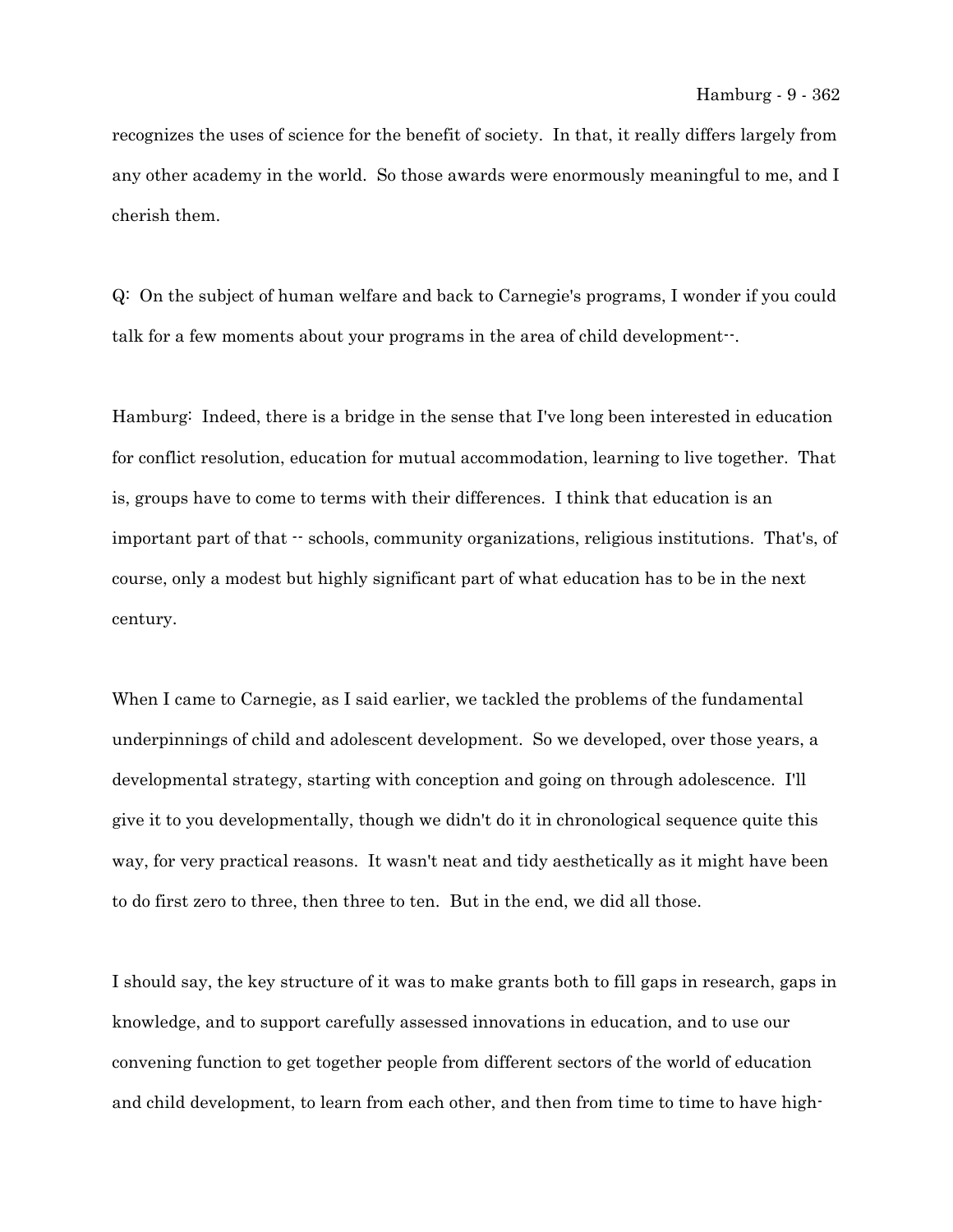visibility, high-quality groups from different sectors of American society that would try to make a synthesis. What is known about the zero to three age group? What is known about three to ten? What is known about ten to fifteen?

Now, those groups typically were from different sectors. About half the group would be experts on the subject -- educators, pediatricians, child psychiatrists, developmental psychologists, you name it. And the other half would be leaders in business  $\cdot$  the CEO of a pharmaceutical firm or Ted Koppel of ABC, Admiral [James D.] Watkins, who'd been head of the Navy and then Secretary of Energy. Leaders in different sectors. The idea of these intersectoral groups was both that you'd have a broader mix and more stimulation and more ideas, and also that you'd have more opportunities, when you finished your work, to open the door and get into different sectors, to say, "Look. It's important to reach out a helping hand to our children."

So those groups, I think, were powerful intellectually and perhaps even politically, and they also had a wonderful interplay with the grant program. First there were two grant programs chaired by [E.] Alden Dunham on the one hand, Vivien Stewart on the other, and then later a combined program chaired by Vivien Stewart. Each task force and grantmaking stimulated and helped the other. I think it's an art form that I cherish, although it's hard to do, and I certainly don't recommend it as any kind of panacea for the foundation world. I don't even recommend it for the next phase of Carnegie's life. But in this particular phase, it was very useful.

Now, the zero to three task force was first chaired by Dick Riley, former governor of South Carolina, who had been a wonderful governor on these issues of young children. Then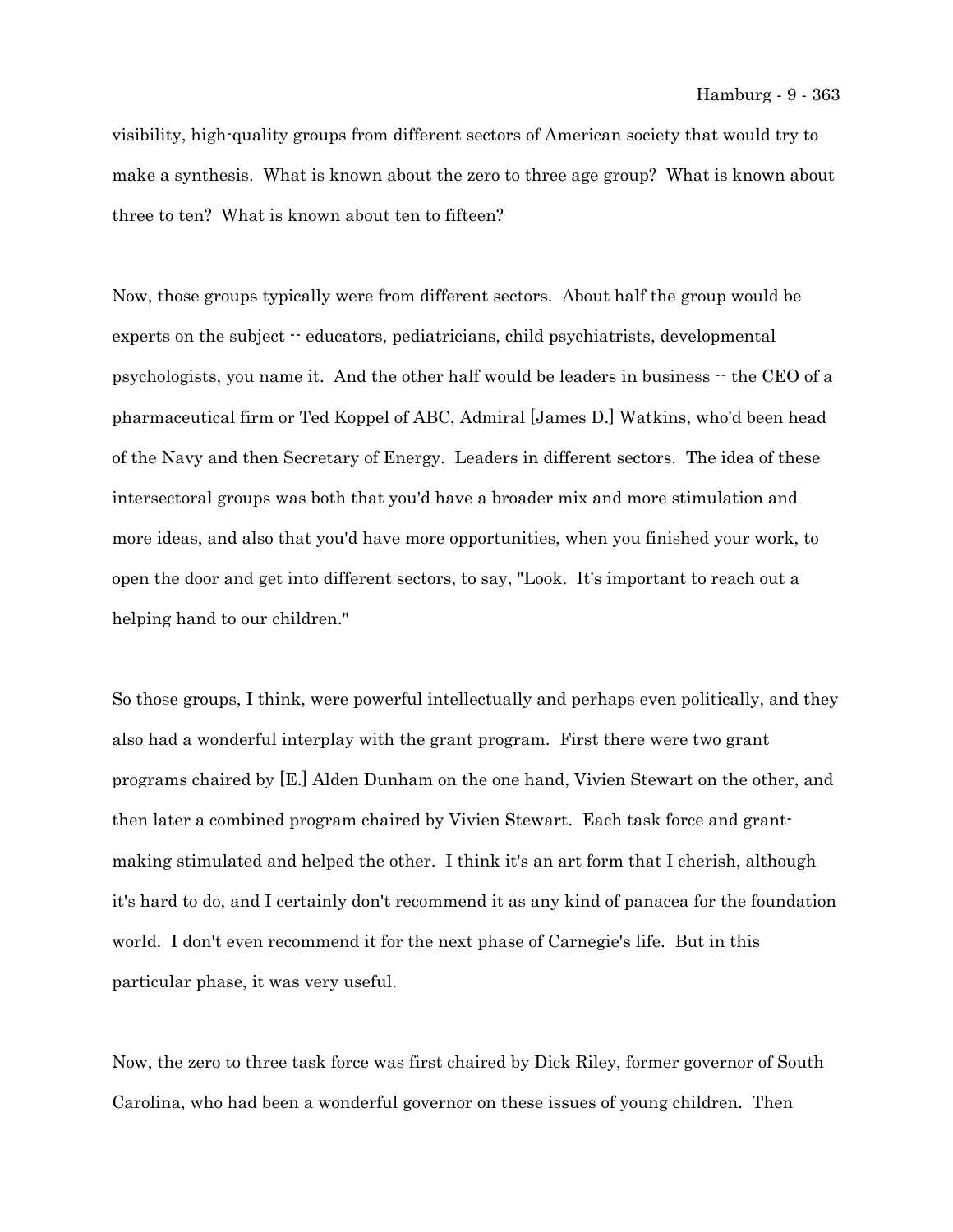when he became President Clinton's Secretary of Education, two distinguished scholars took over: Julius Richmond from Harvard, who'd been the father of Head Start, and Eleanor [E.] Maccoby, sort of the dean of developmental psychology, professor at Stanford. They took over and co-chaired and saw it through.

A very touching aspect of that was that my dear friend Jonas Salk served on it. He was ill - - it was the last body of that kind that he served on during his life. He was too ill to attend meetings, but we talked on the phone regularly and we corresponded. He sent me a message to be read at the meeting, where we brought out this report, a meeting at which Hillary Clinton was the keynote speaker. That report emphasized the health side of it, prenatal care, and primary health care for young children in a broader conception, prenatal care, for example, that included an educational component and a social service component, not just a medical component in a narrow sense. And so, too, with early primary health care.

The second thrust of it was an educational component, not warehousing young children, but preschool education truly, more or less on the Head Start model, for poor kids and rich kids alike, some of the attributes of high quality preschool education, high quality child care.

Then the preparation for parenthood, various opportunities for preparing for responsible parenthood -- parent education in different settings, ways of getting the knowledge and skill to be a good parent, especially in this complicated time when both parents are likely to be in the paid work force outside the home, and a very complicated mix of caretaking by parents and by others, how to strengthen all the relevant institutions.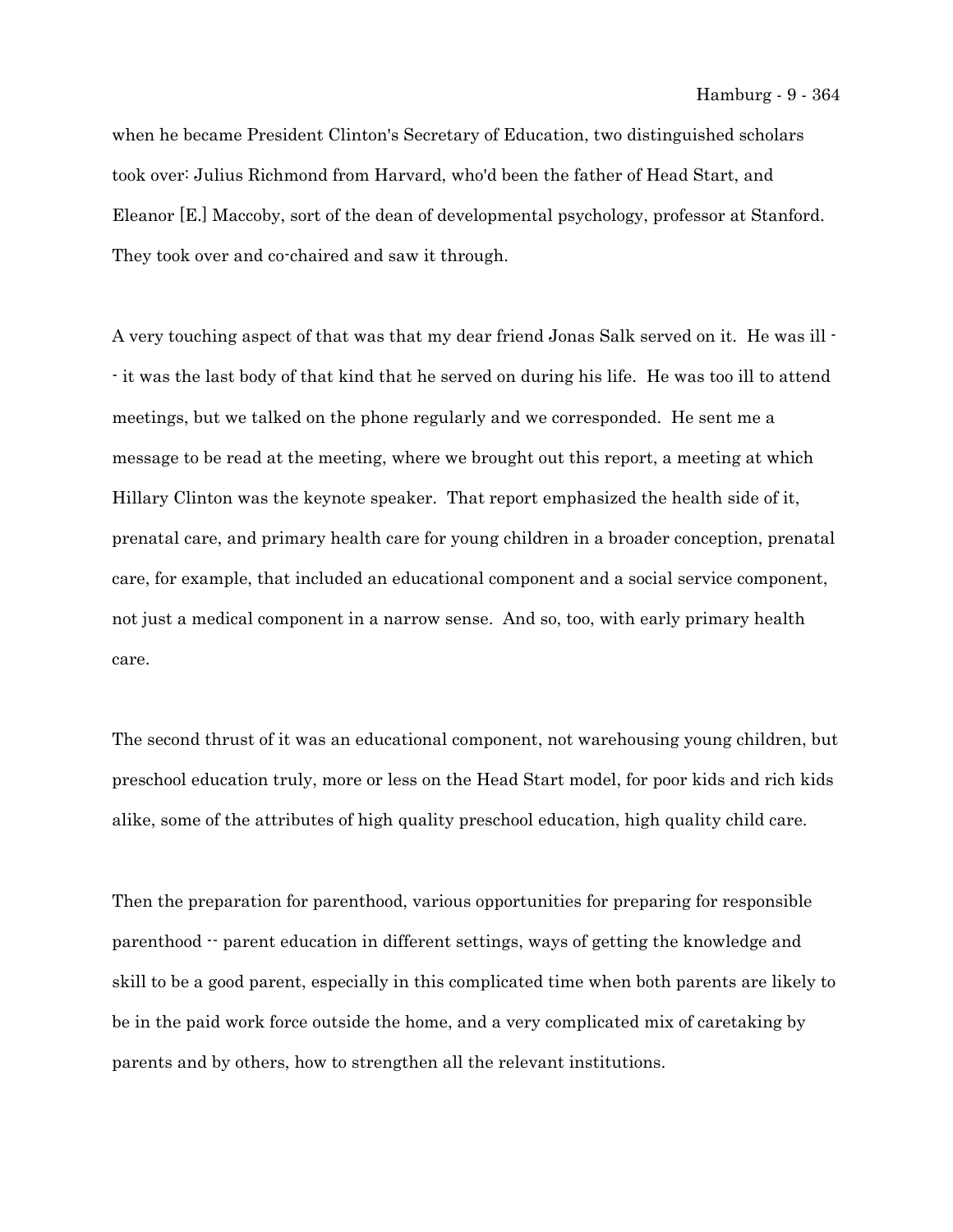And, finally, the fourth strand of that report was on community mobilizations, how we can bring together the different sectors on behalf of our young children. If you can't get mobilized over babies, I don't know what could bring us together. So, that zero to three was one piece.

The second piece was middle childhood and mainly elementary school education, although it had some pre-elementary stuff in it, and some transition from elementary to junior high, but mainly around very important recent research particularly coming out of Yale, coming out of Johns Hopkins, and applied to school systems all over the country. Ways of raising standards, helping kids, especially poor kids, to meet the standards, improving teaching as a profession. So that was an important report, co-chaired by Admiral Watkins, who I referred to before, and Shirley Malcom, head of educational activities at the American Association for the Advancement of Science. Again, intersectoral group, high visibility, coming-out party. Tried to call national attention each time to get a lot of coverage. We were extraordinarily lucky in getting very broad and largely accurate and positive media coverage of these reports.

And then to have follow-up activities afterwards for several years to see what would happen if you implemented the recommendations. But the most ambitious of all of these was the Carnegie Council on Adolescent Development. Shall we just go straight through into that?

Q: Yes.

Hamburg: That was a ten-year effort. It overlapped with these others, '86 to '96. We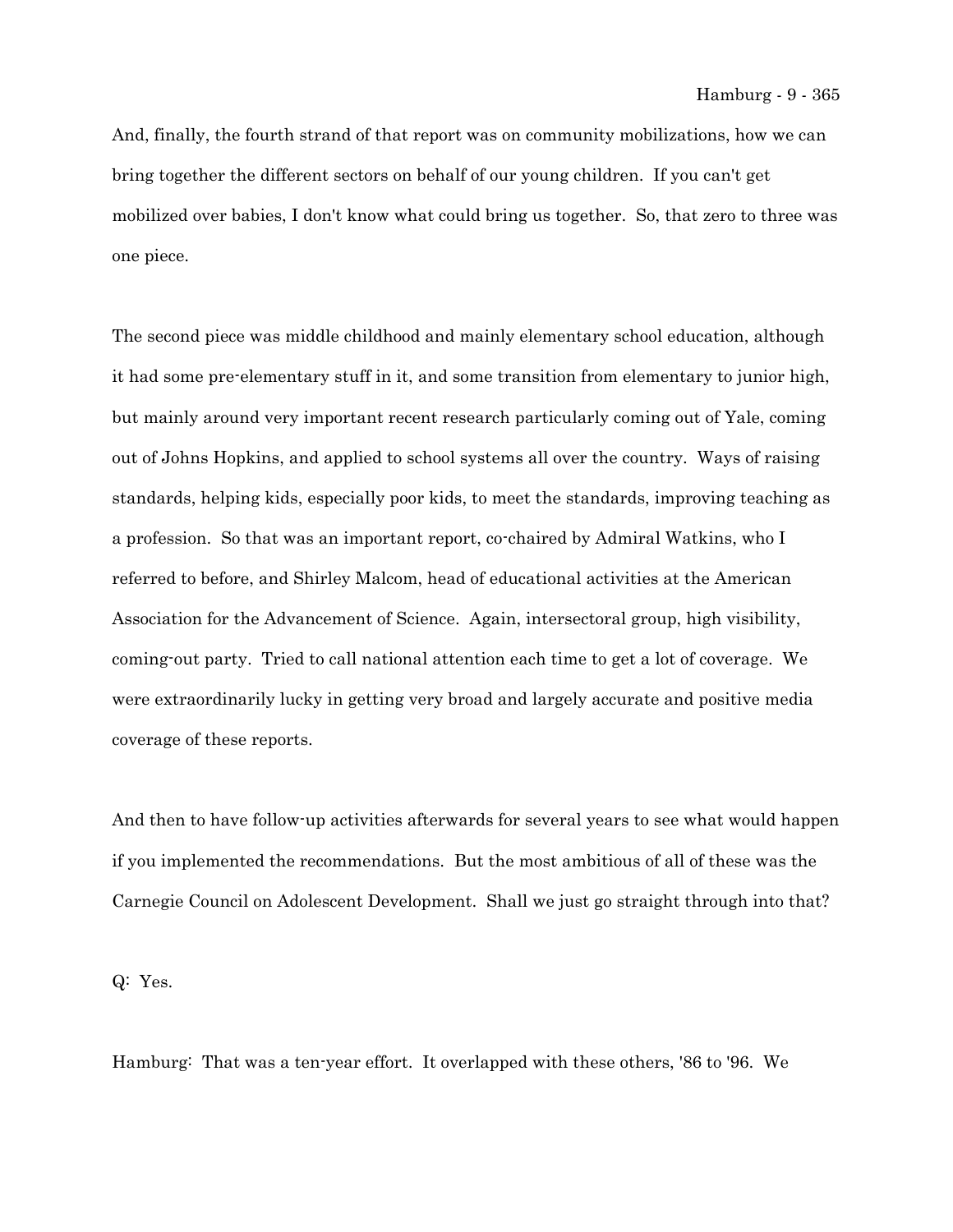began it as a three-year effort, but it had such a powerful effect in the country that the board felt there was no way we should wind it down. It was intersectoral, it had leading people, terrific people on it, and they worked very hard. We had a staff in Washington, and they interacted with the grant-making staff in New York.

It was a stimulating and guiding body, the council itself was, and we set up, or stimulated others to set up, a number of convening functions and major studies and dissemination functions on various topics of adolescence. Last I heard, I think we were in the neighborhood of three-quarters of a million of our volumes as of a month or two ago, had been distributed, and there had been a vast amount of media coverage, a lot of interaction with governors and presidents and cabinet members and so forth. The creation of an Office of Adolescent Health in the Department of Health and Human Services, many ramifications of that council.

Basically what we did, we put out major reports on  $\cdot$  well, first I'll say we focused primarily on early adolescence, ages ten, eleven, twelve, thirteen, fourteen. We recognized and did some things on middle and later adolescence, but we mainly focused on early adolescence, because it's so neglected. I have to say  $-$  I should have said before  $-$  I learned a lot from my own kids about early adolescence, not only when they were early adolescents, because we were very close, but since. My kids, as well as my wife, have been collaborators in almost everything I've done, and they've gone on to wonderful accomplishments, of course, in their own right. I learn much more from them now than they learn from me. But the early adolescent focus, they undoubtedly helped me and my wife to make that focus, because it was so neglected and so important. You suddenly go from childhood to something like an adult, puberty pops out, and all these biological changes, psychological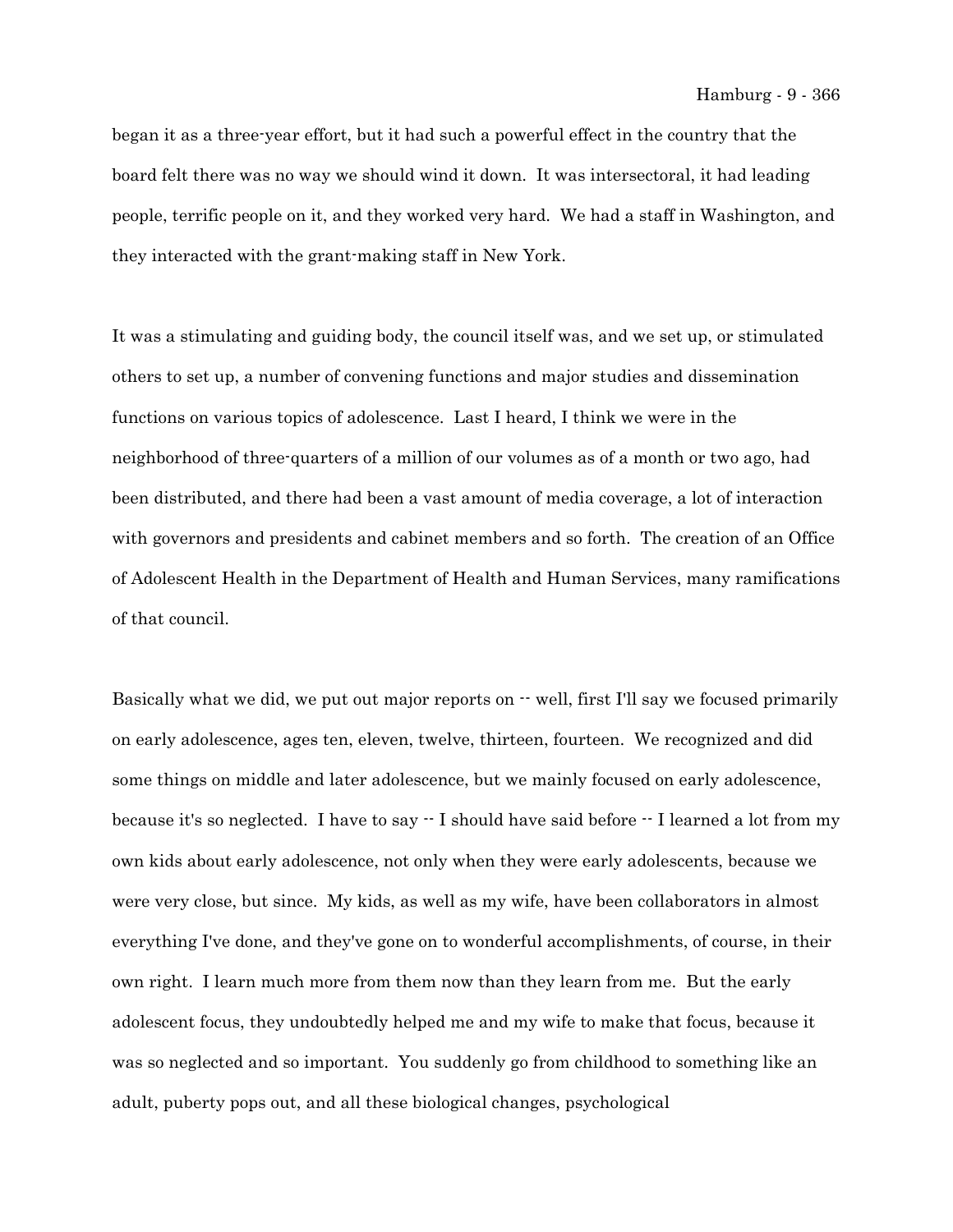changes. You go from a little elementary school in the neighborhood to a big junior high school. You go from being expected to be a child to be something like an adult, but you don't know what. Huge biological, psychological, social changes converging on this fascinated participant-observer, the young adolescent.

We felt we ought to look at schools, we ought to look at the health system with respect to those adolescents, we ought to look at community organizations, including religious ones, we ought to look at the media, all the front-line institutions that have an impact on them. That's the same philosophy  $\cdot \cdot$  we did that with younger children, too, but perhaps we did the most on the adolescents.

So there was one major report, the earliest one, called *Turning Points*, and what we did there was particularly significant, I think, perhaps as a model for other work. We got together an intersectoral task force again, on upgrading school education in early adolescence, junior high or middle schools, what we call generically the middle-grade schools. We looked at the curriculum, we looked at the organization of schools, we looked at the surround of schools. It was my belief, my passionate conviction, that it's not worth very much to just look in the classroom, important as that is. It's not enough to look just at what happens in the school building, important as that is. We as a society have to consider all the factors that influence learning in and out of the school. That means substance abuse and crime and television, a whole host of influences  $-$  now, of course, the Internet. And not just what goes on in class, although it's terribly important, what goes on in class.

So that's the approach we took to this *Turning Points* report. One of the members of that task force was William Jefferson Clinton, then the governor of Arkansas. We had a set of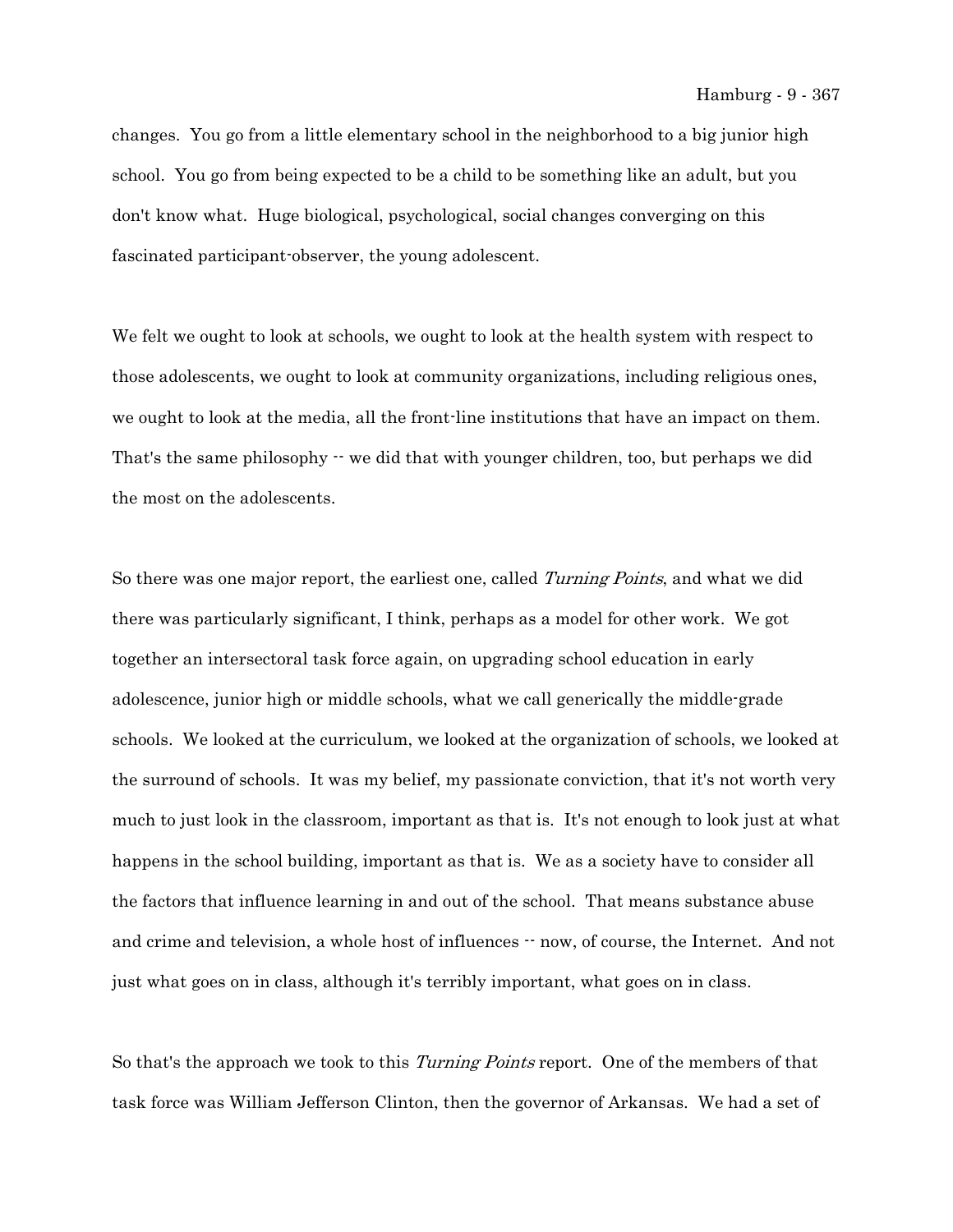education governors that we involved from the very beginning in Carnegie activities, some Democrats, some Republicans. Tom Kean, Republican from New Jersey, is now the chairman of the Carnegie board. We had wonderful governors  $-$  Jim [James B.] Hunt [Jr.] of North Carolina, Lawton Chiles of Florida, Dick Riley of South Carolina, Kit [Christopher S.] Bond of Missouri, Michael [S.] Dukakis of Massachusetts, and so on. The governors really awakened the country to education, and I'm happy to say we had a hand in that. When we began, it was considered not a good political issue, and now it is considered a very important political issue, I hope not too partisan. Sometimes it is too partisan now. But anyhow, Clinton made a good contribution to that report, and when we brought out the report he was the principal spokesman for it on national television and for the print media, as well.

But the substance of the report was formulated by experts on education and child development, and much of it is still going forward at the present time. We advocated smaller units. Break down these factory-like schools into smaller units, a school within a school, a house, whatever, various ways of doing it, but organize it in ways that each individual can get sustained individual attention. We advocated having an organizing principle intellectually, which should be the life sciences, because the kids are experiencing or have recently experienced puberty and their curiosity is enormous, and you want to direct that around a life sciences curriculum which includes a lot of health information in it. High-risk behavior is related to each functional system of the body. You talk about respiration, you talk about smoking. You talk about the brain, you talk about drugs. You talk about reproductive biology, you talk about sexually transmitted diseases. You talk about cardiovascular system, you talk about diet and exercise and smoking.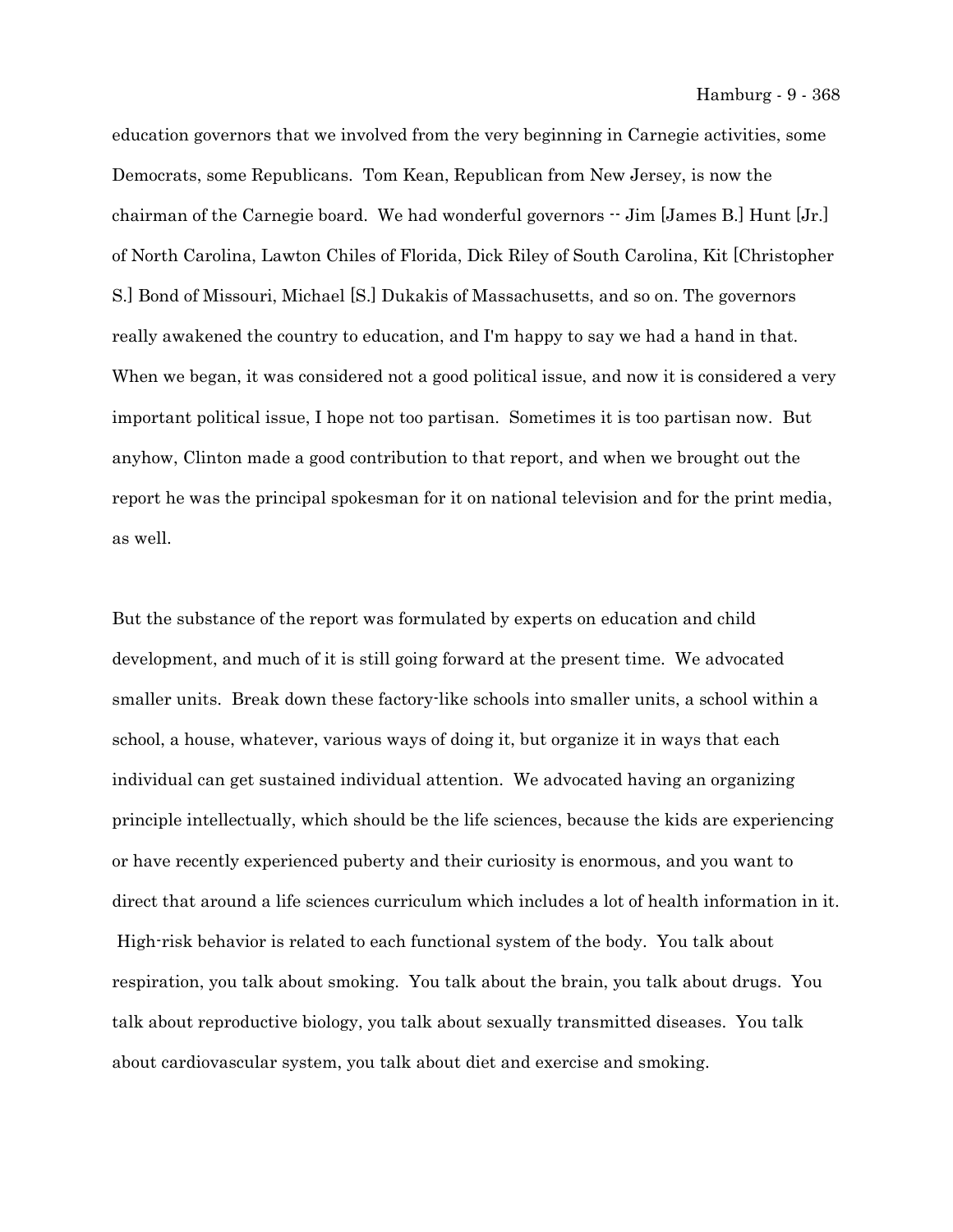So among other things, the grant-making program stimulated a superb new curriculum, which just fully arrived on my desk last week, multiple volumes, an interactive lively curriculum, growing out of Stanford's human biology program, of which I was one of the founders thirty years ago. They've adapted it. Ten years of work adapting that curriculum for Stanford undergraduates to the middle-grade schools. So we had then this organizing principle for a curriculum which linked education and health, and we had the smaller units and ways of getting sustained individual attention.

We had life skills training, including systematic training in decision-making. Rather than making impulsive, ignorant decisions, learning how to make informed and deliberate decisions. Also life skills training  $-$  which my wife, by the way, is a major contributor  $-$  life skills training that deal with peers learning from slightly older peers about how to make friendships and how to resolve disputes without violence. These are practical skills for getting along in the world, that have not traditionally been a part of the curriculum. They can be taught in schools, they can be taught in community-based organizations like Ys or Boys and Girls Clubs, they can be taught in religious institutions. But they're important to connect with the traditional curricular material.

We talked about mentoring and other social supports, ways in which particularly lonely or isolated or very poor kids, especially kids in disadvantaged communities, could have some sense of attachment, of reliable human relationships, with adult mentors or with slightly older and more fortunate peers.

So that's all in there, and more  $\cdot$  the relationship between community organizations, supervised academic community service, learning to be useful to others beyond the self,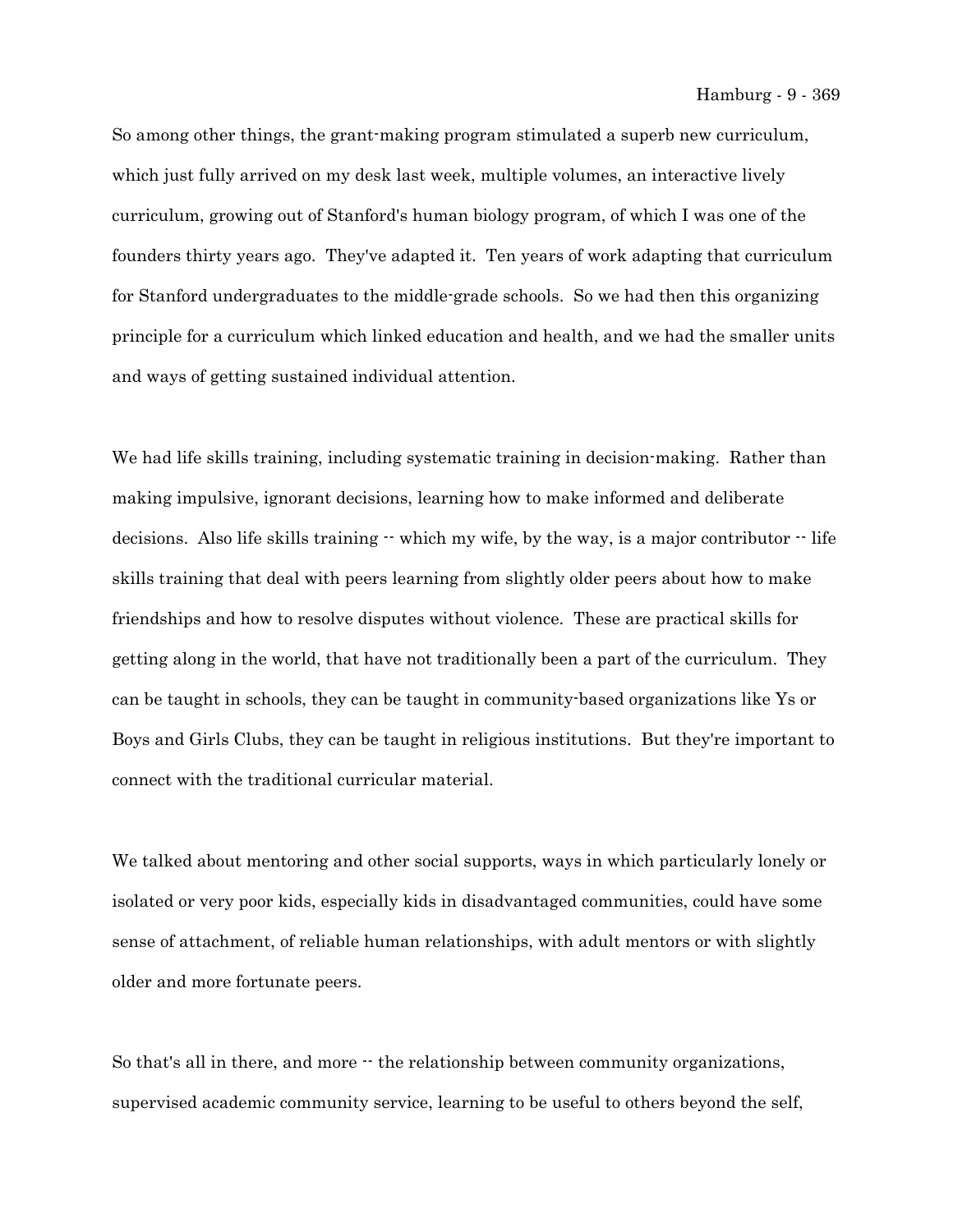transcending ego-centered orientations.

Then we did a follow-up to that report. Partly thanks to Clinton and partly to others who participated in the coming-out events for that report, we got a lot of public attention on it. Then we set up a competition among states  $-$  ultimately fifteen states participated  $-$  in implementing these reports, the recommendations of the report "Turning Points." And then we had independent researchers, principally then from the University of Illinois and UCLA, assessing implementation. Number one, the fidelity of implementation of recommendations. Number two, did it make a difference? Were academic results better? Were interpersonal results better?

That's a very interesting model, because it might turn out the reports were plausible and attractive, but they didn't work. In this case, it did work. In general, the more nearly it was implemented, the more faithfully it was implemented, the better the results academically and otherwise. Of course, that's very heartening. It takes a period of years to do that. But this is an illustration of what I mean, an interplay between the grant-making program and the commission or task force.

The follow-up to a report, you don't just put it out there and sink without a trace. You put it out there, you disseminate, you explain, you stimulate interest, you stimulate better ideas, but you also stimulate studies to see does it work. Can you get it implemented? And if it's implemented, does it work? So that Turning Points was a good model.

I'll briefly mention, we also had an important report written by Fred Hechinger, who came up earlier in this story, written in a way that would be accessible to the general reader,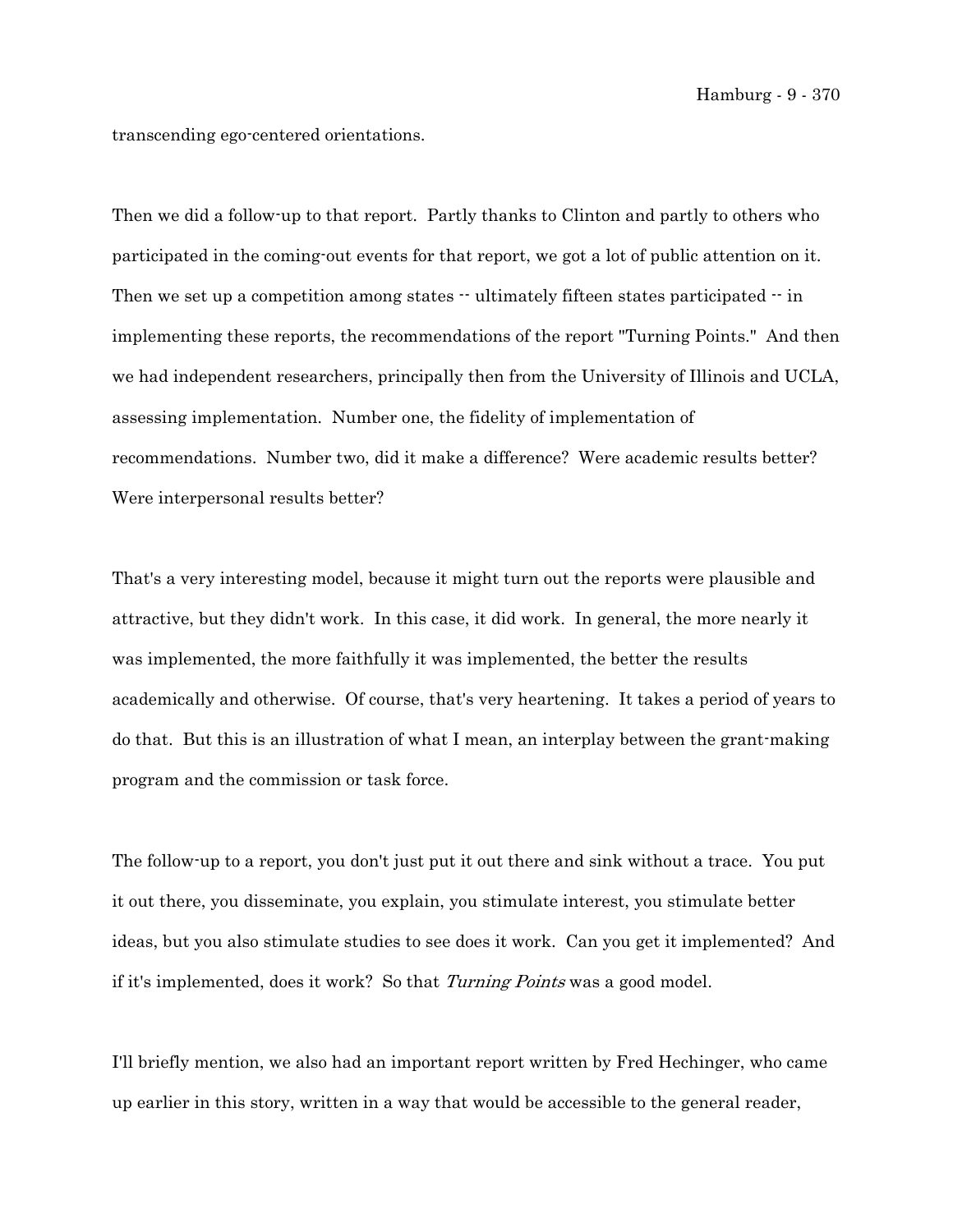called Fateful Choices, decisions kids make about smoking and weapons and so on that affect their health and the health of others. So that's an adolescence health, disease prevention, health promotion approach, another volume parallel to Turning Points.

Then there was one called A Matter of Time, the time being out of school, the role of community organizations, as much time out of school as in school. A lot of bad things happen in the out-of-school hours these days. So we laid out what the potential is for community organizations, the general notion being to lure kids any way you can, make it attractive, with food, with music, with sports, with interested adults, with interested older peers, get them in, in the after-school hours, and then have educational activities and health-related activities, tutoring, mentoring, what have you, in community activities. The idea is to cover the waking hours of the kids with an opportunity, an array of constructive activities in school and out of school. If you put Turning Points side by side with Matter of Time, you've got the waking hours covered.

We also stimulated some other organizations to probe more deeply into adolescent health, so we went to health and education and the social environment of early adolescence, and covered it pretty comprehensively with these reports, all of which had the aspiration, at least the aspiration, to be intelligible and credible, intelligible because they were translated out of technical jargon into straightforward English, and credible because they were based, to the maximum extent possible, on research and the most carefully evaluated innovations in clinics and schools throughout the country.

That was the approach. It went ten years. I think it was probably the most serious sustained effort ever made on issues of adolescence in this country. It's now being followed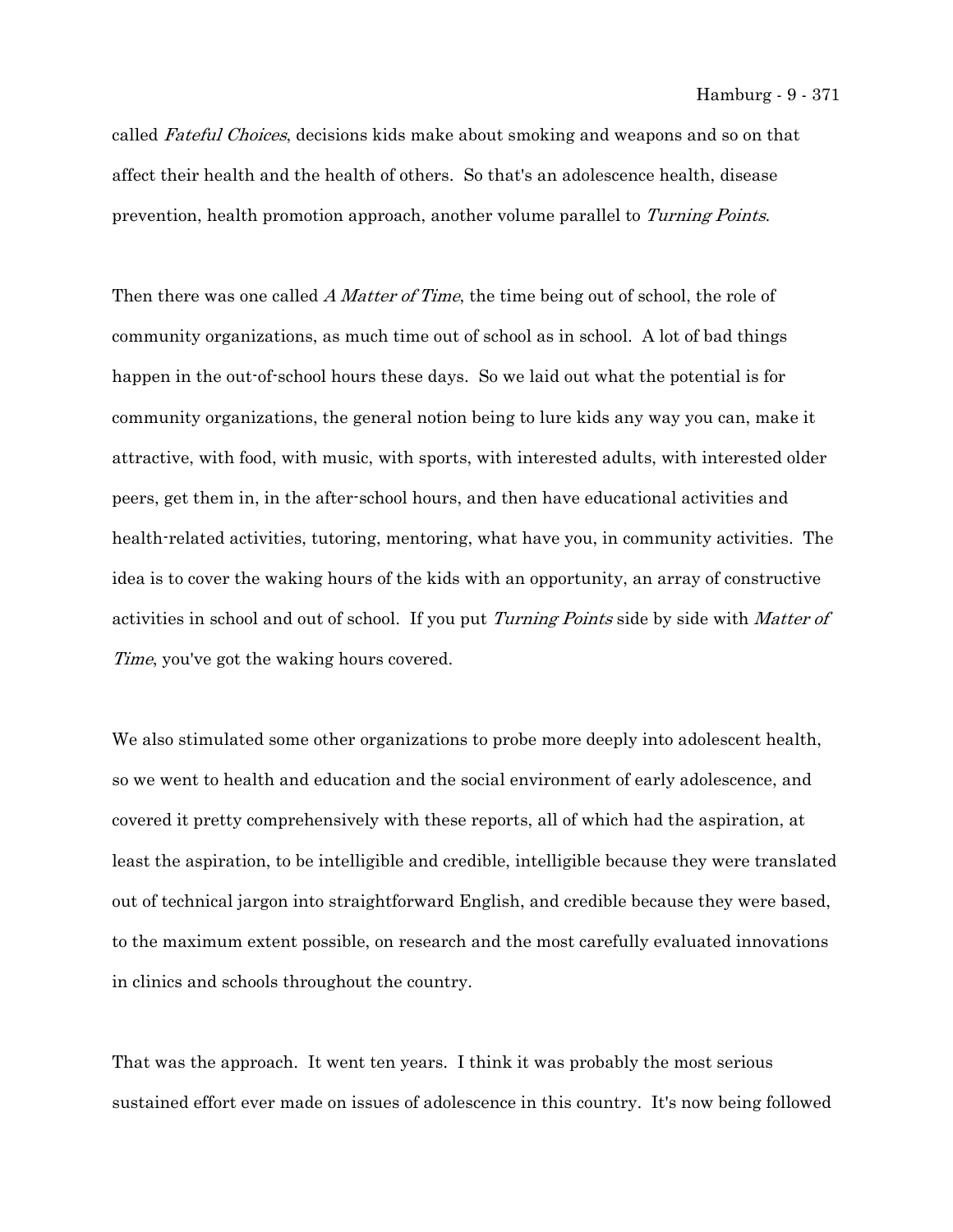up by a forum on adolescence at the National Academy of Sciences, which I chair for a while. I'll pass the baton in a year or two to somebody else.

But adolescents are a hard sell. I'll stop with that message. We've got to keep thinking about adolescents. They tend to be perceived in a way that's frightening by adults  $-$  wild animals, raging hormones, all that stuff. Young babies are a much easier sell, in my experience than the adolescents. Adolescence is a fateful time, a crucially formative time, just like infancy, and we've got to pay more sustained attention in this country and all over the world to the fate of our young people.

Q: Another question.

Hamburg: Sure, have no mercy.

## [Laughter]

Q: When you first came to Carnegie, I asked you earlier what your impressions of philanthropy were, and they were rather vague because you hadn't thought a lot about it. Now what are your impressions of what role the philanthropy and the foundations should play in American society?

Hamburg: Well, it was Alan Pifer who said to me early on that the great thing about foundations is that they have such scope and flexibility. I learned that from him, and he's absolutely right. That scope and flexibility includes the opportunity to develop somewhat novel art forms, like the one I've been hammering on, of the interplay between a grant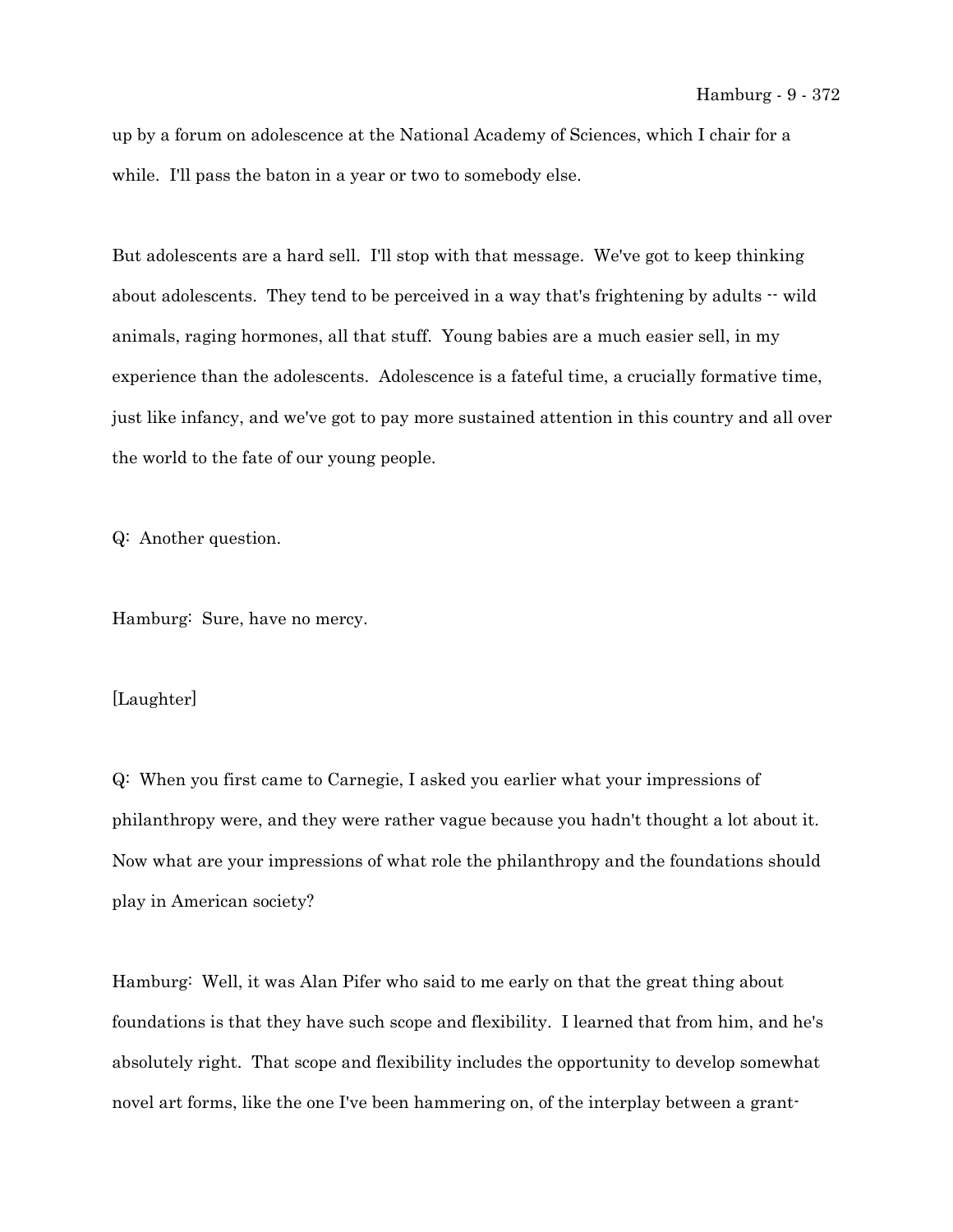making program and commission-like bodies.

I think also foundations, at least the older ones that have good names like Carnegie, established names, but, in general, foundations have a wonderful convening power. You find you can get people of very high quality and dedication to come together from different backgrounds, to have some serious exchange on neutral turf about important issues. Another thing I would say is that a foundation like ours can be a wonderful interface between research and social action. You don't have to. Some foundations just support research and do it superbly. Some foundations just support social action, although I confess I wonder sometimes, "What are they advocating for?" I don't know where you get the knowledge on which to advocate except through research.

But anyway, our conception is that the interface between research and social action is a very good one because it gives you the best chance to have well-documented, wellformulated, constructive social actions which you can help to inform and advocate about. Those are some of the things.

I think you have to keep light on your feet. You have to keep looking for new opportunities. You have to see when a line of inquiry or innovation has been played out. You need to shake yourself up about every five years or so. But I think the scope and flexibility is unmatched. I think you can go into some areas of sensitivity where government might shy away from or otherwise it would be too partisan or too ideological. I'd say, for example, on matters of reproductive biology and women's health, some foundations are doing a lot of good things. We haven't done a great deal. We've done some. I think you can help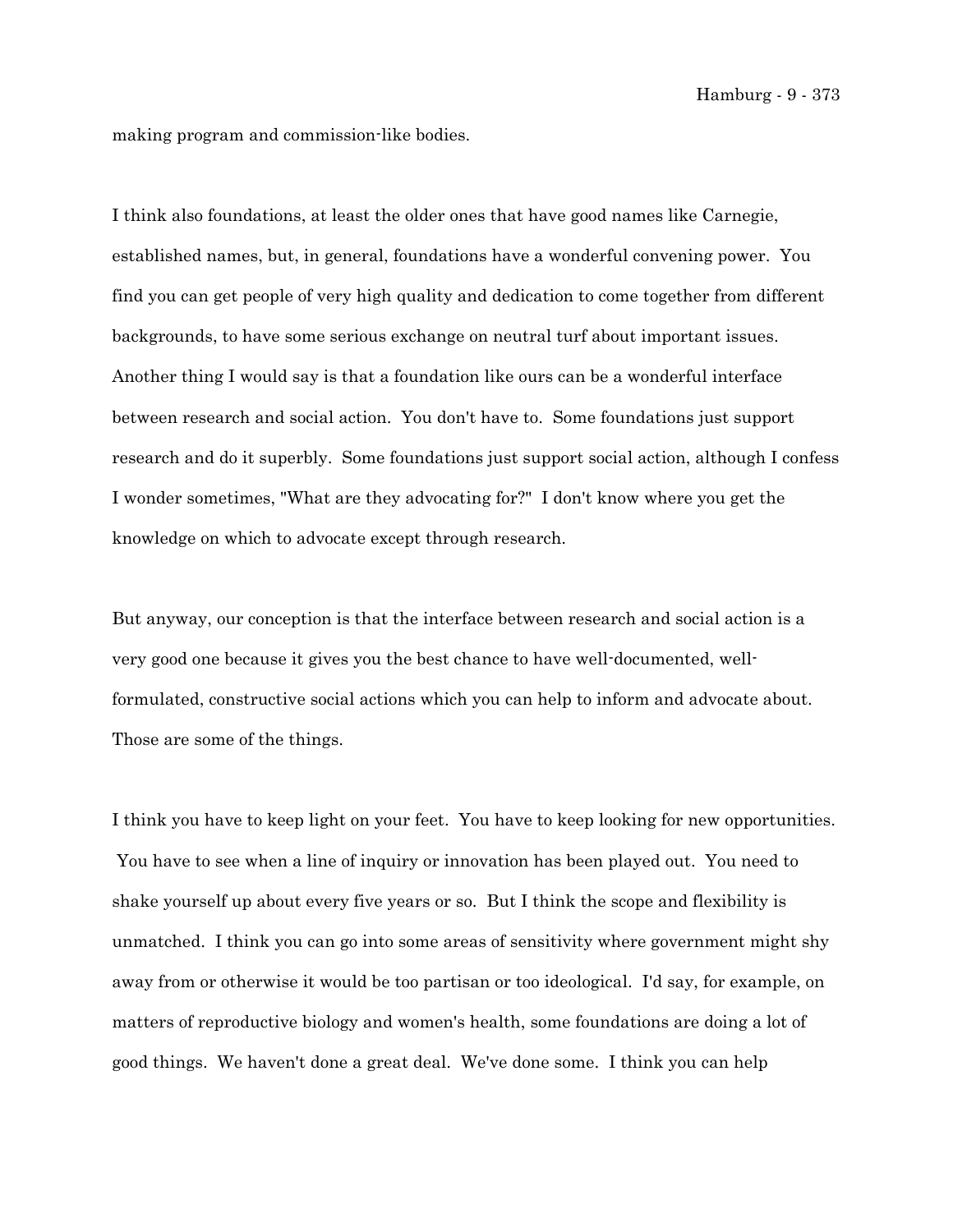universities to look more at social problems than they traditionally have, apply some of their expertise to social problems. Those are some of the ways in which foundations can be helpful. I'm sure there are many others that I haven't thought of.

## [END TAPE THREE, SIDE ONE; BEGIN TAPE THREE, SIDE TWO]

Q: You were talking about the big dependable foundations. Being a little bit of a foundation-watcher, I've heard a lot recently about partnering, foundations wanting to partner together. I was wondering  $\cdot$  I'd just like to get your historical perspective on that, when it's worked and when it hasn't worked, what you think about it generally.

Hamburg: I think there's a lot that can be done. We were very open to that in my time, and we have a number of interesting cases. Some are quite explicit, where two foundations, or conceivably more, get together to start something together. Like we and the Ford Foundation got together to start the Center for Children in Poverty, and placed it in the School of Public Health at Columbia University. I think it's been a very useful function. That's one way of doing it.

It's not easy to do. Each foundation has its own policy guidelines, its own identity, its own pride, its own turf sensitivities, sometimes the "not invented here" syndrome. It's not easy to start from scratch, but we've done it a number of times, and you can do it, but it takes a great deal of patience. You have to be very, very careful to the sensitivities of the other foundation and be prepared to let the lion's share of the credit go elsewhere, if there is credit.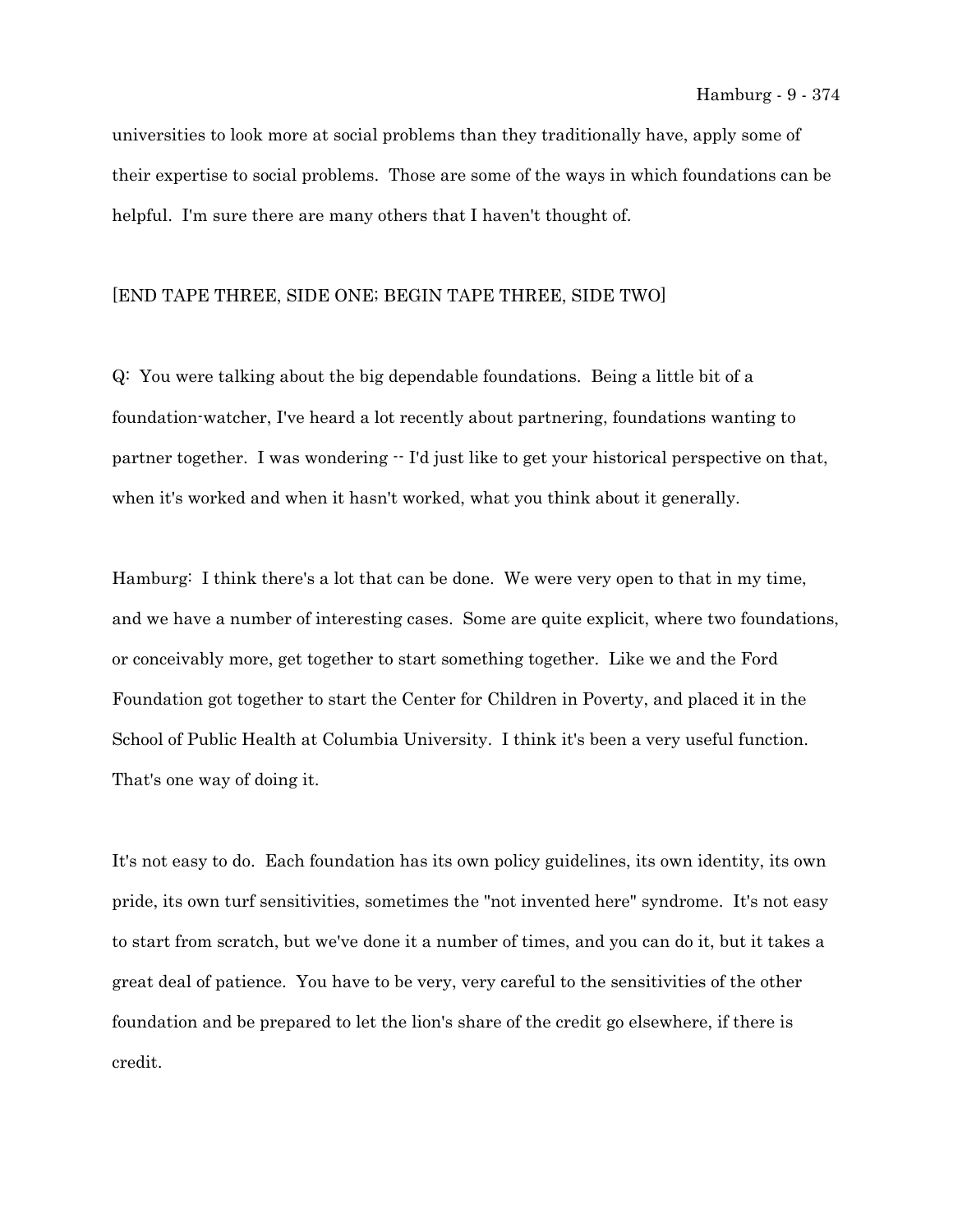Now, there are a lot of circumstances where you can share in an individual grant, informal contact between staff. "It looks promising to us, but we don't have enough to make it work. Does it look promising to you?" Sometimes it will, sometimes it won't. But where staff can have that kind of an interplay. We did a great deal of that. There are many, many of our grants that, from the start, were done jointly with some other foundation, but not in a very highly visible way. That's quite possible. In my experience, the higher-visibility ones are really hard to do, but there are many ways in which you can partner.

An example for us that was kind of dramatic was with the MacArthur Foundation. I had been advisor to MacArthur in its early years before I came to Carnegie, so I knew the board quite well. When I came to Carnegie, I hit the ground running on the Avoiding Nuclear War program. One of the MacArthur board members, Rod [John Roderick] MacArthur, the son of the founder, heard about it, took a great interest in it, and he and several other board members, namely Jonas Salk and Jerome Wiesner and Murray Gell-Mann, all distinguished scientists, the four of them called me together from a MacArthur board meeting and asked me if I could come out the next day for the second day of the board meeting, and tell them about what we were doing, and try to accelerate the process, help them persuade their board to move in to some similar program. Indeed, on the phone they proposed that simply they would adopt the Carnegie program in order to move rapidly.

I did that. I dropped everything and went out. On the plane going out, I thought, "It's not a good idea for them to adopt the Carnegie program. Even if they should do it at the moment, I think there might be repercussions that would not be suitable for their pride. Let me think about a way to do it that could be spiritually the same program or in the same big tent, but not exactly the same."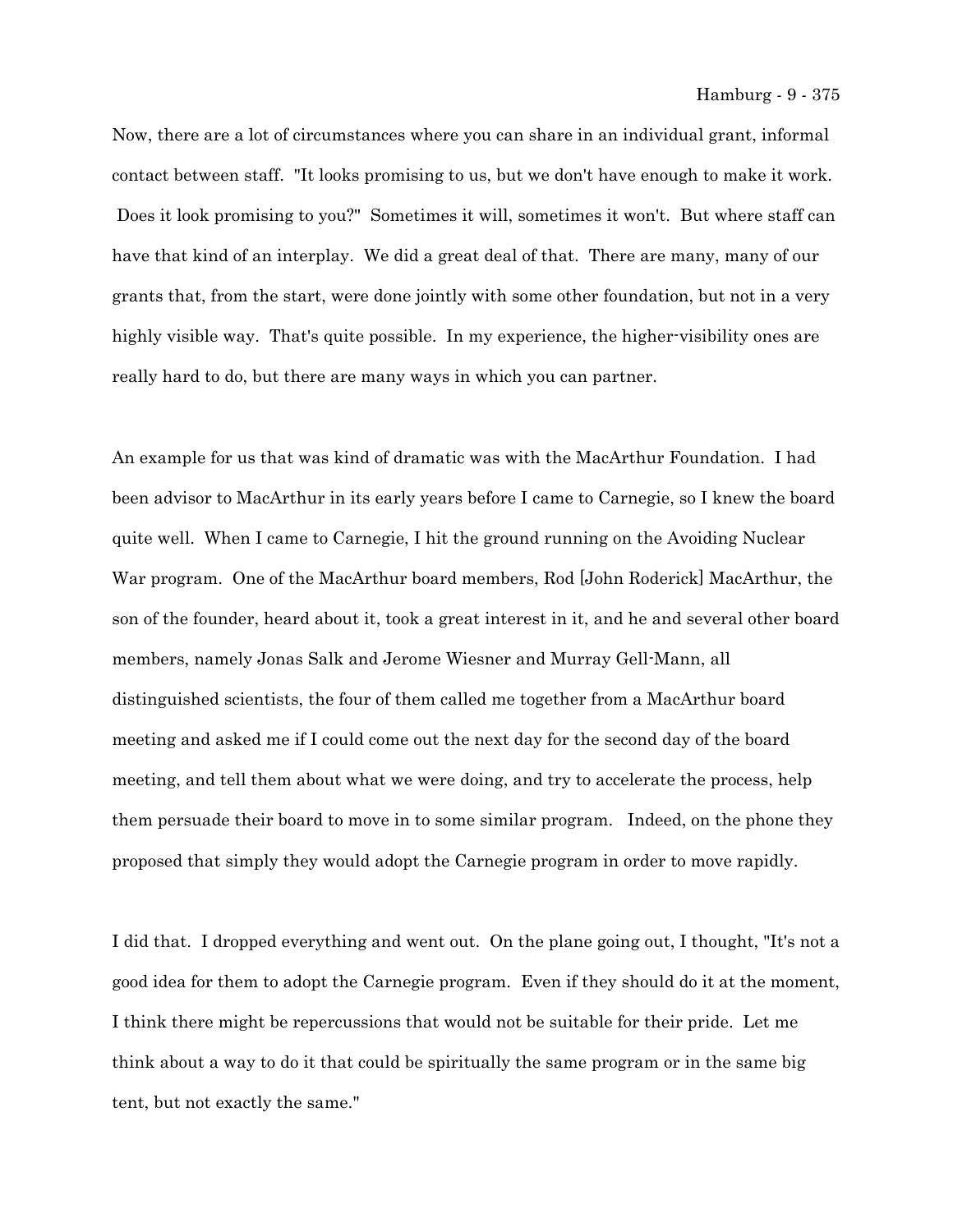So I thought about some division of labor, and I thought about the device of a joint advisory committee for both foundations. This we worked out. It took a little doing, but we worked out a joint advisory committee chaired by McGeorge Bundy, and over a period of some months it made recommendations to both foundations. It started out some division of labor very informally. So their program grew directly out of ours, but it wasn't the same. It was a very good partnership for years. For instance, when they had their press conference to announce their program, they asked me to come, and I said, "No, I think it's better, it's your program. You announce it." I just felt their sense of pride, of ownership should be theirs. I said, "You say at the press conference, 'We're cooperating with Carnegie on this.' Fine."

So, that's what we've done. There are different ways of partnering. I do believe it takes a lot of sensitivity. It's easy to say these days, there's way more talk about it than there is practice. I'll give you a good example in our experience at the Carnegie Council on Adolescent Development. From day one, we had an open-door policy. We invited representatives from many foundations. Very few were in adolescence at the time. We hoped more would come. I looked over my notes from the first meeting. I said to them, "Please feel free to take up any part of this agenda that's interesting. Don't ask us any questions. If you want help, we'd be happy to help. You don't need our help, probably." A number of foundations did initiate or strengthen programs on adolescence over the years. Some of them referred to the Carnegie Council, some didn't. I know of one program where it was a direct offshoot of Carnegie and they never mentioned Carnegie, and I felt very proud. I told my staff, "Don't say anything. It's wonderful that they have done this, and it would be nice if they gave us a little credit, but if they don't, it's okay, too."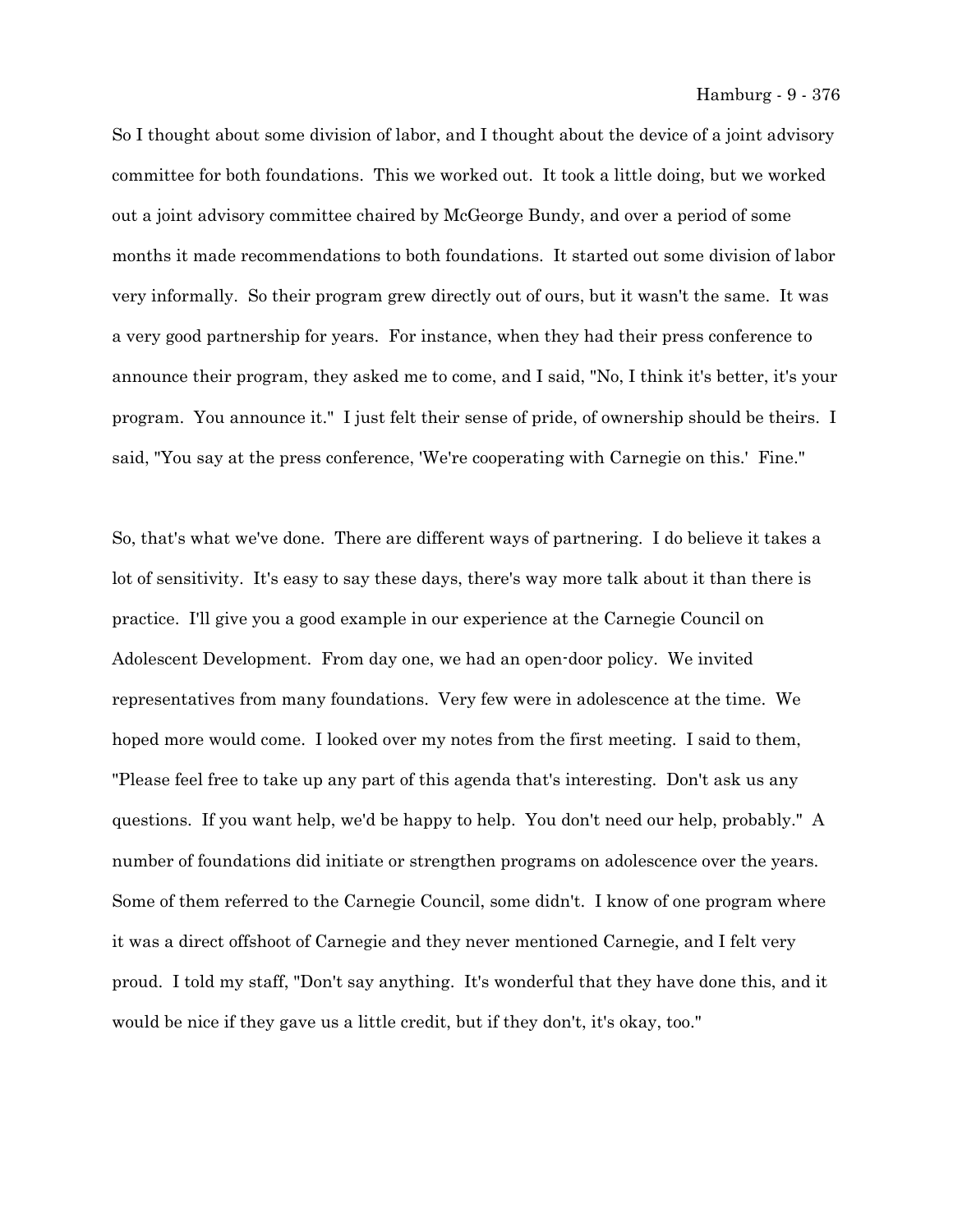And all the way through its ten years, there were many kinds of foundation involvement. Ruby Takanishi, who was our staff director and now is the president of the Foundation for Child Development, Ruby would tell you better than I could all the many different foundations that came to our meetings or had informal contact with her or got data from our office in Washington. Or Vivien Stewart can tell you some of this. I think it had a profound effect on the foundation world, though we never, I never, at least, made an effort to map out. That's another kind of partnering, if you want.

I think the kind of partnering where you're going to get four or five foundation presidents to announce together some huge slam-bang initiative is going to be hard to do. When push comes to shove, I think that that will rarely happen. Once in a while it will. I don't know that it's important to happen. It can be important sometimes in the sense that it's a statement to the public at large, that this is so important that several foundations are really willing to commit real resources to it. But my main point to you about partnership is that there are many varieties of partnership and people like John Gardner and Alan Pifer and Vivien Stewart and Ruby Takanishi and others can tell you, Barbara Finberg, can tell you chapter and verse, Dave Robinson, of different ways of cooperative efforts among foundations, and also, by the way, between foundations and other institutions, government agencies and what have you.

Q: I guess another question that I have that we just simply haven't gotten to today is for you to talk briefly about the kind of board that you created at Carnegie and how you wanted that board to relate to the staff and issues of leadership.

Hamburg: I'm very proud of that. I invested a lot of time and energy. I was blessed to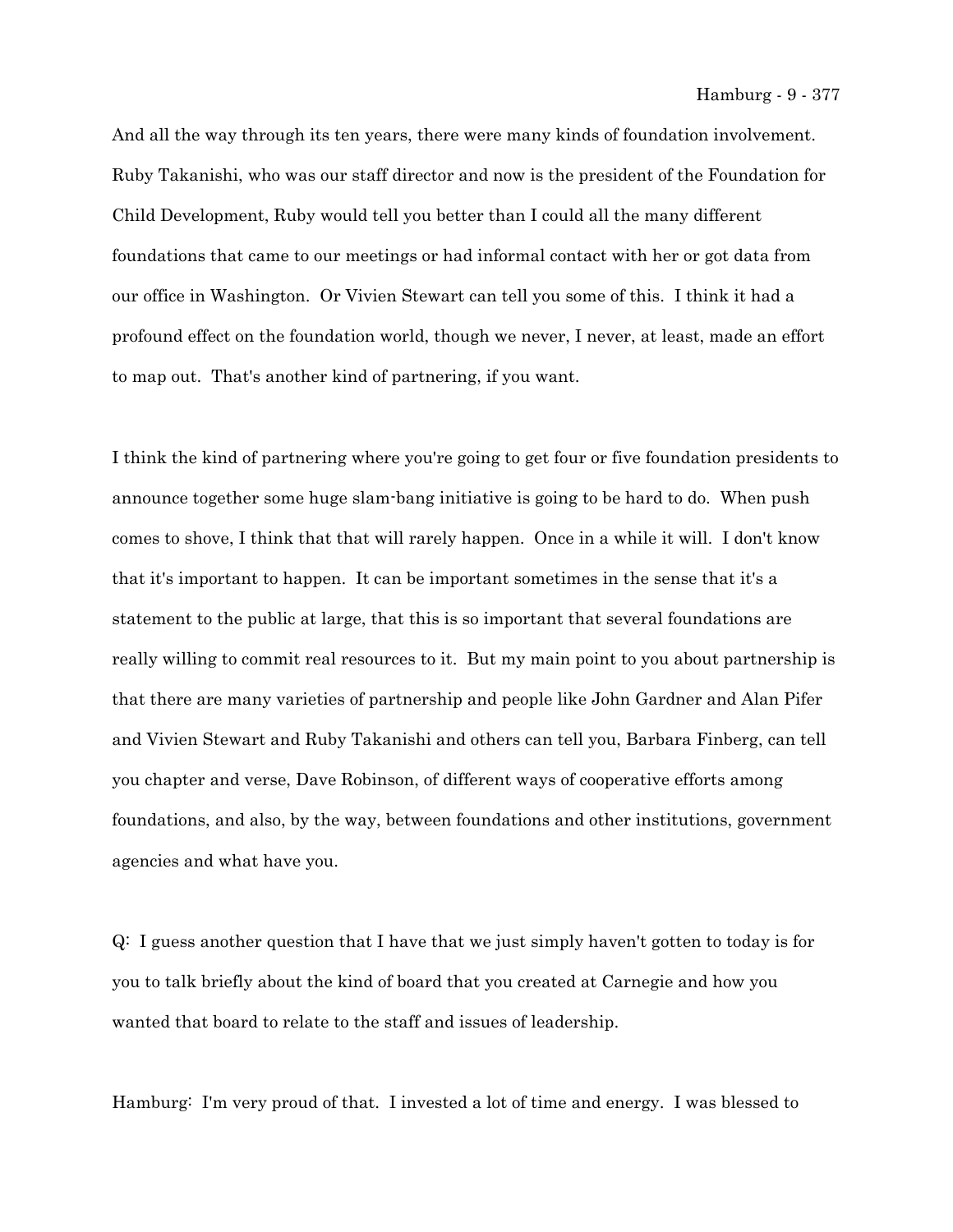have the opportunity to have a lot to say about board selection. I didn't make the selections alone, but I was very active in the process, I did a huge amount of homework, checking out very, very carefully how people had functioned in other board situations. The best predictor of behavior is behavior in similar situations. I wanted people who were extremely able, maybe visible, had earned a great deal of respect, came from different backgrounds, different professional backgrounds, different social backgrounds, black, white, green, whatever you want. Not only the traditional lawyers and bankers, although they're very important, but scientists particularly. I recommended more scientists, physical scientists like Sheila Widnall, who later became Secretary of the Air Force, biological scientists like Josh Lederberg, the great geneticist, as well as behavioral and social scientists. A variety of people from the sciences as well as from the professions on the board, people who accomplished a lot in their own right, people who were accustomed to working well with high-level people from other fields.

Of course, in the financial side, real experts, authentic experts. We were privileged to have people like John Whitehead, who had been the co-chair of Goldman Sachs, later Bob Rubin, now Secretary of the Treasury, who also was from Goldman Sachs, Dick [Richard B.] Fisher, who was the CEO of Morgan Stanley. Real leaders in that community, giving the guidance for the investment of the money. I felt we, by and large, ought to leave it to the real experts in that domain, although we wanted experts in that domain who were interested in education, interested in peace, etc., as most of them were.

So I think we had a board of very high caliber. Then I have to say I scared the staff initially by proposing to engage board members in our commissions, task forces, etc. Most of them were. If they wanted to be, they were. Either they were deeply engaged in that or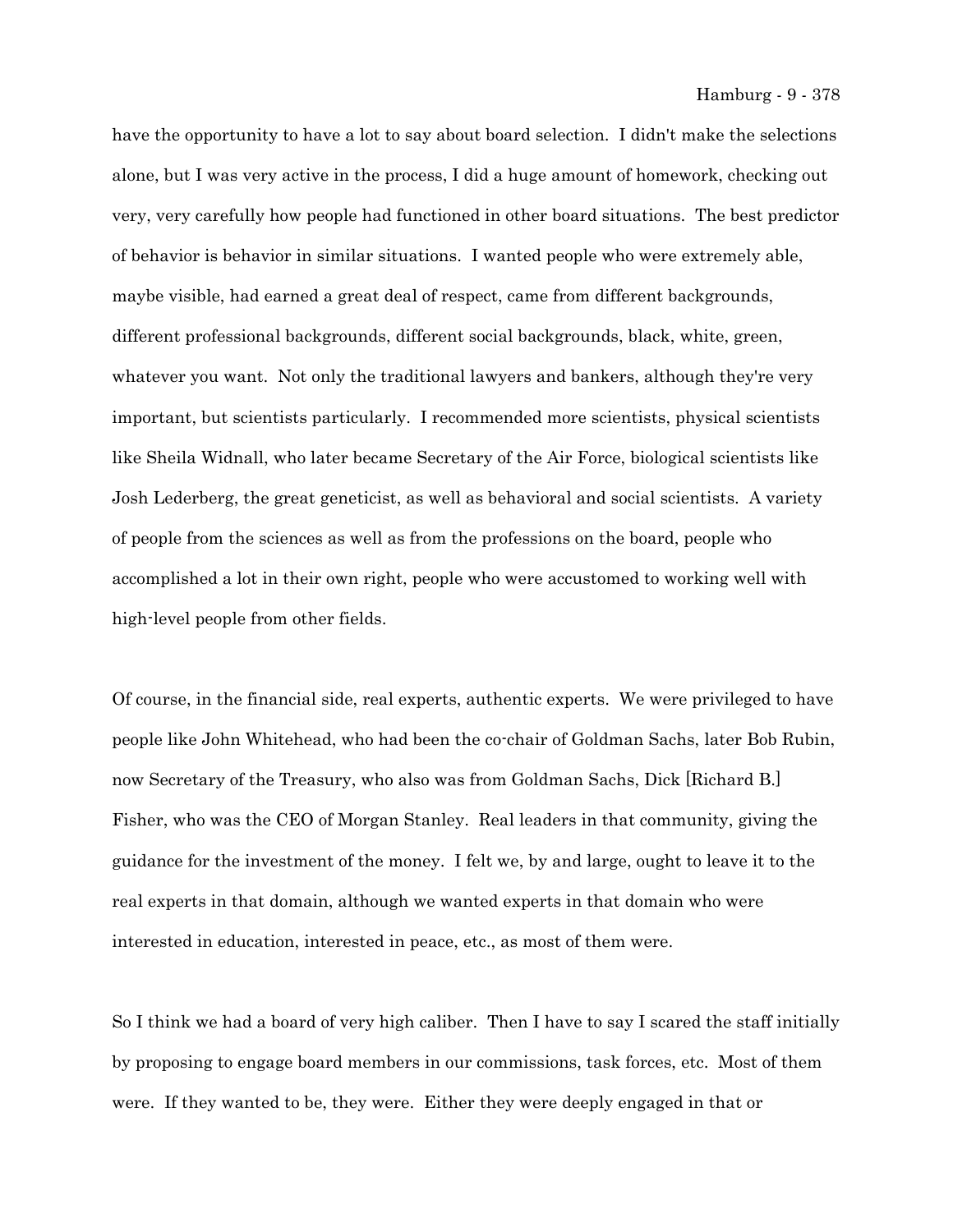deeply engaged in the management of the assets. Some did both, but it's hard to do both. All I'm saying is that our board members were deeply engaged in the substance of the work of the foundation. I think they did superbly on the various commissions and whatnot. The Watkins-Malcolm Task Force, "Years of Promise: The Middle Child Education," they were both board members at the time. I didn't feel that they had to be board members, but no reason why not.

It's tricky. I admit you could have problems about that. I encouraged the maximum interplay between staff and board. I didn't want the board communications to just go through me. I invited virtually the whole professional staff to attend board meetings. I realize a lot of foundations don't think that's a good idea, a lot of universities don't think it's a good idea. It depends on your circumstances. For me, maximum interplay on a collegial basis, earned mutual respect between staff and board, was desirable. I thought there was mutual benefit in education, and it was good for morale. But it doesn't have to be that way.

Q: We have just a couple of minutes, but I realize we had an elliptical conversation earlier about utilizing large institutions, say, for example, in implementation like the World Bank. We were just speaking of the World Bank, in particular, to help with the concrete application, implementation of some of the initiatives that are happening, particularly with preventing deadly conflict. Could you just talk briefly about that?

Hamburg: When we would develop, through our grantees or consultants or staff or board, some ideas or innovations that seemed promising, we would discuss it along the way in an early stage with people from other institutions that would have much more resources and might take an interest or might not. So in the case of the World Bank, for instance, as we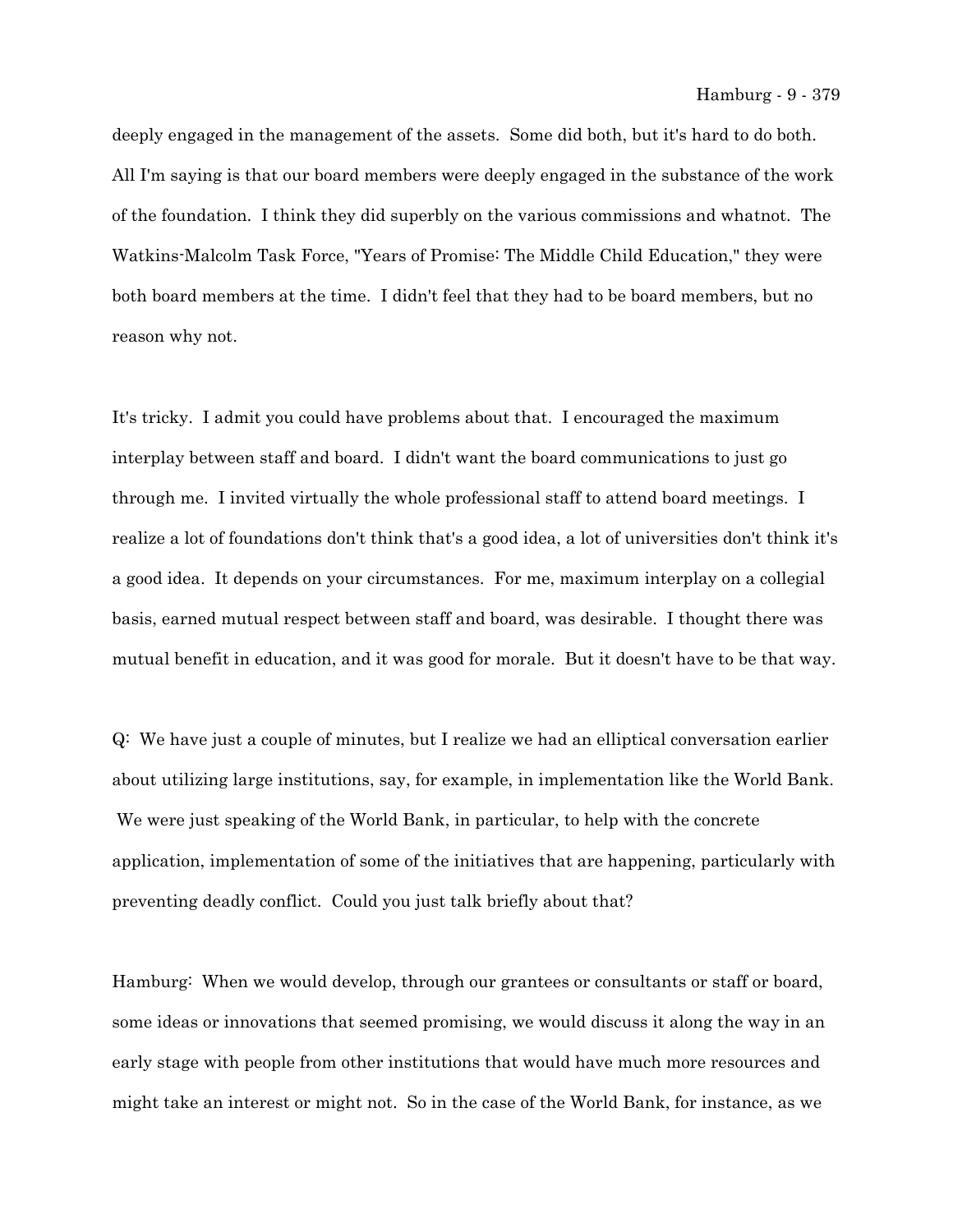were working on science and technology for development, or we were working on ways to prevent maternal mortality in developing countries, we would discuss it with relevant staff at the Bank. From time to time I would have the privilege of discussing it with the president of the Bank, sometimes take a staff member or board member with me to meet the president of the Bank. I was lucky to have such access going back to McNamara's time. There were times when things got picked up, where there would be a joint effort and typically the bank would do its thing in its way, and we would do our thing in some complementary fashion. They had more resources.

In the next few weeks, Cyrus Vance and I, as co-chairs of the commission, together with Jane Holl, the executive director of the Commission on Preventing Deadly Conflict, will meet with Jim [James D.] Wolfensohn, the president of the Bank, and probably he'll bring some of his senior staff, I expect, to convey our ideas that are reflected in a small book we've just published about how the World Bank could have a larger role in preventing deadly conflict. It may come of something, it may not. He certainly will be open-minded about it, Wolfensohn, I'm sure. So we've tried, where we can, to do that with the World Bank, with the National Science Foundation, with other institutions, governmental or intergovernmental organizations that have far more resources than we do, where the communication is free and open, and sometimes things take hold.

Q: Is there anything else you'd like to say or talk about?

Hamburg: Well, for the moment I'm pretty well talked out. I'll probably have some inspiration later. Thank you very much. It's been fascinating for me.